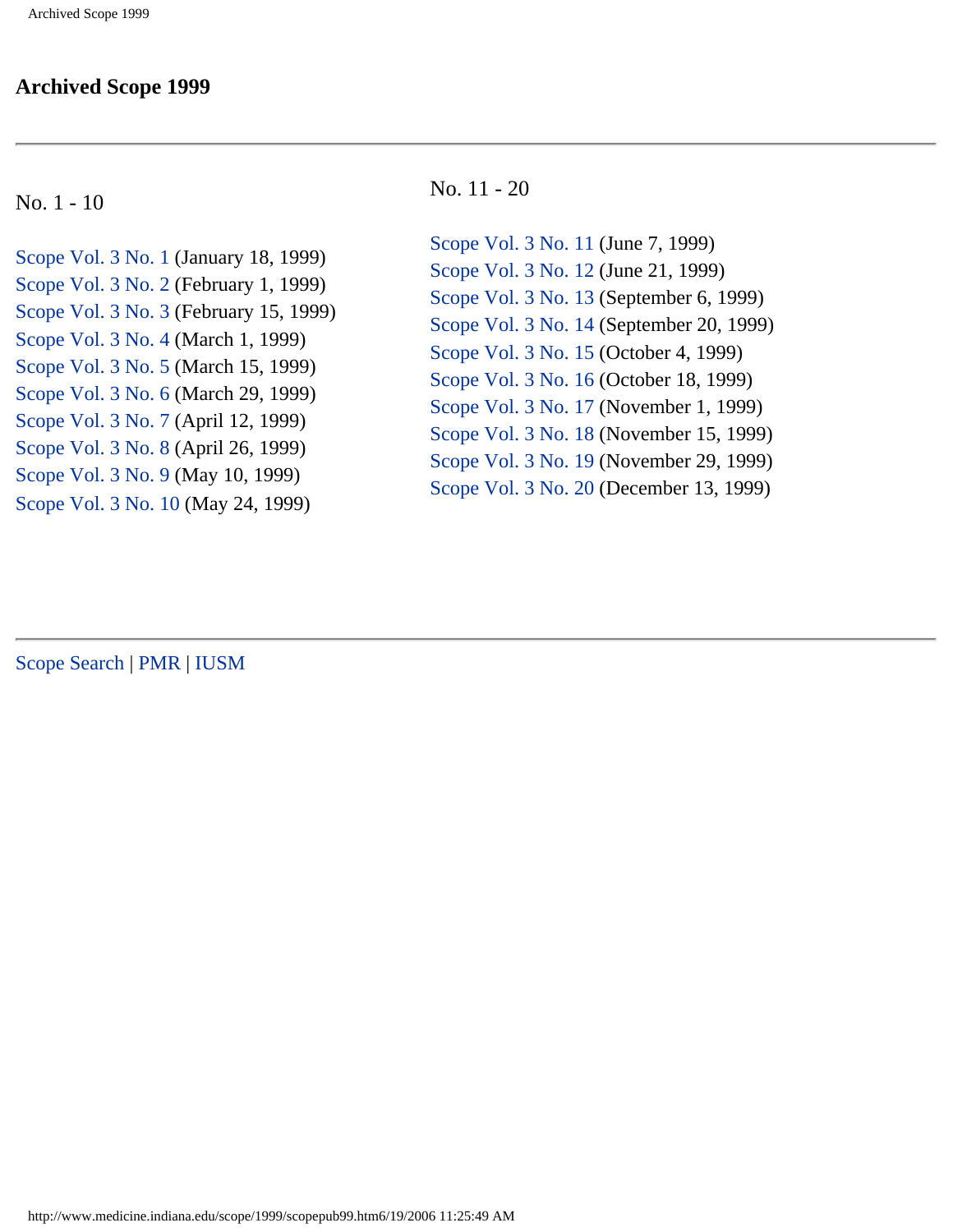

<span id="page-1-0"></span>**January 18, 1999** Volume 3, Number 1 • Indianapolis, Indiana

## **Drug analysis lab wins Olympic bid for 2002**

The IUSM Athletic Drug Testing and Toxicology Laboratory, under the direction of Larry Bowers, PhD, has been selected by the International Olympic Committee to provide athletic drug testing for the 2002 Olympic and Paralympic Winter Games.

An eight-member selection panel, chaired by Charles Rich, MD, the chief medical officer for the Salt Lake Organizing Committee (SLOC), recommended Indiana University and Dr. Bowers to develop the temporary local laboratory for the Games.

The announcement that Dr. Bowers will serve as director of the Salt Lake laboratory was released Tuesday, Jan. 12, by the Salt Lake Organizing Committee for the Olympic Winter Games for 2002.

"We look forward to the collaborative effort with Dr. Bowers and Indiana University to provide highquality laboratory services that meet the requirements of the IOC for doping control," Dr. Rich said. "Our next major steps will be to identify a location for the temporary laboratory, the acquisition of specific equipment, and the development of an operational plan for testing."

The IU lab was founded in 1983 and has performed testing at multi-sport events such as the 1987 Pan American Games, 1996 Paralympic Games and 1998 Goodwill Games.

Dr. Bowers joined the IU School of Medicine faculty as director of the Athletic Drug Testing and Toxicology Laboratory in 1992. The facility, which analyzes about 18,000 samples per year in a forensic laboratory setting, has played an important role in the development of drug testing programs for the National Collegiate Athletic Association (NCAA) and the National Football League (NFL). Testing for performance enhancing substances for the NCAA, NFL, U.S. Olympic Committee and other athletic organizations comprise about 80 percent of the analyzed samples.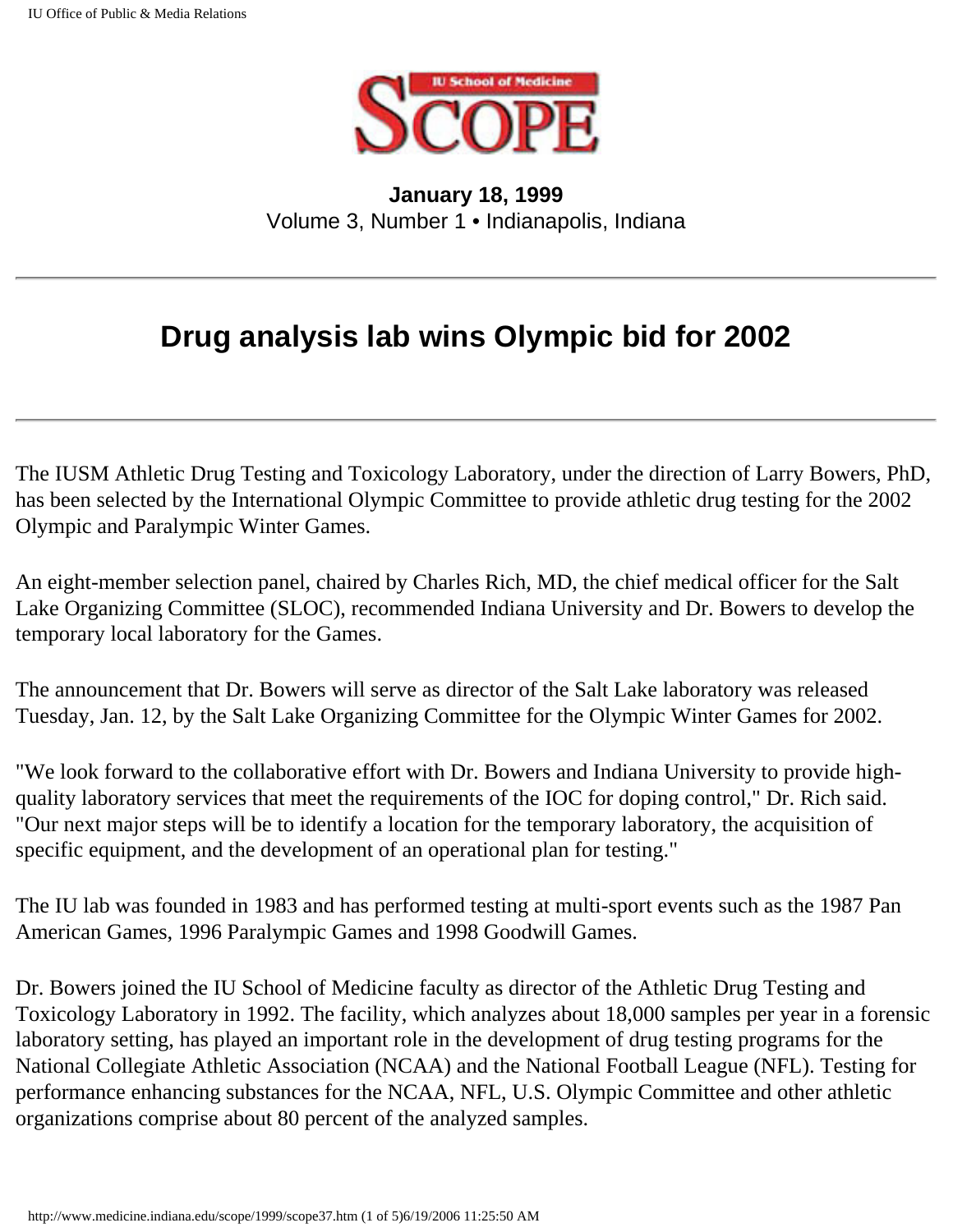"The Indiana University laboratory has an unparalleled commitment to quality assurance and quality management," Dr. Bowers said. "We take great pride in our ability to report results within the scheduled time frame. We also have extensive experience in testing for the legal system, providing expert testimony, and ensuring the confidentiality required for testing at the Olympic level."

Only two IOC-accredited laboratories exist in the United States from which SLOC could choose its doping control services for the 2002 Olympic and Paralympic Winter Games. In addition to Indiana University, the other facility is in Los Angeles on the campus of UCLA.

Dr. Bowers worked as deputy director of the drug testing lab at the 1996 Olympic Games, along with Barry Sample, PhD, lab director and a former IU School of Medicine faculty member. Dr. Bowers has been consulting with laboratory representatives for the 1999 Pan American Games to be held this summer in Winnipeg, Canada. In addition to directing the IU lab, Bowers has been a professor in the Department of Pathology and Laboratory Medicine since 1992 at Indiana University School of Medicine.

The IOC Medical Code prohibits the use of any substance that boosts an athlete's performance in competition in an artificial and unfair manner. The IOC has a testing program for the Olympic Games and related international competitions to deter the use of performance enhancing substances.

## **BRIEFS**

# **COE funding**

The IUSM National Center of Excellence in Women's Health has received \$35,000 from the Indianapolis Foundation for the formation of a community outreach coordinator staff position.

The Center of Excellence was funded in 1997 by the U.S. Department of Health and Human Services.

# **Nominations sought**

Nominations are being accepted for child safety advocates and "Child Safety Stars" to be recognized in conjunction with the 1999 National SAFE KIDS Week, May 1-8. The IUSM Automotive Safety Program and the Indiana SAFE KIDS Coalition are seeking nominations of Indiana residents.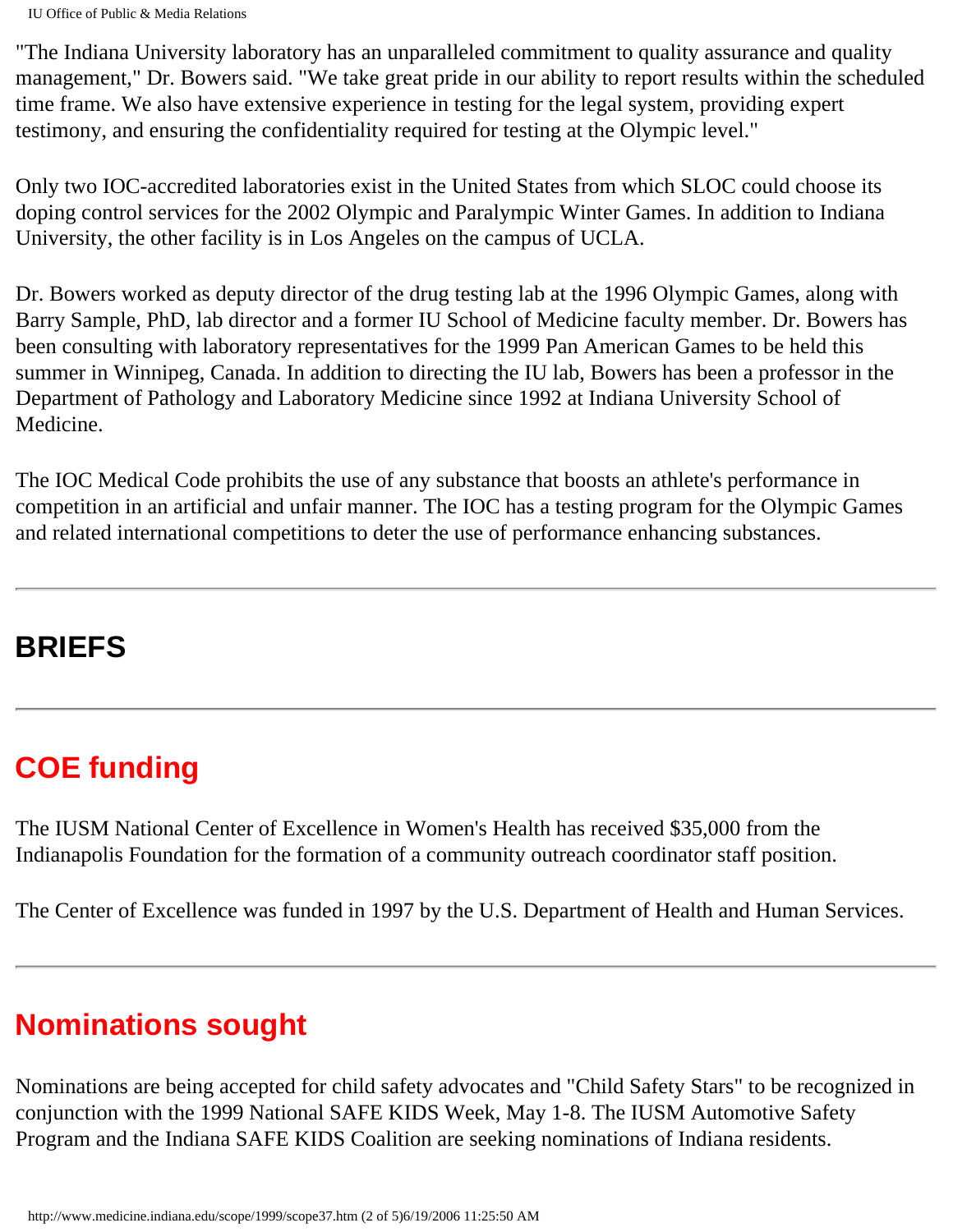The Indiana SAFE KIDS Coalition is seeking a representative to attend the National SAFE KIDS event in Washington, D.C., that will kick-off National SAFE KIDS Week.

The IUSM Auto Safety Program will host the Indiana Child Safety Advocates Awards in April. Individuals and organizations will be recognized for their commitment to children's safety.

For addition information on either nomination process, contact the Automotive Safety Program at 274- 2977.

#### **Acting director named for Health Service Research**

Phillip Breitfeld, MD, director of the Section of Pediatric Hematology/Oncology, has been named acting director of the pediatric Health Service Research program, an initiative designed to enhance IUSM's role in the area of health outcomes, health delivery systems and health policy research.

IU is recognized nationally and internationally for its health service research, especially that performed by investigators at the Regenstrief Institute for Health Care. The HSR program will further promote IUSM's role in this area.

Dr. Breitfeld will serve as acting director until a permanent director is named, possibly by July 2000.

In the meantime, Frank Smith, MD, director of the Pediatric Stem Cell Transplant Program, will also serve as the interim director of the Section of Pediatric Hematology/Oncology, allowing Dr. Breitfeld more time to concentrate on the new initiative.

### **General interest seminars planned**

**Patricia Wittberg, PhD,** will be the speaker at the Thursday, Jan. 21, Medical Ethics and Humanities Seminar. Dr. Wittberg will discuss "Religious Orders and Health Care." Her presentation will be from 11:30 a.m. to 12:45 p.m. in the Medical Library, room 301-302.

"Crest at IUPUI: The Oral Health Research Institute" is the topic of the 4 p.m., Monday, Jan. 25, presentation sponsored by the John Shaw Billings History of Medicine Society. Sara Anne Houk, MLS, JD, and Kay Rossok, library director and archives coordinator at IUSD respectively, will discuss the integral role of the Institute in the Medical Library, room 301.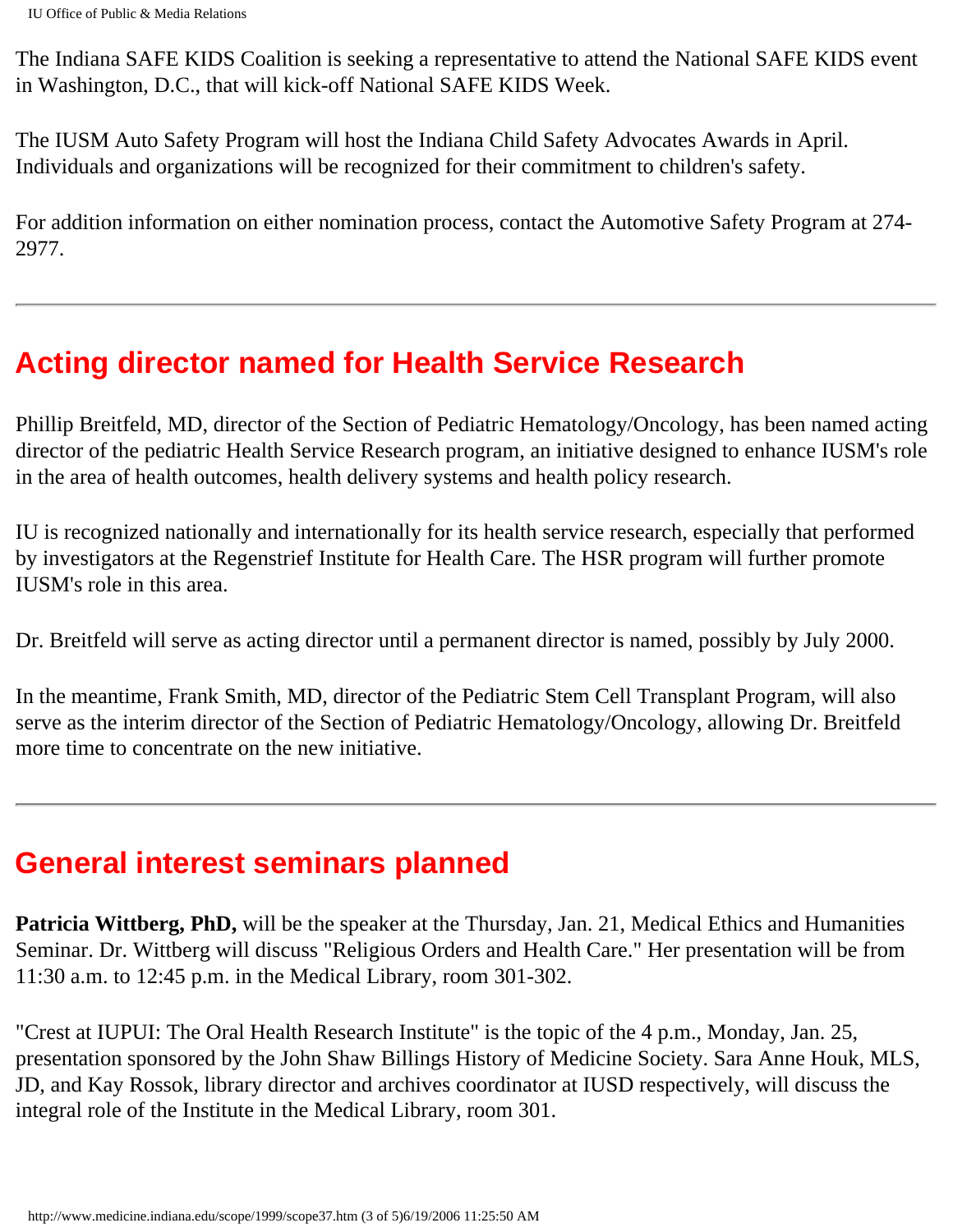The January speaker for the IU National Center of Excellence in Women's Health monthly seminar will be Marguerite Shepard, MD. Her topic will be "A Holistic Approach To Menopause and Its Management." The one-hour seminar will begin at noon, Wednesday, Jan. 27, in Nursing School, room 206.

#### **Honors**

**Anne Farrell, MD,** is the recipient of the Young Investigator Award in Clinical Science from the American Academy of Pediatrics Section on Cardiology. She received the honor at the recent annual AAP meeting in San Francisco. Dr. Farrell is the second IU pediatric cardiology fellow to win this award in the past three years.

**Richard Haak, PhD,** a graduate of MacMurray College, received the school's 1998 Distinguished Alumni Award during the October homecoming festivities.

**William Lawson, MD, PhD,** has been awarded the E.Y. Williams, MD, Clinical Scholars of Distinction Award, conferred by the Section on Psychiatry and Behavioral Sciences of the National Medical Association. The award is the highest honor offered by the Section on Psychiatry and Behavioral Sciences.

**Katherine Look, MD,** has been appointed to the U.S. Medical Licensing Examination Step 2 Test Material Development Committee for Obstetrics and Gynecology.

**John Pless, MD,** has been appointed to the U.S. Medical Licensing Examination Step 1 Test Material Development Committee for Pathology.

**Michael Tsangaris, MD,** was honored in December as one of the Leaders of Excellence by the Indiana Chapter of the Cystic Fibrosis Foundation.

## **Field leads program**

**Loren Field, PhD,** has been named the leader of a new joint program linking the Herman B Wells Center with the Krannert Institute of Cardiology.

Dr. Field will oversee the development of a program in cardiovascular development biology.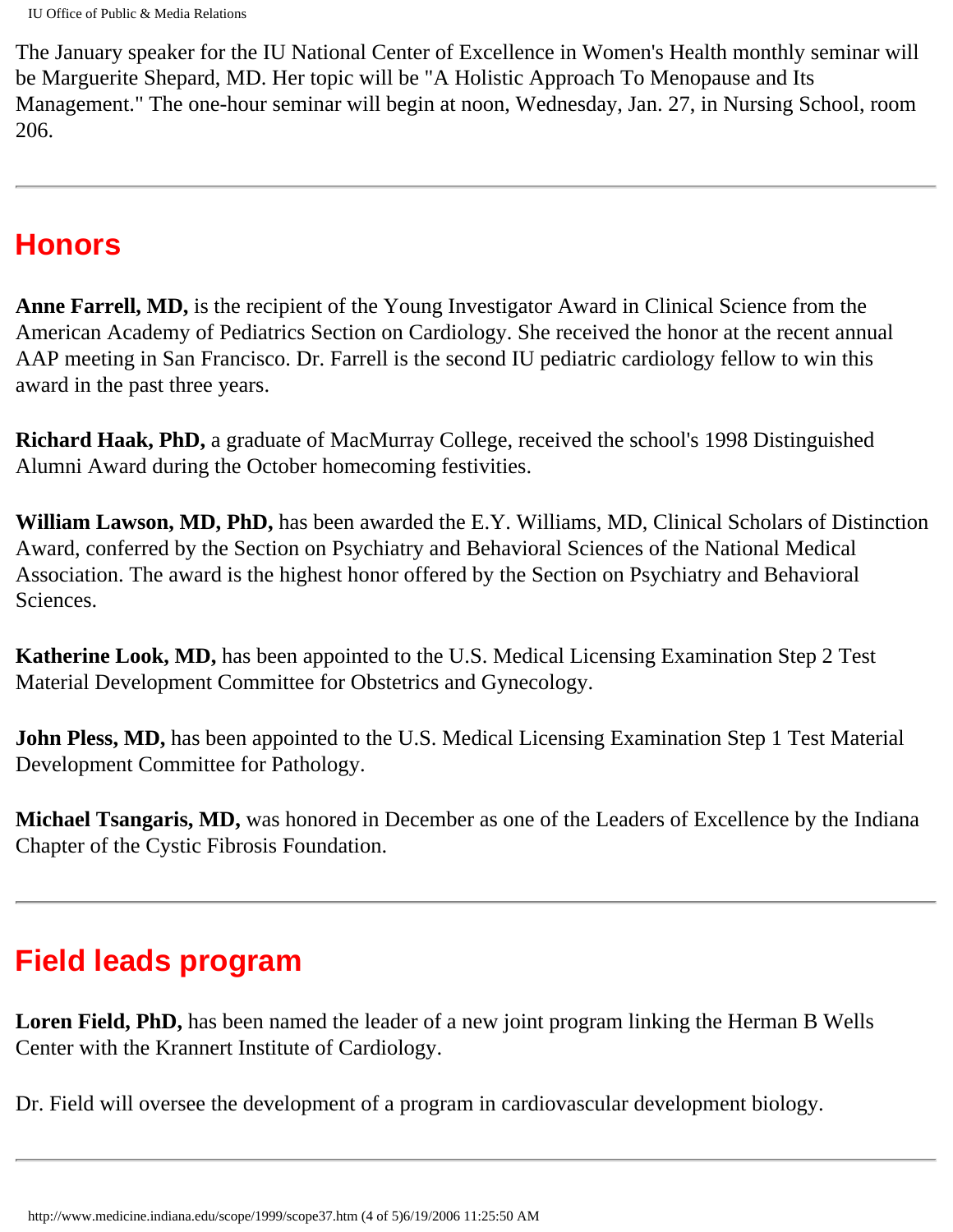#### **http://www.medicine.indiana.edu**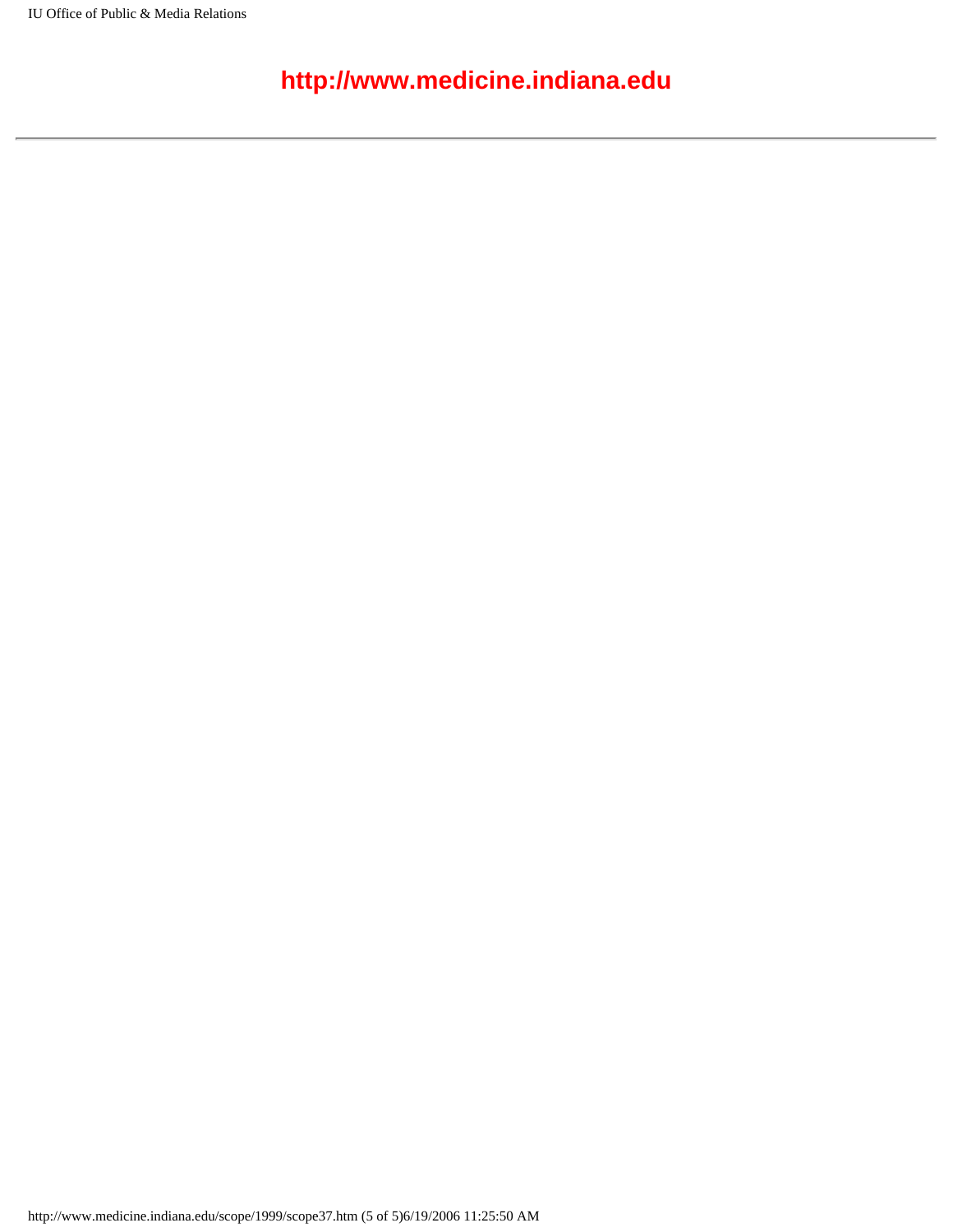

<span id="page-6-0"></span>**February 1, 1999** Volume 3, Number 2 • Indianapolis, Indiana

## **Marerro to lead IUSM efforts in CDC study**

IUSM is one of six research centers selected by the Centers for Disease Control and Prevention for a five-year study in managed care environments designed to evaluate and improve the health care and health status of people with diabetes. Total first-year funding for the project is \$2.4 million.

The CDC announced the kick-off of the new multi-center study Monday, Jan. 25. The study is the largest of its kind undertaken by the CDC. The new initiative has been dubbed "translational research."

**David Marrero, PhD,** is the principal investigator for the IUSM portion of the nationwide study. IU will receive more than \$300,000 the first year, which will be spent organizing the study and establishing common protocols for all six centers to follow.

"The ultimate goal of the study is to design, implement and evaluate interventions to improve diabetes health care delivery in a managed care environment," Dr. Marrero said.

Translational research has three components: to assess the level and quality of care implemented in practice, to explore the factors that affect variations in implementation and identify barriers to change, and to identify and test change strategies aimed at achieving optimal care.

"Translational research is the study of how to get the latest medical advances and care quickly to the people who need it most," says Frank Vinicor, MD, director of CDC's Division of Diabetes Translation and a former IUSM faculty member.

IUSM is nationally recognized for its diabetes care research. It has one of the original Diabetes Research and Training Center designations and is one of only four medical centers in the nation with both a Diabetes Prevention Program grant and a Diabetes Research and Training Center.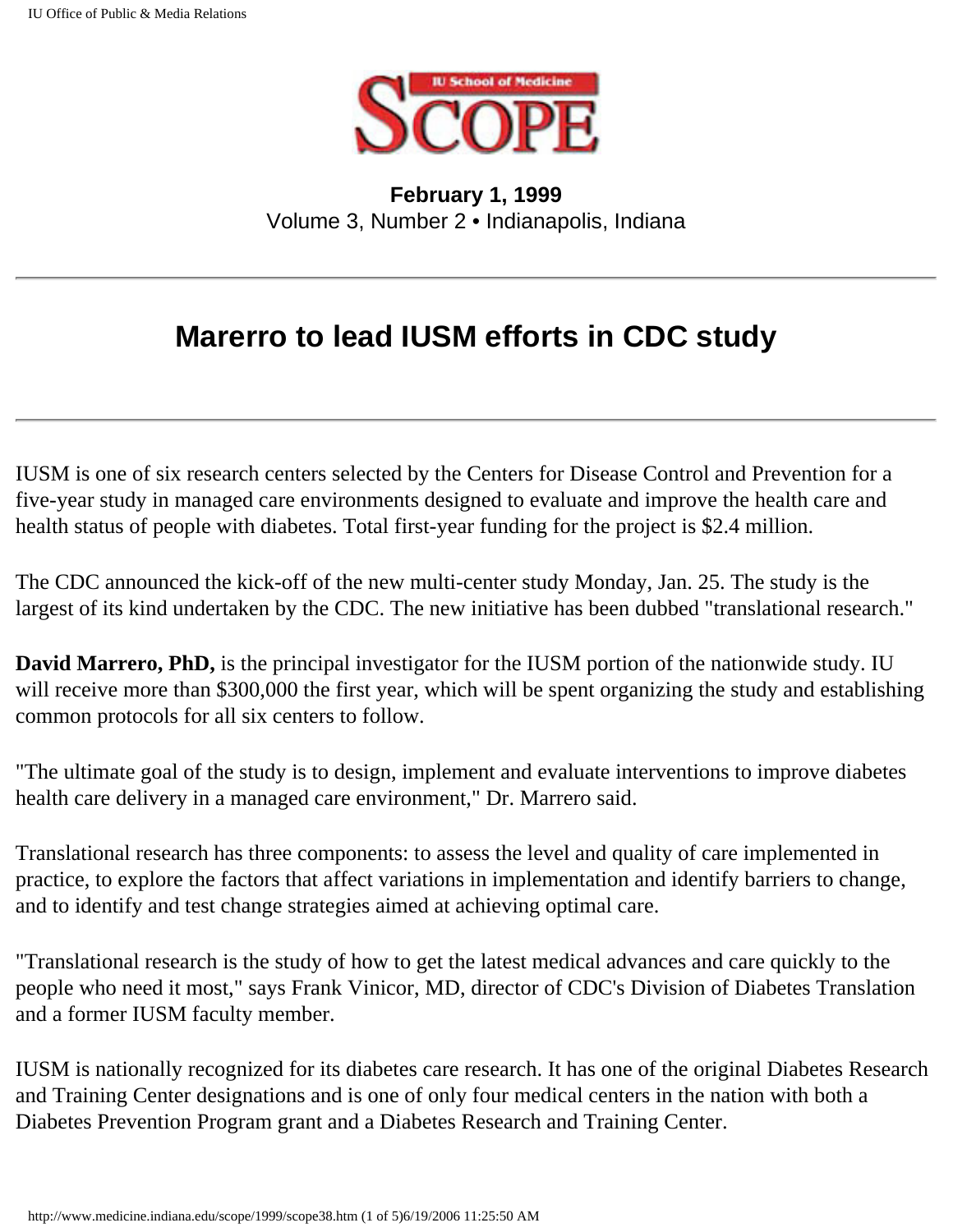Dr. Venkat Narayan, the CDC's principal investigator for the study, explained, "This study will help us understand and improve the quality of care and quality of life for people with diabetes."

More than 16 million people have diabetes, which is a leading cause of new cases of blindness, kidney failure and amputations. The direct and indirect costs of diabetes are \$98 billion annually.

Ultimately, the CDC hopes the study will lead to better use of the existing treatments available to individuals with diabetes. Education of persons with diabetes can significantly improve control of their disease. The potential benefits to the Medicare and Medicaid programs, as well as improvements in the quality of life of our aging population, could be profound. Despite the value of these treatments, they are not currently used as much as they should be, said Dr. Narayan.

The other research centers involved are located in California, Hawaii, Michigan, New Jersey and Texas. The six centers, along with a Coordinating Center and the CDC, will work together to assess the existing quality of care and quality of life among people with diabetes, and to identify the major modifiable barriers to improvement in care across different ethnic groups.

The CDC selected the six research centers after a competitive review process. "These centers provide a geographic and ethnic representation of the United States, including African-Americans, Native Americans, Hispanic-Latinos and Asian-Pacific Islanders and Caucasians," said Dr. Vinicor. "We know diabetes has different impacts on different ethnic groups, though we don't know why. But we hope to learn how efficacious treatments can be effectively delivered and the burden of diabetes can be reduced for all Americans, regardless of their health insurance or health care provider."

# **BRIEFS**

## **Books online**

The Ruth Lilly Medical Library has added Harrison's Online, an online textbook, and created a consolidated page linking to it and the library's 30-plus other online textbooks at [http://www.medlib.](http://www.medlib.iupui.edu/ref/texts.html) [iupui.edu/ref/texts.html.](http://www.medlib.iupui.edu/ref/texts.html)

These resources are also listed in the library's table of online resources at: [http://www.medlib.iupui.edu/](http://www.medlib.iupui.edu/ref/dbtable.html) [ref/dbtable.html](http://www.medlib.iupui.edu/ref/dbtable.html)

These textbooks are accessible to all IUSM locations, including dial access via campus modem pools. Note that because of license restrictions, these sites are not accessible to commercial Internet service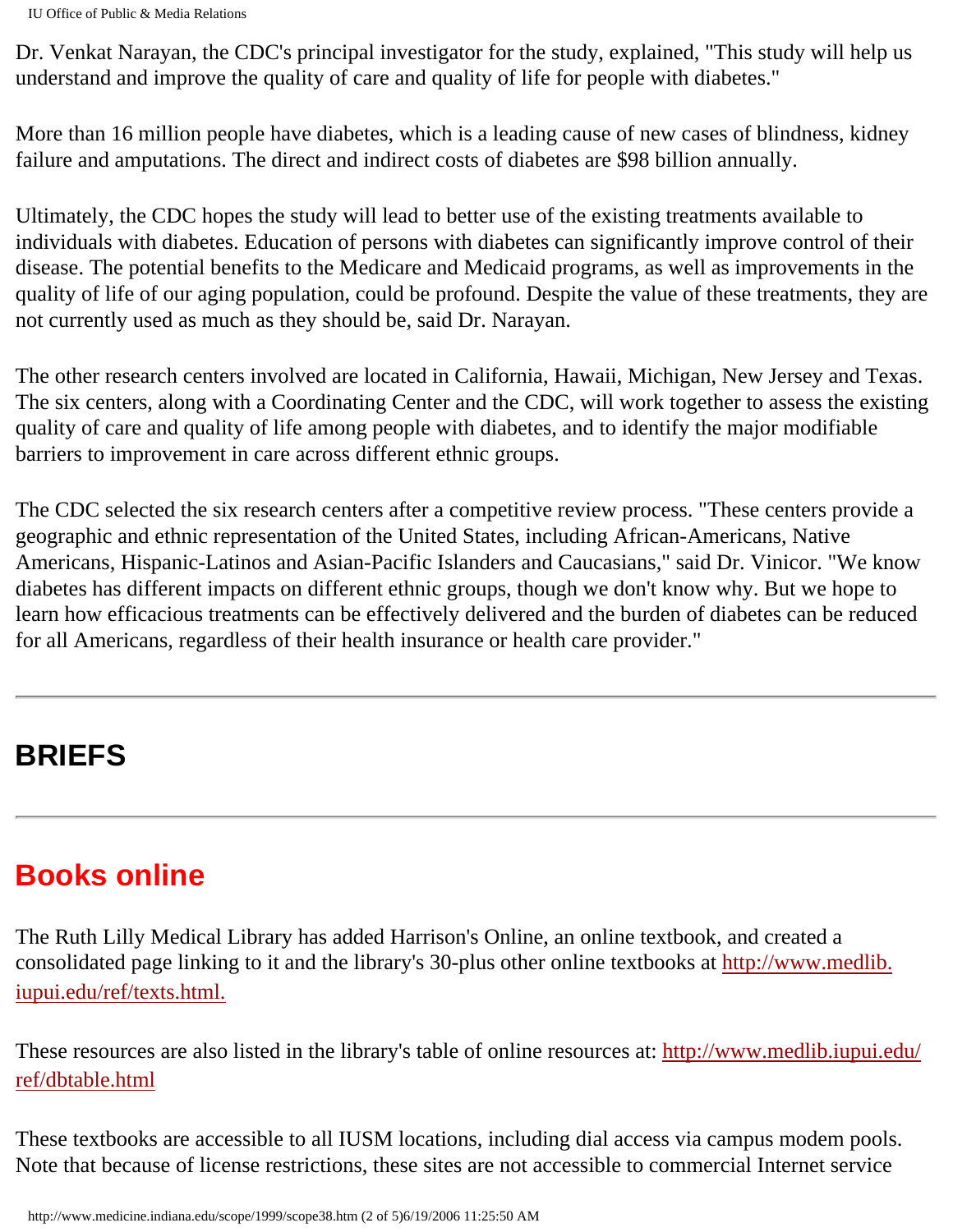providers.

#### **Grant awarded**

The IU Center for Aging Research has been awarded two research grants.

A \$1.2 million grant has been awarded by the Hartford Foundation for a study entitled "Collaborative of Case Management for Late Life Depression." The four-year, multi-state study involves testing a health care team approach to managing depression in older adults.

IUSM is one of only five medical schools in the nation selected for the grant. The others are Duke, UCLA, University of Washington and the University of Texas at San Antonio.

**Christopher Callahan, MD,** director of the center, received a \$500,000 award from the National Institute on Aging. The award recognizes Dr. Callahan for his promotion of aging research and IUSM's commitment to aging research.

## **Seminar series on cancer therapies begins in February**

Seminars focusing on novel cancer therapies will be presented on Wednesdays during the month of February from 4 p.m. to 5 p.m. in the Indiana Cancer Research Institute auditorium.

The Combined Seminar Series is hosted by the IU Cancer Center, IUSM departments of medicine and pediatrics, section of hematology/oncology, The Walther Oncology Center and the Herman B Wells Center for Pediatric Research.

The dates, topics and presenters are:

**Feb. 3** - Donna Shewach, Ph.D., University of Michigan Department of Pharmacology, "Mechanism of Cell Killing by Ganciclovir in HSV-TK-Expressing and Non-expressing Bystander Cells." Hosted by Len Erickson, Ph.D.

**Feb. 10** - David A. Williams, M.D., Kipp Professor of Pediatrics, professor of medical and molecular genetics at IUSM and associate investigator for Howard Hughes Medical Institute, "Phenotypic Analysis of Mice Deficient in the Rho GTPase, Rac2." Hosted by the Wells Center.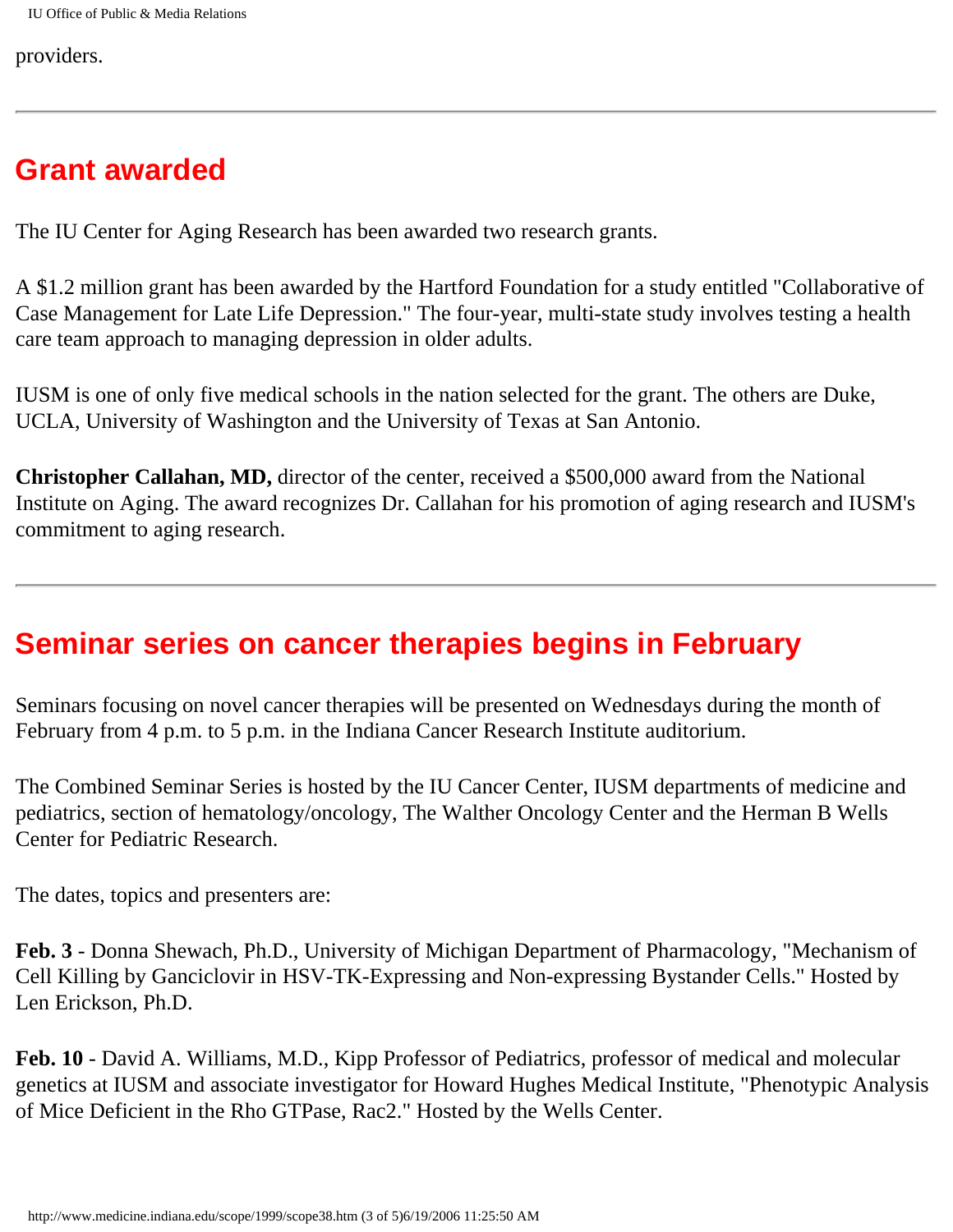**Feb. 17** - Michael Moran, Ph.D., associate professor at the University of Toronto, "Positive and Negative Regulation in the Ras Pathway." Hosted by Gen-Sheng Feng, PhD, Walther Oncology Center.

**Feb. 24** - To be announced. For additional information, contact Liz Parsons at 278-0070 or via e-mail at eparsons@iupui.edu.

### **End of life care, spirituality to be explored at conference**

Exploring spirituality and ethics as they relate to the delivery of health care, with an emphasis on end-oflife care, will be the focus of the Indiana Healthcare Ethics Network's fourth annual conference on Friday, March 12.

Registration for "Living with Dying: Spirituality and Ethics at the End of Life" will begin at 7:45 a.m. and the program will be from 8:30 a.m. to 3:30 p.m. at the Ritz Charles.

Keynote speakers will be David H. Smith, PhD, director of the Poynter Center for the Study of Ethics and American Institutions and professor of religious studies at IU-Bloomington, and Bethany Spielman, JD, PhD, director of the Medical Ethics Program and assistant professor in medical jurisprudence and medical humanities at Southern Illinois University.

For additional information, call IHEN at 630-6721.

## **Mini Medical School line-up announced**

**Mini Medical School** will begin the spring 1999 session on Feb. 16.

The six-week lecture series is open to the general public. It also is offered free of charge to all IU medical students. Faculty and staff also are encouraged to attend.

Classes are held on Tuesdays from 7 to 9 p.m. at the University Place Conference Center auditorium. To register, call 317-274-3426.

The class dates and topics are as follows:

#### **February 16**

Lynn Willis, PhD, "Alternative Medicine: Walking a Fine Line"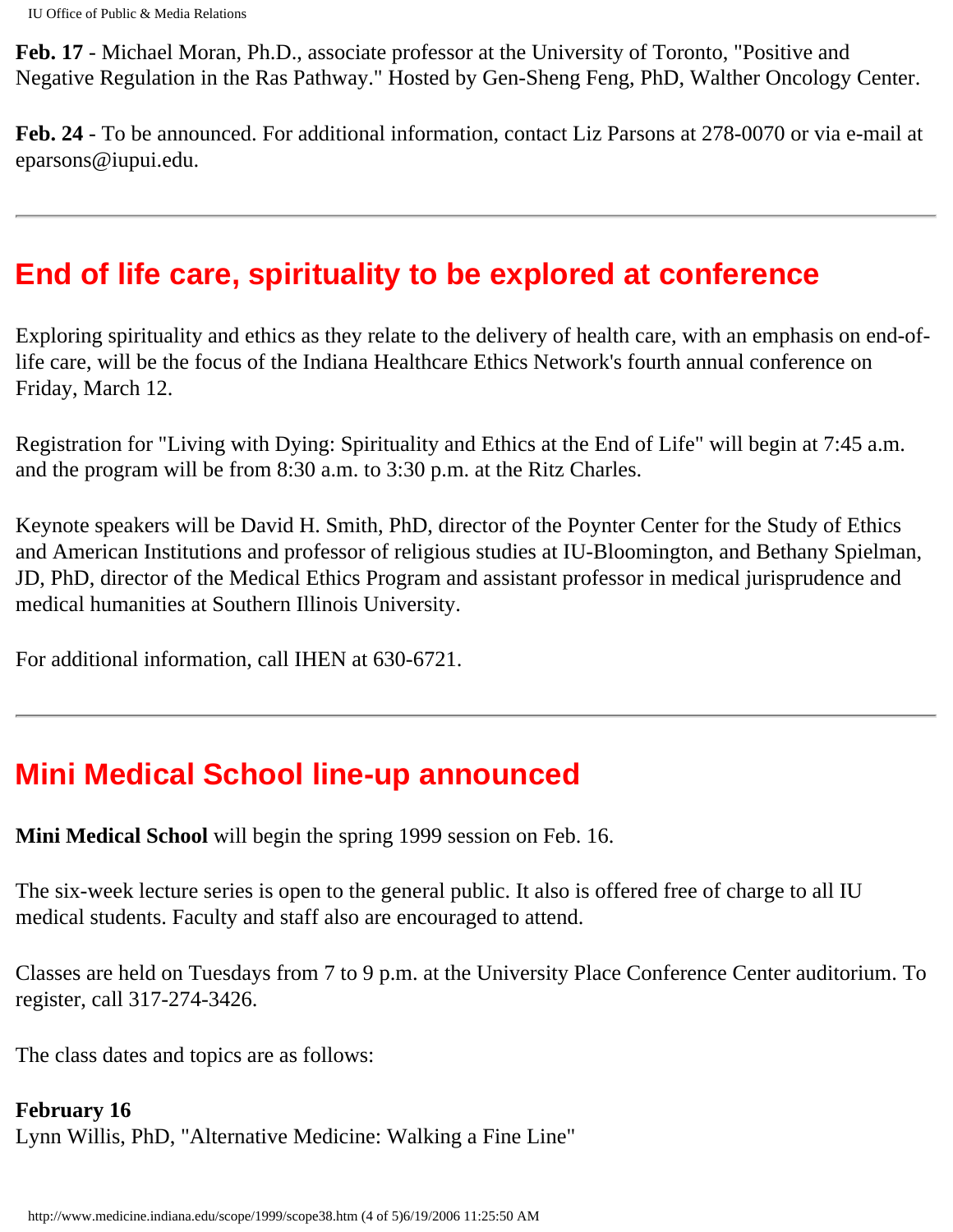#### **February 23**

Stephen Williams, MD, and Richard Foster, MD, "A Cure for Testis Cancer: The 25-Year Success Story"

#### **March 2**

Charles Flippen II, MD, "Migraine Headaches: Fact and Fiction"

#### **March 9**

William Kronenberger, PhD, "Attention Deficit/Hyperactivity Disorder: Evaluation and Treatment"

#### **March 16**

John Brown, MD, Yousuf Mahomed, MD, Mark Turrentine, MD, Ken Kesler, MD, "Advances in Cardiothoracic Surgery"

#### **March 23**

Michael Busk, MD, MPH, "Healthy, Wellthy and Wise"

#### **Juvenile fire setters topic of seminar**

"Mental Health Treatment for Juvenile Fire Setters" will be the topic of a jointly sponsored conference from 4 p.m. to 6 p.m., Wednesday, Feb. 3 and from 9 a.m. to 4 p.m., Thursday, Feb. 4.

The Feb. 3 seminar is geared to teachers, school nurses, guidance counselors and school social workers. The program on Feb. 4 will provide information to fire service personnel, fire investigators, social workers, mental health professionals, counselors, nurses and physicians.

To register for the conference, contact the IUSM Community Education Department at 274-2964.

#### **http://www.medicine.indiana.edu**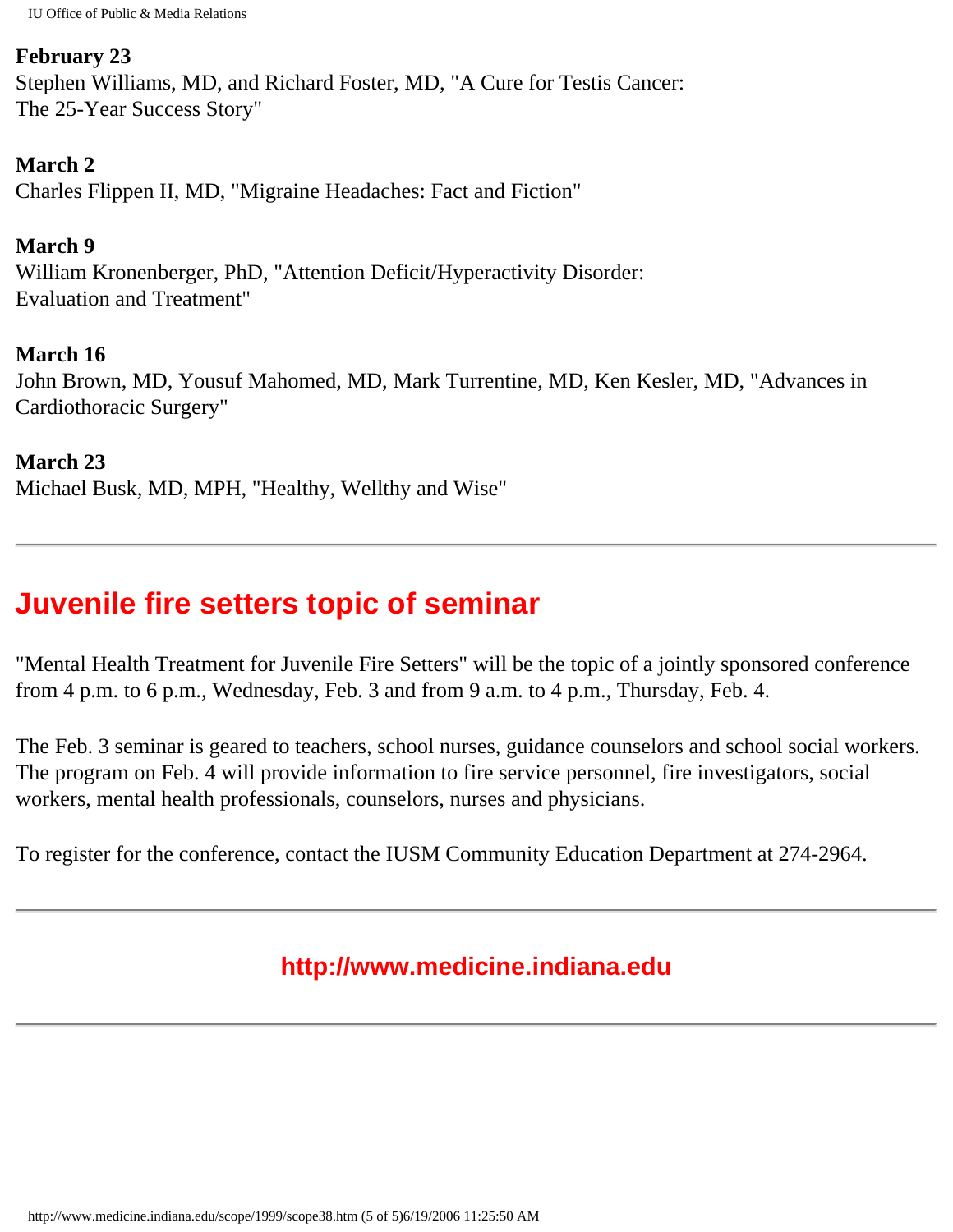

<span id="page-11-0"></span>**February 15, 1999** Volume 3, Number 3 • Indianapolis, Indiana

## **Medical education to benefit from bequest**

Students at the Terre Haute Center for Medical Education will benefit from a bequest from Mary Jo Stanley, a resident of Terre Haute who died two years ago. Her \$2 million bequest will endow Indiana State University scholarships in nursing, medical education, mathematics, chemistry and physics.

The scholarships will be named in memory of Mrs. Stanley and her husband, Donald, who preceded her in death.

"This generous gift not only will assist students financially but also will help Indiana State recruit and retain quality students from Indiana for these programs," said John W. Moore, president of Indiana State University.

Details on the exact number and amount of the scholarships are in the process of being determined. In accordance with the donor's wishes, the scholarships will be restricted to Indiana residents who have demonstrated academic success and shown an ability to succeed in one of these fields. Financial need will be taken into consideration.

"This will provide a great opportunity to students with a financial need that possibly could not pursue their dreams without assistance," said Roy Geib, PhD, assistant dean and director of the Terre Haute Center for Medical Education. "We will be looking closely at students from rural areas to promote the Rural Health Initiative."

Mary Jo Stanley, a native of Peru in northern Indiana, did not attend or graduate from ISU. She served for many years as a secretary at Peerless Electric Supply Co. and was employed for 28 years with the Indiana Employment Security Division. Her husband earned both his bachelor's and master's degrees from ISU. He was a food chemist with Campbell Soup Company where he served as assistant director of product standards until his retirement in 1973. He was a teacher and principal at Fairmount High School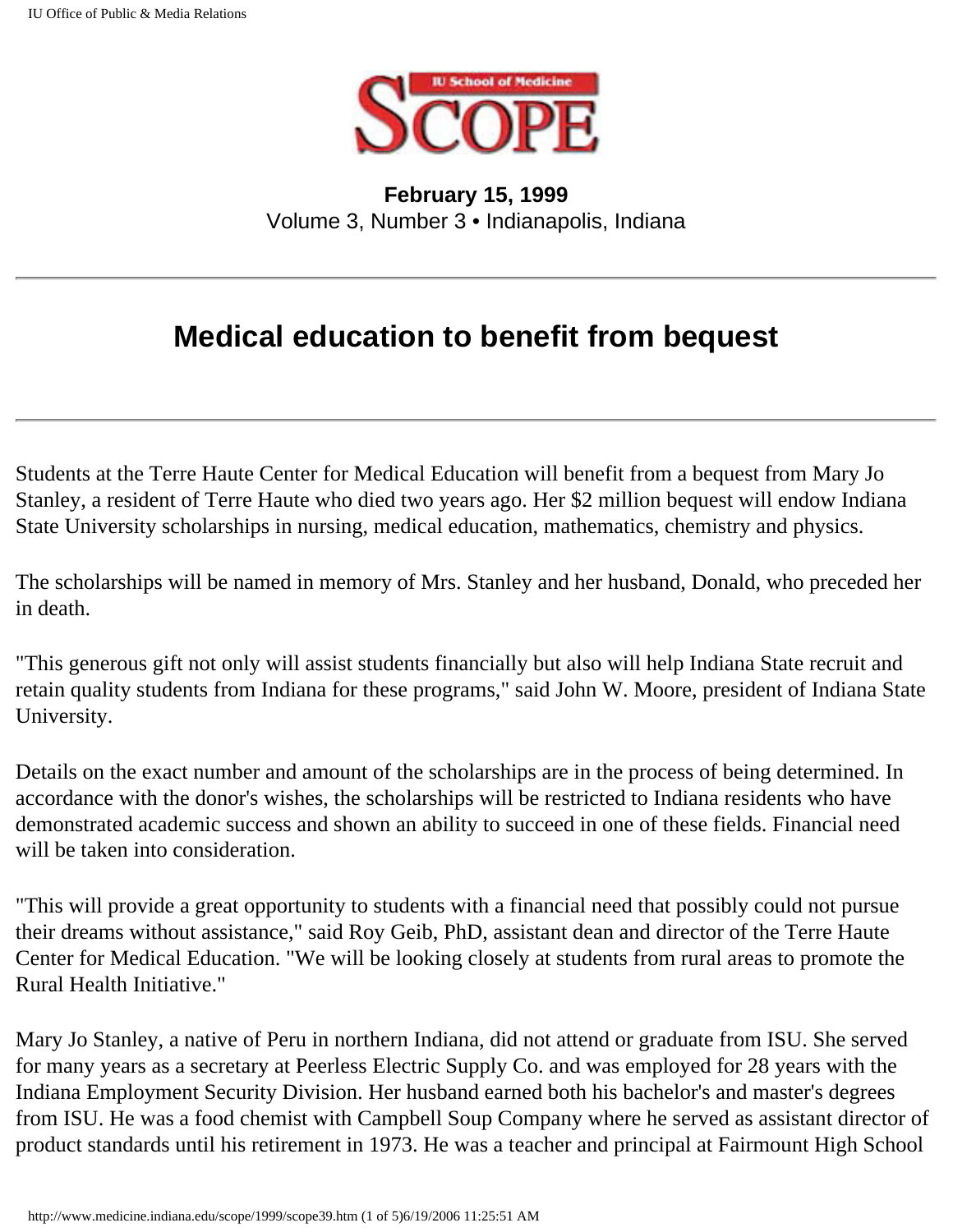prior to joining Campbell Soup.

Mrs. Stanley's interest in Indiana State developed as a result of the nursing care that her husband received from an ISU School of Nursing graduate prior to his death in 1988.

In addition to nursing, Mrs. Stanley ad an interest in the Terre Haute Center for Medical Education because of her own physician, Clifford Crawford, MD. Dr. Crawford is an ISU graduate who completed the first two years of his medical training at the Terre Haute Center, which is based on ISU's campus.

"I think it speaks volumes about our academic programs and graduates when someone is so impressed that it ultimately results in a gift of this magnitude," said Richard Wells, provost and vice president of academic affairs.

Stanley had initially set up small scholarship funds for these areas but later decided to leave the majority of her estate for this purpose.

## **BRIEFS**

The Clinical Trials Program at IU now has an informative Web site with information for patients, investigators, coordinators and sponsors. The site may be found at http://medicine.iupui.edu/ctp.

Included on the page is information on clinical research and active trials, research units and answers to some of the most frequently asked questions from patients.

The site also has a link to the Department of Medicine home page.

# **TV reports**

A 1998 survey, conducted by Princeton Survey Research Associates for Rodale Press, and reported in the Washington Post, ranked television as the leading source of health information, slightly ahead of doctors and other health care professionals.

According to the Post, more than a third (35 percent) of the 1,000 people interviewed for the survey said they spoke with a doctor about a medical condition as a result of a media report and more than half (54 percent) said they changed a health-related behavior. The Post entitled its brief report on the survey, "The Healing Tube."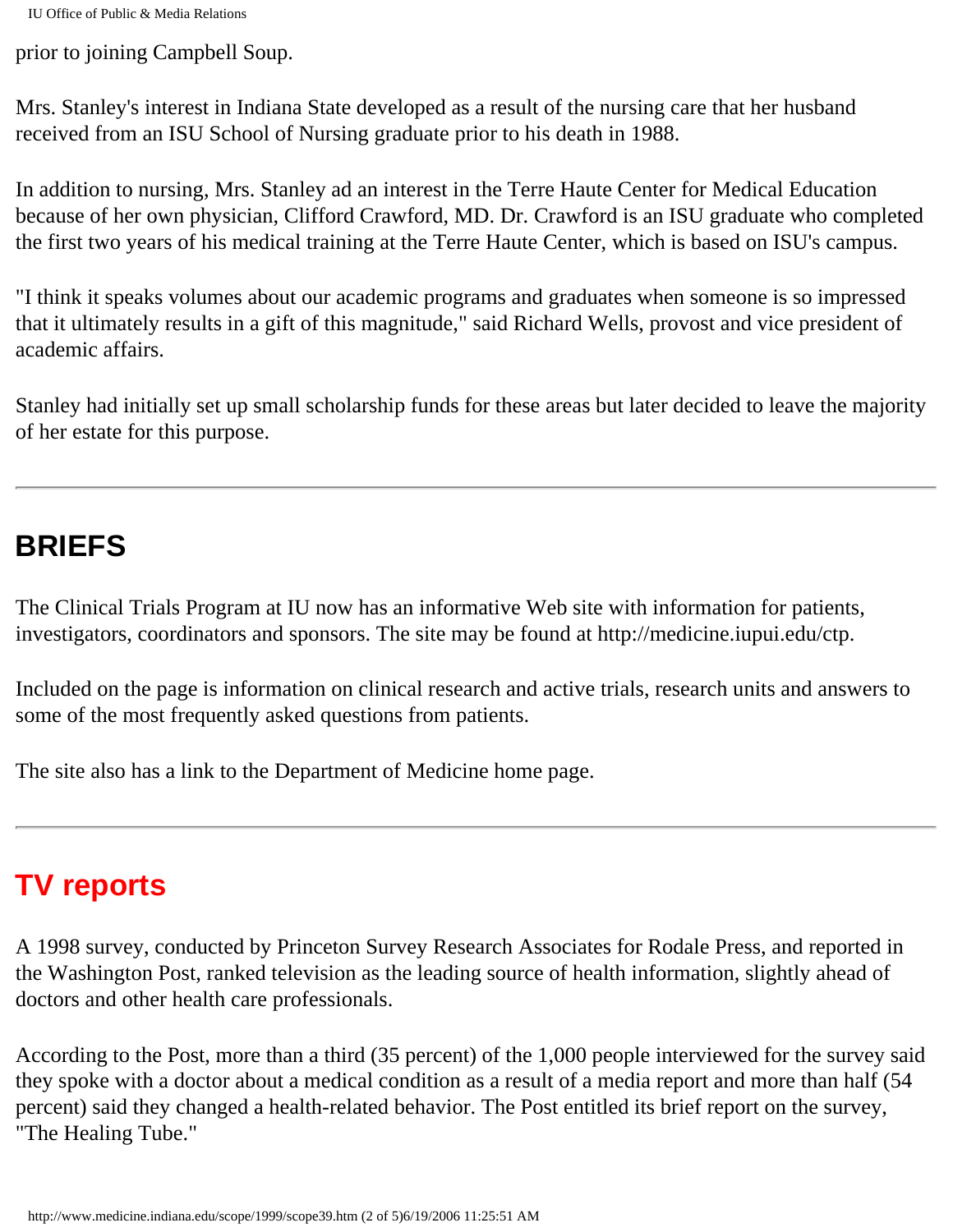#### **Medicine as more than a science focus of program**

The Medical Humanities Program has recently been established with funding from the campus Research Investment Fund. The School of Liberal Arts in collaboration with faculty in the School of Medicine, Nursing, and Law at IUPUI developed the program.

The program will revamp and build on the existing SLA program in health studies; and, in collaboration with the Law and Health Center in the School of Law and the medical ethics program in the School of Medicine, act as coordinator of interdisciplinary projects and programs for the campus and region.

The goal of the program is to utilize the perspectives of the humanities (ethical, legal, social, historical) to gain a broader understanding of medicine and health care. During the past two years, faculty from liberal arts, medicine, nursing, law and other schools have met to plan and implement a number of activities to achieve this goal.

A full description of the program, including a list of courses, faculty, and the schedule for the seminar for the coming year, is available on the medical humanities Web site at http://www.medlib.iupui.edu/ ethics/mhhome.html.

### **Microsoft software available at great savings for IUSM personnel**

IU has licensed software available at greatly reduced prices for faculty, staff and students.

Microsoft Word, Excel, and Access, Corel WordPerfect and QuatroPro, as well as many others are now available. Information about the entire software selection and restrictions can be found at http://www. medlib.iupui.edu/techsupport/pubsoft.html.

Copies of the software can be downloaded from links to this site or CD-ROMs of the software can be purchased for \$5 each at the Ruth Lilly Medical Library or at campus bookstores. An IU identification is required.

A form, found on the Web site, can be used to order the CD-ROM. Send the form and the \$5 per CD-ROM to: CD-ROMs, Ruth Lilly Medical Library, 975 W. Walnut, IB 310, Indianapolis 46202. An alternative is to get a copy of the form by calling RLML Administration at 317-274-1404.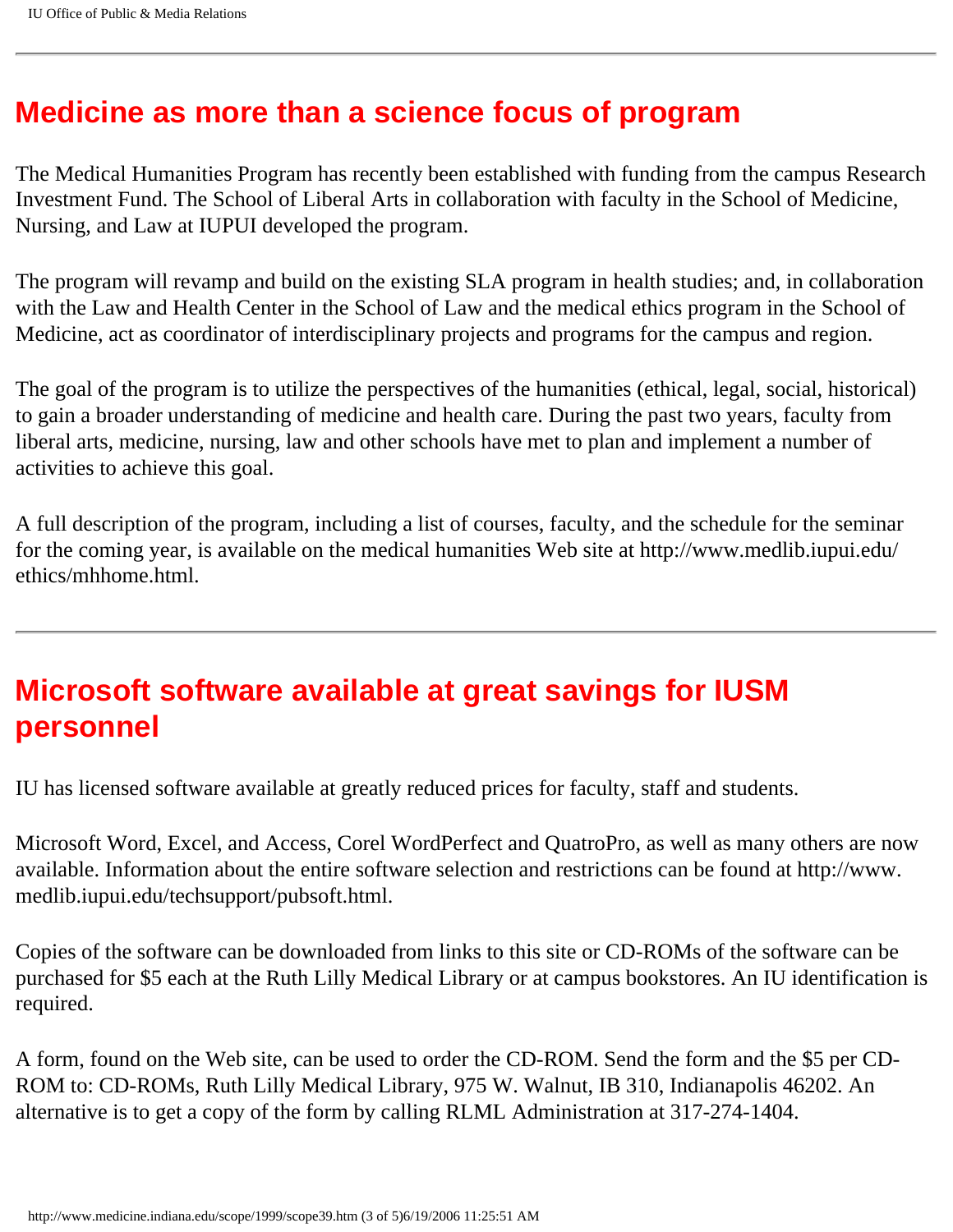IU affiliation will be verified against current IUSM faculty and student lists.

## **JSB March lecture**

"The Conquest of Surgical Pain" will be the topic of Richard Gunderman, MD, PhD, assistant professor of radiology, during the 4 p.m., Tuesday, March 2, gathering of the the John Shaw Billings History of Medicine Society. The presentation will be in room 301 of the Ruth Lilly Medical Library.

#### **Honors**

**Suzanne Bowyer, MD,** has been named the first Omer H. Foust Scholar in Pediatric Education. The James Whitcomb Riley Memorial Association established the endowed faculty position for a pediatrician to honor Mr. Foust, who served the RMA in various capacities for 25 years. Dr. Bowyer specializes in the treatment of children with rheumatic diseases, such as juvenile rheumatoid arthritis.

**Christopher Callahan, MD,** has been named the first Pettinga Scholar. The position is funded by a gift from Dr. and Mrs. Cornelius W. Pegginga of Indianapolis and IU. The position was created to ensure ongoing support for program development and innovative research in aging at IUSM. Dr. Callahan is director of the IU Center for Aging Research.

**Linda DiMeglio, MD,** a fellow in pediatric endocrinology/diabetology, received a career development award from the Juvenile Diabetes Foundation International. Her grant is for a controlled study of continuous subcutaneous insulin infusion compared to insulin injection therapy in very young children with Type 1 diabetes.

**Janice Froehlich, PhD,** has been appointed to the Alcohol and Toxicology Study Section 3, Center for Scientific Review, for the U.S. Department of Health and Human Services. Her term ends June 30, 2002.

**Stephen Perkins, MD,** has been inducted as president of the American Academy of Facial Plastic and Reconstructive Surgery. Dr. Perkins is a clinical associate in otolaryngology-head & neck surgery at IUSM and is in private practice at Perkins Facial Plastic Surgery, P.C. He also founded the Meridian Plastic Surgery Center in Indianapolis.

#### **http://www.medicine.indiana.edu**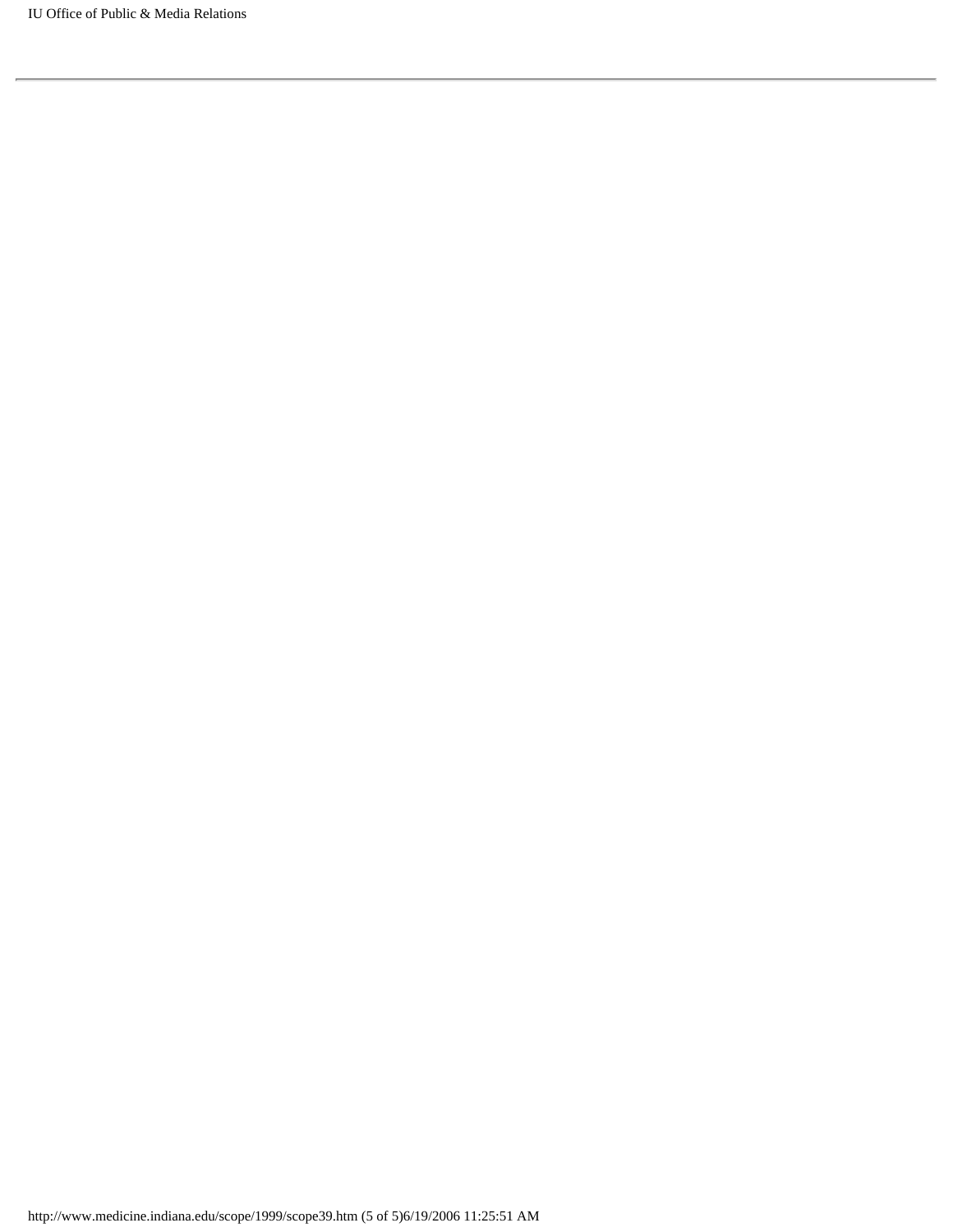

**March 1, 1999** Volume 3, Number 4 • Indianapolis, Indiana

## <span id="page-16-0"></span>**Studies prompt NIH to support new therapy for cervical cancer**

IUSM researchers, along with researchers from several other universities, have demonstrated a new, more effective way to treat cervical cancer. The findings from five clinical trials are going to change the way the disease is treated, according to an announcement from the National Institutes of Health that will be mailed to thousands of physicians throughout the United States.

The National Cancer Institute is advising physicians to strongly consider adding the chemotherapy drug cisplatin to radiation therapy in the treatment of invasive cervical cancer. Until now, surgery or radiation therapy alone has been considered the standard treatment for this form of cancer. The New England Journal of Medicine will publish three of the studies in April, but due to the clinical significance of the information, also posted it on their Web site on Feb. 22.

Fred Stehman, MD, chairman of Obstetrics and Gynecology at IUSM, is chairman of the protocol committee for the Gynecologic Oncology Group (GOG), one of several NCI-sponsored networks that conduct trials jointly using the same protocols. The GOG enrolled the majority of patients in the five cervical cancer trials (1,506 of 1,912 total patients). Dr. Stehman led IU's participation in the trials and is an author of one of the studies.

"These findings will change the way all patients with cervical cancer are treated in North America," says Dr. Stehman. "This is the first group of studies to demonstrate that the theoretical advantage of adding two different treatments at the same time can be translated into a real survival advantage for patients."

IUSM was one of several institutions around the country that showed it is more effective to treat cervical cancer with combined chemotherapy/radiation treatment. Dr. Stehman says that after three years of following patients who volunteered for the studies, there was a clear benefit for the women who received the cisplatin/radiation combination.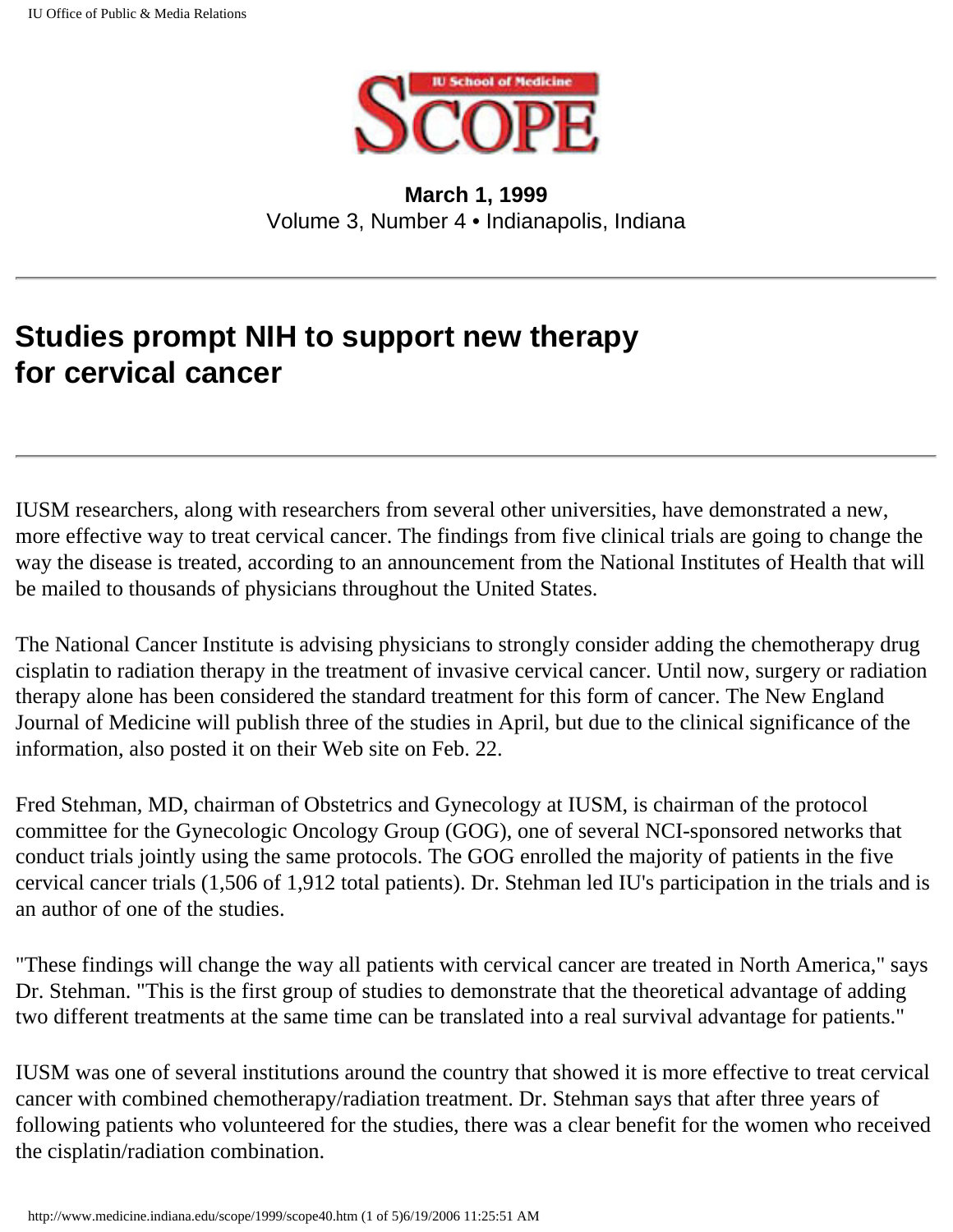The five different studies produced very similar findings. In all of the studies, patients had cervical cancer that had spread locally (within the cervix) or regionally (within the pelvis). While the chemotherapy regimens differed among the trials, all included the drug cisplatin, combined with radiation therapy, in at least one group of patients. And in each of the trials, that combination was the most beneficial.

"These findings are clear and remarkably consistent," said NCI Director Richard Klausner, MD. "They are likely to change the standard of care for invasive cervical cancer."

NCI's clinical announcement can be found at [http://cancertrials.nci.nih.gov](http://cancertrials.nci.nih.gov/)

## **BRIEFS**

#### **New administrator**

Connie Dehghani has joined the IU Cancer Center as administrative coordinator of the Indiana Cancer Pavilion.

She will be working with the insurance coordinators and outpatient representatives to improve services at the facility. Previously, she was associated with the departments of orthopaedic surgery and radiology.

## **Seal of approval**

Two IUSM physicians are named in the March 1999 issue of *Good Housekeeping* in an article on the natin's top cancer doctors.

The article, entitled "318 Top Cancer Doctors for Women," names Lawrence Einhorn, M.D., and George Sledge Jr., M.D.

Dr. Einhorn was one of 33 medical oncologists with an expertise in treating female patients with lung cancer named in the guide. Dr. Sledge was one of 35 medical oncologists specializing in the treatment of breast cancer to be named.

According to the article, 280 department chairmen and section chiefs in surgery and medical and radiation oncology at major medical centers across the country were polled to develop the list of 318 names.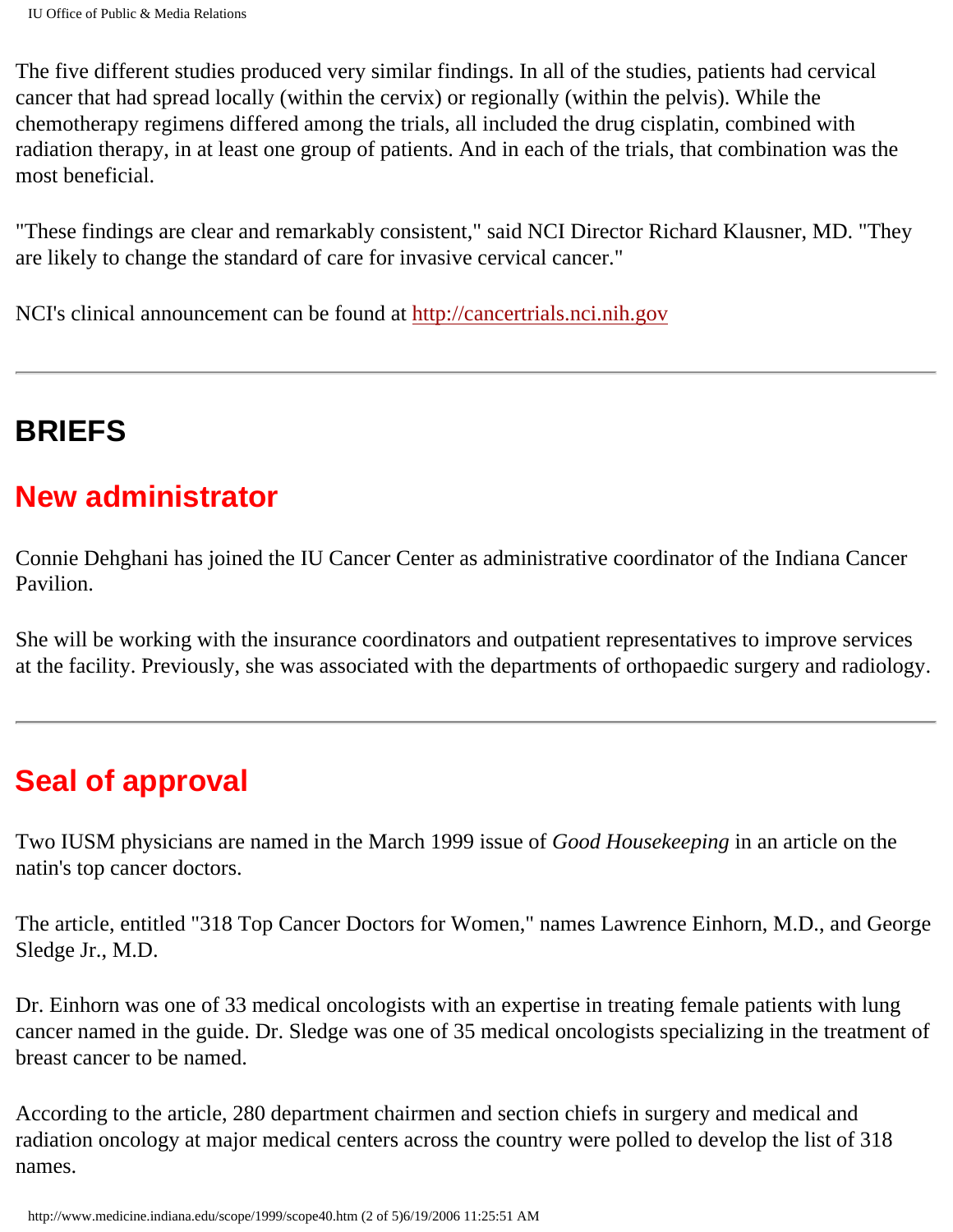#### **Internet viewed as good source for health care info**

The World Wide Web is becoming a popular source of health care information, according to a United Press International story dated Feb. 17.

The story sited a new Harris poll which stated that 60 million people have searched the Web in the past 12 months for health care information. That is 68 percent of the 88 million people with access to on-line information.

Generating the most searches were information for depression (19 percent), allergies or sinus problems (16 percent), cancer (15 percent), bipolar disorder (14 percent), arthritis or rheumatism (10 percent), high blood pressure (10 percent), migraine (9 percent), anxiety disorder (9 percent), heart disease (8 percent) and sleep disorders (8 percent).

The story also noted that Web surfers found that the most helpful health care sites belonged to medical societies (36 percent) and patient advocacy or support groups (32 percent).

#### **Combined Seminar Series for March announced by IU Cancer Center**

The Combined Seminar Series, hosted by the IU Cancer Center, will be from 4 p.m. to 5 p.m. each Wednesday in March. The March lineup includes:

**March 3** -- Peter Melera, PhD, Department of Biochemistry and Molecular Biology, University of Maryland, "Differential gene expression in CHL cells selected for growth in low folate: Over-expression of folate receptor alpha and metallothionein II."

**March 10** -- John Essignmann, PhD, Department of Chemistry & Division of Bioengineering and Environmental Health, M.I.T., "Novel Toxins that Hijack Transcription Factors: Exploiting Lessons from the Anticancer Drug, Cisplatin"

**March 17**- -- David Levy, PhD, Department of Pathology, New York University School of Medicine, "Jak/Stat Signaling, Interferon, and Innate Immune Responses to Infection."

**March 24** -- Ulrich Siebenlist, PhD, National Institute of Allergy and Infectious Disease, National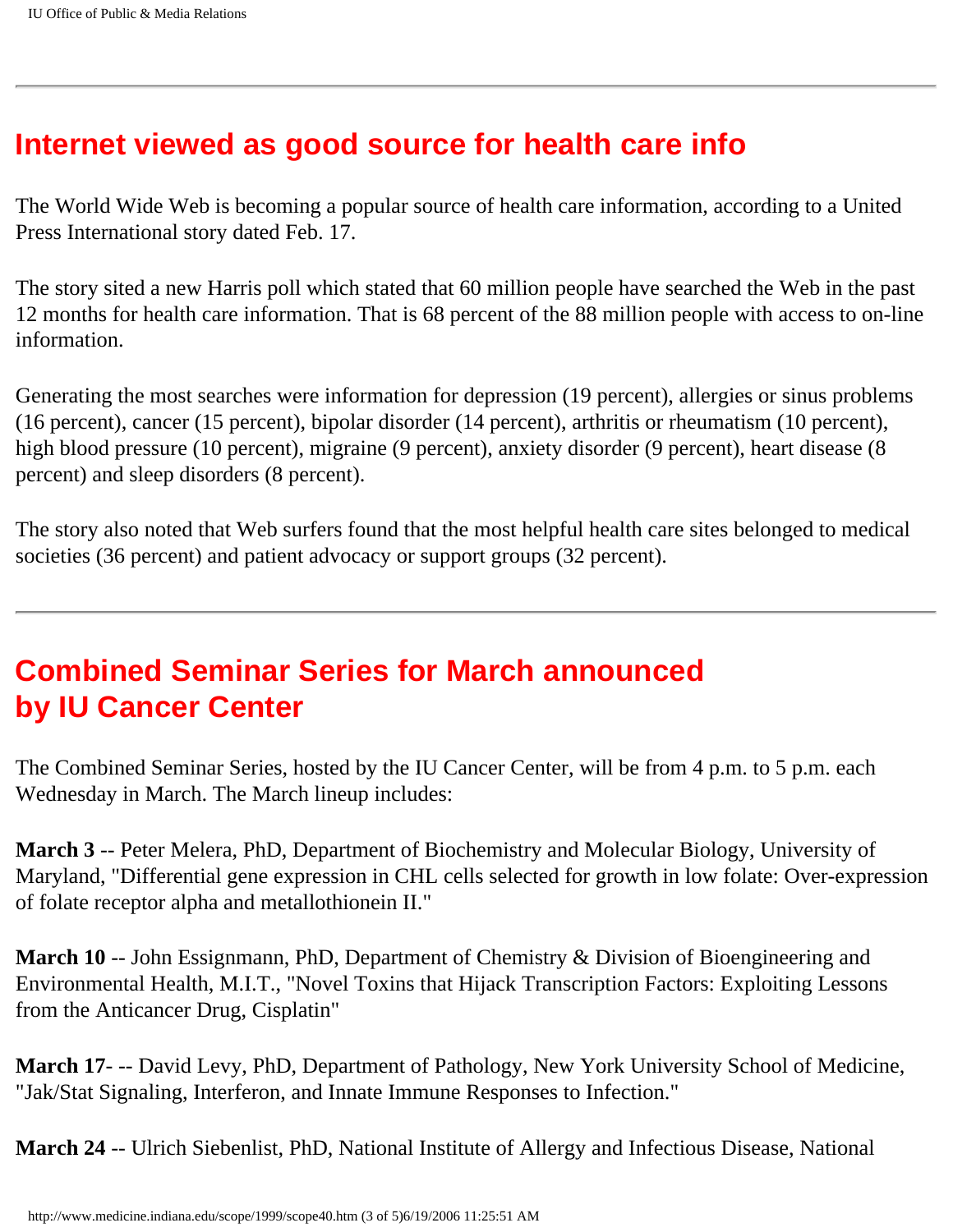Institutes of Health, "Development, Bone and Lymphoid Organs: New Roles for NF-kappaB."

**March 31** -- Ronald Strauss, MD, 1999 Clyde Culbertson Lecturer, director, Degowin Blood Center, Department of Pathology, University of Iowa Hospital and Clinics, "The Rebirth of Granulocyte Transfusions: Fact or Fantasy?"

#### **CIS coordinator begins new duties**

Rivienne Shedd-Steele has been named the Indiana community outreach coordinator for the National Cancer Institute's Cancer Information Service (CIS).

The Cancer Information Service is the source for the latest cancer information for patients and their families, the general public and health professionals.

Ms. Shedd-Steele, whose office is located in the Indiana Cancer Pavilion on the IU Medical Center campus, will work closely with members of the Indiana University Cancer Center.

Her focus will include increasing access and visibility of cancer clinical trials and providing outreach services to the medically underserved, including minority groups and individuals living in rural areas, who have limited access to health information and services.

The CIS continuously partners with state and regional organizations that directly serve these audiences. Additional CIS priority outreach initiatives will focus on breast and cervical cancer education, science awareness (research) and CIS promotion.

Before joining CIS, Ms. Shedd-Steele served as director of the Minority Cancer Awareness Coalition of the Little Red Door Cancer Agency in Indianapolis.

For additional information on Indiana's CIS programs, call 317-278-0073. To reach the National Cancer Institute hotline with questions about clinical care, call 1-800-4-CANCER.

### **Medical Ethics lecture slated for March 4**

Srikant Sarangi, Center for Language and Communication Research at Cardiff University, will present "Managing Communications in Clinical Genetics" at the March 4 Seminar in Medical Ethics and Humanities.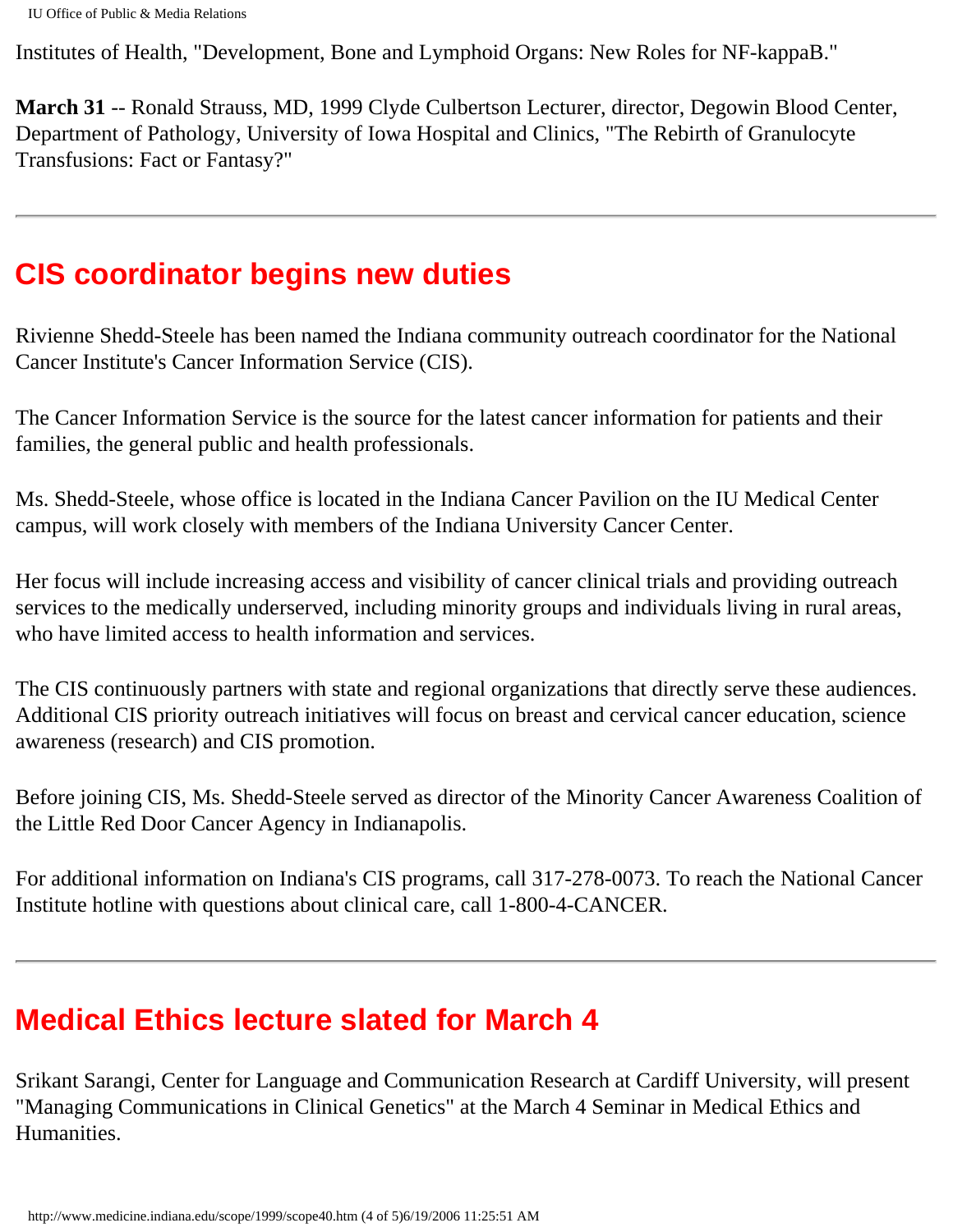The presentation will be from noon to 1:30 p.m. in the Medical Library, room 301.

#### **http://www.medicine.indiana.edu**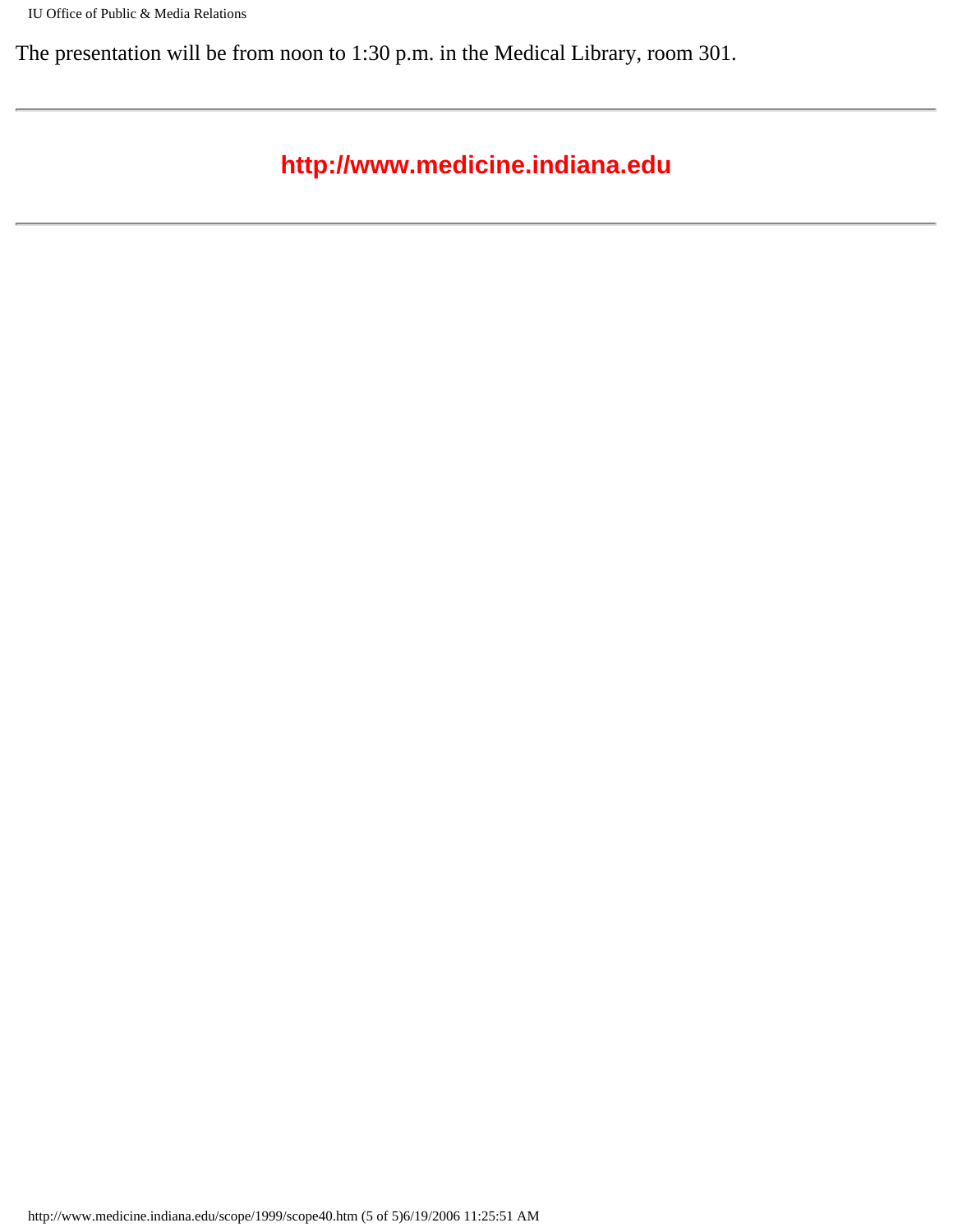

<span id="page-21-0"></span>**March 15, 1999** Volume 3, Number 5 • Indianapolis, Indiana

## **Regenstrief awarded informatics grant**

The information age is upon us. However, there are still corners of the world that do not have the accessibility to sources of information as students and faculty do at IU.

That inaccessibility can have far-reaching effects, particularly in the field of medicine. That is a concern to IU faculty involved in the Indiana University-Moi University partnership, a program designed to enhance the clinical, teaching and research skills of faculty and students at the medical school in Eldoret, Kenya.

"In this country, if you want to learn about a medical problem you go to the library," said William Tierney, MD. "In Eldoret, they have limited library resources. With Internet technology, you don't need an actual library because you have access to a virtual library. We will supply them with the wherewithall to use the online resources."

Dr. Tierney is the principal investigator for a unique National Institutes of Health grant promoting medical informatics in developing nations in Sub-Saharan Africa. IUSM is the recipient of one of four grants awarded by the NIH's Fogarty International Center. The Regenstrief-Moi Medical Informatics Fellowship will further IUSM's involvement with the Kenyan medical school.

Medical informatics is the use of medical information to maintain and improve the quality and efficiency of health care. It can be anything from a State Department of Health database on flu outbreaks to the compilation of statistics on the effectiveness of viral agents in the treatment of HIV. Research data from medical journals also can be called medical informatics.

Not having information at their fingertips makes it more difficult for physicians at Moi University and elsewhere in Kenya to treat patients or, in some cases, understand the ramifications of that treatment. For instance, physicians in Kenya may treat several cases of meningitis in their region, but not know how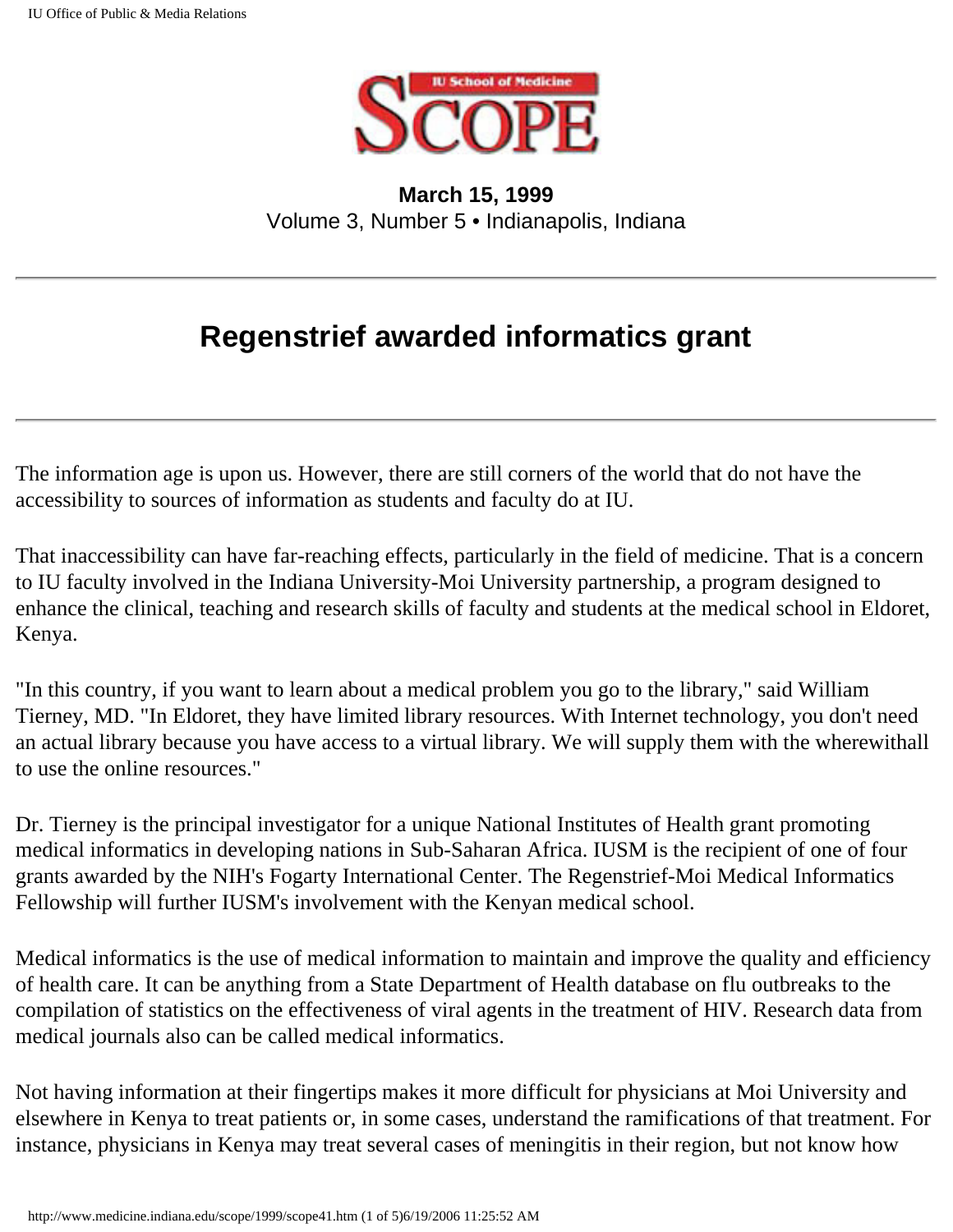widespread the outbreak might be. Being able to track that information could result in a concentration of supplies in affected areas and allow for an increase in the use of vaccines in areas not yet affected.

The program grant will enable IU to support Moi University with knowledge and the expertise to access, utilize and construct computer-based tools to advance biomedical research and public health.

Moi University recently has secured 122 computers from other sources. Part of IUSM's contribution will be to assist in training personnel there to keep the computers operational. IU also will assist the Kenyan university in gaining better Internet access. That will benefit both the Kenyan faculty and students and the IUSM faculty and students at Moi. To further enhance their resources, the IUSM library will make sure its Web site has links to other sources of information that are necessary for delivering the best care and education possible.

The grant funding will allow four Moi University faculty members to study at IUSM in a fellowship program. One faculty member will train at IU each year and, when they return home, the fellows will use the information gained during the first year of their fellowship to develop a research project utilizing the knowledge they have gained in medical informatics.

IU faculty also will travel to Moi University to give a short course on medical informatics to faculty and students. In addition, IU will assist Moi faculty in developing a Department of Medical Informatics.

Other IU personnel involved in the project are Fran Brahmi, interim director of the IUSM library; Beverly Hill, EdD, director of the Medical Education Resources Program; Hassan Danesh, PhD, assistant director of development and CME, MERP; Joyce Dobson, program manager of the IUSM-Moi University partnership, and Robert Einterz, MD, who is program director of the IUSM-Moi University partnership and co-director of the medical informatics grant with Dr. Tierney.

# **BRIEFS**

Chairman resigns

Merrill Benson, MD, stepped down as chairman of the Department of Medical and Molecular Genetics. The change became effective March 2. He was named to the position in 1996.

Gail Vance, MD, has been named acting chairman.

Founders Day

Robert Einterz, MD, will be the recipient of a 1998 President's Award at the annual Founders Day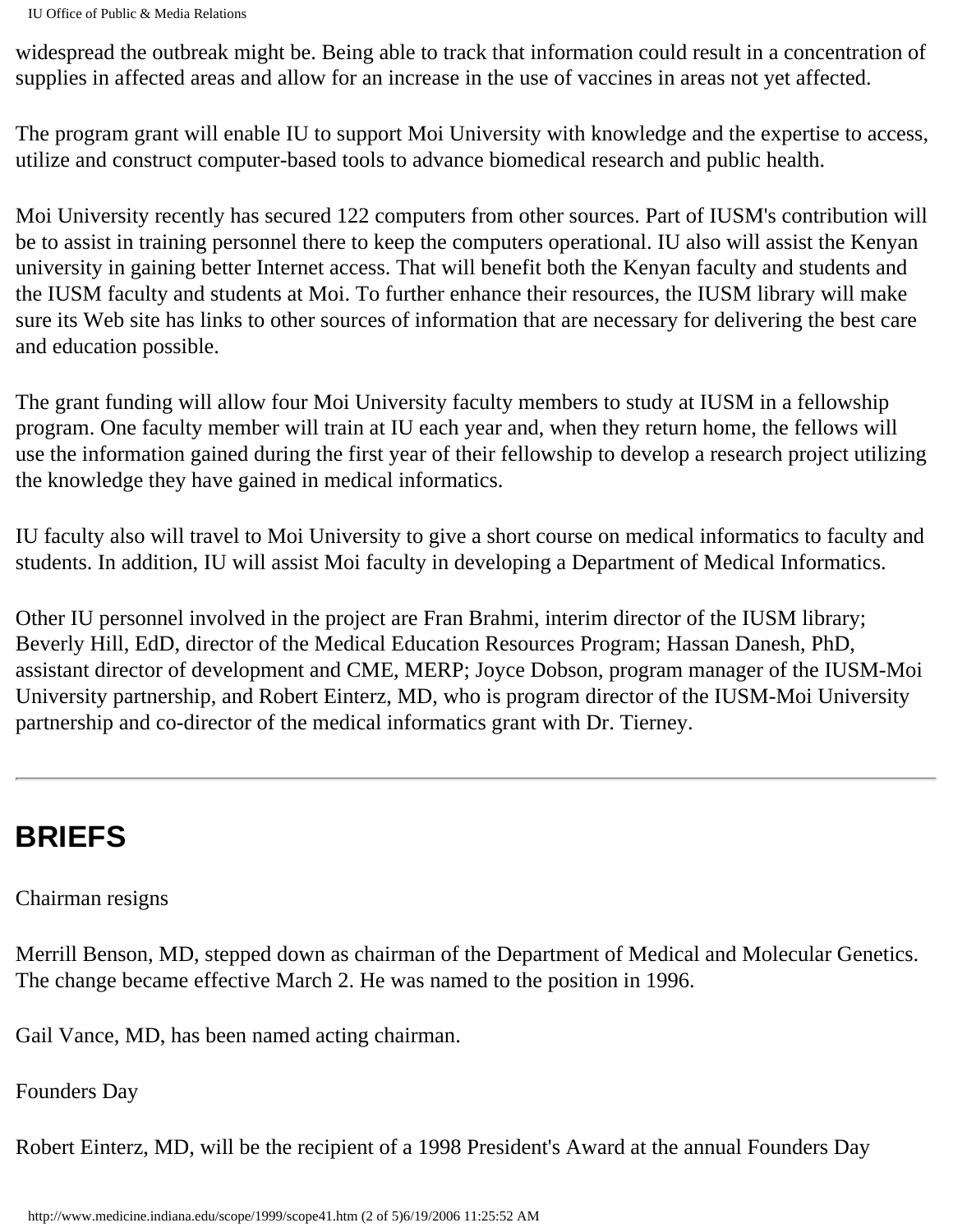ceremony March 27 at Assembly Hall on the Bloomington campus. The President's Award, established in 1974, recognizes outstanding teaching and can be given to any division of the university at any professorial rank.

Dr. Einterz is a clinical associate professor of medicine and program director of the IU-Moi University program. He is involved with clinical teaching at the IU Medical Center, and the promotion of learning opportunities for students through the Moi partnership.

IU's Founders Day awards ceremony honors excellence in teaching, service, research and scholarship university-wide and students on the IUB campus. IU celebrates its 179th birthday this year.

At Founders Day in 1997, Dr. Einterz received the John W. Ryan Award for Distinguished Contributions to International Programs and Studies.

## **Spinola named Jacobs Professor of Infectious Diseases**

Stanley Spinola, MD, has been named the first David H. Jacobs Professor of Infectious Diseases.

Dr. Spinola has served as chief of the Division of Infectious Diseases at IUSM for the past three years. He joined the IUSM faculty in 1993. Previously, he taught at the State University of New York at Buffalo from 1987 to 1995.

He received his medical degree from Georgetown University. The David H. Jacobs Chair in Infectious Diseases was established in 1998 by Barbara Jacobs in memory of her husband. Mr. and Mrs. Jacobs both graduated from IU in the 1940's and have a long history serving their alma mater. Mrs. Jacobs is a member of the IU Foundation Board of Directors and is director of the David H. and Barbara B. Jacobs Foundation.

Mr. Jacobs died in 1992 of an unusual infectious disease.

## **Health care views topic of lecture**

Faculty, staff and students are invited to attend a presentation by Roberta Baer, PhD, entitled "Differences in Worldview: Conflict Between Biomedicine and Ethnomedicine" from noon until 1 pm, Thursday, March 25, in the School of Nursing auditorium, room 103.

Dr. Baer is the guest of the IU Cancer Control Committee. Her research focuses on the differences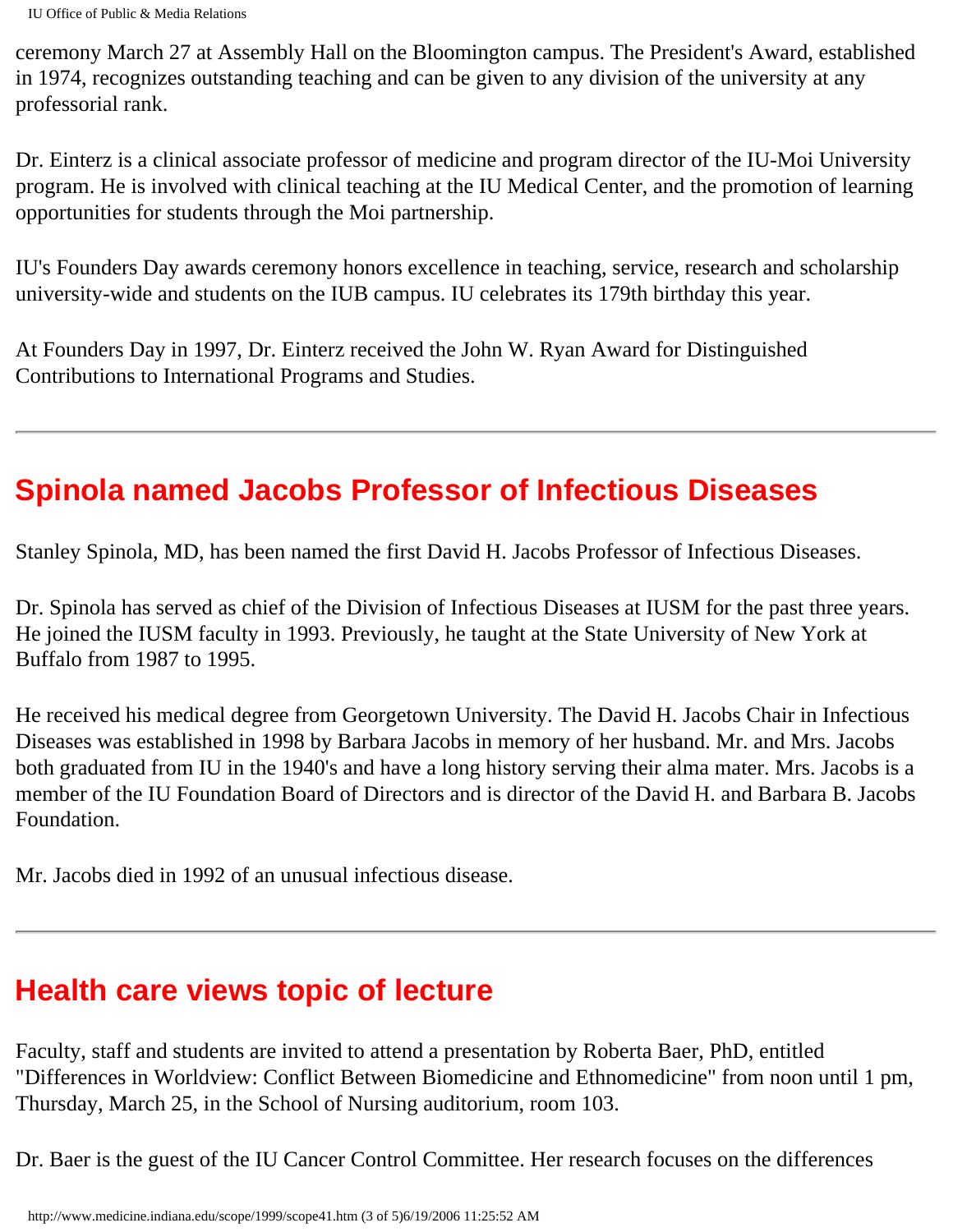between health care provider's and patient's perceptions of illness. Dr. Baer holds a bachelor's degree from Brandeis University. She received her MA and PhD in anthropology from the University of Arizona. Most of her research has been in Mexico where she studied cross-cultural issues in diet and nutrition. Currently, she is an associate professor at the University of South Florida in Tampa.

Her research on cross-cultural issues in health and nutrition has been funded by the National Cancer Institute, PAHO, NSF, and the US Census Bureau. She is also working with AHEC and several medical schools in Florida to help train providers in more culturally competent approaches to health care.

## **Nominations for Irwin award sought**

The 1999 Glenn W. Irwin, Jr., MD Experience Excellence Recognition Awards recognize faculty and staff members for service "above and beyond the call of duty." The awards to those selected will be presented at the IUPUI Chancellor's Honors Convocation, April 30.

You are invited to nominate any full-time IUPUI faculty or staff member. The deadline for nominations is March 19. Nominations may be submitted to Kim Manlove, administrator of Academic and Faculty Records, AO Building, Room 126. Her phone number is 274-4627.

#### **Honors**

**JoAnn Brooks-Brunn,** DNS, RN, has been inducted as a fellow in the American College of Chest Physicians. She is the first nurse to receive this honor. In 1997, she was named as a fellow in the American Academy of Nursing.

**Peter Marcus,** MD, has been selected by the Association of Professors of Gynecology and Obstetrics/ Solvay Pharmaceuticals Educational Scholars Program, as a member of the 1999/2000 class of scholars. The national program is designed to enhance the way women's health is taught to future ob/gyn physicians. Dr. Marcus serves as the associate clerkship director, director of the ob/gyn component for second-year medical students, and as director of the resident laparoscopy course.

**Robert Saywell Jr.,** PhD, MPH, has received the Silver Beaver Award, the highest award the Boy Scouts, Crossroads of America Council can bestow upon a volunteer. The Silver Beaver Award is a national award presented upon nomination of the Council and is given for "distinguished service to youth." Dr. Saywell has been involved in Scouting for the past 10 years, serving in multiple leadership capacities, including Scoutmaster of Troop 120.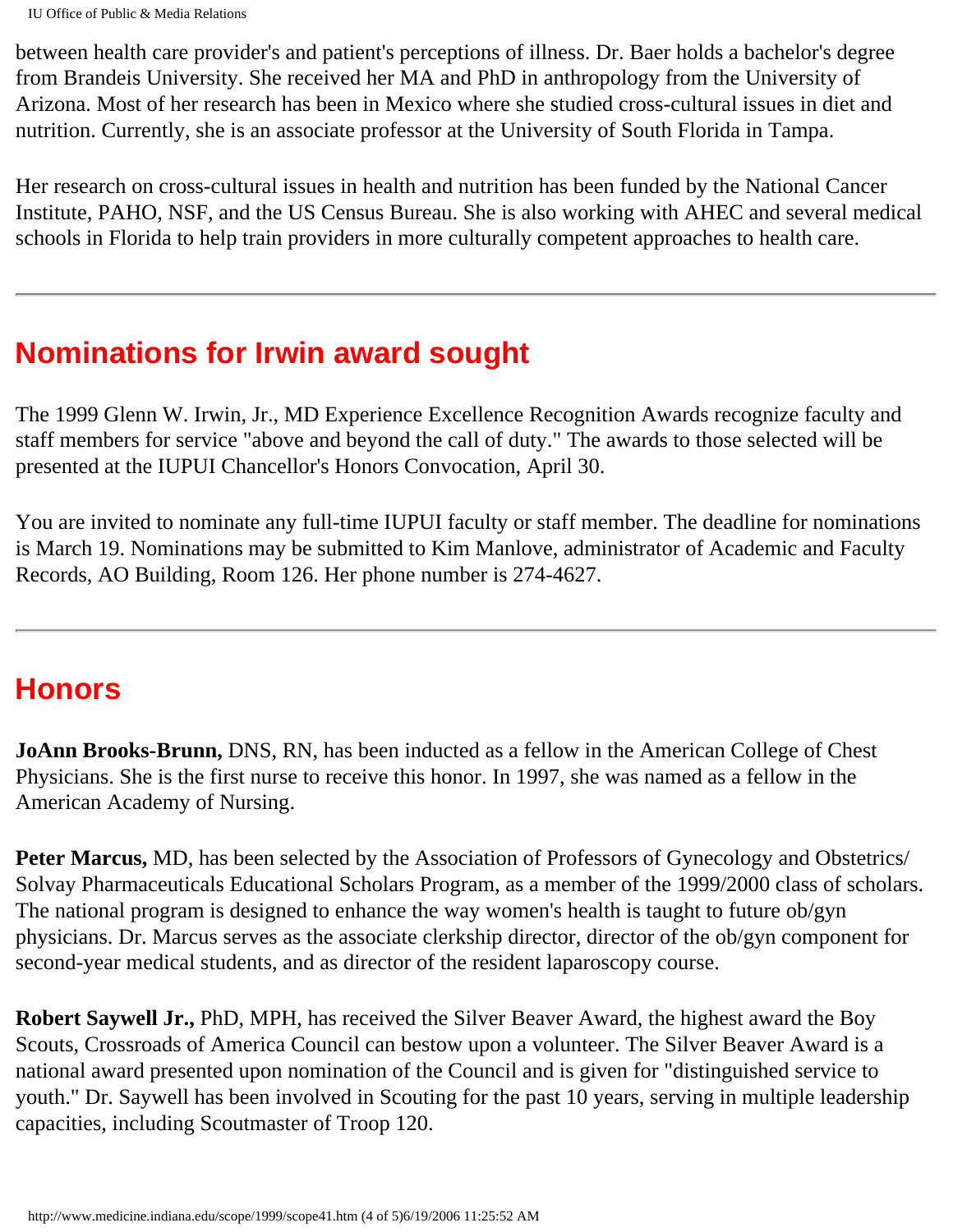**Douglas Zipes,** MD, was elected vice president of the American College of Cardiology at the group's annual meeting in New Orleans. His year-long term begins March 10. He will become president-elect for 2000 and president in 2001. Most recently, Dr. Zipes served as chairman of the development committee, which raised \$3 million, exceeding the goal by \$900,000, in recognition of the 50 th anniversary of the ACC.

#### **Osteoporosis topic of women's health lecture**

The Center of Excellence in Women's Health March conference will be presented by Michael Econs, MD, on "Prevention and Management of Osteoporosis." The conference will be from noon to 1 p.m., Wednesday, March 24, at the IU Cancer Research Institute, room 101.

#### **http://www.medicine.indiana.edu**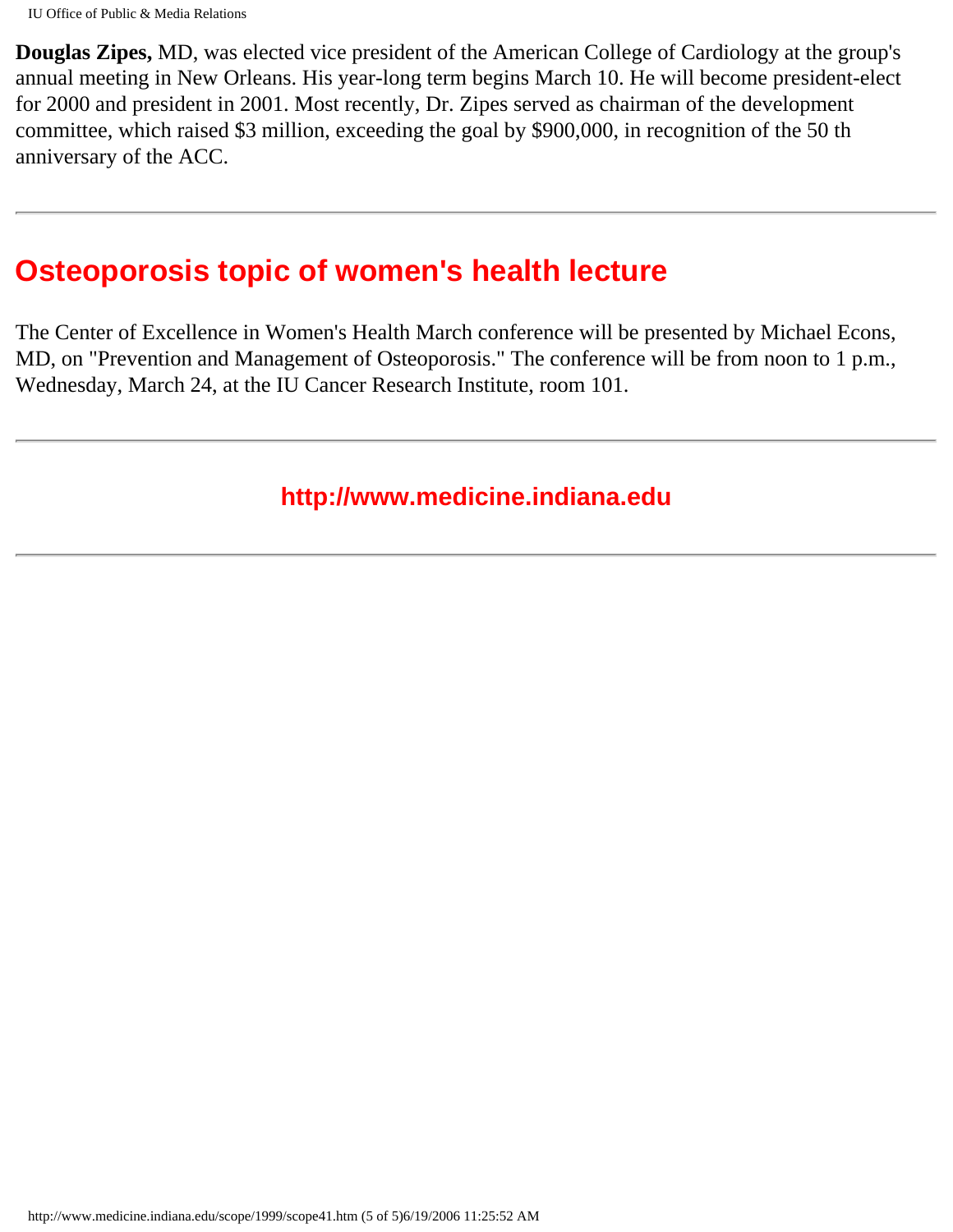

**March 29, 1999** Volume 3, Number 6 • Indianapolis, Indiana

### <span id="page-26-0"></span>**On-line library to help southern Indiana health care providers**

An exciting new project, directed by the Ruth Lilly Medical Library, will bring current medical information to southern Indiana practitioners who do not have easy access to a medical library.

The project, called the Shared Hospital Electronic Library of Southern Indiana (SHELSI), is funded by a \$200,000 grant from the National Library of Medicine, part of the National Institutes of Health. Peggy Richwine, MLS, director of outreach at the Ruth Lilly Medical Library, is the principal investigator for the two-part project.

The first phase will provide computers and Internet access to 18 hospitals and clinics in southwestern Indiana. The second phase will focus on southeastern Indiana.

"The initial phase of SHELSI will focus on 18 counties in a triangular area formed by Terre Haute, Evansville and Bloomington," said Richwine. "In this area there are four counties without hospitals and most of the rural hospitals do not have medical libraries."

Grant funding will lease access to electronic medical textbooks and journals, and MEDLINE gives subject access to the contents of the journals. Health care professionals will receive training so they will be able to "travel" the Internet more effectively and efficiently. Training will be provided on MEDLINE, PubMed and other databases. "Access to up-to-date, authoritative medical information, especially in some rural areas, is limited," said Richwine. "Having the information at their fingertips will help doctors, nurses and other health care professionals provide cost-efficient, quality care."

Southern Indiana hospitals and clinics participating in SHELSI Phase I are Bloomington Hospital, Bloomington; Clay City Rural Clinic, Clay City; Clay County Hospital, Brazil; Daviess County Hospital, Washington; Deaconess Hospital, Evansville; Gibson County Hospital, Princeton; Good Samaritan Hospital, Vincennes; Greene County Hospital, Linton; Mary Sherman Hospital, Sullivan;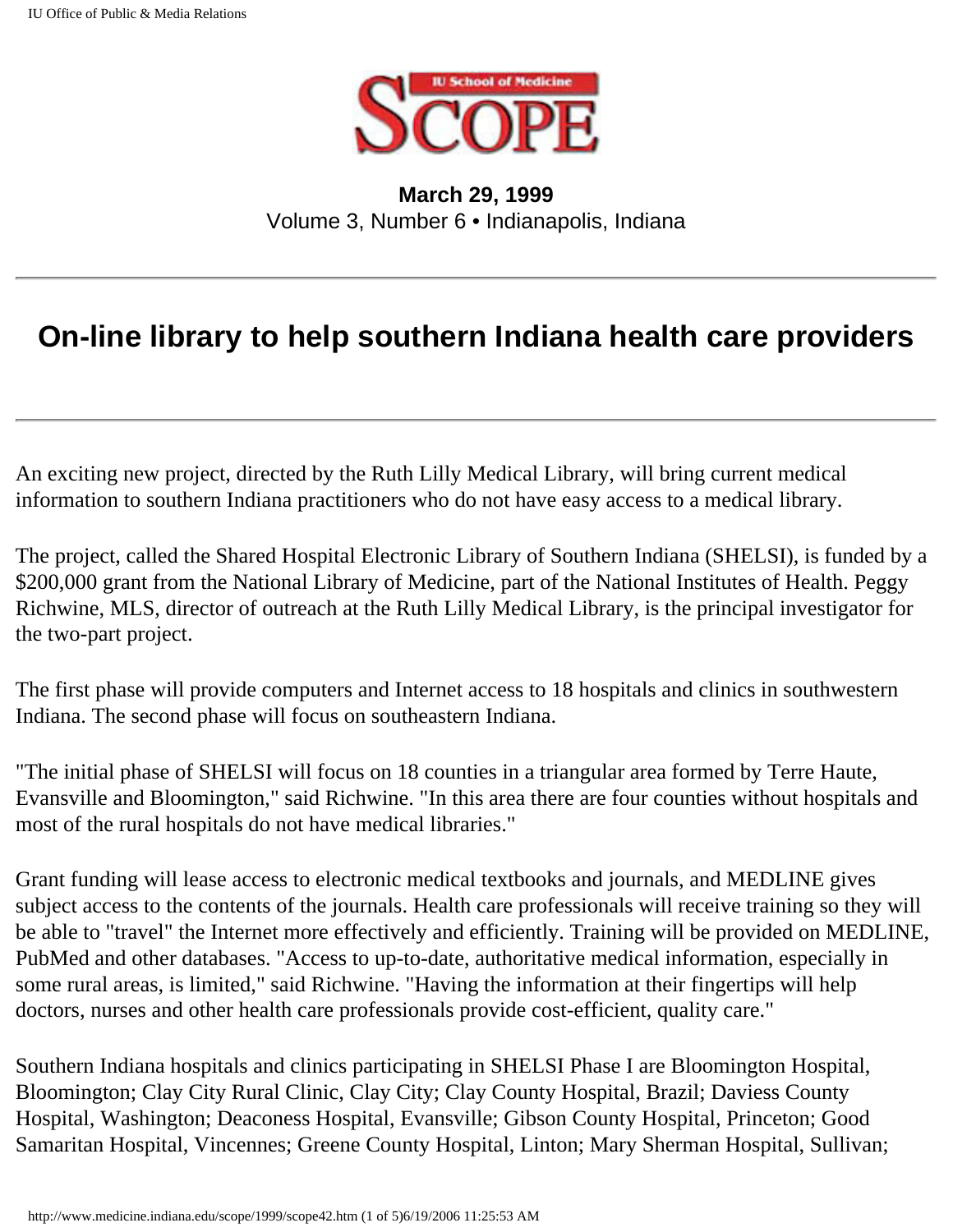Memorial Hospital and Health Care Center, Jasper; Morgan County Hospital, Martinsville; Orange County Hospital, Paoli; St. Joseph's Hospital, Huntingburg; St. Mary's Hospital, Evansville; St. Mary's Warrick Hospital, Boonville; St. Meinrad Archabbey Rural Clinic, St. Meinrad; Southwestern Indiana Mental Health Center, Evansville; and Worthington Rural Clinic, Worthington.

## **BRIEFS**

### **Student performers**

IUSM students will host the eighth annual Evening of the Arts Thursday, April 1, at the University Place Conference Center. Curtain time is 7:30 p.m.

The event includes music and dance performances and a visual arts display and auction. Tickets are \$7 and may be purchased at the door.

The annual event raises funds for medical student outreach programs to the homeless in Indianapolis. The 1998 event raised \$6,800 for the EOTA Fund which is distributed to homeless clinics staffed by medical students.

#### **Grant funding**

The IUSM Department of Pediatrics is ranked 11th in the nation for National Institutes of Health funding, based on NIH data for 1998.

IUSM's ranking has improved appreciably since 1980, when it was 50th of the 125 U.S. medical schools. In 1994, IU was ranked 20th and by 1997 had increased its ranking to 17th.

In the Big Ten, IU is now ranked number one and is in the top five public medical schools in the country for NIH funding to pediatric departments.

In 1998, the IUSM Department of Pediatrics was awarded \$8.3 million in NIH funding.

### **Seniors express interest in primary care at Match Day**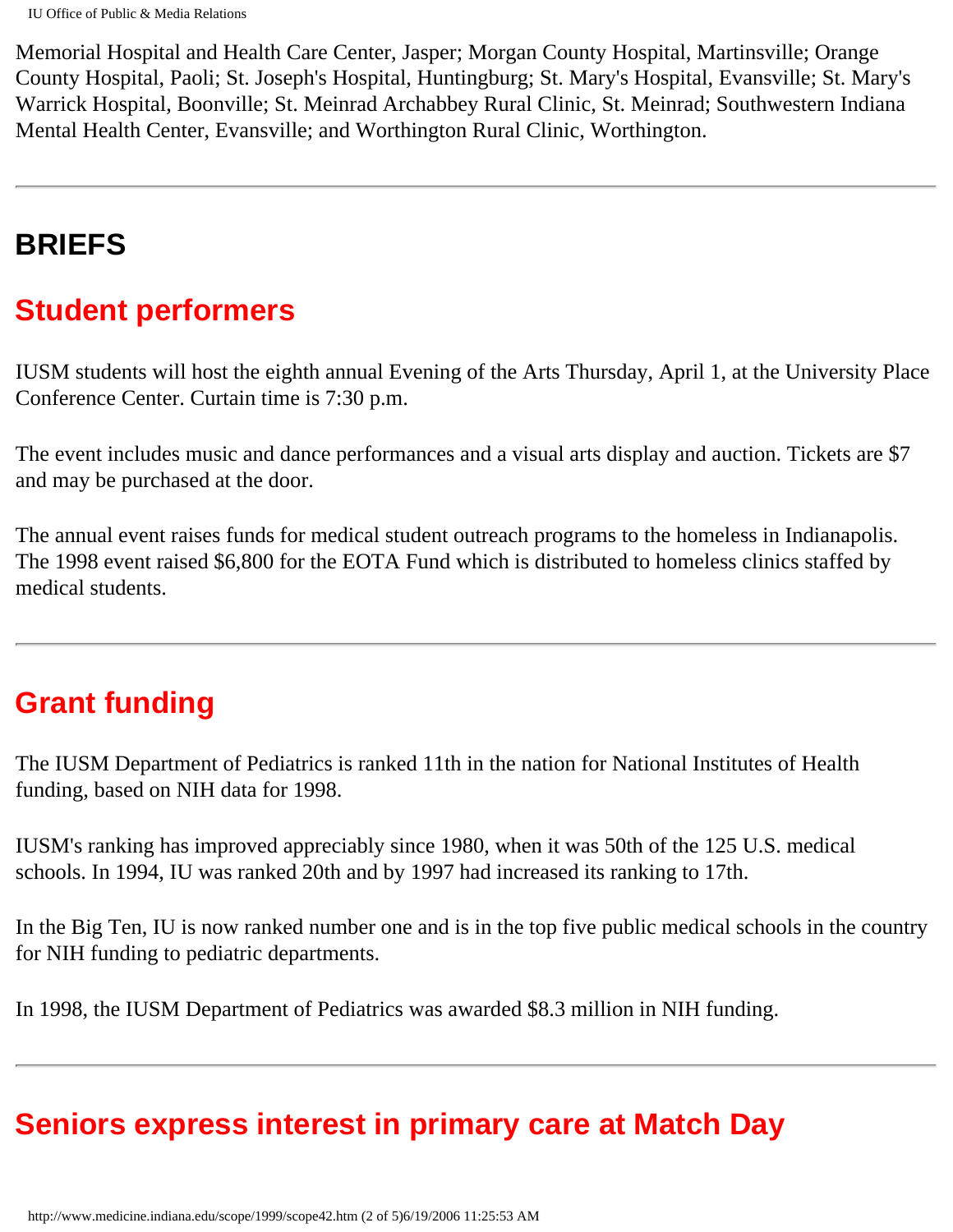Nearly 50 percent of IUSM seniors will enter primary care residency programs in June. Students were informed of their residency program matches Thursday, March 18 during Match Day activities.

A total of 251 IUSM students participated in the 1999 Match, with the remaining seniors participating in an early match program or the military match. The 1999 Match was administered by the National Resident Matching Program. Of those entering primary care programs, nearly 20 percent will enter family medicine residencies. Nationally, about 15 percent of seniors enter family medicine. Other specialties classified as primary care are internal medicine, family medicine, pediatrics, combined internal medicine-pediatrics and obstetrics/gynecology.

About 14 percent of IUSM seniors will enter pediatric or combined internal medicine-pediatric programs, which is almost equal to the national average of nearly 13 percent.

Nearly half of the IUSM graduating class matched to residency programs in Indiana, which are offered in Indianapolis, Muncie, South Bend, Fort Wayne, Terre Haute and Evansville.

Additional information about the 1999 Match may be found on the NRMP Web site at www.aamc.org/ nrmp.

# **Combined Seminar topics announced**

The April schedule for the Combined Seminar Series, with sessions from 4 p.m. to 5 p.m. in the Indiana Cancer Research Institute auditorium, is:

**April 7** - Brian Sorrentino, MD, Department of Biochemistry and Experimental Hematology, St. Jude Children's Research Hospital, "Amplification of Hematopoietic Stem Cells Using DHFR and MDR1 Retroviral Vectors."

**April 14** - Frank Smith, MD, director of the Pediatric Stem Cell Transplantation Program, IUSM, "Immune Reconstitution After Cord Blood Transplantation."

**April 21** - Michel Tremblay, PhD, Department of Biochemistry, McGill University, "Structure Function Studies of Mammalian PTPases Using a Combination of Gene Targeting and Substrate Trapping Approaches."

**April 28** - Robert Arceci, MD, PhD, director and Jacob Schmidlapp Professor of Hematology, Children's Hospital Medical Center and Research Foundation, "Toward Curing Leukemia: Molecular and Immunological Targeting."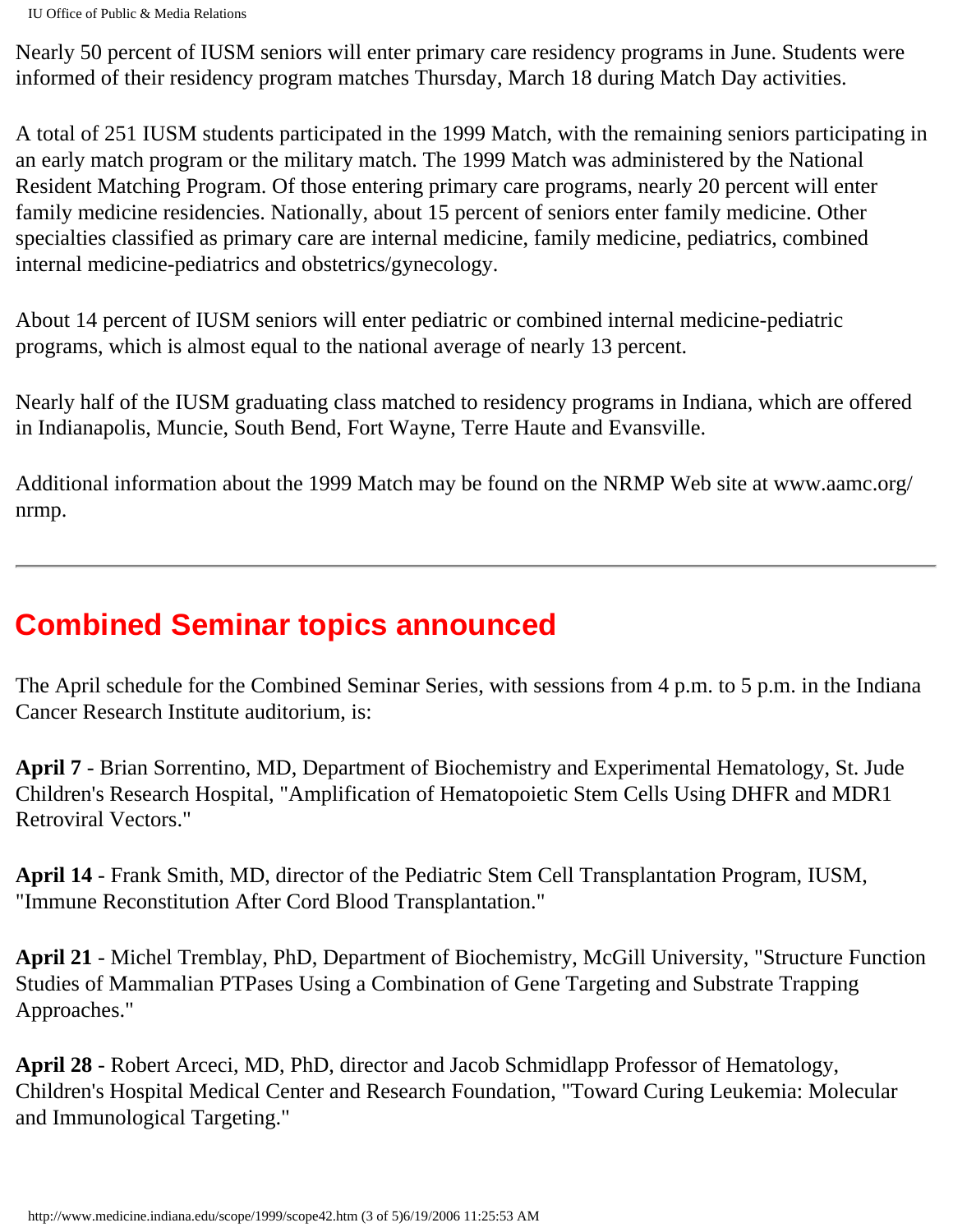The series is hosted by the IU Cancer Center, IUSM departments of medicine and pediatrics, section of hematology/oncology, The Walther Oncology Center and the Herman B Wells Center for Pediatric Research

## **Honors**

**Thomas Ciulla,** MD, is the recipient of a four-year, \$165,000 Career Development Award sponsored by Research to Prevent Blindness. The award is to be used to support Dr. Ciulla's extensive research interests, particularly in the area of the pathophysiology and treatment of age-related macular degeneration.

**Laura Haneline,** MD, has been selected as the recipient of the Fellow Basic Research Award of the Society for Pediatric Research. Her award will be presented in May at the SPR Presidential Plenary and Awards Session during the 1999 Pediatric Academic Societies' annual meeting.

**Martin Smith,** PhD, is the recipient of a one-year American Cancer Society Institutional Research Grant. His research will look at the p53 gene which is mutated in the majority of human cancers.

**Christie Traycoff,** PhD, is the recipient of a four-year grant from NASA to study short-term changes in bone marrow hematopoiesis under microgravity conditions.

**Darrell WuDunn,** MD, PhD, is the recipient of the 1999 OTSUKA Research Fellowship Award in Glaucoma. The \$30,000 award, supported by OTSUKA America Pharmaceutical, seeks to encourage and develop academic ophthalmic research by promising glaucoma investigators.

## **Submissions to Scope sought for school news**

Scope wants your news items.

There are three easy ways to submit story ideas or information to SCOPE:

-- fax the information to 278-3502;

- -- e-mail the information to mhardin@iupui.edu;
- -- or mail the information to Mary Hardin, LO 401, IUPUI.

The deadline for copy is 8:30 a.m. Mondays, the week prior to publication.

#### **http://www.medicine.indiana.edu**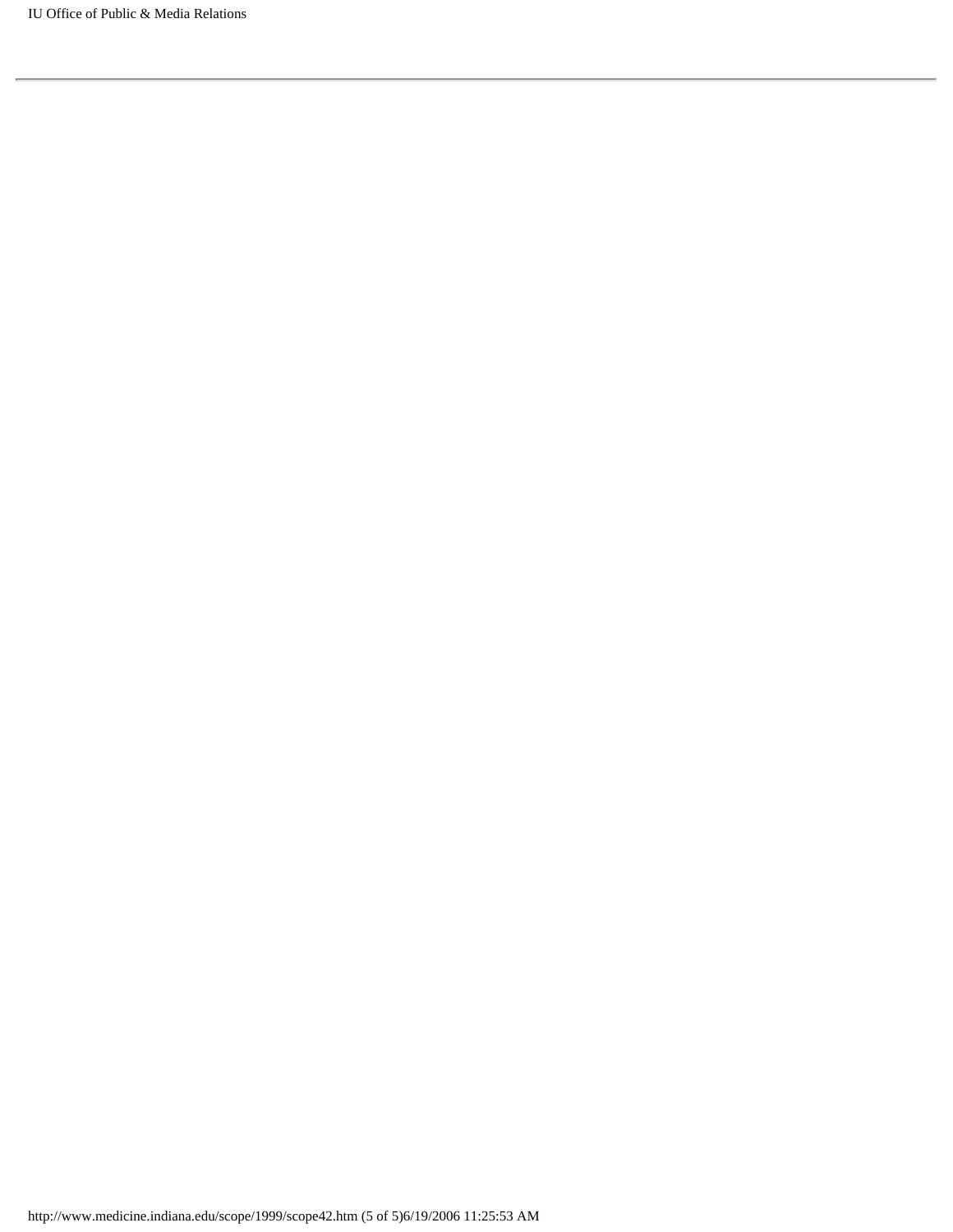

**April 12, 1999** Volume 3, Number 7 • Indianapolis, Indiana

### <span id="page-31-0"></span>**Funding to continue research into heart muscle regeneration**

Heart attacks and most forms of heart disease cause muscle loss due to cell death in heart tissue. Enough cell death causes the heart muscle to weaken or quit functioning. And, unlike some other organs, heart muscle does not regenerate, or so it was believed until recently.

Research by Loren Field, PhD, professor of medicine, pediatrics, and of physiology and biophysics at IUSM, has proven in mouse models that heart muscle can be induced to regenerate following genetic stimulation. He is now focusing on various strategies to increase the muscle mass in human hearts.

The National Heart, Lung and Blood Institute, a division of the National Institutes of Health, has renewed its interest in Dr. Field's research by awarding him a \$1.35 million, four-year grant to continue his research into the cloning of genes that regulate the proliferation of cells in the heart. His research at IUSM has been continuously funded by the NIH through grants since 1990.

Dr. Field is investigating ways to promote cell growth by introducing growth-regulating genes into the cells of a diseased heart in order to regenerate tissue and strengthen muscle mass.

Other research from his group has developed a method for the grafting of a healthy heart muscle cell into a diseased heart. It is hoped that these two approaches will ultimately provide a method for replacement of scarred, nonfunctional tissue in a diseased heart with viable, functional cells. Some day these procedures may be used as a less invasive alternative to some types of conventional cardiac surgeries.

## **BRIEFS**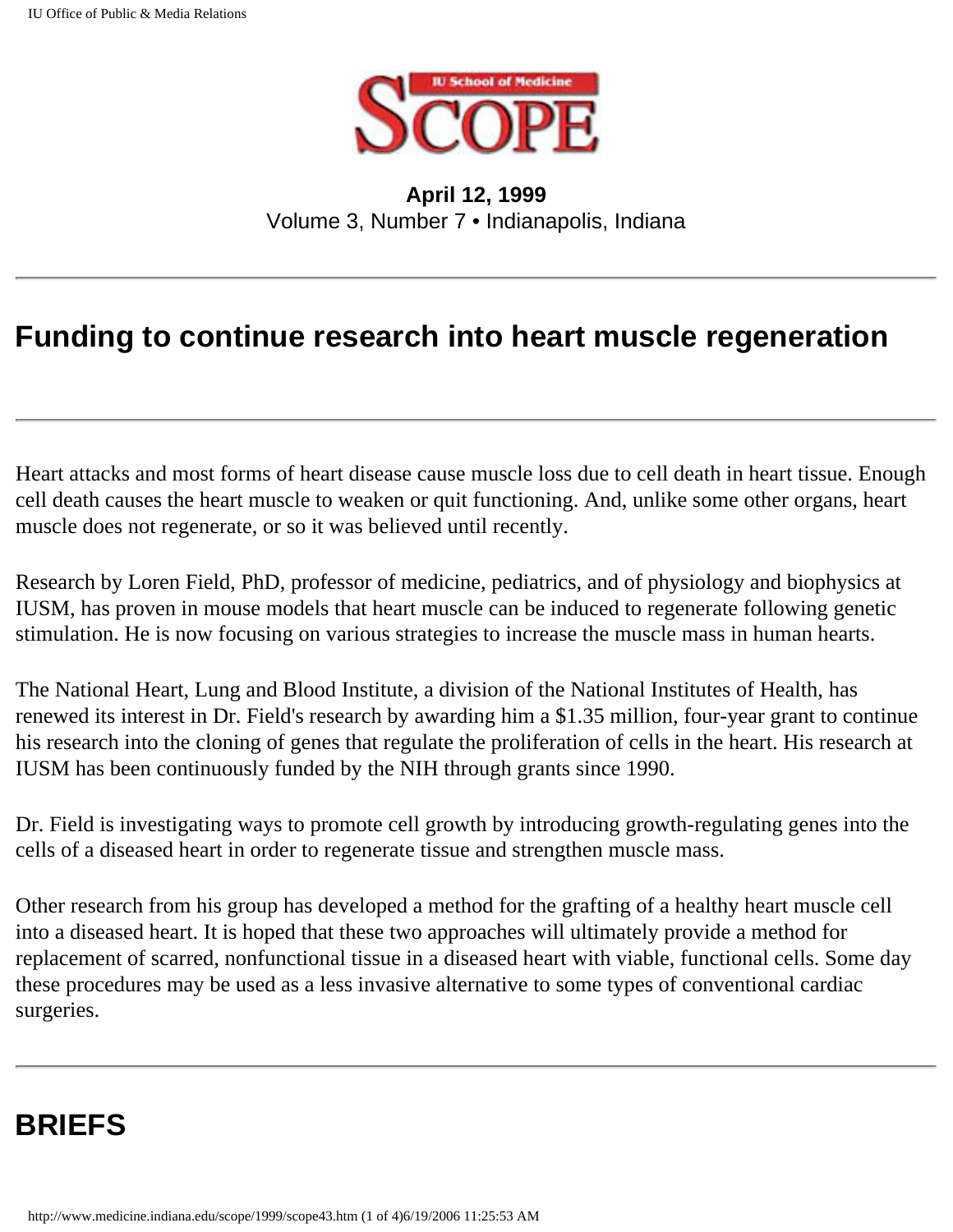## **Alumni weekend**

A seminar designed for primary care physicians and other health care professionals, discussing new approaches to the management and treatment of osteoporosis, stroke and antibiotic resistance, will be offered for credit during the Spring Medical Weekend May14 to 16.

The seminar, "New Horizons in the Practice of Medicine" will be conducted in the Emerson Auditorium Friday, May 14, with registration beginning at 7:30 a.m.

For additional information or to register, contact the IUSM Division of Continuing Medical Education at 274-8353.

For additional information on Spring Medical Weekend activities, contact the Office of Alumni Relations at 274-8928.

## **Web resource**

The Ruth Lilly Medical Library has added Scientific American Medicine to its online web resources available to faculty, staff and students. SAM Online joins Harrison's, the 31 Stat!Ref textbooks and several pharmaceutical textbooks. For access information, point your browser to http://www.medlib. iupui.edu/ref/texts.html.

## **IUSM faculty to speak at second annual mental health symposium**

"Mental Health in the Next Millennium: From Research to Treatment" is the title of the second annual mental health symposium for consumers and professionals. The symposium is presented by the IUSM Department of Psychiatry in conjunction with the Annual Meeting of the Mental Health Association in Indiana.

The event will be Thursday, May 6, at the Indianapolis Westin Hotel. Registration begins at 7:30 a.m., followed at 8:15 a.m. with welcoming remarks by Steve Bell, moderator; John Nurnberger Jr., MD, PhD, director of the Institute of Psychiatric Research at IUSM; and Stephen McCaffrey, JD, president of the Mental Health Association in Indiana.

Sixteen IUSM faculty members will deliver presentations during the symposium.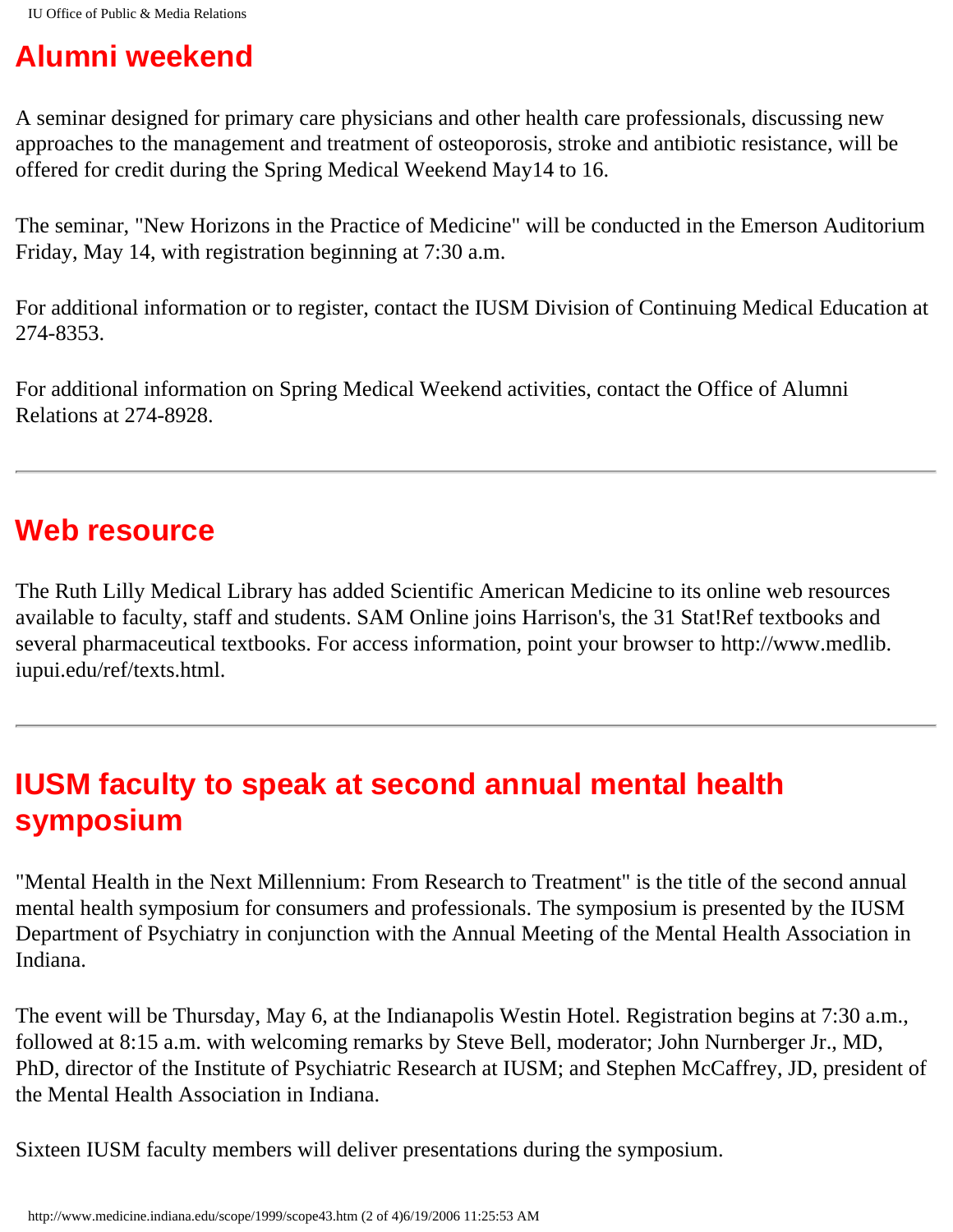For additional information, call 317-638-3501.

### **Alzheimer's program planned by IUSM, NIFS**

IUSM and The National Institute for Fitness and Sport are hosting a free conference entitled "Exploring Alzheimer's Disease" from 8 a.m. to noon, Saturday, April 24. The conference will be held at NIFS.

The keynote speaker will be Mary Guerriero Austrom, PhD, a clinical associate professor at IUSM and director of the Education Core of the Indiana Alzheimer's Disease Center. Her presentation is entitled "An Overview of Alzheimer's Disease."

Other speakers and their topics are:

- Carol Edelstein, coordinator of Reminiscence Programs, Sunrise Assisted Living, "Creating a Safe Environment,"
- Melanie Roberts, MS, director of the Fitness Center and Educational Services at NIFS, "Exercise and Alzheimer's: Surprising Benefits,"
- Heather Hedrick, MS, RD, assistant director of educational services at NIFS, "The Role of Nutrition in Alzheimer's Disease."

The conference is free but seating is limited. To register, call Dianne Wyman at 317-738-2609 or Vanessa Stiles at 317-274-3432.

According to the Alzheimer's Association, one in 10 persons over 65 and nearly half of those over 85 have Alzheimer's disease. A small percentage of people in their 30s and 40s develop the disease.

#### **Historian to speak on search for cure for cancer**

The phrase "house calls" will again take on a different meaning Saturday, April 17, when approximately 150 medical students descend upon the Haughville and Blackburn neighborhoods for IUSM's Spring House Calls project. Students will provide yard and home exterior maintenance work at 18 homes in the near west side neighborhoods. This is the fourth year for the event.

Spring House Calls is one of several projects sponsored by the Office of Medical Service-Learning to provide students with opportunities to engage in community service activities. Director Patricia Keener, MD, organized the program to respond to the medical school's new competency based curriculum,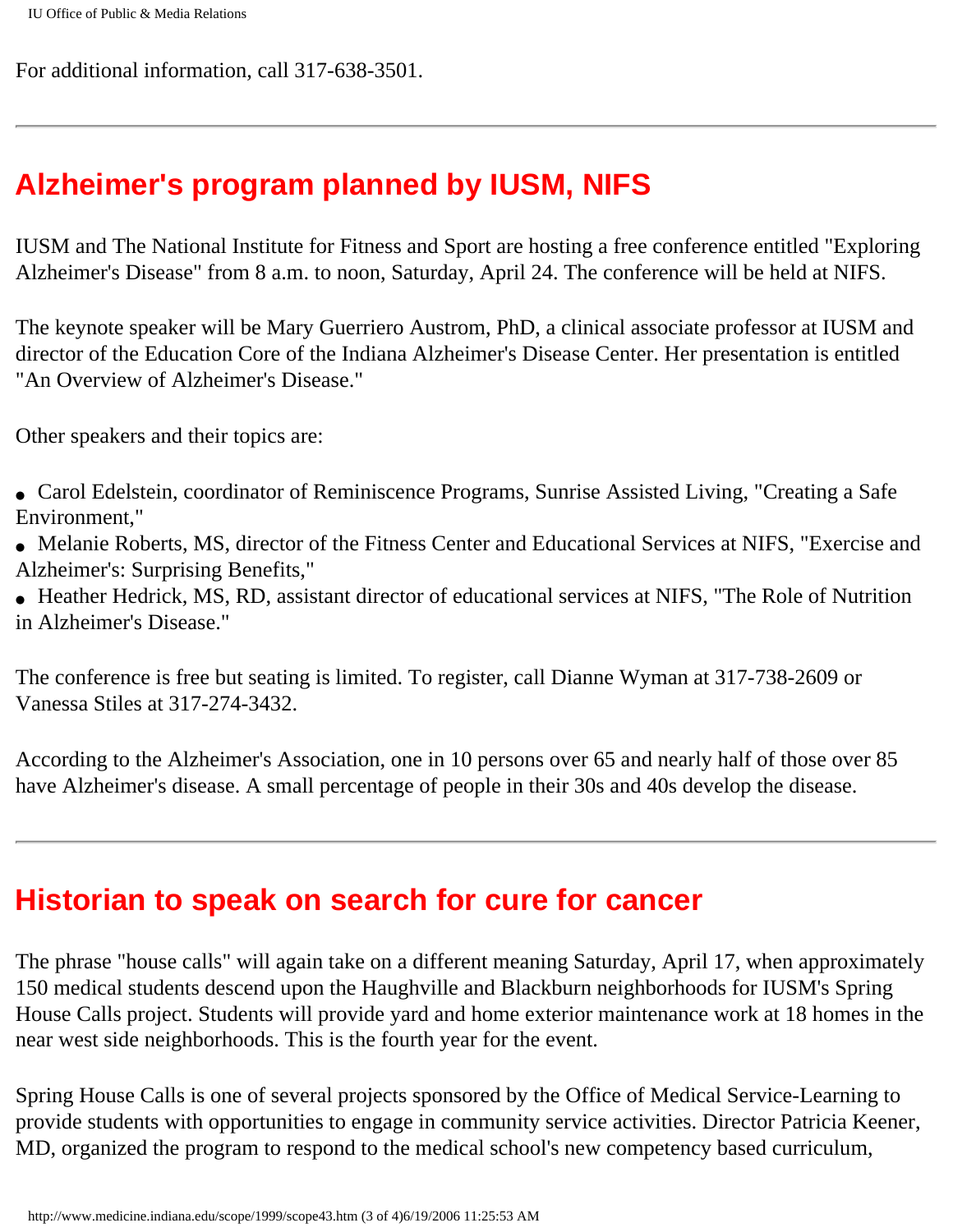which includes Social and Community Context of Health Care as a competency.

## **Submissions to Scope**

Scope wants your news items.

There are three easy ways to submit story ideas or information to SCOPE:

- $\bullet$  -- fax the information to 278-3502;
- $\bullet$  -- e-mail the information to mhardin@iupui.edu;
- -- or mail the information to Mary Hardin, LO 401, IUPUI.

The deadline for copy is 8:30 a.m. Mondays, the week prior to publication.

#### **http://www.medicine.indiana.edu**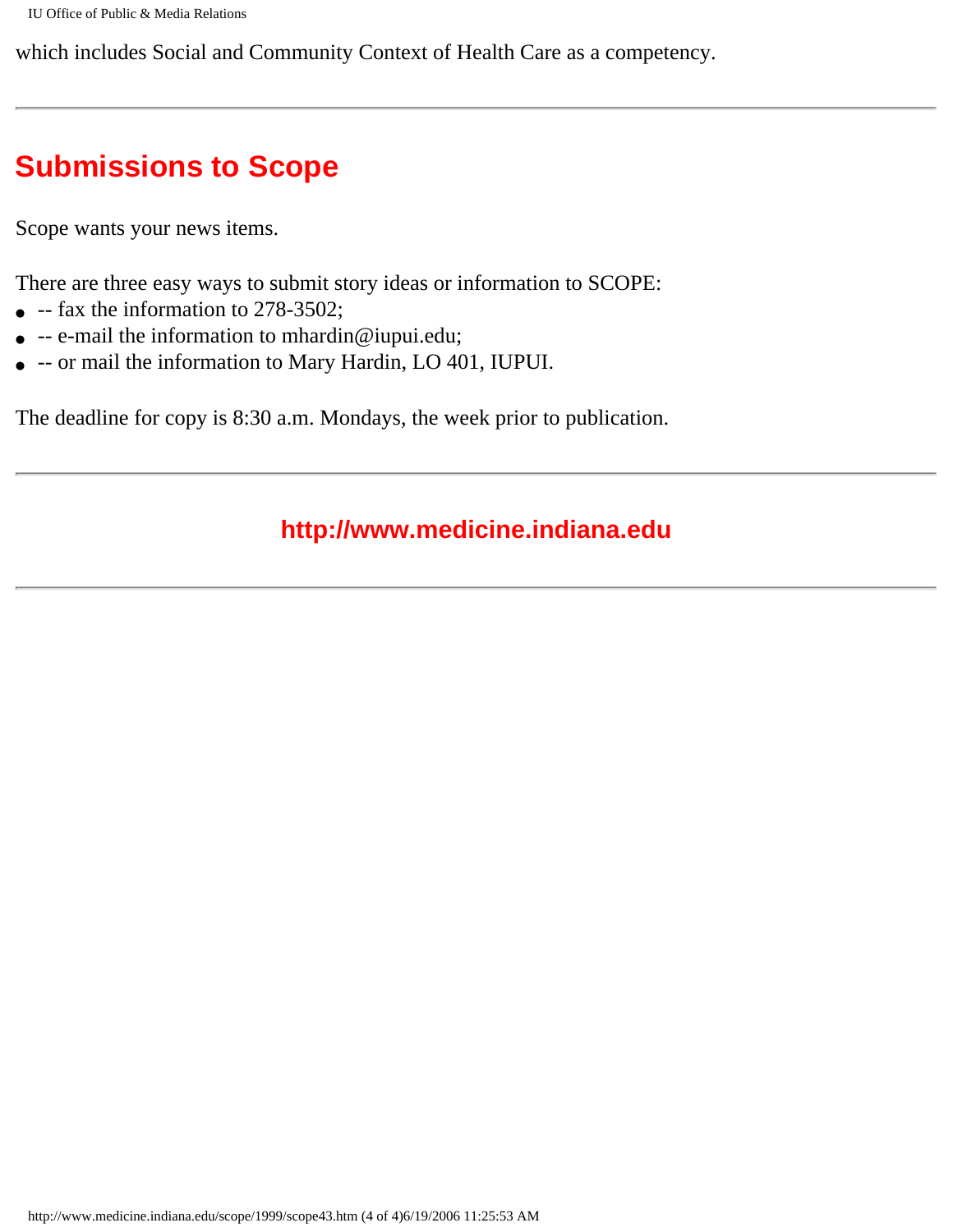

**April 26, 1999** Volume 3, Number 8 • Indianapolis, Indiana

## <span id="page-35-0"></span>**Grant gives whole new meaning to Web surfing**

First there was MEDLINE, the Reader's Guide for peer-reviewed medical information. Then came MEDLINEplus, a virtual encyclopedia for medical information for the consumer.

MEDLINEplus has an extensive collection of information that would take a Web surfer hours on their own to find. It was launched in October 1998 when librarians at the National Library of Medicine (NLM) realized the general public was searching MEDLINE for medical information and instead discovering a frustrating array of technical information. To curb the frustration and to assist the general public, MEDLINEplus was developed.

When it was launched, MEDLINE plus had about a dozen complete health sites. Within six months, there were about 70 completed topics and, by the end of the summer, the site should have nearly 300 health topics completed with links to other informative pages. Quadrupling the number of health topics available is a formidable task so the NLM offered a grant for completion of a comprehensive, massive Web search to locate, evaluate and catalog the hundreds of medical Web sites.

Peggy Richwine, MLS, director of outreach at the Ruth Lilly Medical Library, is the principal investigator for that \$75,000, one-year grant. She and five other Indiana librarians were engaged to complete the project by September. It is the team she assembled to do the job that Ms. Richwine says won them the grant.

"Our proposal was attractive because we had a team of people who are on the front lines (in library science and medicine) and who are very skilled at Internet searches," she said.

The other members of the team are Lydia Chuang, MLS, Wishard Hospital; Carol Simpson Davis, MLS, an Indianapolis-based consultant; Deborah Kellenburger, MLS, RN, PHN, a former public health nurse and Bloomington-based consultant; Elaine Skopelja, MLS, Indiana Hand Center; Lorna Springston,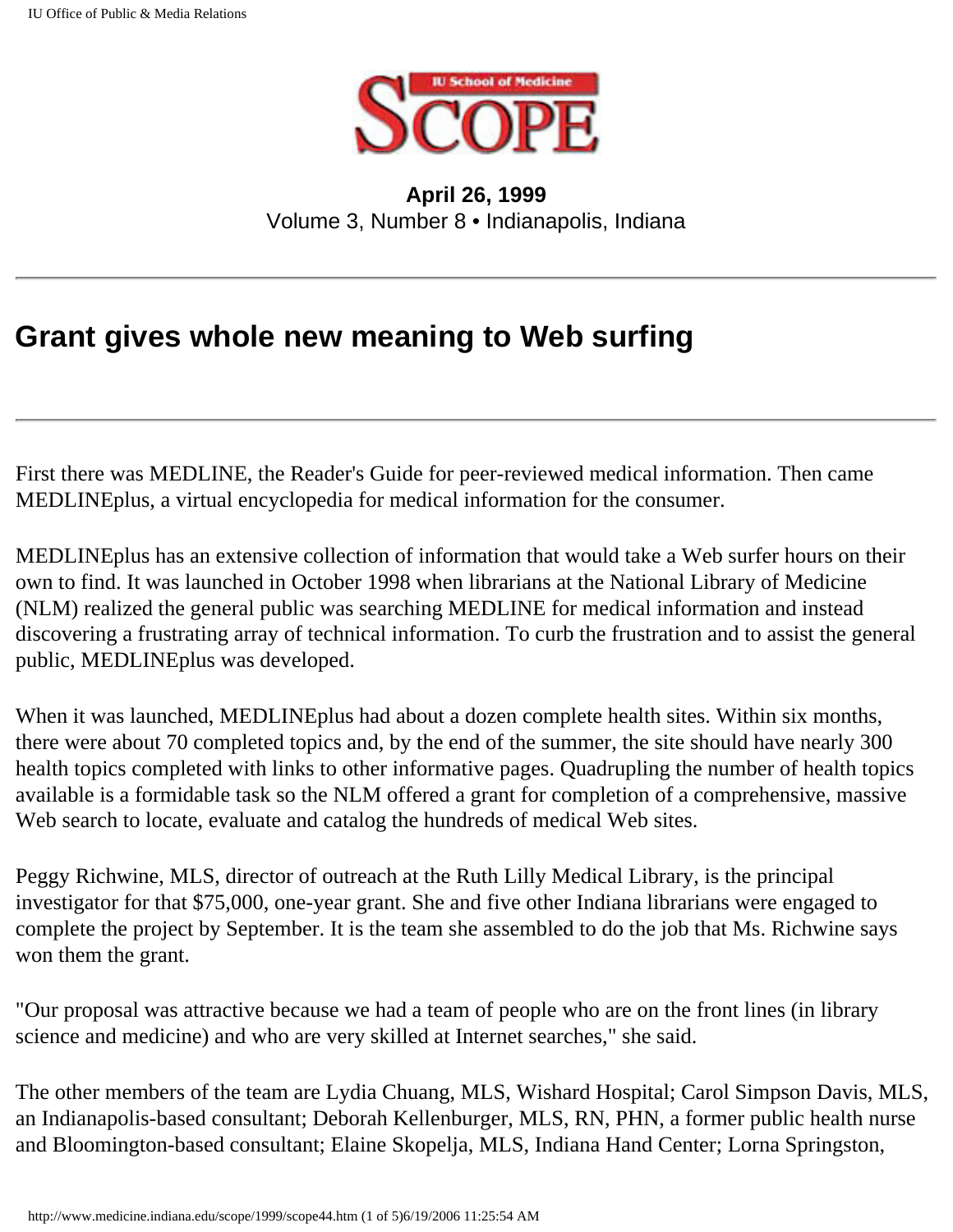MLS, Memorial Hospital in Jasper.

All five women were trained at the NLM and are now engaged in the Web search. Each was assigned a number of health topics to research so there would be no duplication of effort. The sites are evaluated on several criteria including whether they are current, written on the consumer level, readability and viewability, and whether the group sponsoring the page has a board of medical directors. Most National Institutes of Health pages will qualify, as will Web pages posted by organizations such as the American Health Association and the Alzheimer's Disease Association.

In addition to the health topics with information on common diseases and conditions, MEDLINEplus readers will have direct access to medical dictionaries, search databases, directories for locating doctors and hospitals, on-line medical publications and news, organizations that provide information to consumers, and libraries for health consumers. Readers can also access MEDLINE from the MEDLINEplus home page.

With all the potentially fraudulent, often misleading and confusing health information on the Web, MEDLINEplus will serve as a port-in-the-storm for patients, their family members and others interested in viable health care information.

MEDLINEplus can be accessed at http://www.nlm.nih.gov/medlineplus/.

# **BRIEFS**

# **Alumni weekend**

The Spring Medical Alumni Weekend is just around the corner. Events begin Friday, May 14, and conclude the following day.

On Friday, the schedule includes a Continuing Medical Education course, a golf outing, walking tour of campus and a luncheon with Joseph Pursch, MD, ('59) speaking on "Treatment Adventures with Alcoholics, Addicts and Other Difficult Patients." An alumni reception is scheduled from 5:30 p.m. to 7 p.m. at the University Place Hotel courtyard. Reunion receptions and dinners follow for members of classes graduating in the years ending with a 4 or a 9, along with the May and December classes from 1942.

Saturday's schedule begins with a 9 a.m. walking tour, followed by the Alumni Association Awards luncheon, more commonly known as the Strawberry Shortcake Luncheon. At 2 p.m., there will be the unveiling of the bust of Dean Allison Maxwell and additional walking tours.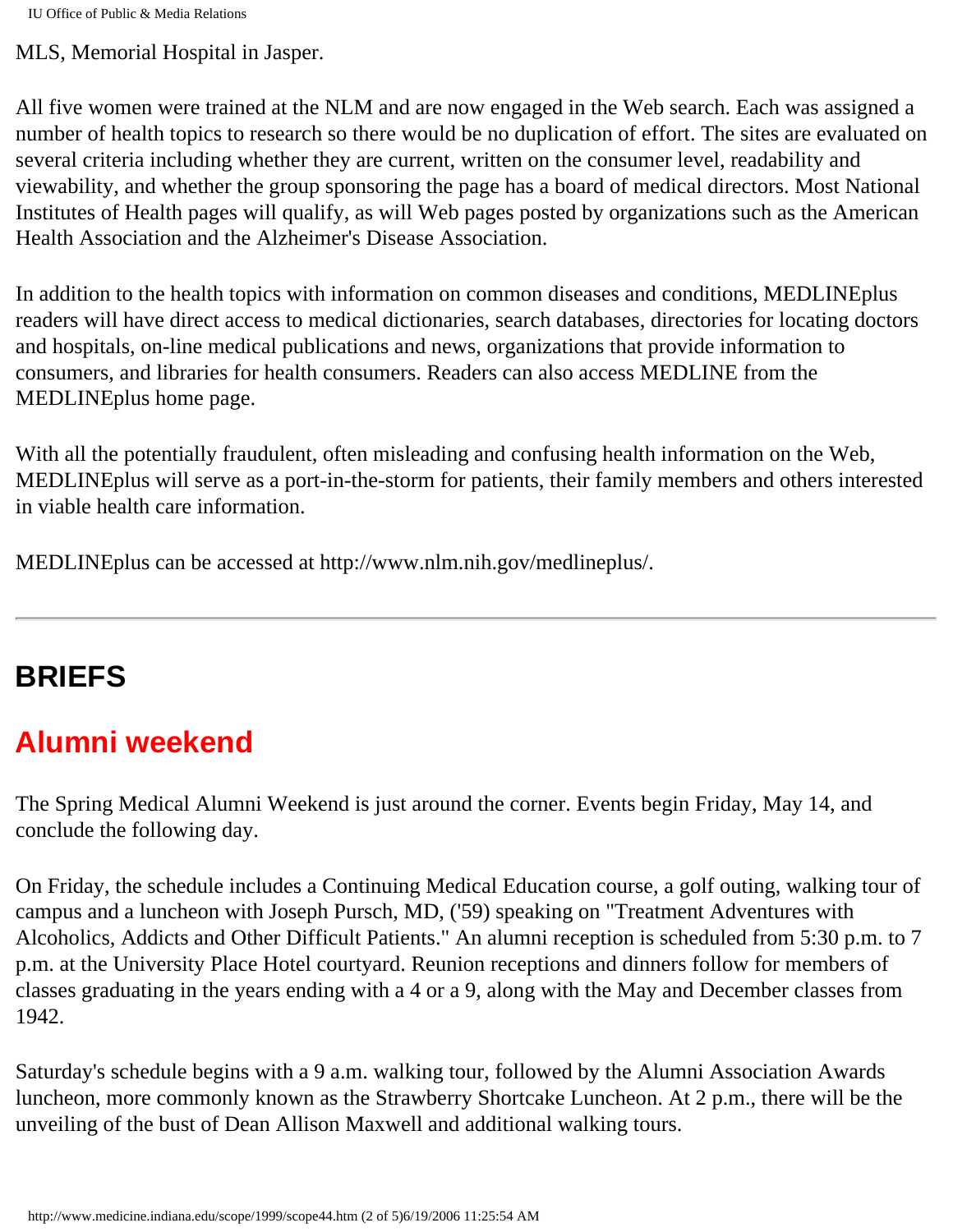```
IU Office of Public & Media Relations
```
Additional class reunion receptions and dinners are scheduled for the evening.

For additional information or to register, call 274-8828.

## **Wordsmiths they ain't, or so it would appear in survey of patient charts**

Haste makes waste, or at the very least confusion.

According to an article in the Jan. 27 Wall Street Journal, haste can make for some funny notations in patient chart notes. The rub is, however, when an attorney gets a hold of those chart notes and builds a case showing that a doctor displays a pattern of sloppiness.

Gary P. Machnowski, senior risk manager at Frontier Healthcare, said imprecise notations by themselves may tickle the funny bone of a jury in a malpractice suit. But, when repeat offenses can lead to questions about the physician's overall care, then there can be a problem.

WSJ noted some examples taken from "Details in Professional Liability," a newsletter published by Frontier Healthcare, which insures about 12,000 physicians.

"The lab test indicated abnormal lover function."

"The baby was delivered, the cord clamped and cut, and handed to the pediatrician, who breathed and cried immediately."

"The skin was moist and dry."

"The patient had waffles for breakfast and anorexia for lunch."

"Bleeding started in the rectal area and continued all the way to Los Angeles."

"Exam of the genitalia was completely negative except for the right foot."

"When patient fainted, her eyes rolled around the room."

"The patient was to have a bowel resection. However, he took a job as stockbroker instead."

Need we say more.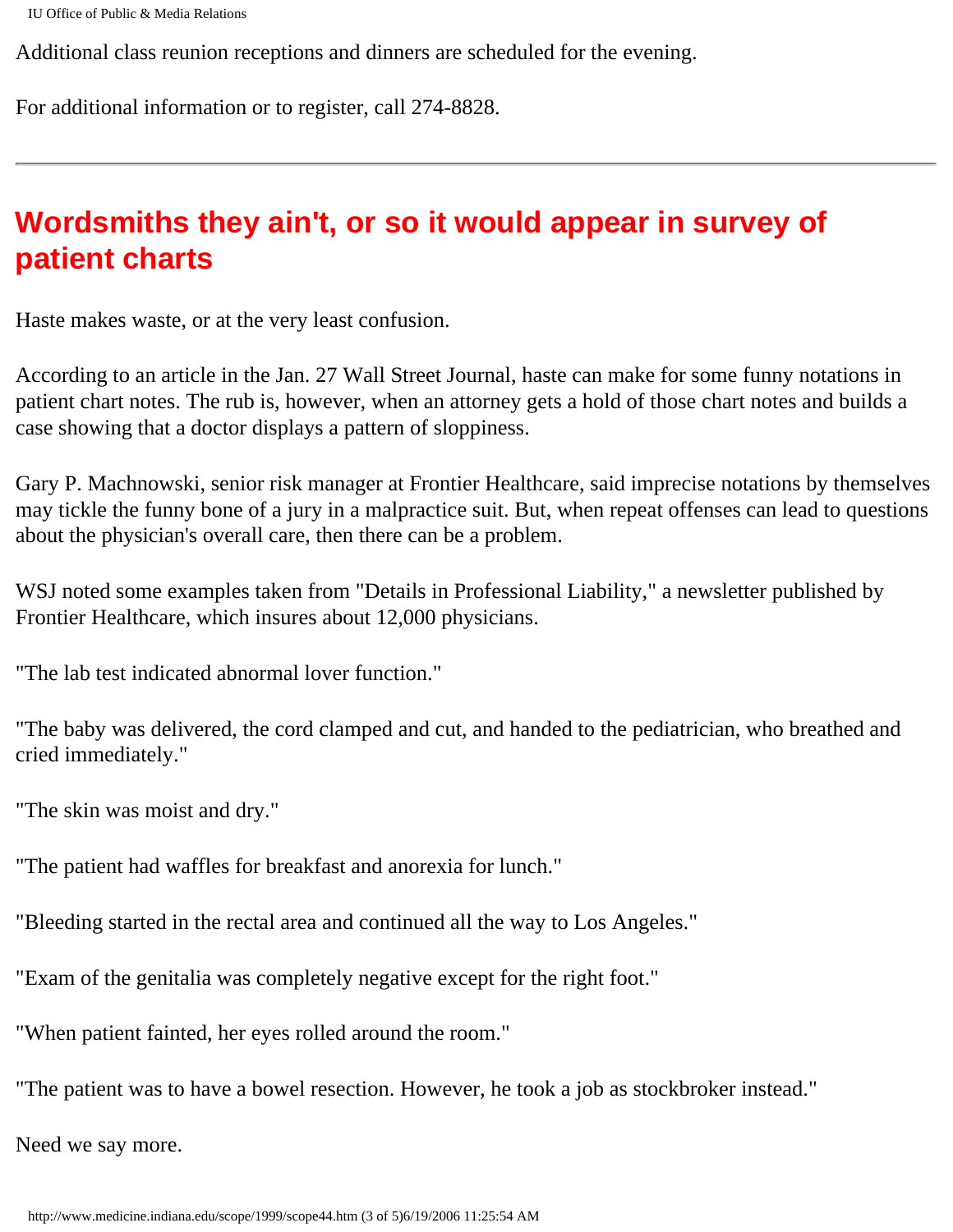## **AOA inducts IUSM members**

Recently inducted into the Alpha Omega Alpha Honorary Society, Indiana University Chapter, were the following members:

#### **Class of 1999**

Karen Adkins, Eric Beachy, Michael Byers, Haritha Challapalli, Amy Criniti, Ruchik Desai, Kevin Doner, Michelle Elieff, Debbie Hall, Amy Hallal, Erin Heiskell, Kari Helms, Lori Houston, John Kitchens, Krista Lavonas, Aaron LeGrand, Kristin Mahan, Andrew Masica, Jeffrey McGowen, Beth Miller, Douglas Minnich, Daniel Moore, Robert Owen, Matthew Pisano, Bryan Popp, Richard Rodgers, Joseph Smucker, Laura Stitle, Ronald Suh, Djerrick Tan, T'zu-Jen Tan, Wendy Wilson and Christopher Wood.

#### **Class of 2000**

Kenneth Bowman, Sara Cox, Karla Draft, Lisa Emrich, Gawain Gilkey, Jason Gutt, William Hinckley, Jonathan Honegger, Jospeh Lodato, Robert Sloan and Jeffrey Yergler.

#### **Honorary members**

**Alumni** - Mary Edwards-Brown, MD, and Joseph Fitzgerald, MD. **Faculty** - Jerry Bergstein, MD **House staff** - Burke Mamlin, MD, Christopher Peltier, MD, Clark Perry, DO.

#### **FDA commissioner to speak at Senior Banquet**

The Senior Banquet, an awards evening for graduating medical students, will be Friday, May 7, at the Indiana Roof Ballroom.

This year's speaker will be Jane Henney, MD, ('73) commissioner of Food and Drugs at the Food and Drug Administration. She is the guest of Lori Sieboldt Lowery, 1999 class president.

#### **Free screenings offered May 5**

Free screenings for anxiety disorders will be conducted from 9 a.m. to 6 p.m. Wednesday, May 5, at IU Hospital Adult Outpatient Psychiatry Clinic, room 3124. Appointments are not necessary.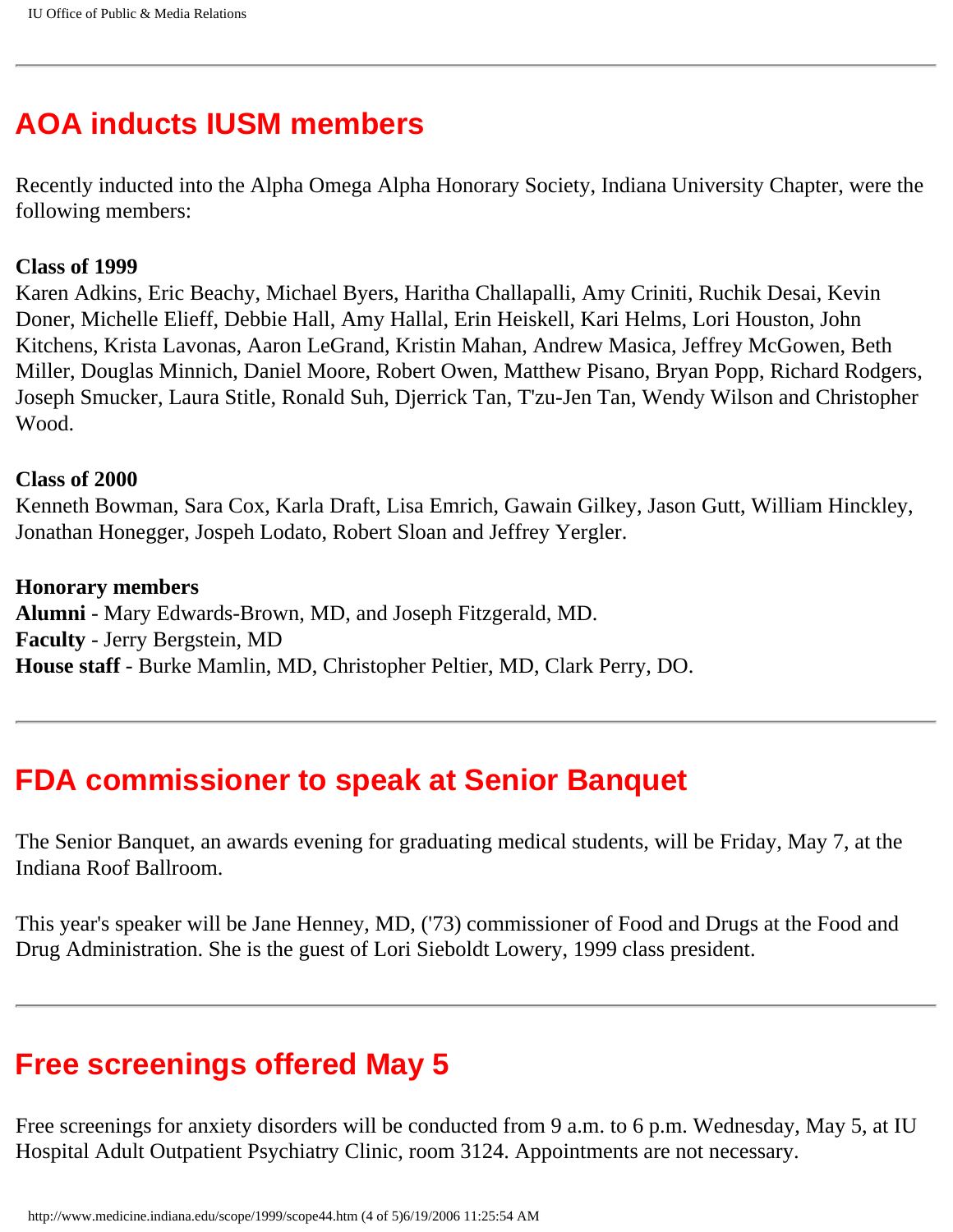Screenings will consist of a written self-test for anxiety and a brief screening interview with a mental health professional. Educational information also will be available. The entire screening takes about 30 minutes.

For additional information, call 274-7422.

#### **Submissions to Scope**

Scope wants your news items.

There are three easy ways to submit story ideas or information to SCOPE:

- $\bullet$  -- fax the information to 278-3502;
- $\bullet$  -- e-mail the information to mhardin@iupui.edu;
- -- or mail the information to Mary Hardin, LO 401, IUPUI.

The deadline for copy is 8:30 a.m. Mondays, the week prior to publication.

#### **http://www.medicine.indiana.edu**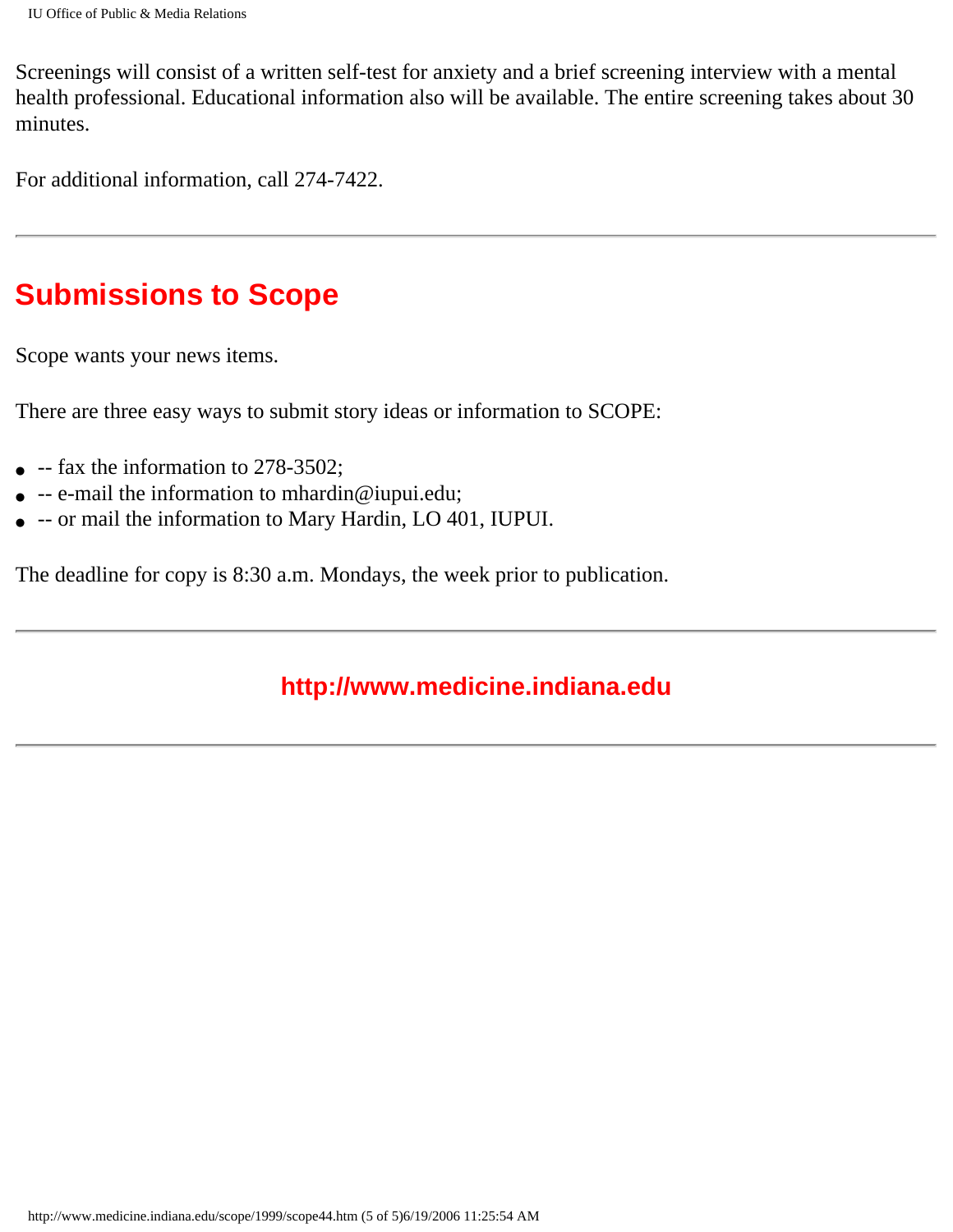

**May 10, 1999** Volume 3, Number 9 • Indianapolis, Indiana

### **IUSM reaps rewards from 1999 Legislature**

On its final day of the 1999 legislative session, the Indiana General Assembly approved items that will have a positive and long-reaching effect for IUSM.

The General Assembly approved funding for improvements and new construction on the IU Medical Center and the regional medical center campuses. The General Assembly also enacted SB 514, which establishes the 21st Century Research and Technology Fund. The fund was established by unanimous votes in both chambers, and legislators approved the state budget, which includes an appropriation of \$50 million over the biennium for the Fund.

Legislative action will make it possible for the second phase of construction on the John D. VanNuys Medical Science Building to begin. Last fall, a new wing was dedicated on the west side of the building. Plans call for the original portion of the building to be extensively remodeled. The legislature also approved funding for improvements and new construction on the regional medical center campuses. No timetable was available for start of the various projects.

Originally named the Biomedical Research Initiative, the 21st Century legislation, which was sponsored by the Indiana Health Industry Forum, establishes a grant program for Indiana researchers in biomedical, biotechnology and other high technology areas. The initiative intends to leverage federal and private foundation dollars, attract new jobs, provide new startup companies and reduce Indiana's "brain drain" by providing job opportunities within Indiana for the state's graduates.

"The School of Medicine is delighted by the endorsement of the Indiana legislature," said IUSM Dean Robert Holden, MD. "I am very pleased with their show of support for research with the funding of the biomedical research initiate and their far-sightedness in making the research more plausible by financing improvements to the VanNuys and regional medical centers projects."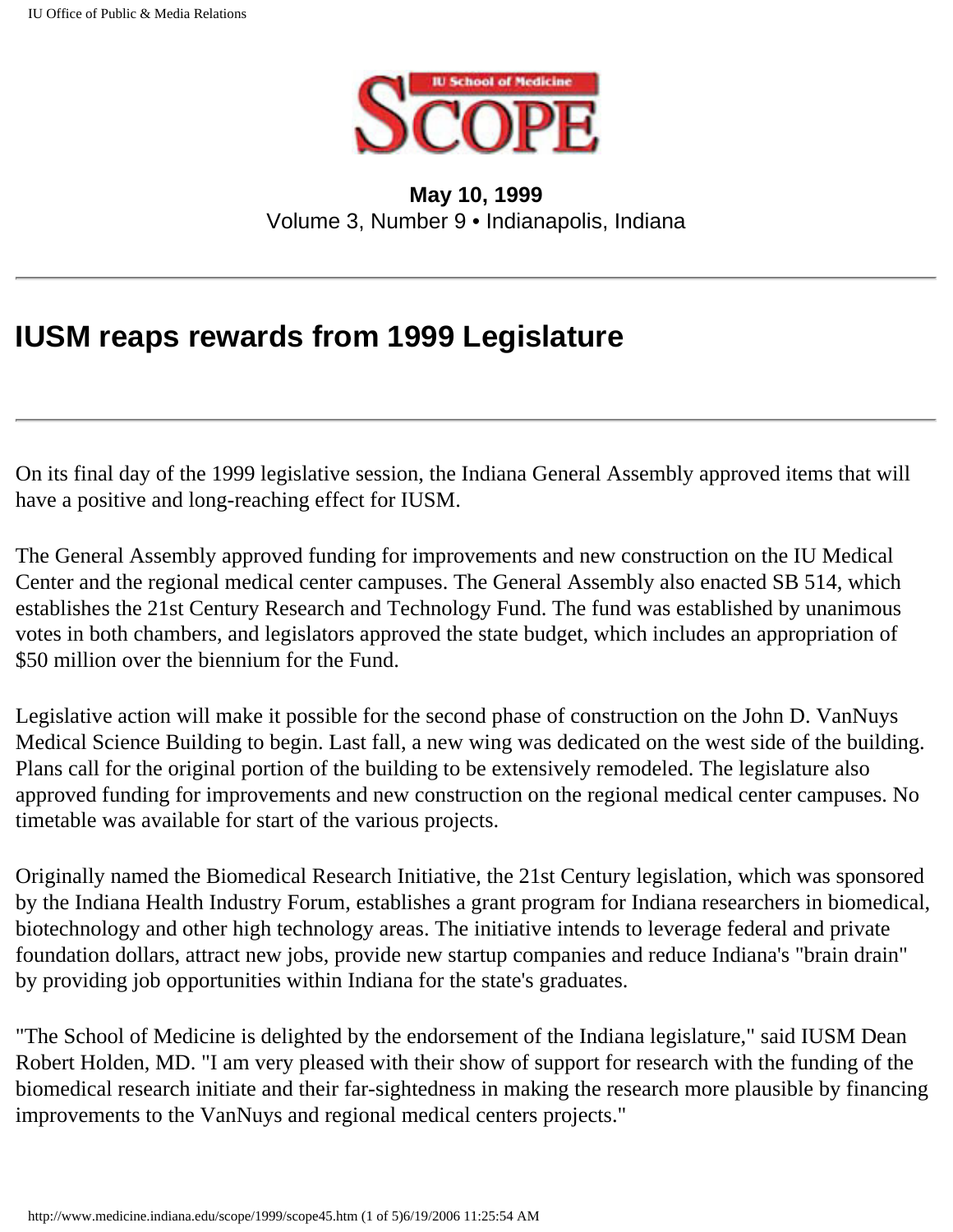IU earned recognition from the Forum administration for the school's contributions in envisioning and promoting the Initiative.

"The Biomedical Research Initiative could not have been successful if it had not enjoyed the significant statewide support throughout this legislative session," said Jody Peloza Bentz, executive vice president of the Forum. "Indiana University has been a major catalyst in making the case that research-driven economic development will lead to great economic benefits for the state. President (Myles) Brand, Chancellor (Gerald) Bepko, Dean (Robert) Holden of the IU School of Medicine, and their teams are to be commended for their hard work and dedication to this initiative."

# **BRIEFS**

## **Ghetti honored**

Bernardino Ghetti, MD, has been awarded the Potamkin Prize for Research in Pick's, Alzheimer's and Related Diseases.

Presented by the American Academy of Neurology (AAN), the award is designed to recognize individual contributions to the understanding of causes, treatment and prevention of these diseases.

This year's prize is being awarded for the discovery and identification of the frontotemporal dementias. The award was presented at the AAN's 51st annual meeting in Toronto

# **Riley Telethon**

The 16th annual Children's Miracle Network Telethon for Riley Hospital will be Saturday, June 5, and Sunday, June 6. Air time will be from 8 p.m. on Saturday until 5 p.m. on Sunday.

The telethon can be seen on WTHR-TV, Channel 13, for central Indiana viewers, and on WPTA, Channel 21, in Fort Wayne, WTHI, Channel 10, in Terre Haute, WTVW, Channel 7, in Evansville, and TCI of Michiana in South Bend.

The telethon is broadcast from the atrium lobby of Riley Hospital. Last year's telethon earned more than \$4 million in gifts to Riley.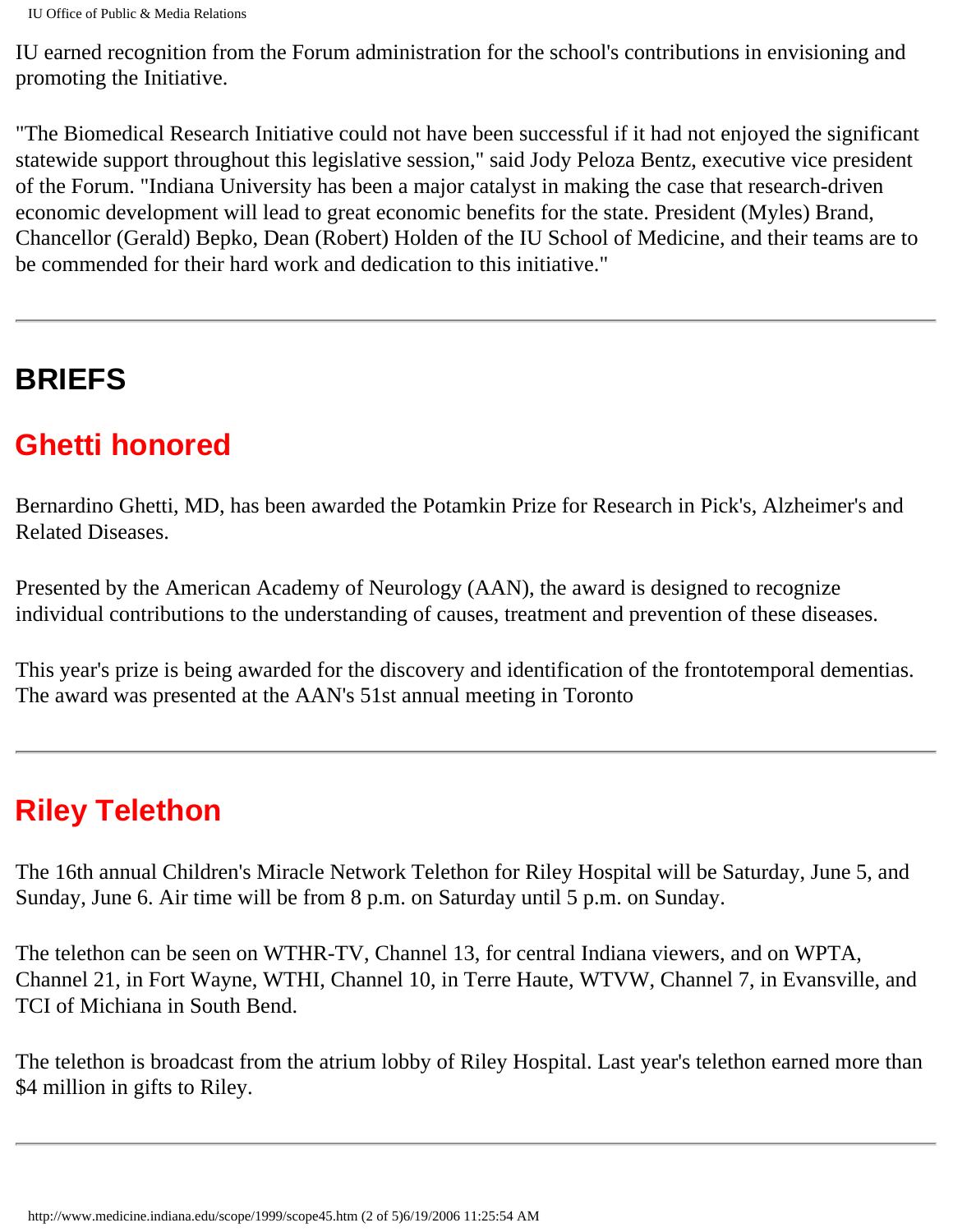## **Stroke Awareness**

Educational print information and videos on stroke will be available to the general public and IUSM faculty, students and staff on two days in May in recognition of National Stroke Awareness Month.

The stroke program coordinators will staff the displays at the IU Hospital lobby by the central elevators from 8 a.m. to 2 p.m. Monday, May 17, and at Wishard Hospital near the cafeteria from 11 a.m. to 2 p. m., Monday, May 24.

#### **IUSM grads -- less than half of state's private practices**

A 1997 physician survey, conducted by the Indiana State Department of Health and the Indiana Health Professions Bureau, revealed that 41 percent of physicians with principal practice locations in the Hoosier state graduated from IUSM.

The survey, which was attached to physician license renewals, included questions on activities, specialties, practice location and demographics.

Of the 16,549 survey respondents, 8,065 physicians reported that their primary practice location was in Indiana. Nearly 33 percent of those physicians are primary care doctors and approximately 53 percent of those primary care physicians are in family practice.

### **Combined Seminar Series features leukemia, renal disease, apoptosis**

The line-up for the May Combined Seminar Series includes:

May 12 - James Griffin, MD, director of the leukemia program at Dana-Farber Cancer Institute, "Novel Signal Transduction Pathways Involved in Transformation by the BCR/ABL Oncogene."

May 19 - Adnan Elfarra, PhD, professor of toxicology at the University of Wisconsin-Madison, "Renal Metabolism: Nephrotoxicity and Drug Design."

May 26 - Martin Tenniswood, PhD, professor at the University of Notre Dame, "The Relationship Between Apoptosis and Metastasis."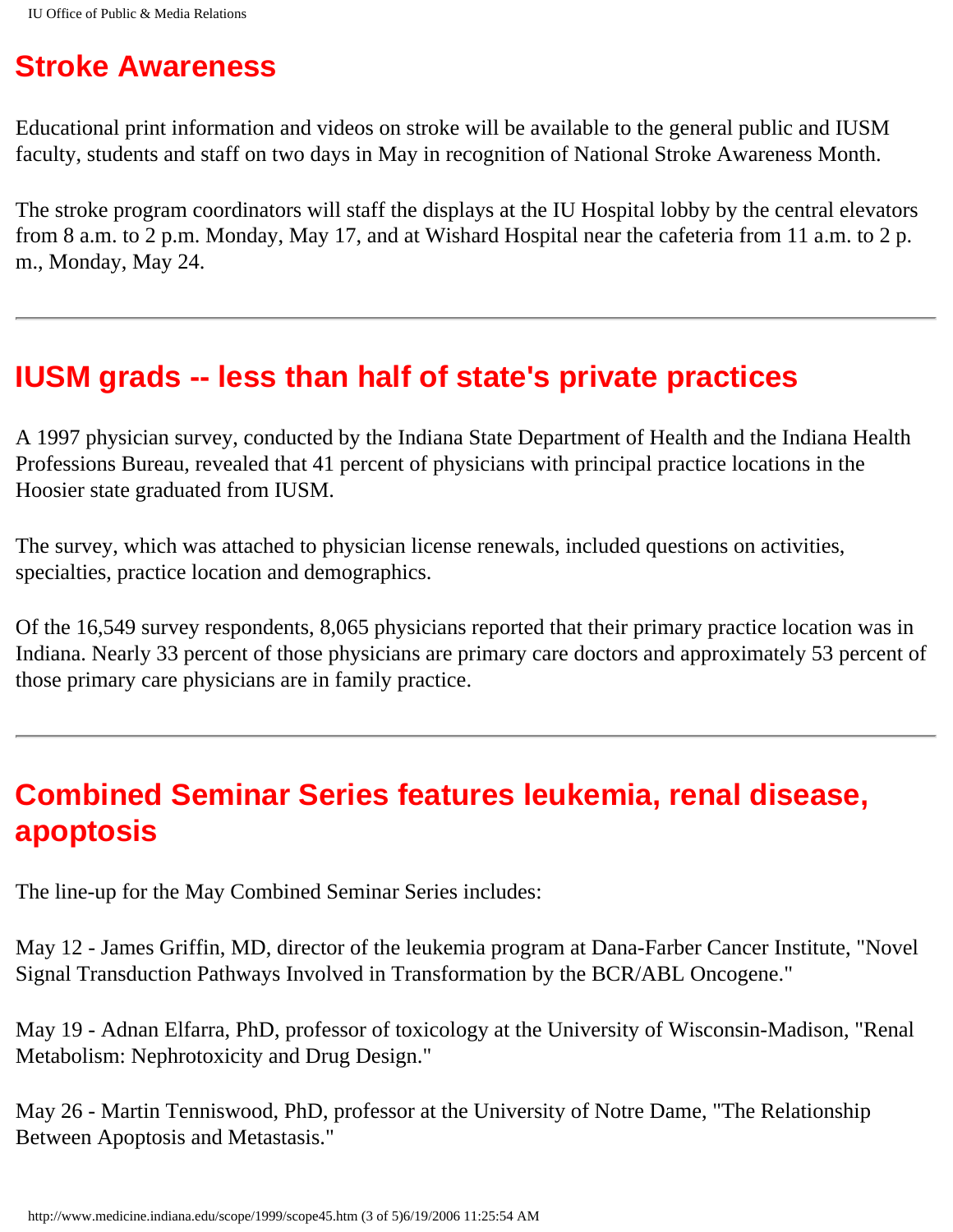The seminars are from 4 p.m. to 5 p.m. in the Indiana Cancer Research Institute auditorium.

#### **Class of '99 takes a bow**

On Sunday, May 9, 261 of Indiana's newest physicians took the Hippocratic oath after graduation ceremonies at the RCA Dome and Indiana Convention Center.

The 1999 IUSM medical school graduates will get a short breather before beginning their residency programs in June or July.

#### **Honors**

Larry Einhorn, MD, has been elected president of the American Society of Clinical Oncology (ASCO) beginning in May 2000. He will serve as president-elect beginning this month during the group's annual meeting in Atlanta. ASCO is a professional association representing 12,000 physicians who specialize in the treatment of patients with cancer and in clinical research.

Janet Stout Everly and Karen Bruner Stroup, PhD, are recipients of Community Connection Awards from the 1999 National Conference of the American Occupational Therapy Association. The awards were presented in recognition of their national contributions in injury prevention for children with disabilities.

Thomas Howard, MD, is one of 25 IU faculty members systemwide to receive the 1999 Faculty Colloquium on Excellence in Teaching (FACET) awards. The awards are presented annually to faculty members who have demonstrated exceptional commitment to and creativity in teaching.

Patricia Keener, MD, received a Community Connections Award for her Safe Sitter program. The award was presented by the 1999 National Conference of the American Occupational Therapy Association

John Nurnberger, MD, was honored at the Spirit of Service Awards Dinner sponored by the ??? Catholic Social Services. The award recognizes those who have given generously of themselves for the benefit of others in need.

David A. Williams, MD, was recently elected into membership in the Association of American Physicians. There are approximately 950 active members in the prestigious association and Dr. Williams is one of only a few pediatricians nominated for membership.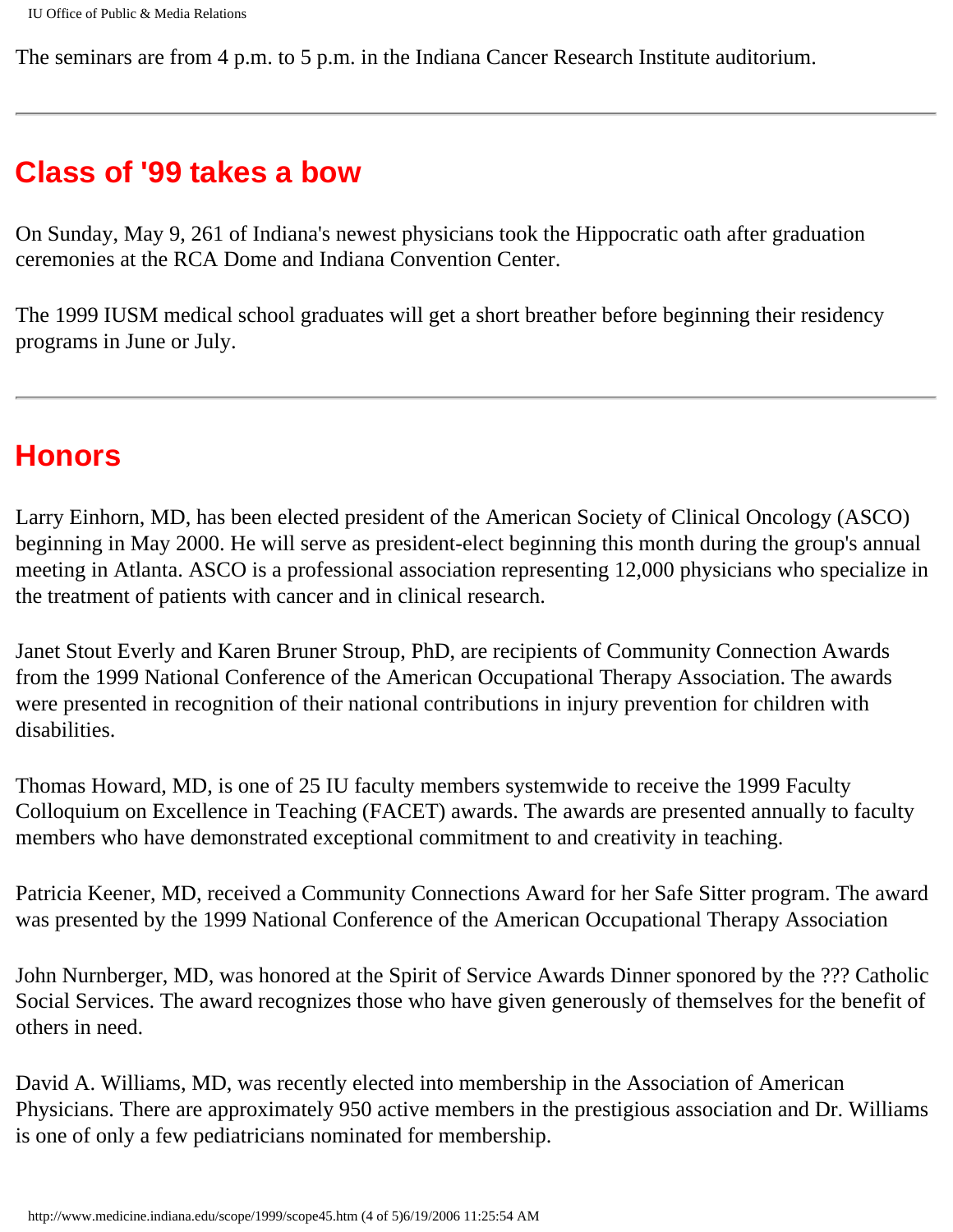## **Submissions to Scope**

Scope wants your news items.

There are three easy ways to submit story ideas or information to SCOPE:

- $\bullet$  -- fax the information to 278-3502;
- -- e-mail the information to mhardin@iupui.edu;
- -- or mail the information to Mary Hardin, LO 401, IUPUI.

The deadline for copy is 8:30 a.m. Mondays, the week prior to publication.

#### **http://www.medicine.indiana.edu**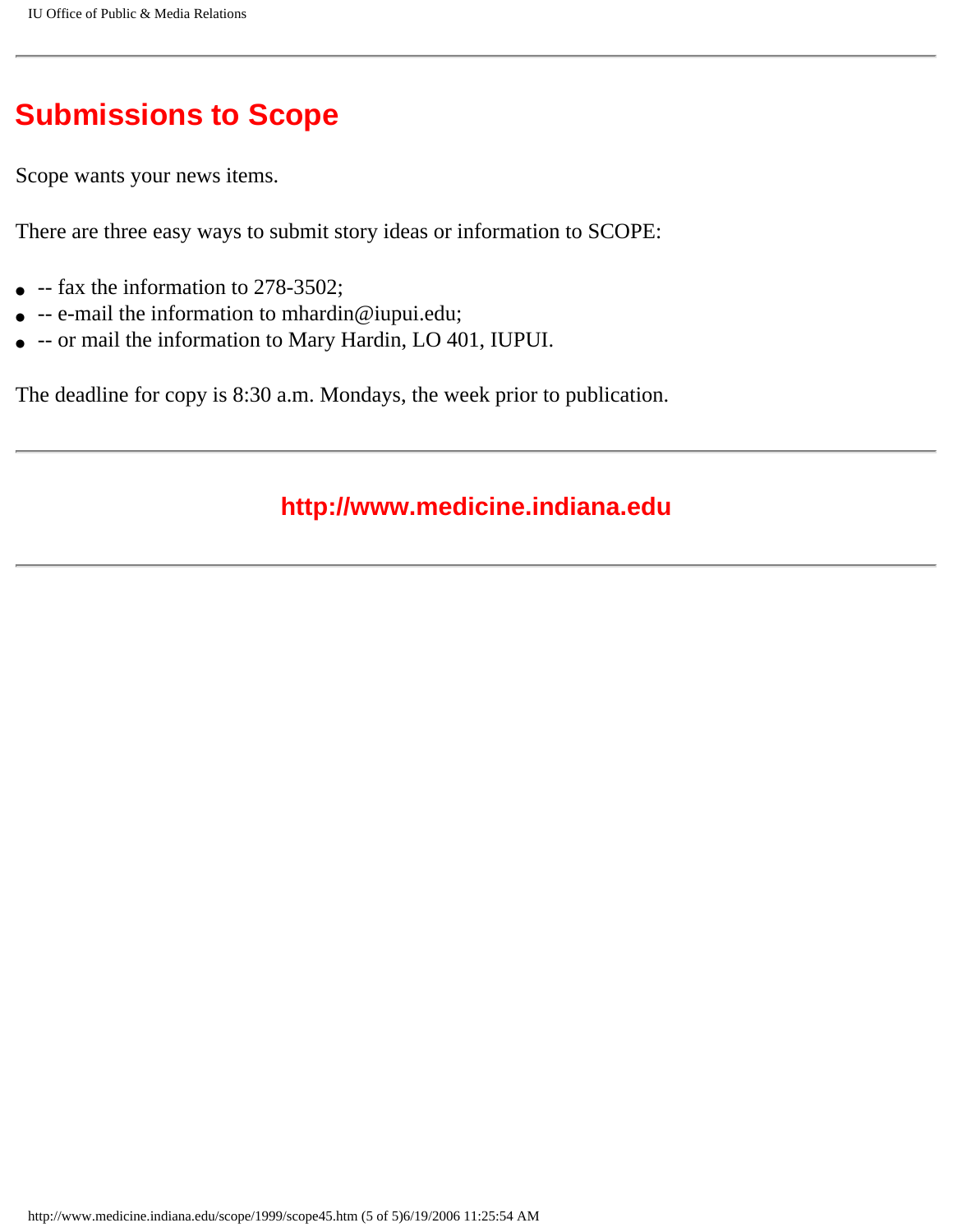

**May 24, 1999** Volume 3, Number 10 • Indianapolis, Indiana

### **New database online at medical library**

Looking for a few good articles to help answer a clinical question? Two new evidence-based medicine databases are now available through the Ruth Lilly Medical Library's Ovid database system at http:// www.medlib.iupui.edu/medweb. The sites are the Cochrane Database of Systematic Reviews and Best Evidence.

The Cochrane Database of Systematic Reviews includes the full text of systematic reviews of existing clinical studies, focusing predominantly on the effectiveness of medical interventions in health care treatment and prevention. Regularly updated reviews are prepared by the Cochrane Collaboration, an international network of individuals and institutions. Both completed reviews and protocols for reviews in preparation are included. Links in some Cochrane records lead to the MEDLINE database as well as to full text articles.

The Best Evidence database (1991- present) includes the full text of two journals published by the American College of Physicians - ACP Journal Club and Evidence Based Medicine, which is published jointly with the British Medical Journal Group. Both journals abstract studies from top clinical journals that have been judged by the editors to be methodologically sound and clinically relevant. Included studies are primarily in the areas of internal medicine and related primary care specialties. Links in some Best Evidence records lead to the MEDLINE database, as well as to full text articles.

The MEDLINE database also now has a helpful feature available, EBM Reviews. It limits a MEDLINE search to EBM Reviews, retrieving only those studies that have been included in the Cochrane or Best Evidence database.

To access either of these databases, point your Web browser to http://www.medlib.iupui.edu/medweb and log in using either your IU identification number (usually your Social Security number) or your IU library card number. Choose either database from the list or search MEDLINE, then use the EBM limit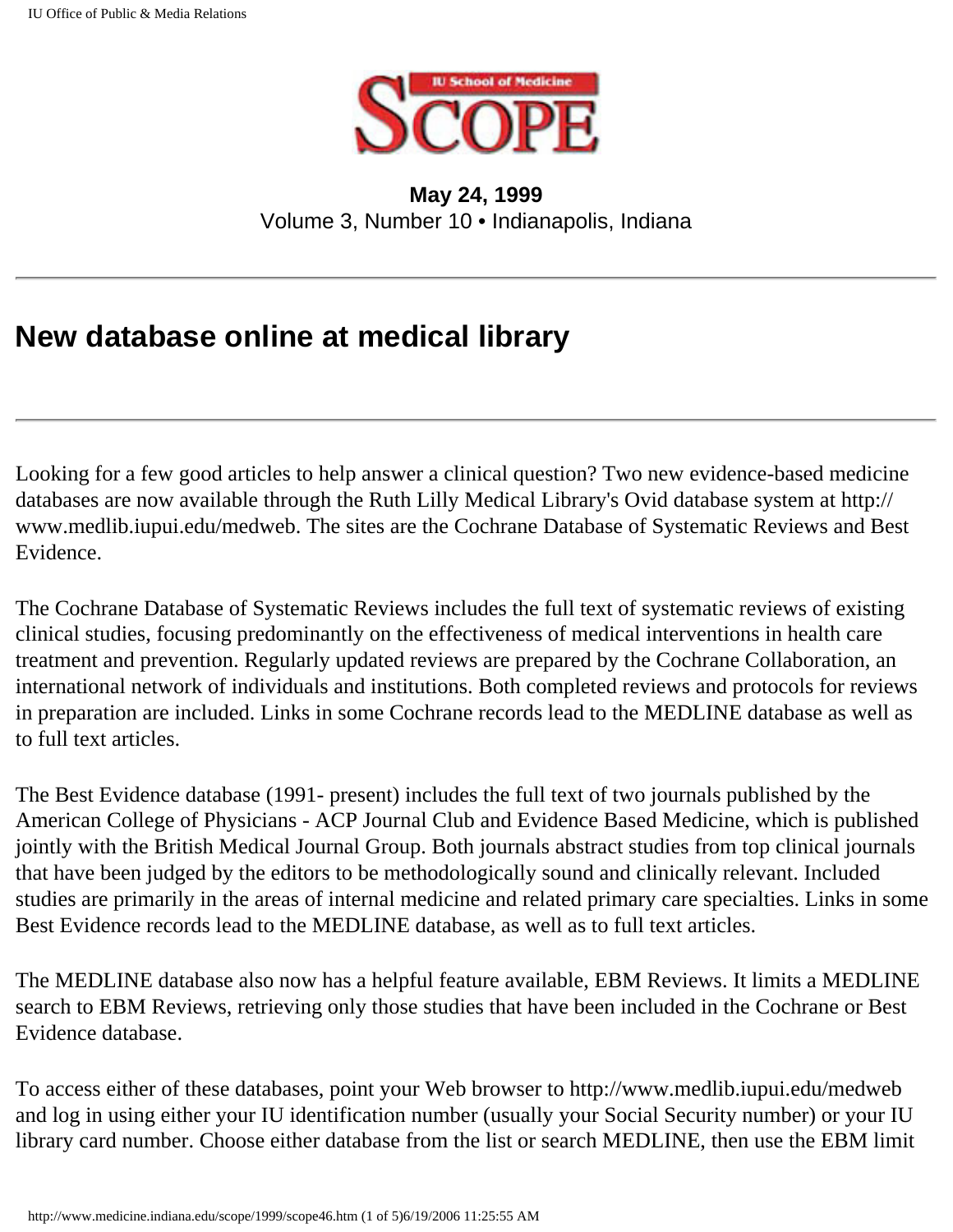described above.

If you have questions about the Ovid database system, send an e-mail message to rlmlnet@iupui.edu. If you have questions about searching the evidence based medicine databases send a message to medlref@iupui.edu.

### **BRIEFS**

## **Faculty teaching**

The 1999 IUSM Faculty Teaching Award goes to Eric Williams, MD, professor of medicine.

The purpose of the award is to specifically highlight the importance of teaching at IUSM and to formally recognize those who have excelled in that responsibility.

Dr. Williams is a past recipient of the Department of Medicine Distinguished Teaching Award, has been selected as the outstanding teacher in the Sophomore Medicine Course and also is a recipient of a TERA Award.

### **Bogdewic honored**

Steve Bogdewic, PhD, has been elected president of the Society of Teachers of Family Medicine. He also has received the Society's Excellence in Education Award for 1999. This is the first time in the Society's history that one individual has received both honors in the same year.

Dr. Bogdewic is vice chairman and associate professor of family medicine and assistant dean of primary care education at IUSM. He also is an associate professor in the IU School of Public and Environmental Affairs at IUPUI.

Aside from his responsibilities teaching medical students, Dr. Bogdewic chaired the task force that revised the four-year curriculum of IUSM. He also is nationally recognized for his extensive work in faculty development. In addition, he is a family therapist and maintains an active clinical practice.

## **Graduates honored at 1999 Senior Banquet**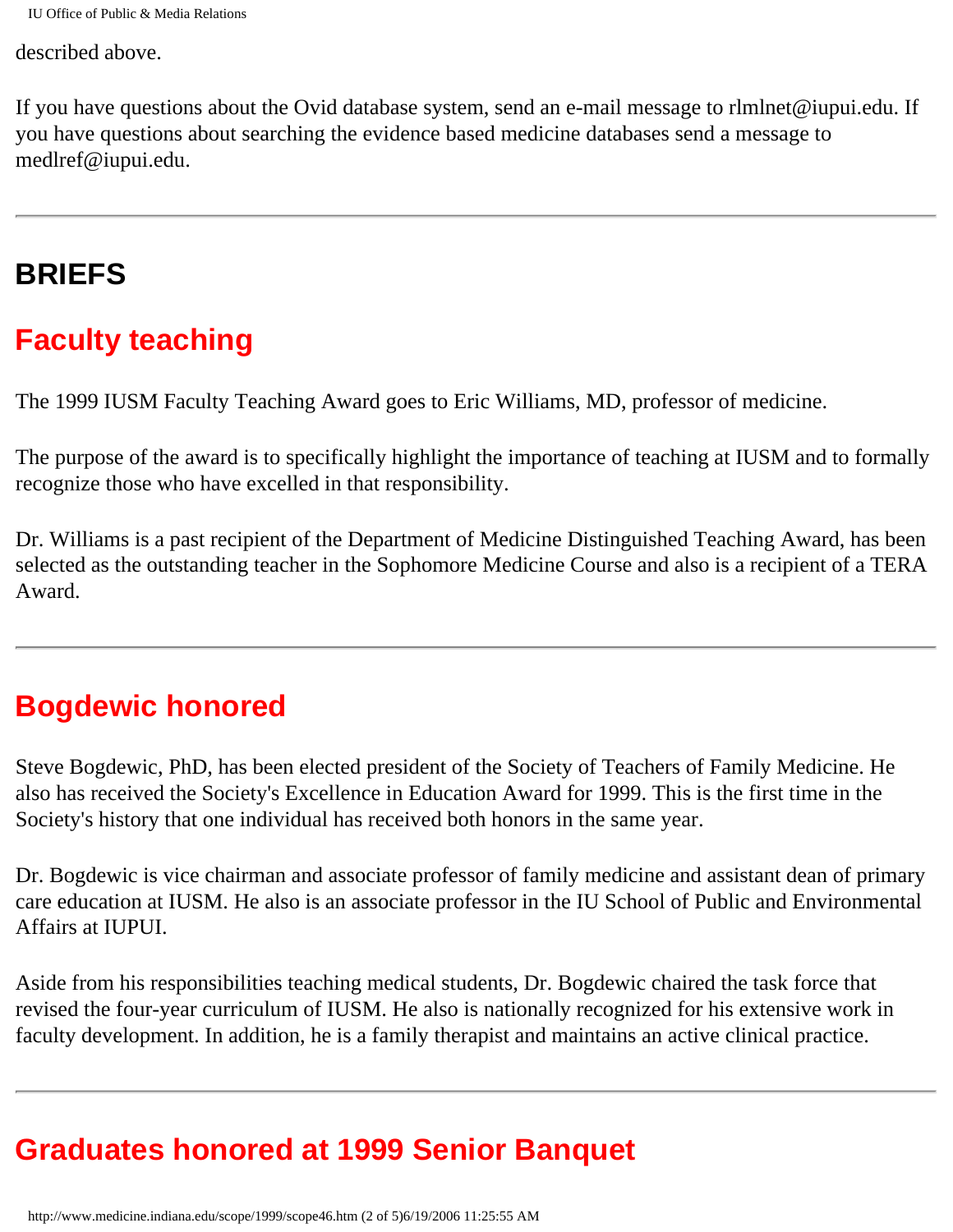Several faculty and students were recognized recently at the 1999 Senior Banquet. Due to the length of the list, the faculty awards will be listed in the June 7 issue of Scope.

Mike Callahan was presented the Marcus Ravdin Medal for high academic honor. This award was instituted by Ravdin and has been presented since 1917. Callahan was also awarded the John Barnhill Award (anatomy), the American College of Surgeons Award and the J. Donald Hubbard Award.

The Mary Jean Yoder Award, sponsored by the Class of 1964, was presented to Bing Gale and Bryan Popp in recognition of their dedication and service to others. Popp also was given the Roy M. Rhinehart Award (obstetrics/gynecology).

Other student award recipients were:

Department of Dermatology Award - Ryan Brashear; Department of Family Medicine Award - Kristin Mahan; John B. Hickam Award (internal medicine) - Julie Walters; Alexander Treloar Ross Award (neurology)- Riley Snook; J. Donald Hubbard Award - Mike Doherty; Lyman T. Meiks Award for Clinical Research (pediatrics)- Arlene Dent and Deanna Reinoso; K.K. Chen Award (pharmacology)- Wendy Wilson; Physical Medicine and Rehabilitation Award - Nathan Prahlow; Patricia Sharpley Award - Beth Miller; Department of Surgery Certificates of Honor - Doug Minnich, Robert Owen, Scott Purvines, Benjamin Rodgers; Spring House Calls Award - Mary Giannini Wells and Tim Wells; Dean's Award - Lori Sieboldt Lowery and Laura Stitle

### **Braddom named to endowed chair**

Randall Braddom, MD, MS, has been named the first John Williams, Jr., MD, Professor. The appointment became effective May 7.

The endowned chair was created in 1998 following the retirement of Dr. Williams as the director of the Wishard Memorial Hospital. The chair is intended to support the IU faculty member who is the director of the Wishard Hospital.

Dr. Braddom was named the chief executive officer and medical director of Wishard Health Services and associate dean at IUSM in 1997.

He founded the Department of Physical Medicine and Rehabilitation at IUSM in 1991 and served as the department chair until September 1998. He also is currently an associate dean at the IUSM.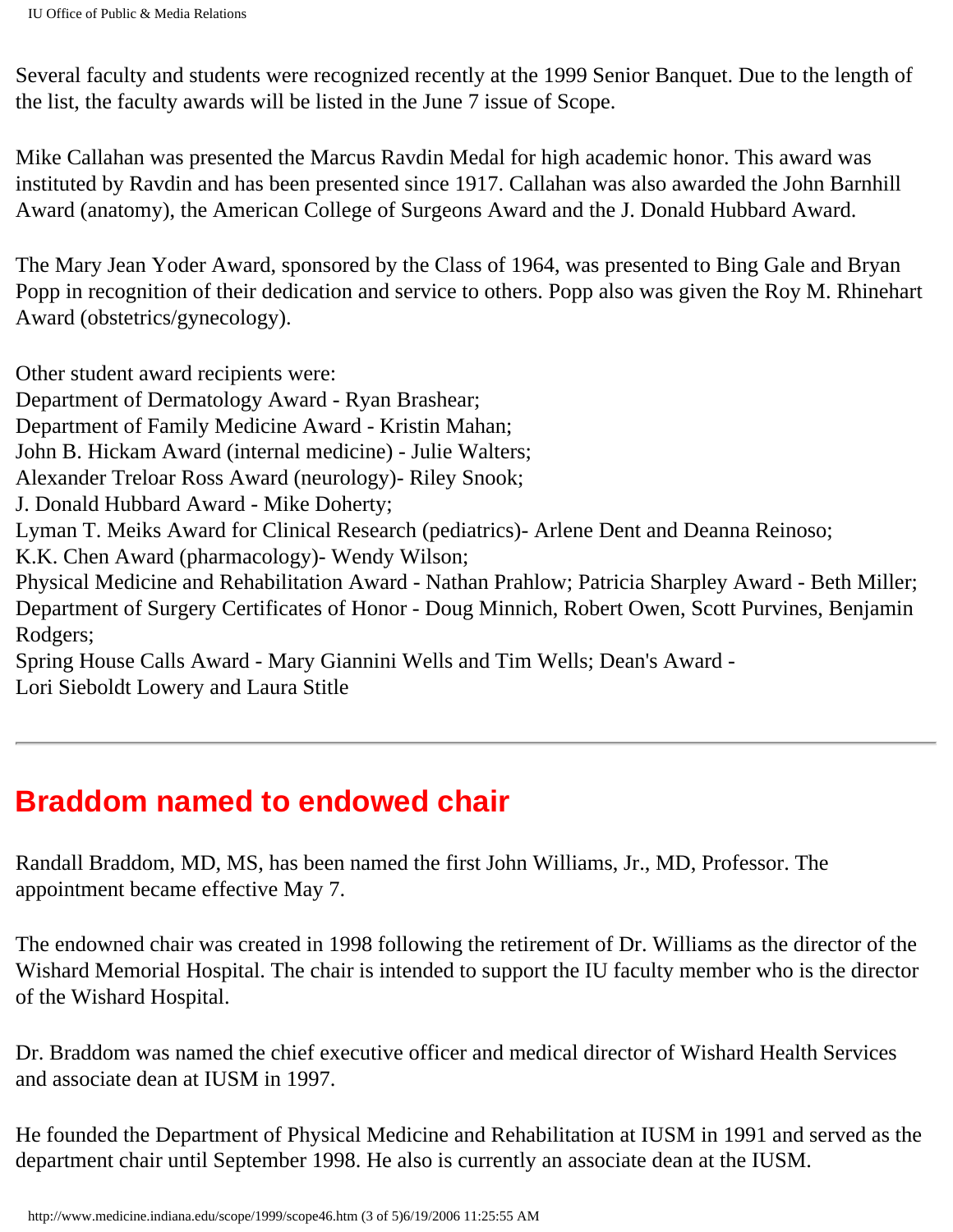### **TERA awards go to 40 IUSM faculty**

IUPUI presented the 1999 annual Teaching Excellence Recognition Awards (TERA) to recognize excellence in the classroom. Recipients were honored with cash prizes. IUSM recipients include:

Veda Ackerman, MD; Elizabeth Bowman, MD; James Brokaw, PhD; Karen Caldemeyer, MD; Gene Chiao, MD; James Edmondson, MD; Scott Engum, MD; Joseph Fitzgerald, MD; Mary Fox, PhD; Gary Fromm, MD; Matthew Galvin, MD; Robert Goulet Jr., MD; Eugene Helveston, MD;

David Ho, MD; Tom Hrisomalos, MD; Patricia Keener, MD; Charles Kelley, MD; Brian Kennedy, PhD; Kurt Kroenke, MD; Paul Kwo, MD; Steven Larsen, PhD; Michael Lykens, MD; Jill Mazurek, MD; Jim Megremis, MD; Brian O'Connor, MD; Alinder Pal Panesar, MB, BS; Ora Pescovitz, MD;

Rahman Pourmand, MD; Sherry Queener, PhD; Peter Roach, PhD; Alan Schmetzer, MD; Aslam Siddiqui, MD; Richard Smith, MD; Maxwell Sobel, MD; Darl Swartz, PhD; Ronald Wek, PhD; Glenda Westmoreland, MD; David Wilcox, MD; Karen Wolf, MD; Yvonne Zubovic, PhD.

#### **Camp Riley seeking donations, volunteers**

Good things do endure, and Camp Riley for Youth with Physical Disabilities is proof of that. It opens its 44th season this summer.

Camp Riley, located at Bradford Woods near Martinsville, offer youth the chance to experience traditional camping activities.

Volunteers willing to help staff the camp or financial contributions to help defray the cost of campers who cannot afford the fee are welcome. For additional information, call 634-4474.

## **Submissions to Scope**

Scope wants your news items.

There are three easy ways to submit story ideas or information to SCOPE: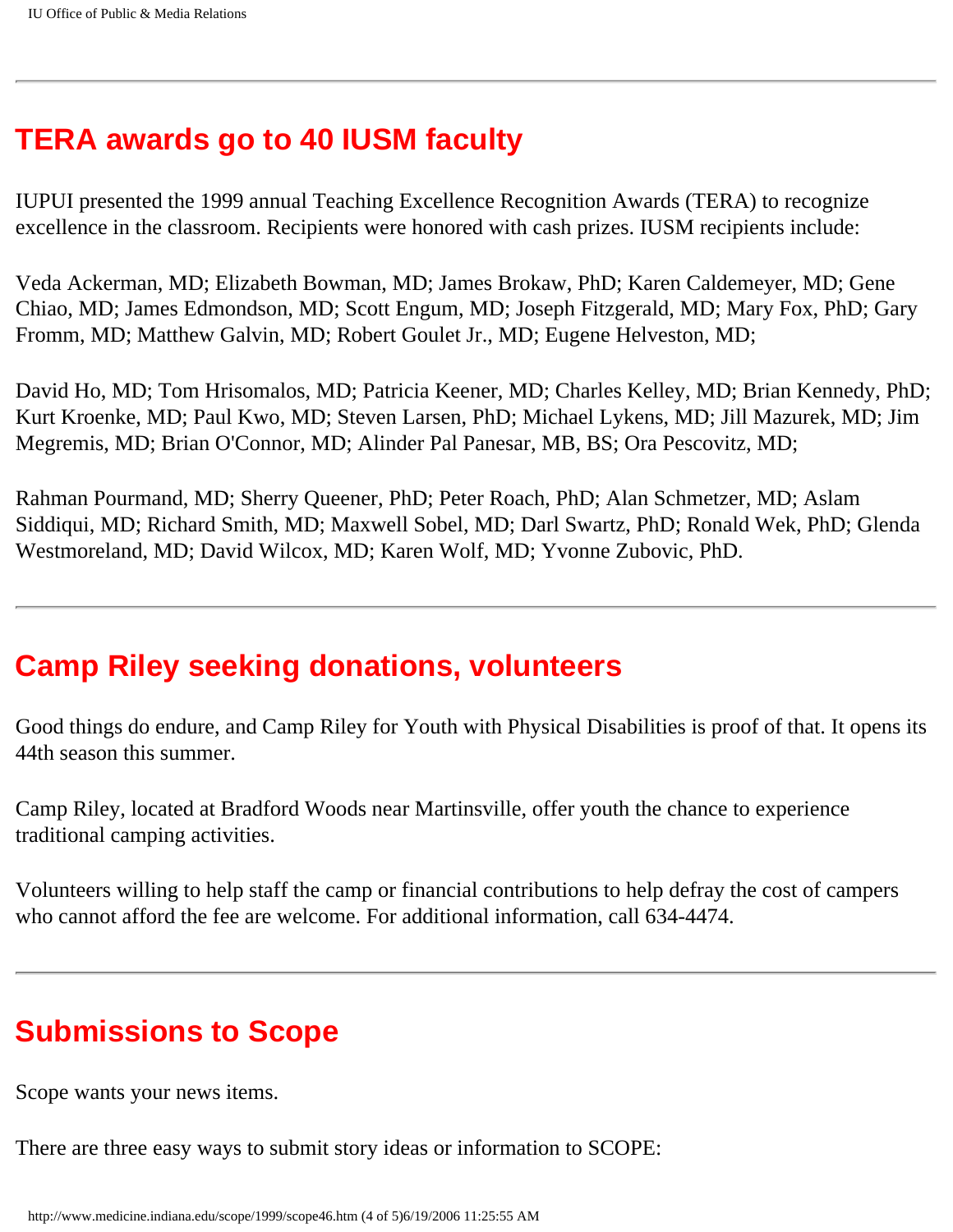- $\bullet$  -- fax the information to 278-3502;
- -- e-mail the information to mhardin@iupui.edu;
- -- or mail the information to Mary Hardin, LO 401, IUPUI.

The deadline for copy is 8:30 a.m. Mondays, the week prior to publication.

#### **http://www.medicine.indiana.edu**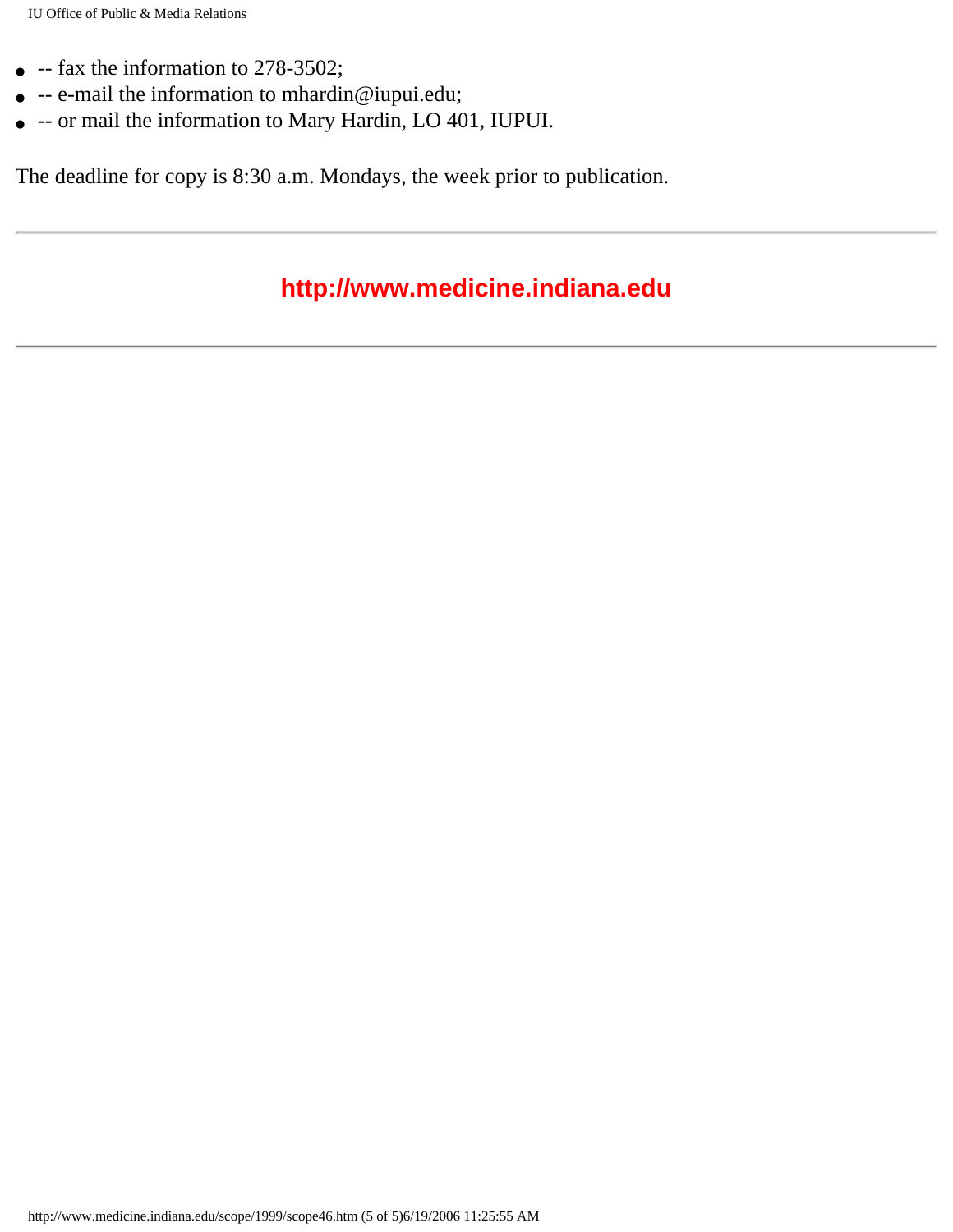

#### **June 7, 1999** Volume 3, Number 11 • Indianapolis, Indiana

## **NIH funding at IUSM on the rise, particularly in Department of Pediatrics**

The Department of Pediatrics at IUSM now ranks 11th among the 91 pediatric departments in the country who receive National Institutes of Health funding based on 1998 data from NIH. The Department received \$8.3 million in 1998.

The Department of Pediatrics has steadily moved up in the rankings since 1990 when it ranked 50th out of the pediatrics departments at the 124 U.S. medical schools.

A significant portion of the funding has come from the development of the Herman B Wells Center for Pediatric Research, which opened in 1991 in Riley Hospital for Children and expanded, along with other research laboratories, in the Cancer Research Institute in 1997.

Recent advances in molecular biology and genetics in the Wells Center have provided tremendous insight into the molecular basis of many pediatric disease processes.

The IUSM Department of Medicine ranked 14th among the 107 departments with NIH funding. It received \$36.1 million in grant funding in 1998. A significant amount of its funding is focused on research in cancer, alcoholism, diabetes, arthritis, infectious diseases (particularly sexually transmitted), bone studies and the General Clinical Research Center (GCRC).

Other departments at IUSM that receive significant funding from NIH (approximately \$1 million or above) include the departments of anatomy, biochemistry, genetics, microbiology, otolaryngology, pathology, pharmacology, physiology and psychiatry.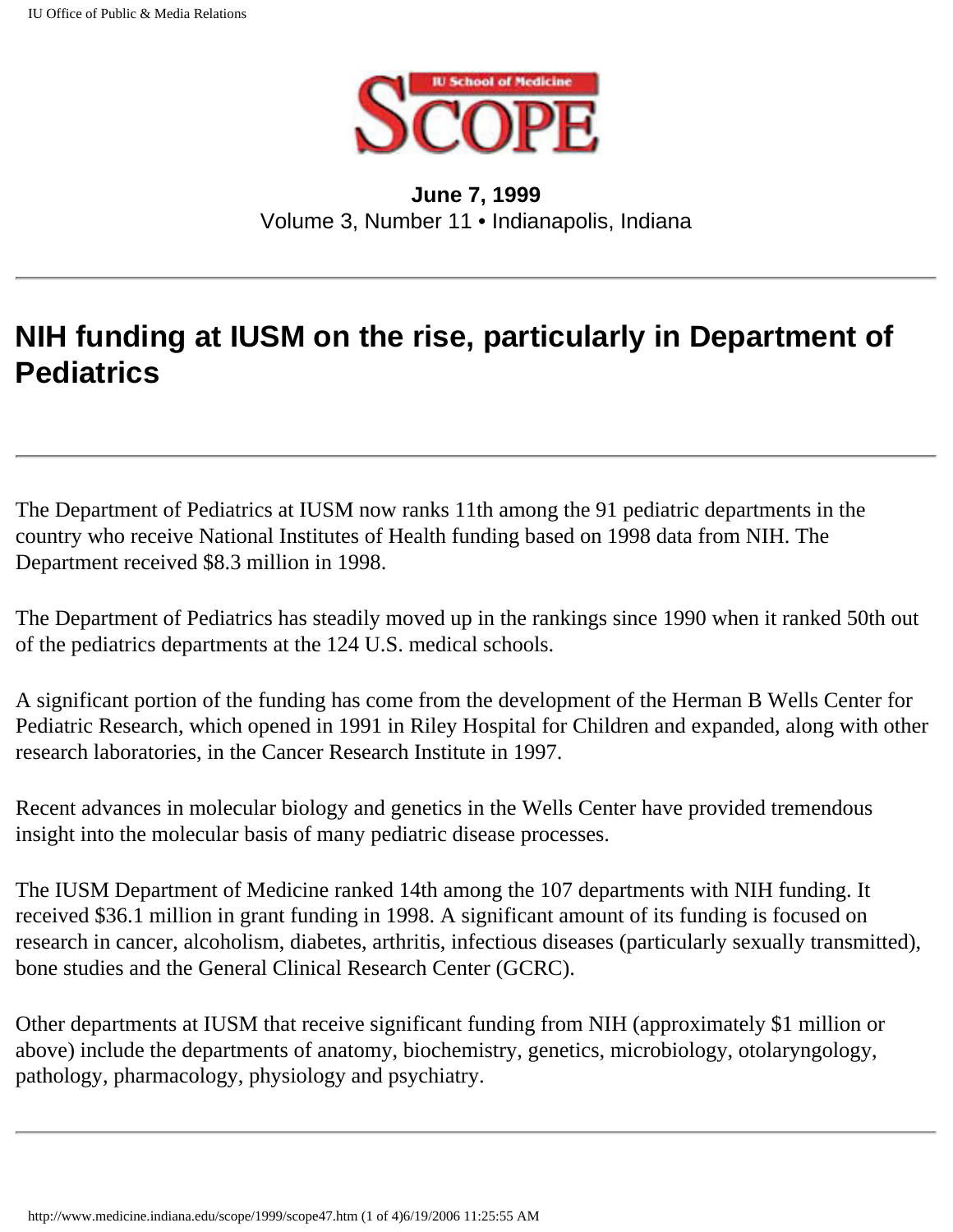## **BRIEFS**

# **Award recipients**

Two alumni and two faculty awards were presented at May 15 during the 1999 Medical Alumni Weekend.

The 1999 Distinguished Medical Alumnus Award was presented to August Watanabe, MD, executive vice president of science and technology for Eli Lilly and Company, and Lawrence Rink, MD, clinical professor of medicine at the Bloomington Medical Sciences Program, who is a physician to the IU basketball team and U.S. Olympic athletes.

The Glenn W. Irwin Jr., MD, Distinguished Faculty Award was presented to Joe Christian, MD, a geneticist known for his twin studies at IUSM, and Richard Lindseth, MD, chairman of orthopaedic surgery at IUSM, who has advanced the treatment of spina bifida and myelomeningocele.

During an afternoon ceremony in the Ruth Lilly Medical Research and Library Building, descendants of Allison Maxwell attended an unveiling of a bust in recognition of his work as the first dean of IUSM. Dr. Maxwell was the grandson of the first president of Indiana University.

## **Faculty honored at 1999 Senior Banquet**

Several IUSM faculty members were recognized at this spring's Senior Banquet. The faculty awards list follows. Student award recipients were listed in the May 24 issue of Scope.

Stan Alexander, MD, assistant professor of radiology, was awarded his fourth Golden Apple Award for outstanding teaching. The recipient of this top teaching honor is chosen each year by the graduating class.

The Students' Award was presented to Jose Espada.

Other teaching awards were presented to faculty for excellence in basic science and clinical instruction. They are:

#### **Basic Science**

Bloomington Center for Medical Education - Mark Braun, MD; Evansville Center for Medical Education - Catherine McGraw, PhD; Fort Wayne Center for Medical Education - Darryl Smith, MD;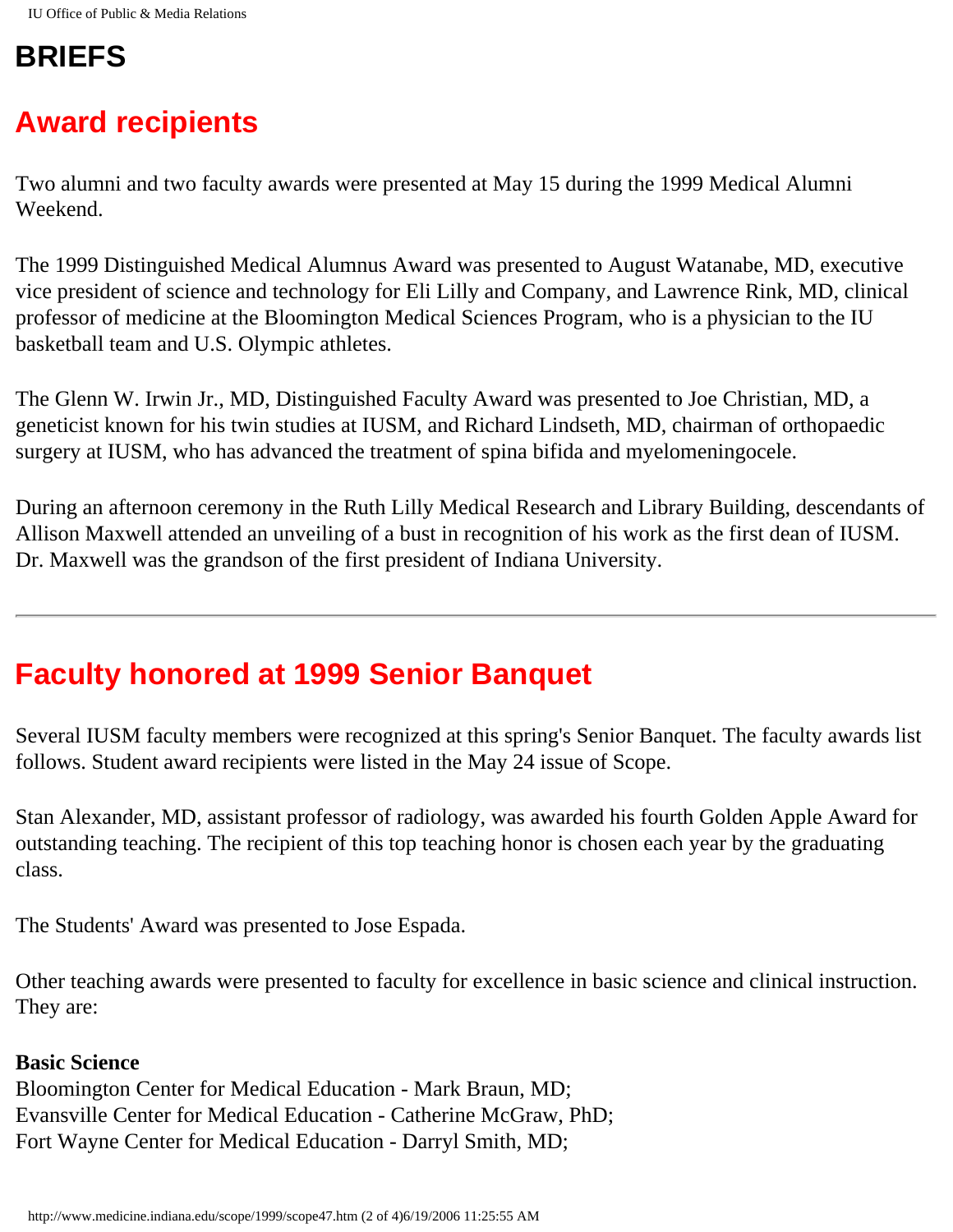Indianapolis Center for Medical Education - Robert Harris, PhD; Lafayette Center for Medical Education - James Walker, PhD; Muncie Center for Medical Education - Victor Jolgren, MD; Northwest Center for Medical Education - Tsau-yuen Huang; MD; South Bend Center for Medical Education - John O'Malley, PhD; Terre Haute Center for Medical Education - Talhung Duong, PhD

**Clinical Science** Family Medicine - Richard Kiovsky, MD; Internal Medicine - George Sarosi, MD; Neurology - Robert Pascuzzi, MD; Obstetrics and Gynecology - James Nocon, MD; Pediatrics - Mitchell Harris, MD; Psychiatry - Maxwell Sobel, MD; Radiology - Stan Alexander, MD; Surgery - James Madura, MD; Surgery Specialty - Frederick Rescorla, MD

#### **Seymour physician receives award**

Joseph Black, MD, of Seymour was recently honored by IUSM with the J.O. Ritchey Medal for outstanding service to the medical profession.

Dr. Black graduated from IUSM in December 1944. He has served IU and his local community for decades in a number of positions.

During his medical career, Dr. Black was appointed chairman of the Hospital Committee of IU Trustees, served on the State Board of Medical Education, was named to the Royal Academy of Health in Great Britain and was vice chairman of the Board of Governors of the Riley Memorial Association.

The award was presented by the J.O. Ritchey Society which recognizes individuals who support IUSM's commitment to provide the highest quality medical education, patient care and biomedical research.

### **Consumer opinions on health care reported by AAMC**

A research project on consumer perspectives on health care, conducted by the Association of American Medical Colleges and Public Opinion Strategies, has produced the following tidbits: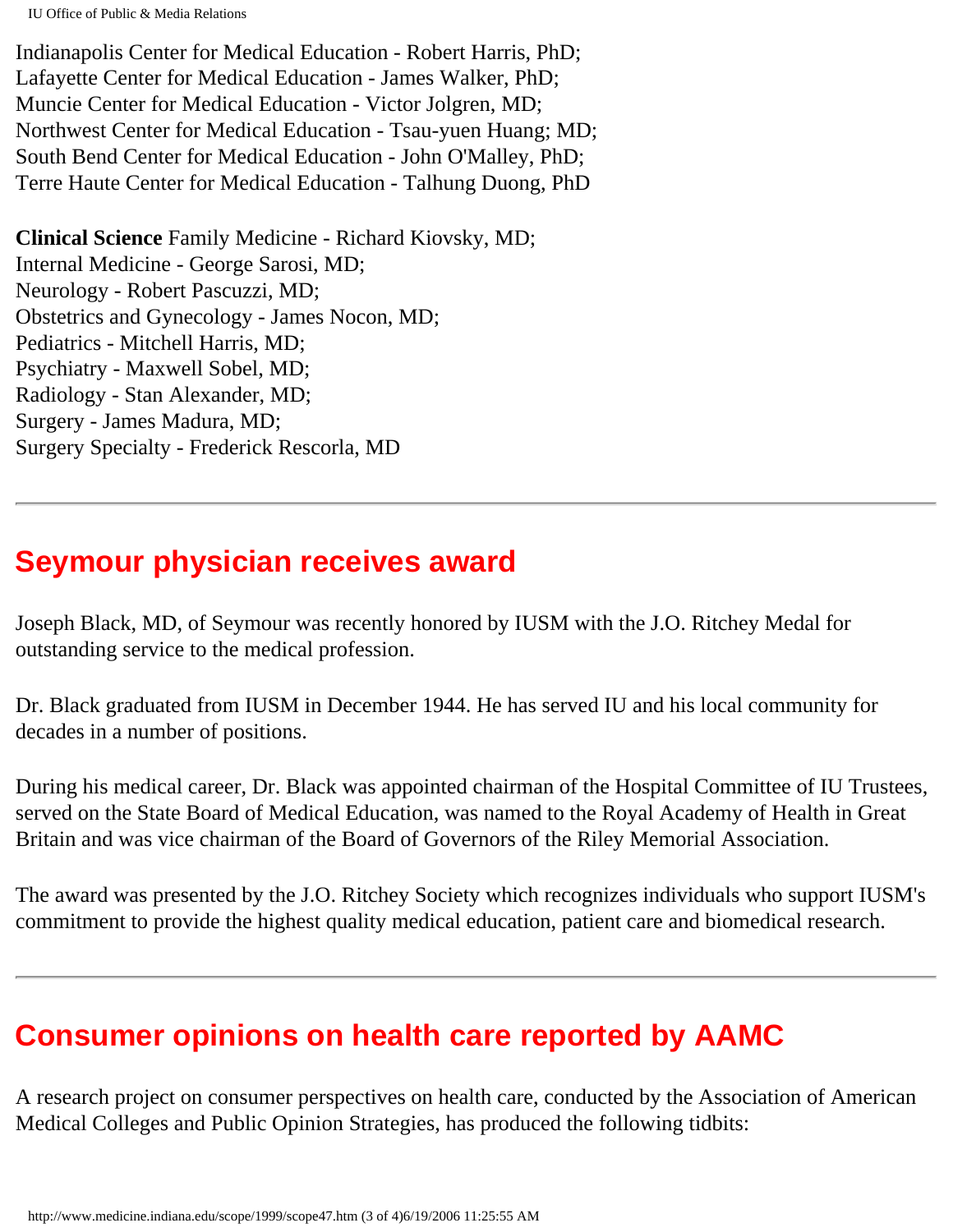#### **Definition of a good doctor**

In the national survey, respondents were asked to rank several factors that impacted how they would choose a new doctor. Caring, explaining complex procedures and taking the time to listen all ranked higher than board certification, number of years in practice and where a doctor attended medical school.

#### **Managed Care**

Consumer support for managed care has continued its five-year decline. In 1997, only 25 percent of the public believed HMOs were doing a bad job. That number has risen to 42 percent in just one year.

## **SCOPE summer break to begin**

Scope will take a summer hiatus beginning in July.

The June 21 issue will be the last until Scope resumes publication in August.

Contributions for the June 21 issue will be accepted until 4 p.m. June 18 by fax at 278-3502, campus mail to Mary Hardin at Long 401, or e-mail at mhardin@iupui.edu. Remember, the early bird gets the worm, so submit your items promptly!

Submissions for Scope will be accepted throughout the summer for the fall issues.

Scope can be read online at the IUSM Public and Media Relations web page at http://www.medicine. indiana.edu.

#### **http://www.medicine.indiana.edu**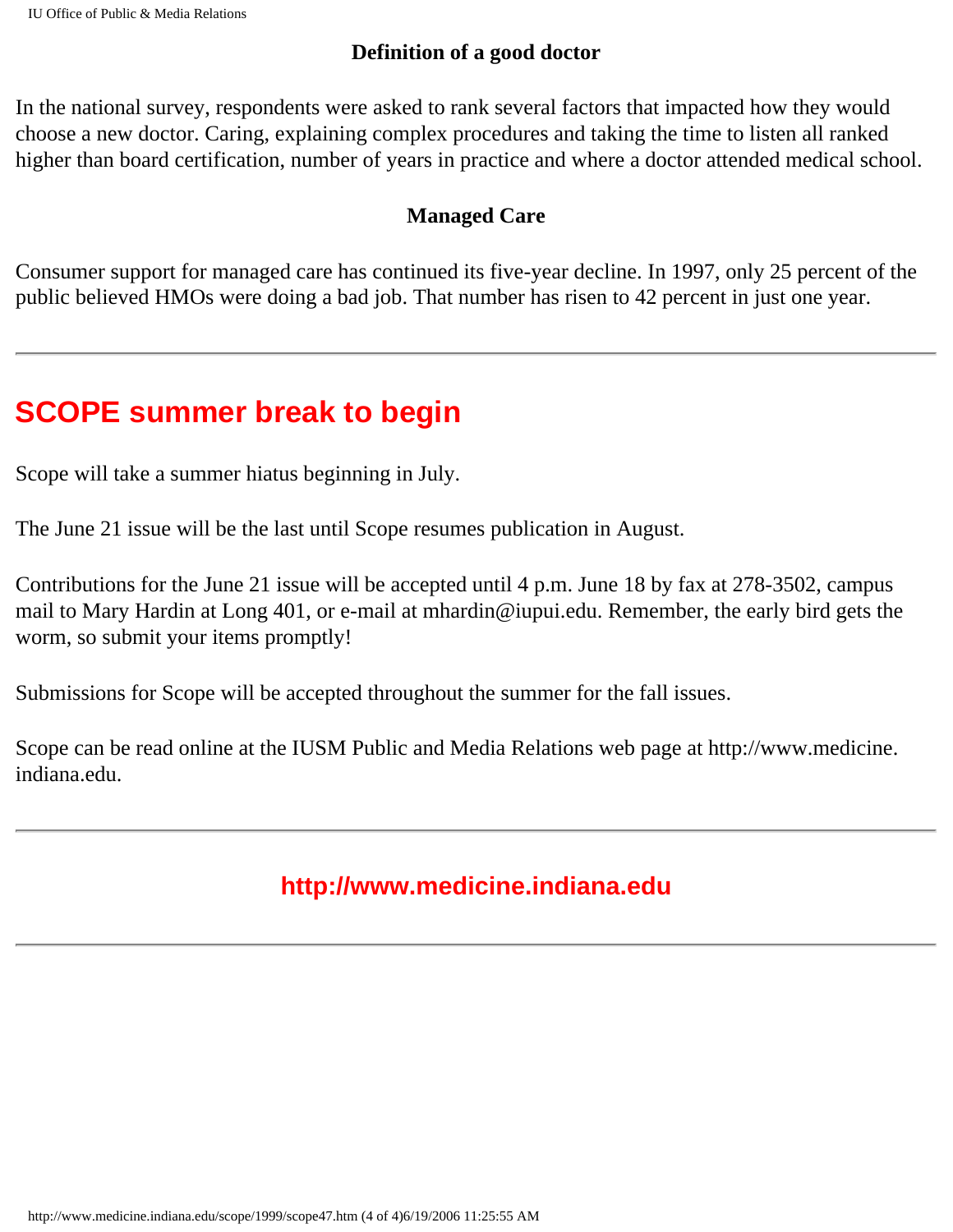

**June 21, 1999** Volume 3, Number 12 • Indianapolis, Indiana

## **IUSM faculty lead the way into the millennium as presidents of organizations**

As the millennium approaches, 12 IUSM faculty members will assume prominent leadership roles as presidents of national professional organizations. These men and women have a meaningful impact on the practice of medicine in their areas of specialization both at IUSM and worldwide.

"This is a significant accomplishment for our faculty who, as ambassadors of the school, will carry the reputation and ideals of IUSM through their leadership roles," says Dean Robert Holden, MD.

The following is a compilation of the faculty, the organizations they will serve and their terms as presidents.

#### **Current Presidents**

John Emhardt, MD -- Society for Education in Anesthesia, 1999-2000

Jay Grosfeld, MD -- World Federation of Associations of Pediatric Surgeons, 1999-2000

Richard Rink, MD -- Society of Genitourinary Reconstructive Surgeons, 1999-2000

Terry Reed, PhD -- American Dermatoglyphics Association, 1999-2001

#### **Presidents-Elect**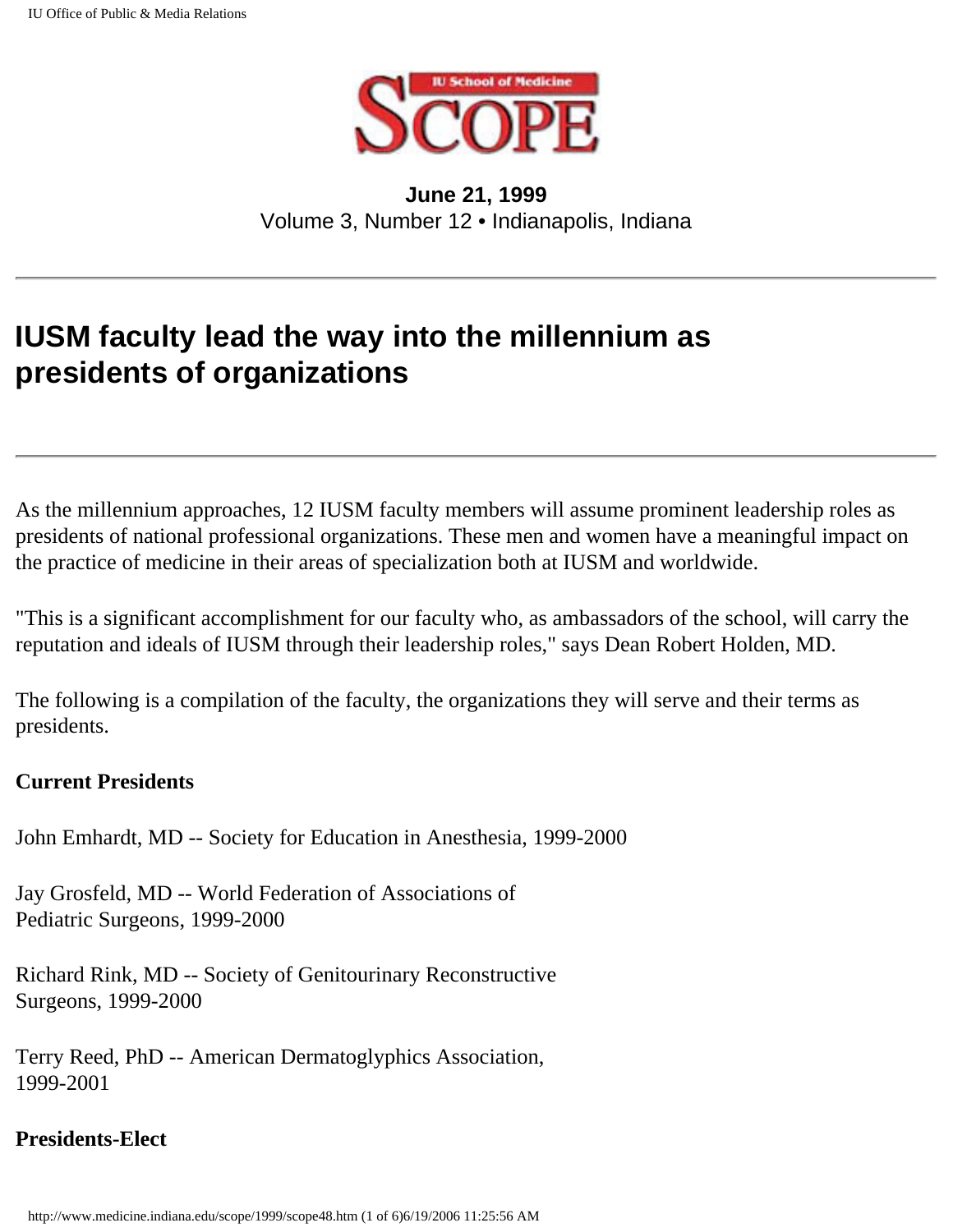Stephen Bogdewic, PhD -- Society of Teachers of Family Medicine, 2000-2001

IUSM faculty lead the way into the millennium as presidents of organizations

Craig Brater, MD -- Central Society for Clinical Research, 2000-2001, and the Association of Professors of Medicine, 2000-2001

Larry Einhorn, MD -- American Society of Clinical Oncology, 2000-2001

Regina Kreisle, MD, PhD -- Group for Research in Pathology Education, 2001-2002

William Martin II, MD -- American Thoracic Society, 2000-2001

Richard Miyamoto, MD -- American Neurotology Society, 2000-2001

Ora Hirsch Pescovitz, MD -- Society for Pediatric Research, 2000-2001

Douglas Zipes, MD -- American College of Cardiology, 2001-2002

## **BRIEFS**

# **New chairmen**

Stephen Jay, MD, will become the first chairman of the Department of Public Health effective July 1. He has served as acting chairman of the new department for the past year.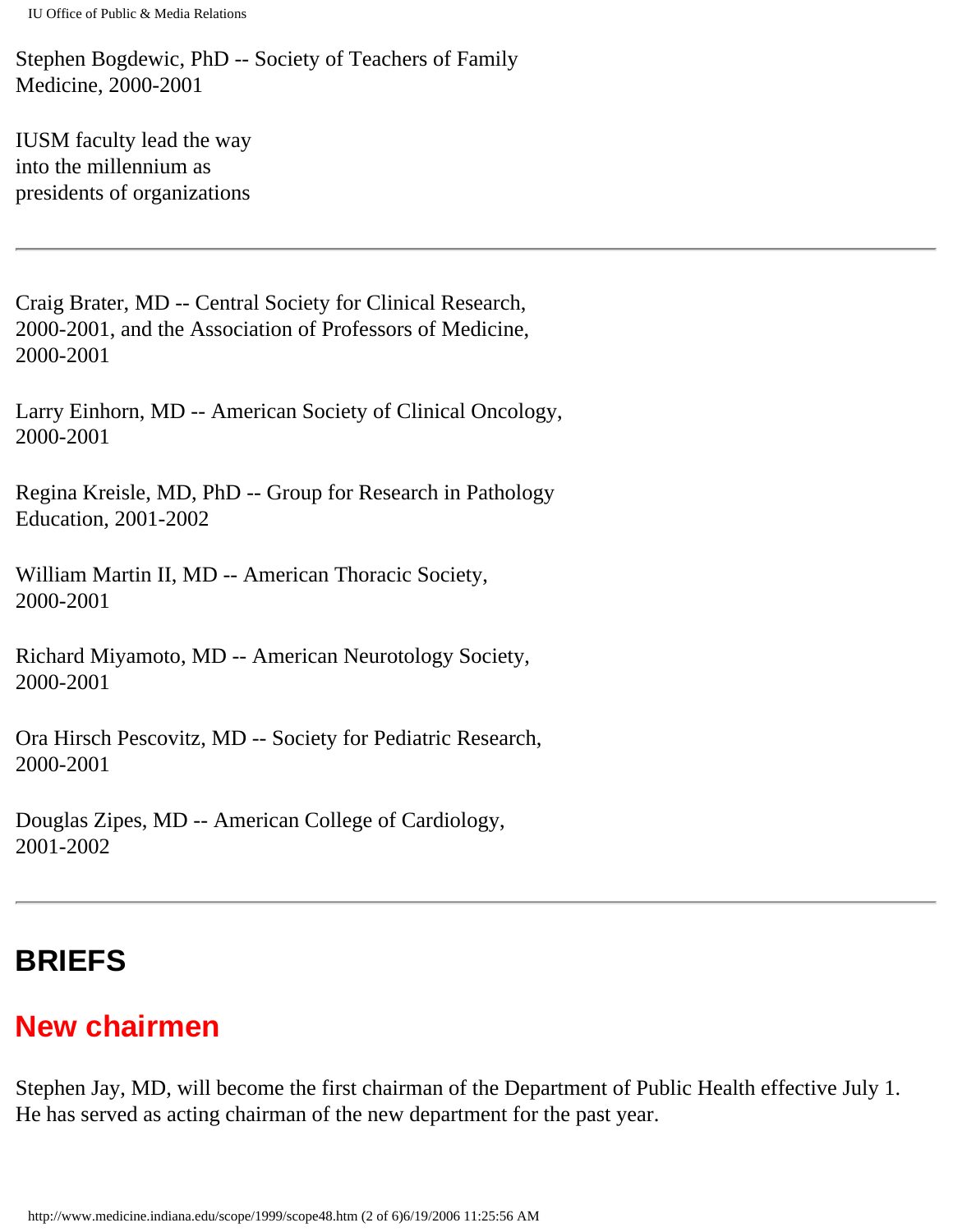Dr. Jay's ranking also will be elevated from assistant dean of CME to associate dean of CME and he will be named a professor of public health.

Roland McGrath, MD, has been appointed chairman of the Department of Emergency Medicine and a professor of emergency medicine. He also will retain his title of professor of medicine. His appointment will be effective July 1.

## **Newly accredited**

The Department of Radiation Oncology has been accredited by the American College of Radiology.

The college awards accreditation to a radiation oncology practice for the achievement of high practice standards following a voluntary survey of their practice. Surveys are conducted by radiation oncologists and medical physicists who are members of ACR.

The quality of work being performed by physicians and medical physicists, as well as staff efficiency, quality assessment, and adequate space and equipment, are some of the areas assessed during the survey.

ACR is a national organization serving more than 30,000 radiologists, radiation oncologists and medical physicists.

## **Students honored at Regional Centers**

End-of-year awards presented at the IUSM Medical Science Centers include:

#### **Bloomington**

On May 7 the Bloomington Medical Sciences Program had their 1999 Annual Awards Banquet at the Bloomington Convention Center.

Medical students receiving awards for outstanding academic achievement were: 1st year - Ryan Beall, Jeff Dedelow and Josh Zimmerman; 2nd year - Rob Elliott, Tyler Emley and Tom Large.

Paul Cornwell, combined M.D./Ph.D. student, received the Robert W. Bullard Award which is given to an excellent graduate student who has made significant contribution to the medical sciences.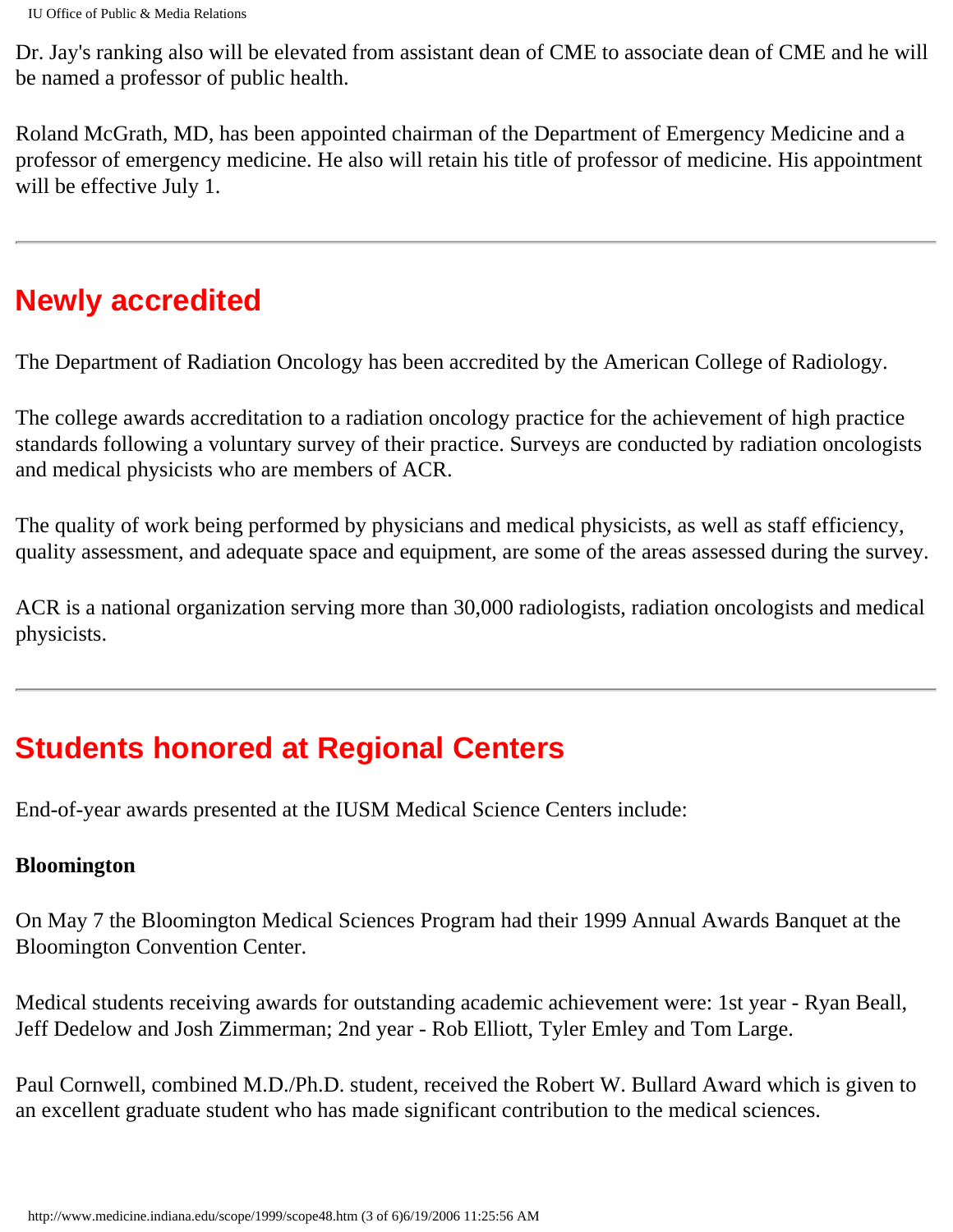#### **Fort Wayne**

The ninth annual Fort Wayne Medical Sciences Center Sophomore/Clinician Recognition Dinner and Dance was held in April.

Jeff Walker and Kris Tielker were named Outstanding Sophomore Medical Students by the basic science and clinical course directors.

Jonathan Walker, MD, and Blandine Bustamante, MD, were honored by the sophomore students as outstanding clinical professors. Other physician-educators receiving honorable mention were Robert Burkhardt, MD; Steven Cole, MD; Joseph DeCamp, MD; Jay Fawver, MD; Patricia Janizek, MD; Sage Lee, MD; Craig McBride, MD; Deborah McMahan, MD; Mark O'Shaughnessy, MD, and Rhys Rudolph, MD.

Also, Frank Byrne, MD, received a Service to the Center Award for his outstanding leadership as Community Advisory Board chairman.

Three clinical faculty members were recognized for promotion in rank: Frank Byrne, MD, and Robert Godley, MD, both promoted to clinical professor, and Jay Fawver, MD, promoted to clinical associate professor.

#### **Northwest**

Recipients of the sophomore student awards for 1999 at the Northwest Medical Sciences Program were:

Christopher Sofianos, the Donald D. Macchia Pharmacology Award; Kristoph Giricz, the Anna-Mary Carpenter Pathology Award; and Bernard Richard, the Panayotis G. Iatridis Clinical Presentation Award. Anna Grogg and Dona Gray were the recipients of the Jerald E. Smith Physical Diagnosis Award.

#### **Terre Haute**

The Terre Haute Medical Science Center Faculty Recognition Dinner was April 30. Those recognized for service, teaching and dedication to the center and students were:

William Shriner, MD, course director, Introduction to Medicine I; for service since 1973; Clifford E. Crawford, MD, upon his retirement as Introduction to Clinical Medicine II course director.

Honored by first year students for dedication and teaching were Taihung "Peter" Duong, PhD, and Petronio Ilagen, MD.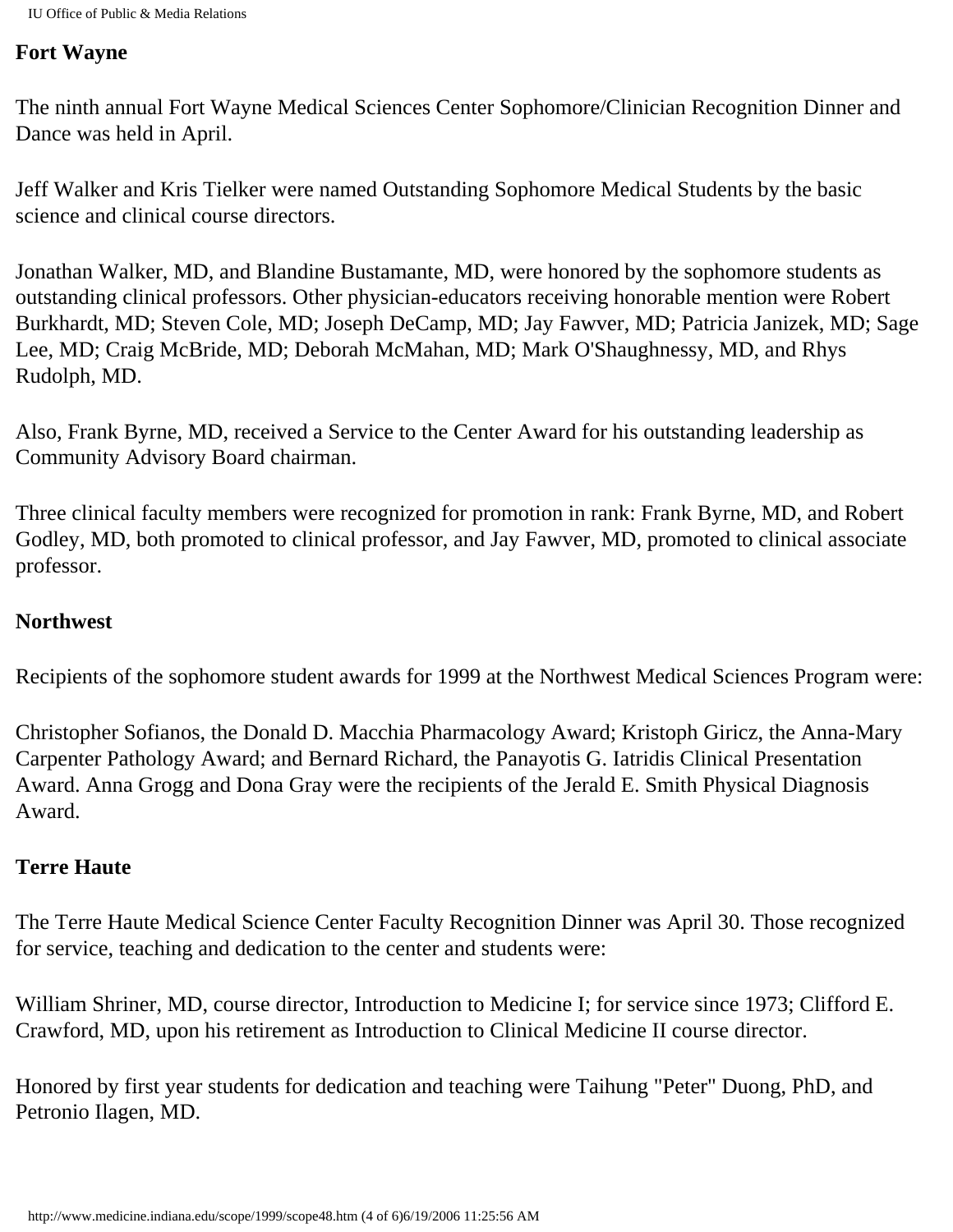Honored by second year students for dedication and teaching were Clifford Crawford, MD; John Morse, MD; Robert Murray, MD; Martin Schmidt, MD, and Patricia Canfield, MD.

#### **Honors**

**John Coleman III,** MD, recently became the fifth recipient of the American Head and Neck Society's Distinguished Service Award. This selective award was last given in 1995. Dr. Coleman was awarded this honor as a result of his outstanding service to the society, which is primarily focused on research and education. He also was recently elected as a fellow-at-large to the Council of the American Head and Neck Society.

**Robert Jones,** MD, PhD, is the recipient of the 1999 Thomas Parran Award presented by the American Sexually Transmitted Diseases Association. The Parran Award honors individuals who have made significant contributions to the field of sexually transmitted disease treatment and research over a significant period of time. Dr. Jones has been active in the field of study for 21 years.

**Rahman Pourmand,** MD, has been named as editor-in-chief for the new journal in the field of neurology, Journal of Clinical Neuromuscular Disease. The journal is peer reviewed and very much clinically oriented.The first issue is coming on Sept.I thought this information is appropriate for scope.

## **Oops!**

**Dr. Richard Kiovsky's** name was misspelled in an article listing on faculty members honored at the 1999 Senior Banquet the June 7 issue of Scope. We regret the error.

### **SCOPE summer break to begin**

Scope will take a summer hiatus beginning in July.

The June 21 issue will be the last until Scope resumes publication in August.

Contributions for the June 21 issue will be accepted until 4 p.m. June 18 by fax at 278-3502, campus mail to Mary Hardin at Long 401, or e-mail at mhardin@iupui.edu. Remember, the early bird gets the worm, so submit your items promptly!

Submissions for Scope will be accepted throughout the summer for the fall issues.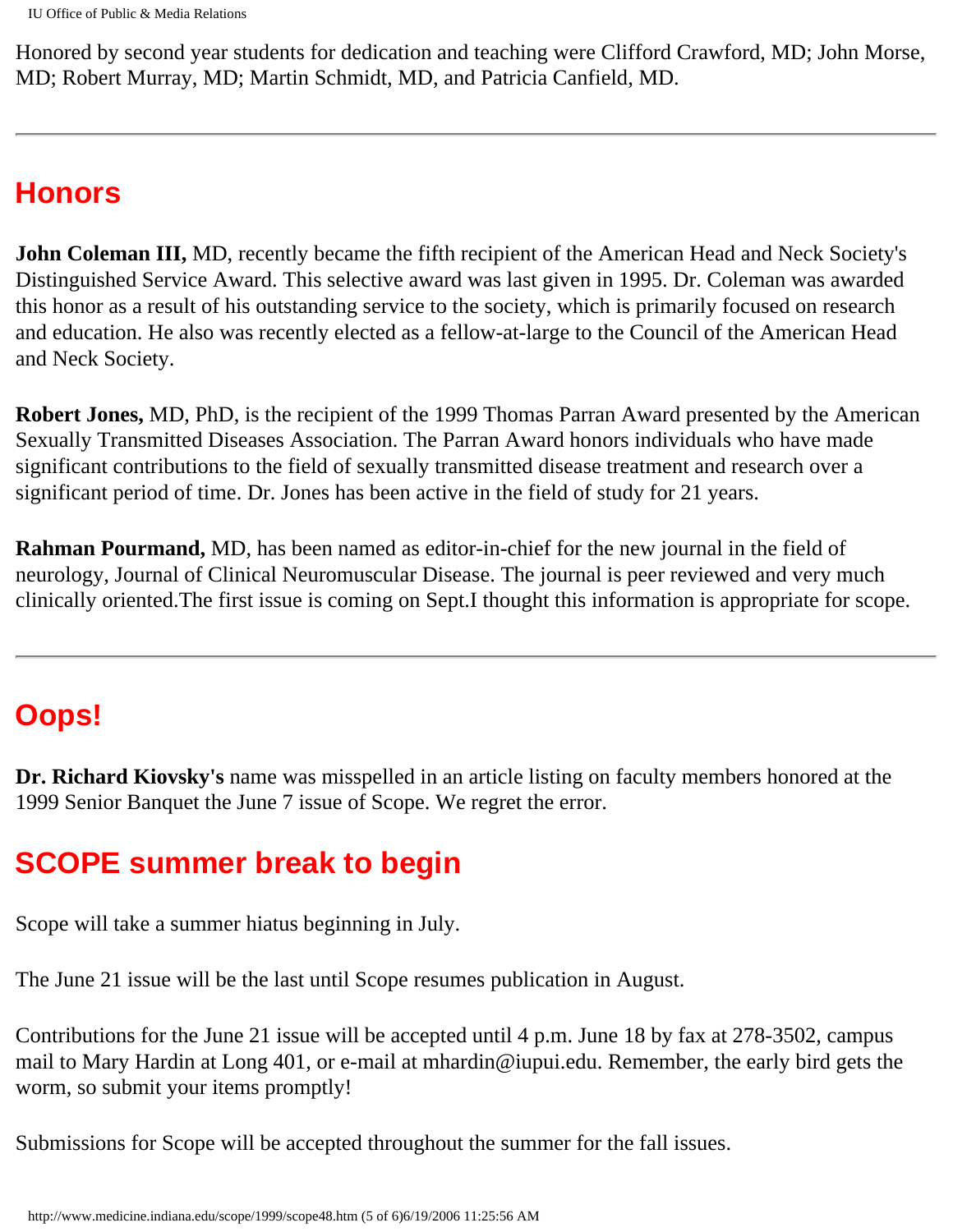Scope can be read online at the IUSM Public and Media Relations web page at http://www.medicine. indiana.edu.

#### **http://www.medicine.indiana.edu**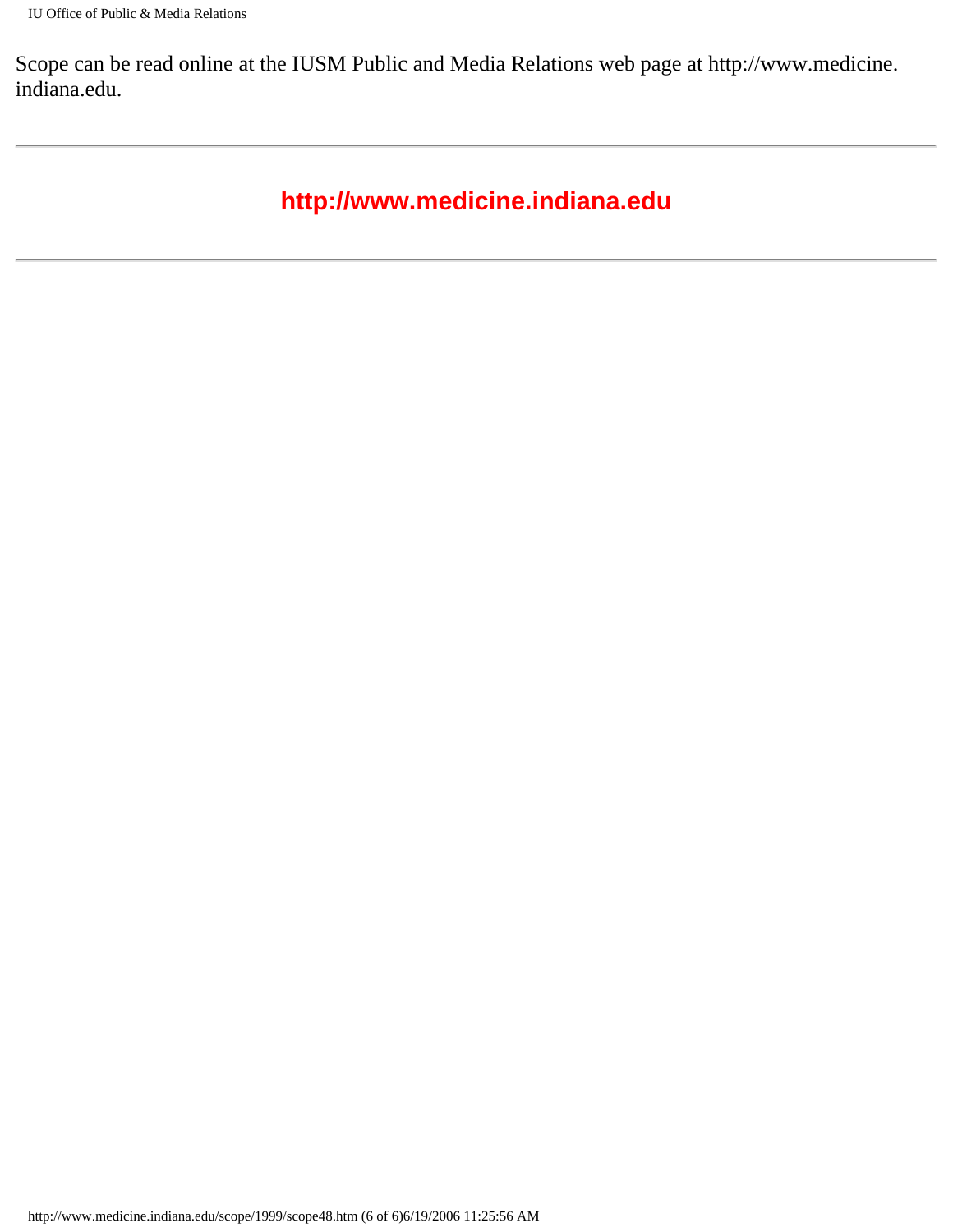

**September 6, 1999** Volume 3, Number 13 • Indianapolis, Indiana

## **IU, Methodist CV docs to join in one facility**

The Clarian Health Board of Directors committed \$28 million to support the consolidation of adult cardiovascular services at IU and Methodist hospitals on Friday, Aug. 27. The consolidated program will be housed on the Methodist campus.

The consolidation was praised by leadership as a significant commitment, not just for cardiovascular operations, but the future of all programs. The board's action was made on recommendations from primary care and specialty care physician leadership at IUSM and Methodist, and leaders of Clarian and IUSM who make up the Alliance.

Alliance leaders include Joseph Mamlin, MD, president of IU Medical Group - Primary Care; Stephen Pollom, MD, president of Methodist Medical Group; Robert Holden, MD, dean, IUSM; William Loveday, president and CEO of Clarian Health, and other executives.

Physician leadership involved in making the recommendation includes Douglas Zipes, MD, director of the IU Division of Cardiology and director of Krannert Institute of Cardiology; Eric Williams, MD, cochair, Cardiovascular Operations Committee and co-chairman of Cardiology Section of Medical Staff; William Storer, co-chairman, Cardiovascular Operations Committee; Harold Halbrook, MD, cochairman of Cardiovascular Surgery Section of Medical Staff; John Brown, MD, co-chairman of Cardiovascular Surgery Section of Medical Staff; Gary Fisch, MD, co-chairman of Cardiology Section of Medical Staff; Evan Farmer, MD, and John Kohne, MD, co-chairmen of the Joint Medical Council. Drs. Farmer and Kohne also are members of the Alliance Team.

The plans calls for the renovation of Noyes Pavilion on the Methodist campus for the consolidation of the majority of CV services, although some necessary CV services will remain at IU. Eventually, Krannert Institute of Cardiology will be housed on the Methodist campus.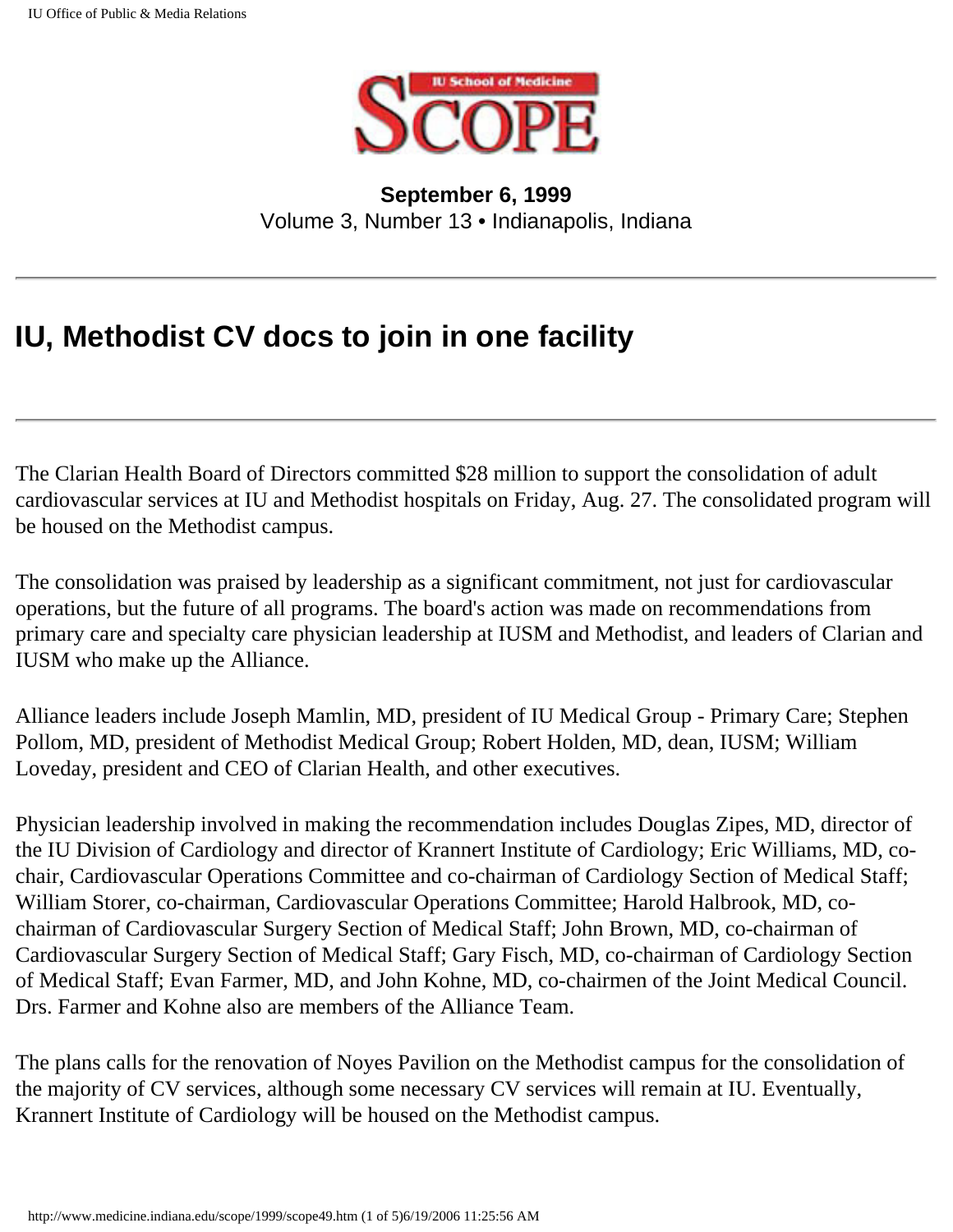In addition, the Clarian board approved plans for construction of an automated monorail system, called the People Mover, that will link Riley Hospital for Children, IU and Methodist hospitals. The cost of the People Mover is estimated at \$26 million. It will utilize two elevated cars that can carry 50 passengers over the 1.5 miles track in five minutes and will take approximately 2 years to construct.

The third component of the board's action involves improving the techological connection of the campuses with the installation of a digital radiolgic imaging system, called Picture Archive Communication Systems (PACS). Its price tag on the system is \$25 million.

PACS will allow the rapid delivery of radiological images to physicians at Clarian hospitals and its beltway facilities. Rather than delivering the images as X-ray films, the PACS system will deliver electronic digital images to clinics and individual physicians' offices. These same images can be viewed simultaneously by different physicians at different locations. The system will reduce costs and increase convenience for physicians and patients.

"The consolidation and the Clarian board's commitment to Krannert Institute assures the people of Indiana that we will be at the leading edge of cardiac medicine at a time when the expanding need for cardiovascular research is quite evident," said Dr. Holden. "Although the board's vote for the plan was unanimous, there is still much work to be done to finalize the consolidation and keep our promise to our medical students and patients that we will offer only the finest of services."

## **BRIEFS**

## **Domestic violence**

Ellen Taliaferro, MD, co-founder of Physicians For a Violence-Free Society, will present "DOCumentation," a seminar on a standardized approach to effective medical documentation of domestic violence injuries. The seminar is open to all physicians and health care providers.

The seminar will be from 2:30 p.m. to 5:30 p.m., Saturday, Sept. 11. To register, call Cheryl Statom at the Indiana State Medical Association at 261-2060 or e-mail her at cstatom@ismanet.org.

## **Women's month**

Indiana first lady Judy O'Bannon and former state Attorney General Pam Carter, a breast cancer survivor, will help launch Women's Health Month at the Statehouse Rotunda, Wednesday, Sept. 8.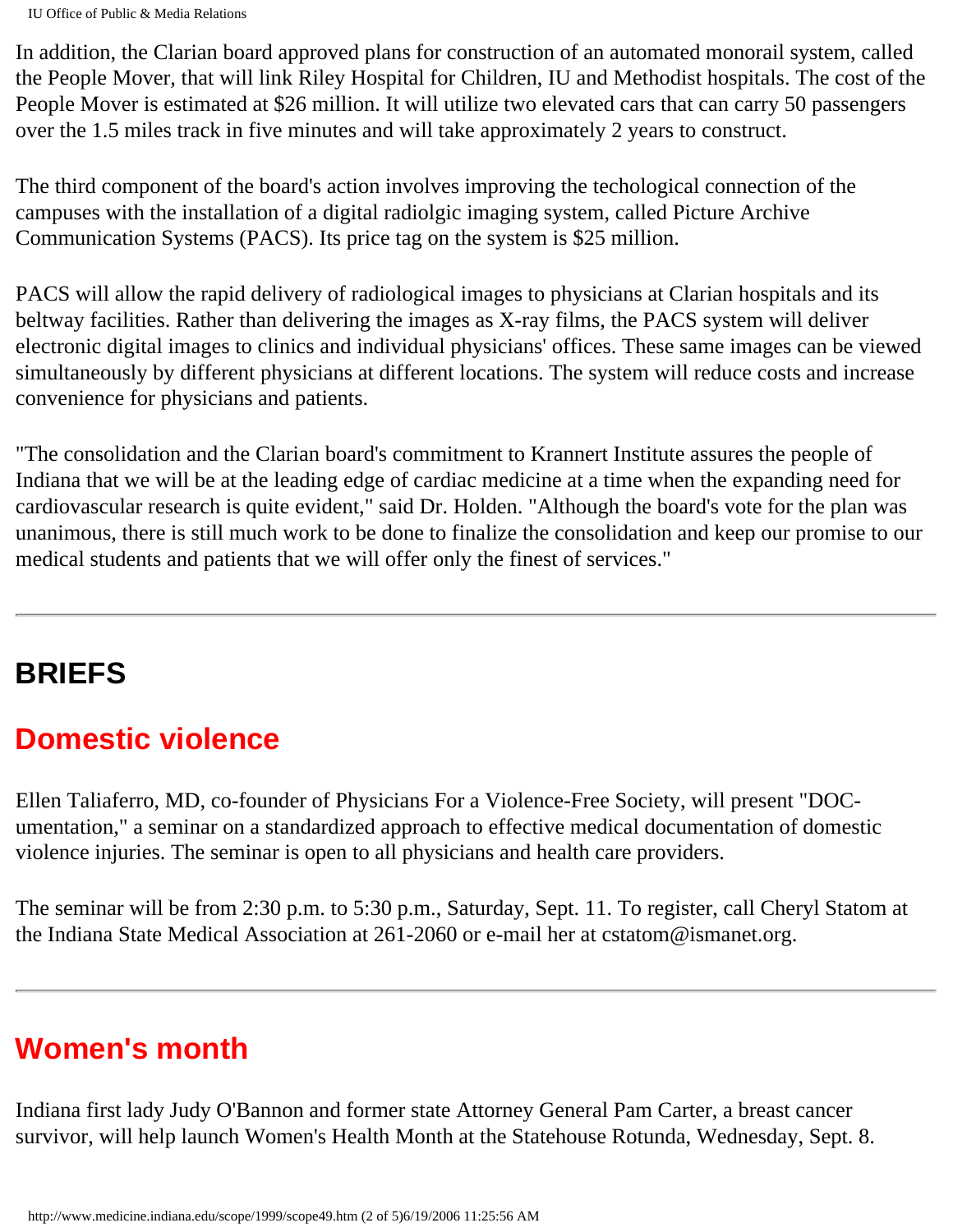September marks the observance of women's health issues in the Hoosier state. The event, which will be held from 11:30 a.m. to 1 p.m. During the event, the distribution of \$100,000 in grants will be made.

Women's Health Month is sponsored by the Office of Women's Health at the Indiana State Department of Health, in collaboration with the Indiana University School of Medicine's National Center of Excellence in Women's Health and the Indiana Commission for Women.

For more information, contact the Indiana State Department of Health at 233-7019.

### **Sleep lab expands; lectures and open house planned**

The Children's Sleep Disorders Center at Riley Hospital has expanded, making it the largest pediatric sleep laboratory in the country.

A dedication ceremony will be Thursday, Sept. 9, with an open house and brunch from 8 a.m. to 9 a.m. in the sleep lab on the third floor at Riley Hospital.

On Wednesday, Sept. 8, David Gozal, MD, the William C. and Ruth P. Griffith Visiting Professor, will speak at noon in the Meiks Conference Room at Riley Hospital on "Biological and Population-Based Evidence for Learning Deficits in Pediatric Obstructive Sleep Apnea." At 6 p.m. that evening, Dr. Gozal will present "Sleep in School-Age Children Tentative Screening Algorithms for Learning Debt" at the University Place Conference Center.

Dr. Gozal is the director of the Tulane University Comprehensive Sleep Medicine Center.

#### **Honors**

**Deborah Allen,** MD, has been elected treasurer of the American Board of Family Practice. She was elected to the ABFP as an at-large member in 1996.

**Frances Brahmi,** MLS, has been selected as a distinguished member in the Medical Library Association Academy of Health Information Professionals. The honor recognizes certified medical librarians in compliance with guidelines of the Joint Commission of Accreditation of Healthcare Organizations.

In a recent brochure highlighting the 50th anniversary of the American College of Cardiology, the work of **Harvey Feigenbaum,** MD, was recognized as one of 27 advances in cardiovascular medicine that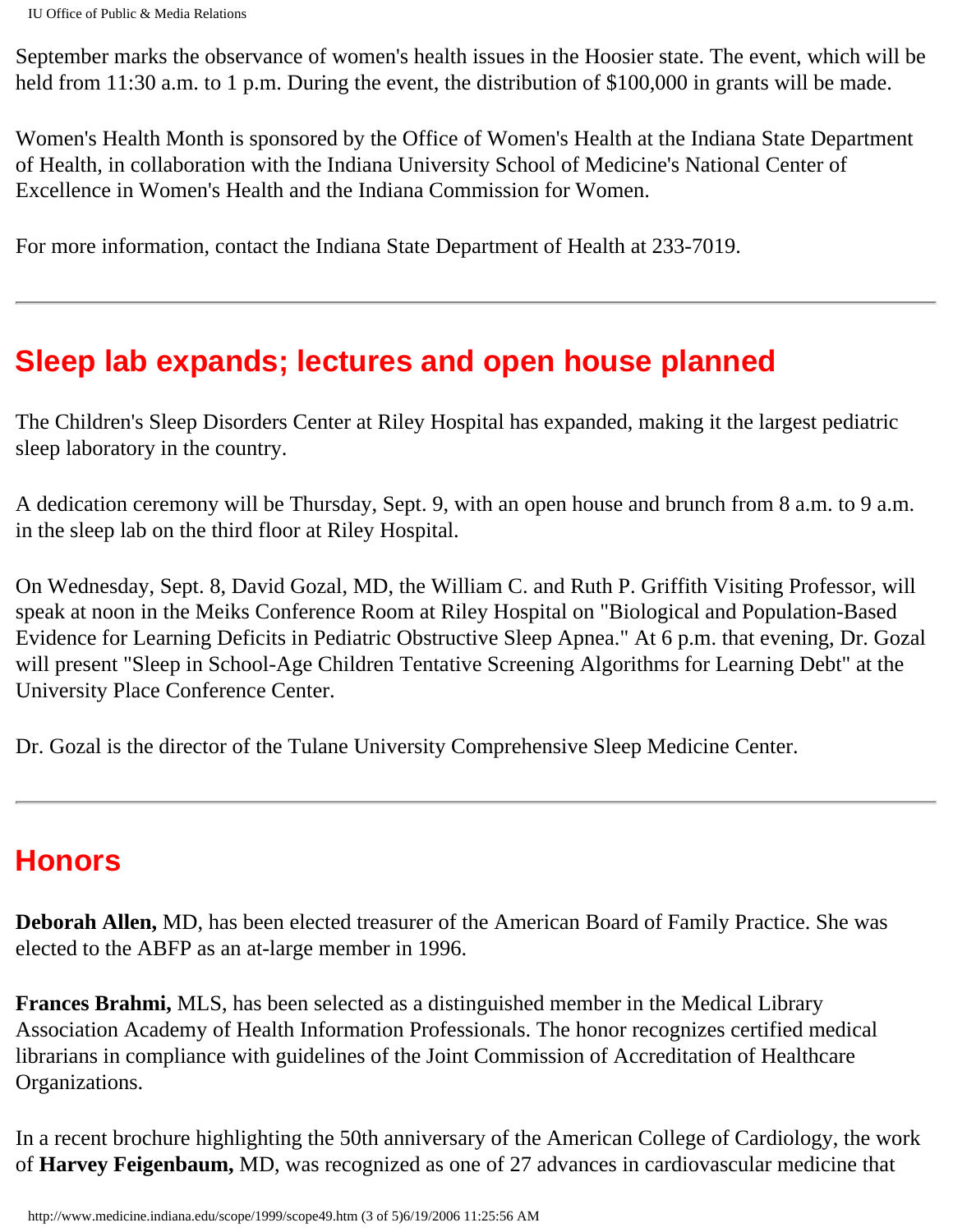occurred in the past 50 years. Dr. Feigenbaum was sited for his development of echocardiography. It was noted that he published the first American monograph on echocardiography and has been a tireless promoter of the technology.

**Patricia Keener,** MD, has been awarded the Bynum Mentor Award from Indiana University. Each year, IUPUI recognizes an outstanding academic mentor by designating one faculty member as a Bynum Mentor.

**Mark Sothmann,** PhD, has been accepted at the Harvard Graduate School of Education, Institute for Educational Management, class of 1999. He is one of five deans in the nation who are among 90 participants to receive this opportunity.

#### **Leg pain screenings offered**

The Indiana University School of Medicine Department of Radiology will conduct free screenings for people suffering from leg pain to determine if they are at risk for peripheral vascular disease, a common condition affecting thousands of Hoosiers.

The department will sponsor free screenings from 8 am to 5 pm, Tuesday, Sept. 14, in room 3600, at Indiana University Hospital. The department's participation is part of the nationwide Legs for Life™ National Screening Week for PVD, sponsored by the Society of Cardiovascular & Interventional Radiology. The screening will be coordinated by Kenneth Moresco, MD.

For more information or to arrange for a free screening, call IUSM's Department of Radiology at 274- 1840.

Participants with Internet access can fill out a pre-screening survey at www.indyrad.iupui.edu/ legsforlife. Individuals completing the on-line survey will then be called to schedule a screening appointment before Sept. 14.

## **Submissions to Scope**

Scope wants your news items.

There are three easy ways to submit story ideas or information to SCOPE:

 $\bullet$  -- fax the information to 278-3502;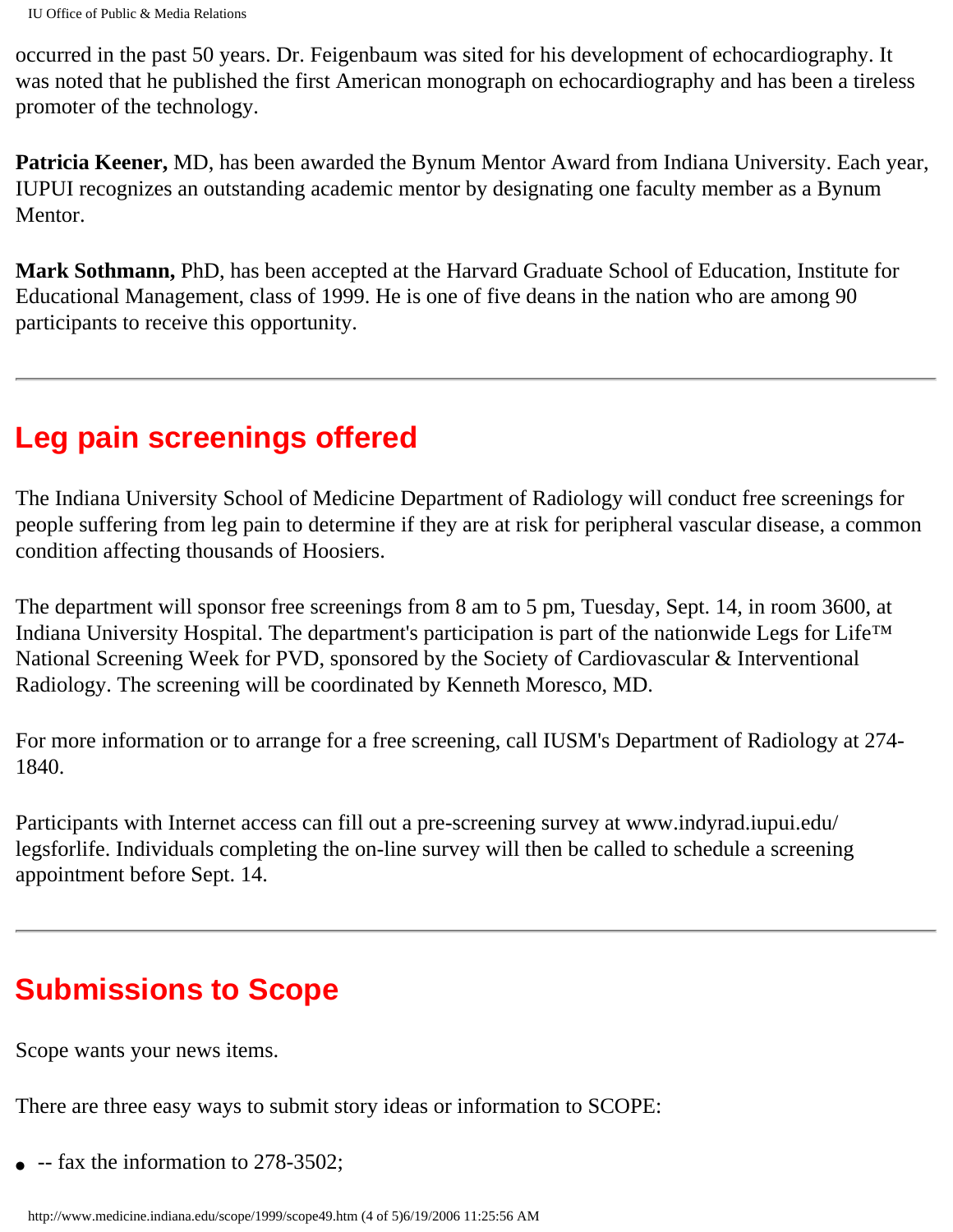- -- e-mail the information to mhardin@iupui.edu;
- -- or mail the information to Mary Hardin, LO 401, IUPUI.

The deadline for copy is 8:30 a.m. Mondays, the week prior to publication.

#### **http://www.medicine.indiana.edu**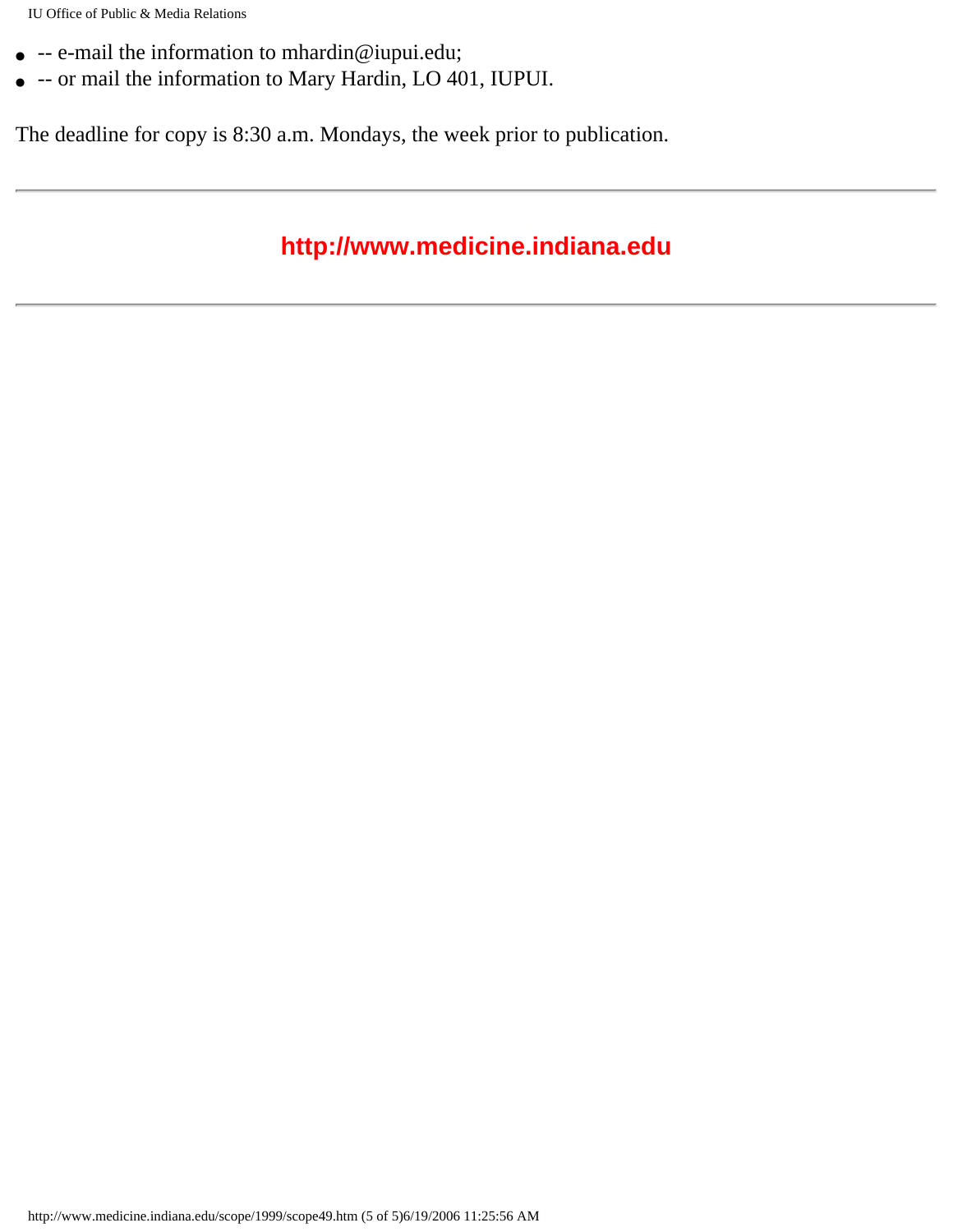

**September 20, 1999** Volume 3, Number 14 • Indianapolis, Indiana

### **Humanized health care expressed desire of Hoosiers in survey**

Physicians with a good bedside manner and the capacity to treat the person and not the condition led the health care wish list of Hoosiers participating in an Indiana public-opinion research project.

Focus groups and a telephone survey this summer produced the findings for Indiana's Eye on Patients study, commissioned by the Indiana State Medical Association, Indiana Hospital & Health Association and IUSM.

"This is the first step we've taken in a project that is designed, in part, to identify what health information consumers want, to improve their access to it, and to improve patient care through better communication," said Robert Holden, MD, dean of IUSM, who chairs the Indiana Eye on Patients steering committee.

Hoosiers said they wanted doctors with good interpersonal skills. Many of the respondents in the telephone surveys and focus groups volunteered that they have found, or would find, another doctor or alternative provider if their current physician didn't take time to listen or to communicate.

The respondents also defined hospital quality in terms related to caring, and they indicated that they see nurses as the primary agents of this care. They expressed concern about fewer nurses caring for more and sicker patients and pointed to increased duties and paper work as destroying the patient/nurse relationship.

Those involved in the surveys also indicated they have faith in the quality of health care available to them and their families; what they question is the health care system. Hoosiers said they are skeptical about the ease with which individuals can negotiate the health care system, referring to an increasing "hassle factor."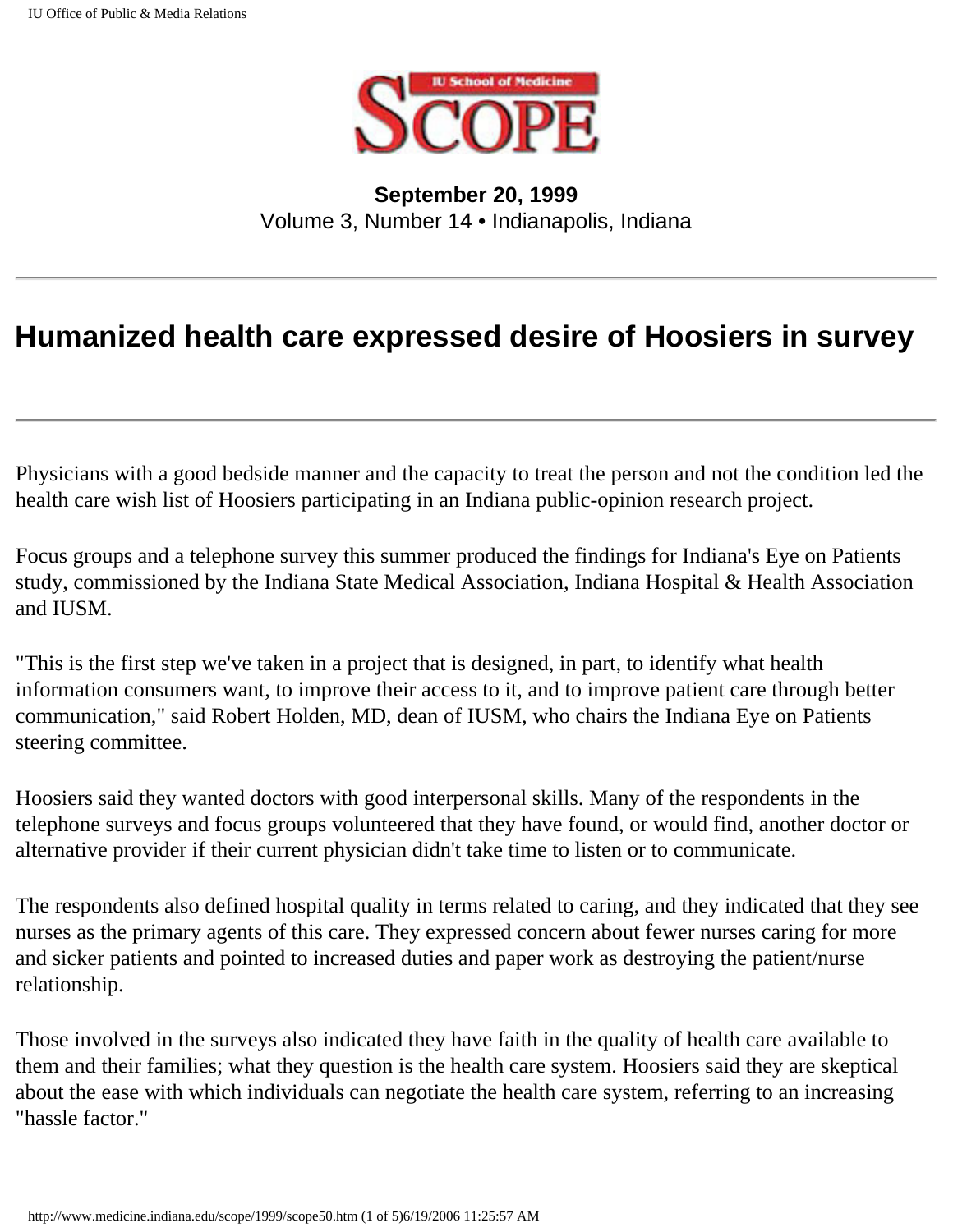Those surveyed said they rely on print and electronic media and the recommendations of friends, family and neighbors for their health-care information.

"They told us that doctors and hospitals could help them -- if they took the time -- to filter good information from bad, to identify sources of credible medical and health information and to provide easy access through their offices, clinics, outreach and community programs," said B. Lee Zacharias, the project's chief researcher who designed the study.

"As they become more sophisticated health-care consumers, Hoosiers may begin to question assumptions that they have made about certain health care issues, such as quality," Zacharias said. "Providers should anticipate that consumers will aggressively seek more information in this area.

Another project is the Indiana Clinical Variations Advisory Committee, chaired by George Lukemeyer, MD. Under the direction of the committee, researchers at IUSM are studying selected clinical conditions which will show variations in treatment on a geographic or demographic basis. John Wennberg, MD, MPH, and director of the Center for the Clinical Sciences at Dartmouth Medical School, has pointed out surprising variations in the way Medicare patients with identical clinical conditions are treated in different parts of the country.

The Indiana researchers have selected two clinical conditions for analysis from among all age groups in Indiana. The initial clinical conditions to be studied are below the knee amputations in patients with diabetes mellitus and pregnancy with Cesarean section.

## **BRIEFS**

# **Holden appointed**

IUSM Dean Robert W. Holden, MD, is among a handful of experts who will map Indiana's path in science and technology in the next century. Gov. Frank O'Bannon recently appointed Dr. Holden as a member of the new board of directors of the Indiana 21st Century Research and Technology Fund.

Dr. Holden, who joins other directors representing the fields of technology, finance, government, academia and business, is a strong advocate of biomedical research. The panel's formation comes in the wake of the Indiana General Assembly's decision to spend \$50 million over the next two years in science and technology research.

**To secure funding:** Letters of intent seeking 21st Century Research and Technology Funds are due Sept. 23 and should be submitted through the Web site http://www.21stcentruy-research.org/.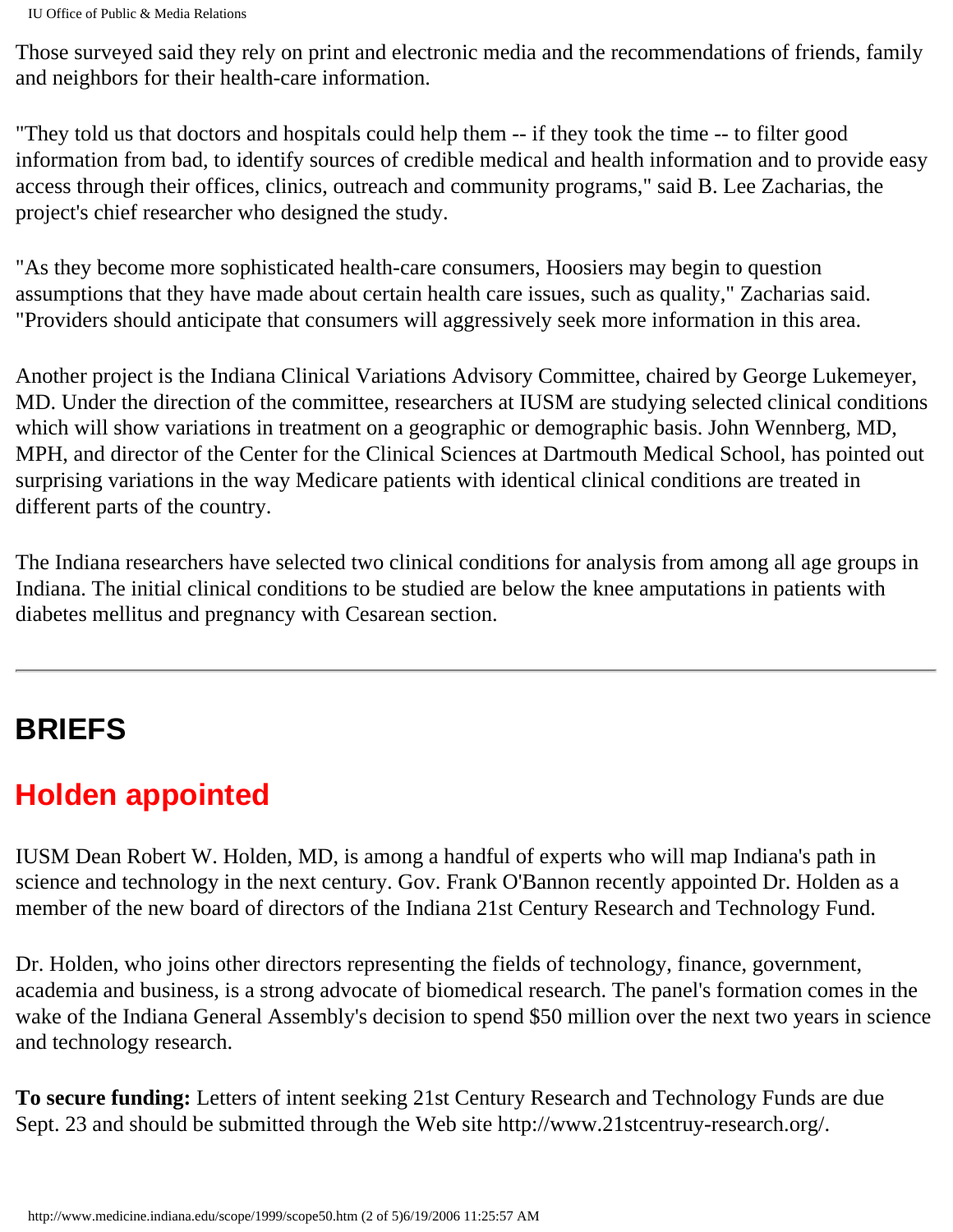## **JSB membership**

It's time for membership renewals in The John Shaw Billings History of Medicine Society, Inc.

"Our annual dues (\$10) continue to be low, covering the cost our meetings," said secretary Nancy L. Eckerman, MLS. "More important than members' dues is their interest in the history of medicine and allied health sciences."

Meetings are on Mondays, beginning at 3:30 p.m. with refreshments, followed by lectures at 4 p.m. Members meet in the Ruth Lilly Medical Library, Room 301. Make your check payable to: The John Shaw Billings Society, Inc., c/o The Ruth Lilly Medical Library, 975 W. Walnut St., IB100, Indianapolis, IN 46202-5121. For more information, call 274-2076.

Membership forms can be downloaded at http://www.medlib.iupui. edu/hom/jsbmem.html

### **Students to make city rounds**

IUSM medical students will join forces with the North Arlington Community Health Care Center and Westside Community Health Center for health fairs. Students will help IUSM faculty physicians provide free screenings for blood pressure, cholesterol, diabetes and colon cancer in adults. Children also can be tested for their vision and hearing. Also, free health and safety literature will be distributed.

The North Arlington event is 9 a.m. to 1 p.m., Saturday, Sept. 25, at 2505 N. Arlington Ave. The Westside health fair is from 9 a.m. to 1 p.m., Saturday, Oct. 2, at 2732 W. Michigan St. Both fairs occur during National Primary Care Week.

About 60 first through fourth-year medical students will be joined by students from the IU School of Dentistry and the School of Allied Health Sciences. "It's fun and educational for the whole family, and the only cost is your time," says fourth-year student Blase Polite, who along with Benjamin Bauer is coordinating the university's student participation in the health fairs.

## **Combined Seminar Series for October announced**

Speakers at the October Combined Seminar Series include: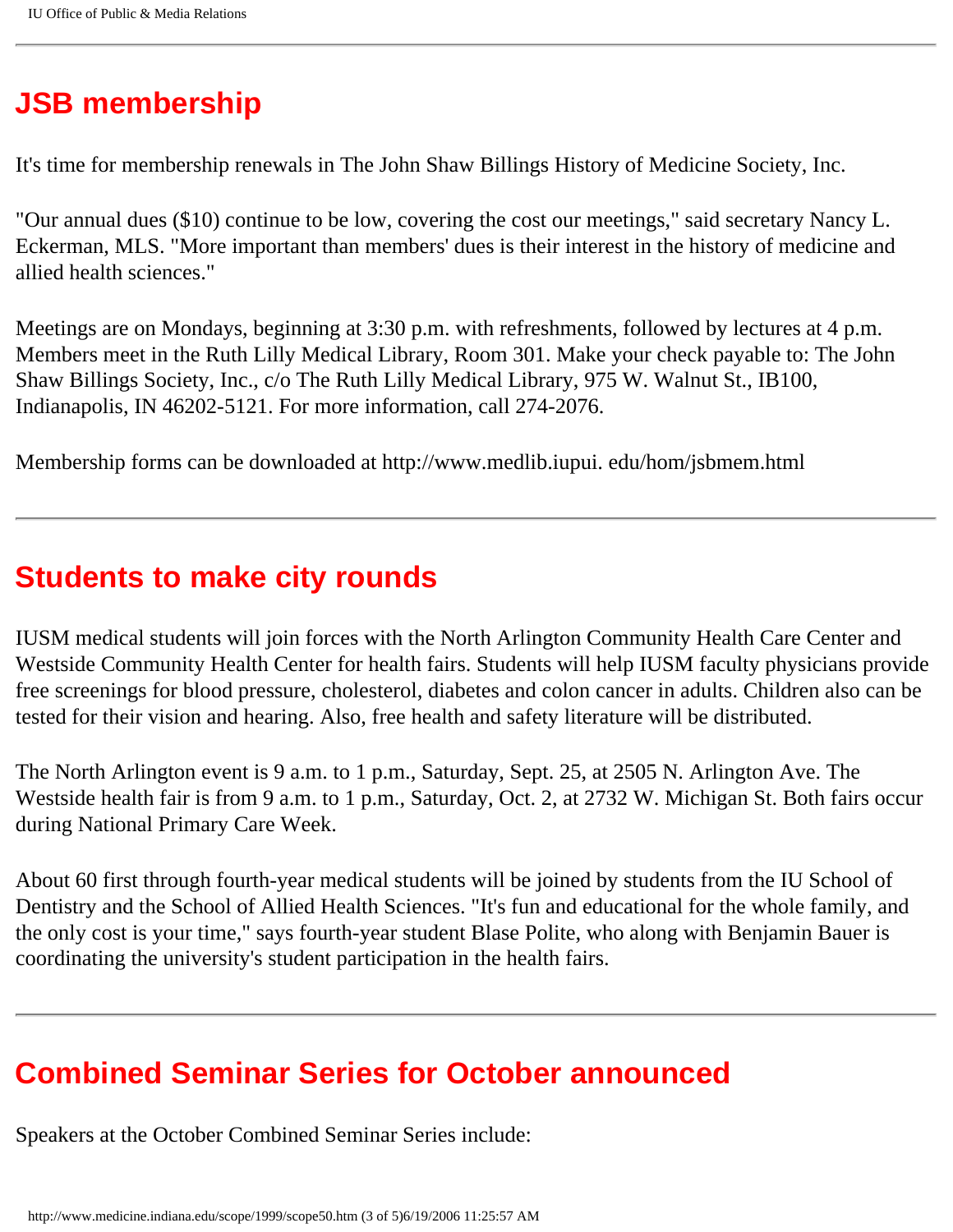**Oct. 6** -- Dr. Guo-Hua Fong, associate professor, University of Western Ontario London, Canada, "Endothelial Differentiation and Vascular Pattern of Formation in Mouse Development."

**Oct. 13** -- Tim O'Connor, PhD, Department of Biology, Beckman Research Institute, City of Hope National Medical Center, Duarte, Calif., "Repair of Alkylation Damage in Human Cells."

**Oct. 20**-- Dr. Ulla Knaus, assistant professor, Department of Immunology, Scripps Research Institute, "Cellular Function Regulated by Rac CTPases."

**Oct. 27** -- R. Michael Blaese, MD, chief scientific officer, Kimergan Inc.; President, Kimeragen Molecular Pharmaceuticals, Newtown, Penn.; and adjunct investigator, Clinical Gene Therapy Branch, National Human Genome Research Institute National Institutes of Health, " Chimeric RNA-DNA Oligonucleotide-Mediated Gene Repair for Genetic Diseases."

Sessions are on Wednesdays from 4 p.m. to 5 p.m. in the IU Cancer Research Institute, room 101.

## **Center on Aging offers pilot funds**

The clock is ticking on the application process for securing pilot funds for new projects and the development of collaborative partnerships between the IU Center for Aging Research and other university aging-related projects.

Grants of up to \$10,000 for one year or \$25,000 for two years are available, and proposals will be accepted in three areas of aging research: basic science of aging, clinical and/or behavioral research in aging or age-related disease, and the social science of aging.

The number of projects funded depends on the quality and number of proposals, and the size of the requested budgets. Faculty interested in applying must submit a four-page letter of intent by Nov. 1. Announcement of the awards will be Dec. 15.

For additional information on the application process, see http://www.iupui.edu/~iucar/pilot.html.

## **Submissions to Scope**

Scope wants your news items.

There are three easy ways to submit story ideas or information to SCOPE: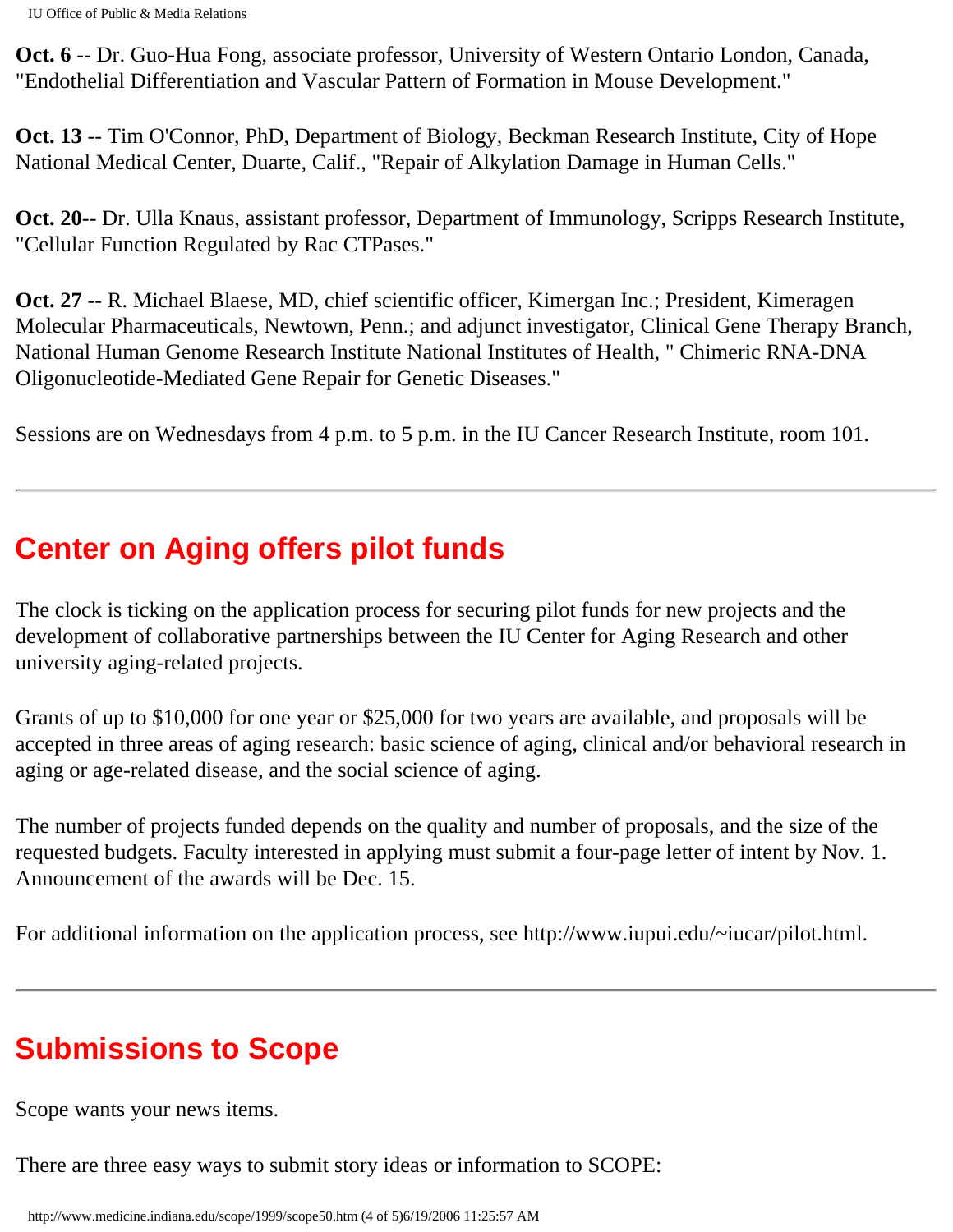- $\bullet$  -- fax the information to 278-3502;
- $\bullet$  -- e-mail the information to mhardin@iupui.edu;
- -- or mail the information to Mary Hardin, LO 401, IUPUI.

The deadline for copy is 8:30 a.m. Mondays, the week prior to publication.

#### **http://www.medicine.indiana.edu**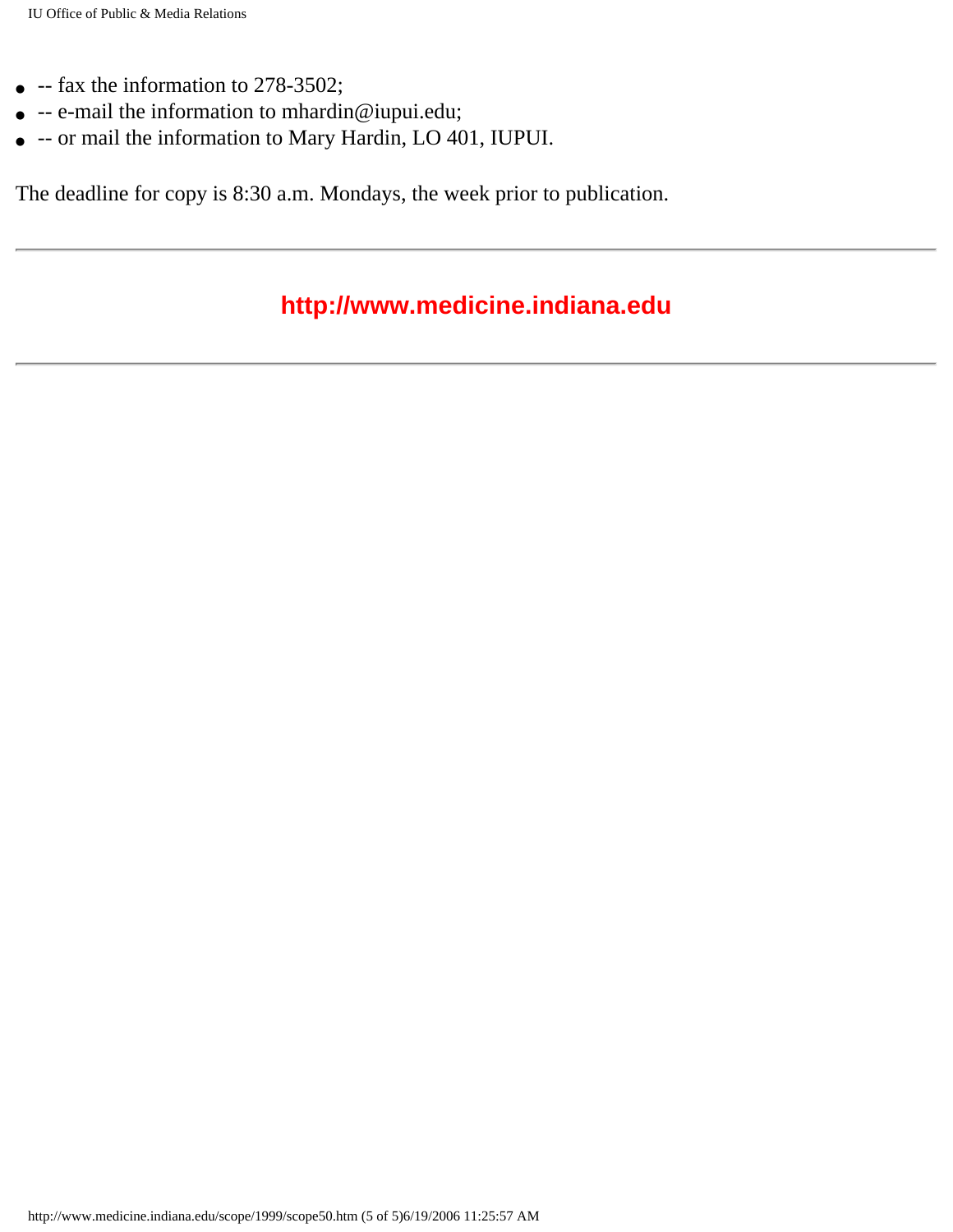

**October 4, 1999** Volume 3, Number 15 • Indianapolis, Indiana

## **IU Cancer Center gets NCI center designation**

In September, IUSM cancer programs received prestigious recognition in the form of two national awards.

The IU Cancer Center has been recognized as a premier national center for the study of cancer and the development of new cancer treatments by the National Cancer Institute. The NCI clinical cancer center designation comes with a five-year, \$6.3 million support grant.

IUSM's clout in the field of cancer research has been intensified by the National Institute of Diabetes and Digestive and Kidney Disease, which has established one of the nation's first Core Centers of Excellence in Molecular Hematology at IUSM. A grant of \$4.7 million will support the center. (Additional information on this honor will be published in the Oct. 18 issue of *Scope*.)

The NCI designation recognizes the IU Cancer Center as part of an elite group of research centers focusing on the rapid translation of research discoveries to directly benefit people with cancer. IUCC is the only NCI-designated clinical cancer center in Indiana.

The NCI grant will enhance the collaborative efforts of research scientists and physicians throughout Indiana. Members and collaborators of IUCC are on the faculties of the IU schools of medicine, nursing, dentistry and allied health sciences, as well as the science schools at IU and Purdue University.

IUCC faculty are nationally acclaimed for developing gene therapies for bone marrow diseases such as leukemia, the 95 percent cure rate for testicular cancer in young men, and the use of umbilical cord stem cells for bone marrow transplantation. One of the three NCI-designated viral vector manufacturing laboratories in the nation was developed and is operated at IUSM.

"An NCI research designation complements our long-standing recognition as one of the top clinical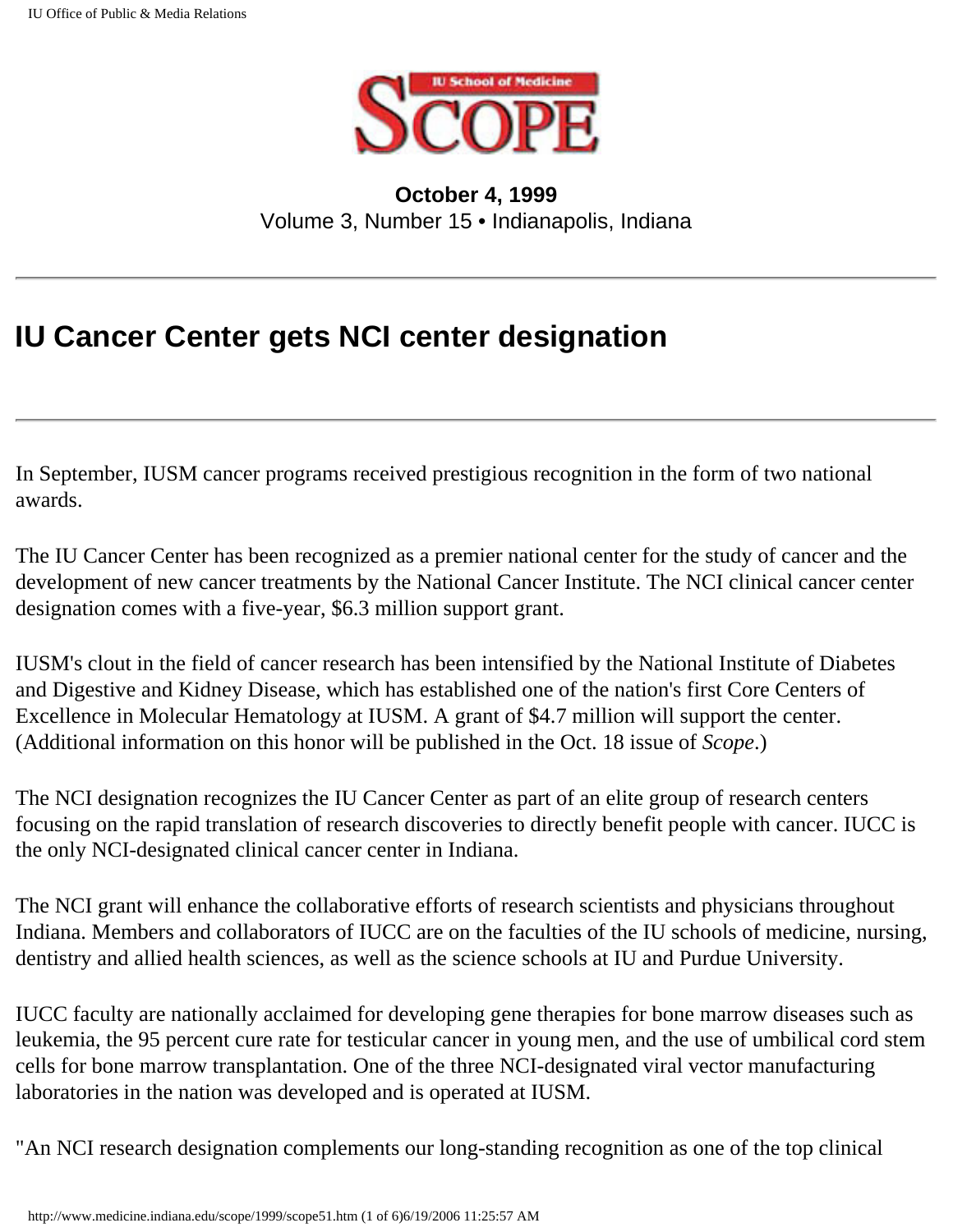programs nationally," said Stephen Williams, MD, director of IUCC.

The \$6.3 million support grant from the NCI will provide seed money for new research, support center leadership, research-related administrative functions and shared research resources, such as the discussions of collaboration that are in progress with Purdue University, which holds an NCI cancer research center designation.

"This designation comes at a most opportune time," said Dean Robert Holden, MD. "Along with the recent appropriate from the Indiana legislature to support developments in biomedical research, I see the NCI designation as a recognition of the research prowess at IU and a vote of confidence in its future."

IUCC's new designation became possible through the support of organizations such as the Walther Cancer Institute, Riley Memorial Association through the Herman B Wells Center for Pediatric Research, the Howard Hughes Medical Institute, the Indiana Lions Cancer Control Fund, the Indiana Order of the Elks and Clarian Health Partners.

## **BRIEFS**

## **Flu shots**

'Tis the season -- not for merriment, but for flu shots.

The IU Occupational Health Services on the first floor of Coleman Hall is now offering free flu shots to employees and students. Mid-October to mid-November is the prime time for the preventive shots, but individuals wanting inoculations early can walk in to the clinic.

The clinic is open for flu shots from 7:30 a.m. to 4 p.m. Mondays, Tuesdays, Wednesdays and Fridays. On Thursdays, the hours are 9 a.m. to 4 p.m.

This year's inoculation is to protect against Beijing, Sydney and Wamanafhi flu strains.

## **Weinberger honored**

Myron Weinberger, MD, recently received the Page-Bradley Lifetime Achievement Award in Hypertension from the American Heart Association's Council for High Blood Pressure Research.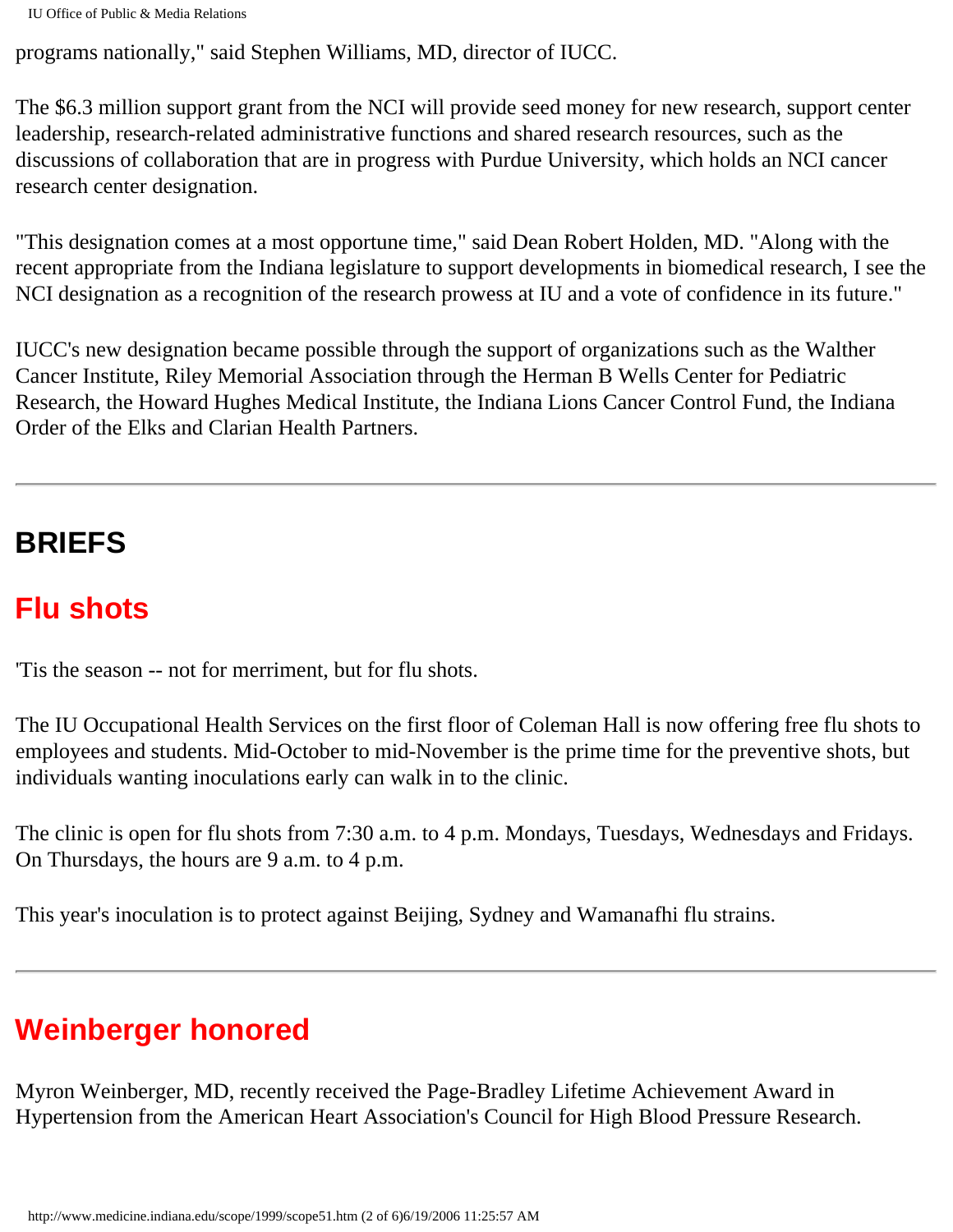Dr. Weinberger was presented with the award at the council's 53rd annual fall conference and scientific sessions in Orlando, Fla.

He currently serves as the vice president of the American Society of Hypertension and chairman of its publications and communications committee.

## **New director of medical library begins duties**

Julie Johnson McGowan, PhD, is the new director of the Ruth Lilly Medical Library at IUSM.

The new library chief replaces Dana McDonald, who retired as director of the IUPUI-based library last year. Francis Brahmi has served as interim director since McDonald's retirement.

An Illinois native, Dr. McGowan was associate dean for Health Sciences Informatics and Library Resources at the Charles A. Dana Medical Library, University of Vermont at Burlington. There, she provided leadership for health informatics and telemedicine research, as well as serving as director of the health sciences library.

McGowan was a professor in UVM College of Medicine's pediatrics department, teaching applied medical informatics.

She also was co-director of the Vermont Initiative for Rural Health Informatics and Telemedicine, overseeing education and research programs, including grants, contracts and special funding.

Informatics is the science of the electronic collection, storage and retrieval of information.

McGowan holds a doctorate in medical education from the University of South Carolina, a master's in medical iconography (University of South Carolina) and master's of library and information science (University of Maryland). She earned her bachelor's degrees in art and philosophy from Randolph Macon Woman's College, Lynchburg, Va.

The Ruth Lilly Medical Library serves IUSM faculty, students, staff and practicing health-care professionals throughout the state. The Ruth Lilly Medical Library contains more than 170,00 volumes and subscribes to more than 1,800 journals. It also has a wide variety of medical, health sciences, biological, chemical and psychological electronic databases.

# **Fall Mini Medical School to begin**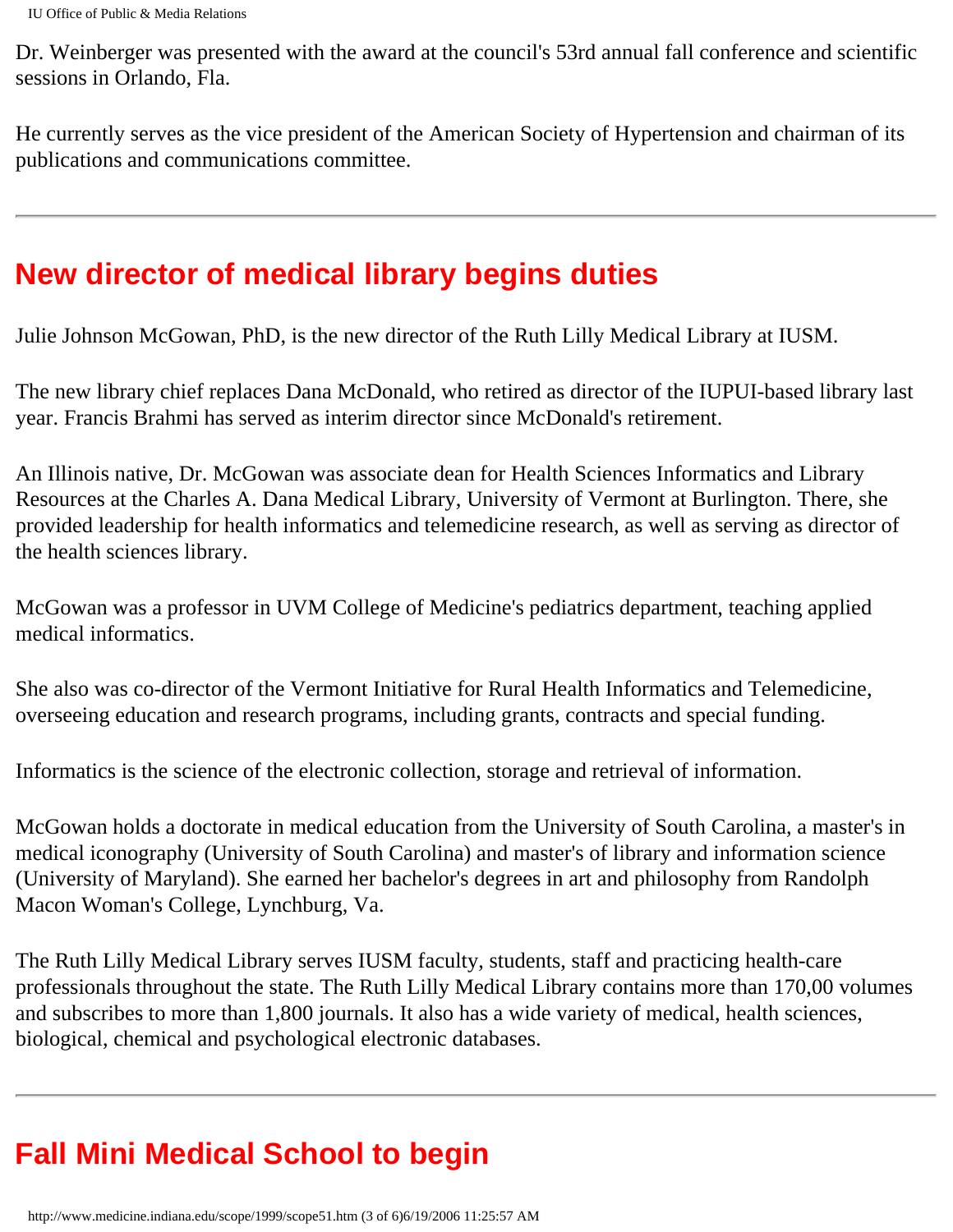Mini Medical School will launch its fall series of lectures on Oct. 12.

Classes are held on Tuesdays from 7 p.m. to 9 p.m. at the University Place Conference Center auditorium.

The six-week series is open to the public. The registration fee is \$45. IUSM students may attend for free. To register, call 274-3426.

Class dates, speakers and topics include:

**Oct. 12 --** Kimberly A. Quaid, PhD, Ethics of Genetic Testing

**Oct. 19 --** Mark W. Turrentine, MD, Advances in Pediatric Cardiac Surgery

**Oct. 26 --** Richard B. Kohler, MD, Antibiotic Resistant Bacteria

**Nov. 2 --** Joseph F. Fitzgerald, MD, Problems in Pediatric Gastroenterology

**Nov. 9 --** Alexander D. Mih, MD, PhD, Common Conditions Affecting the Hand

**Nov. 16 --** Jeffrey M. Friedman, MD, PhD, Physiologic Mechanisms Regulating Body Weight.

Dr. Friedman also will be the 1999 Steven C. Beering lecturer on Nov. 17. His discovery of the "fat gene" has generated a new view of obesity and research to understand the genetic basis for body weight. Dr. Friedman is the Marilyn M. Simpson Professor at The Rockefeller University in New York City.

#### **Honors**

**David Posey,** MD, was chosen as the first Daniel X. Freedman Fellow (1999-2000) at the Institute of Psychiatric Research of the Department of Psychiatry. He recently completed a fellowship in child and adolescent psychiatry and is an associate professor in psychiatry. Dr. Posey worked close with Christopher McDougle, MD, in the area of neuropsychopharmacology of autism and related pervasive developmental disorders.

**Virginia Caine,** MD, and **Ora Pescovitz,** MD, have been honored in this year's selection of "Influential Women in Indianapolis" by the Indianapolis Business Journal and The Indiana Lawyer.

**Suzanne Ragg,** MD, PhD, is the first winner of a National Childhood Cancer Foundation fellowship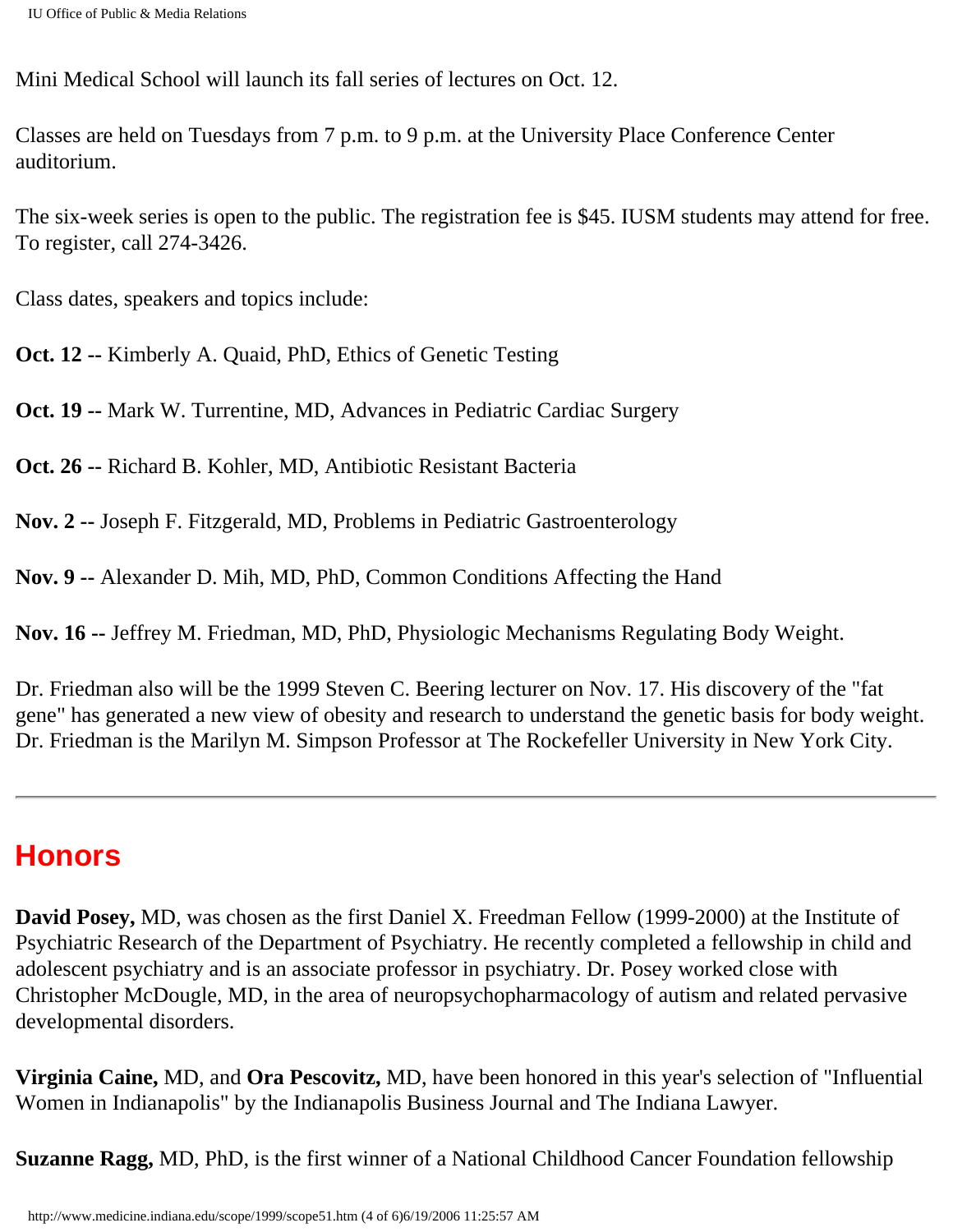established by the family of William Kennedy. Dr. Ragg, who will do her work at Riley Hospital, will be introducing chemotherapy-resistant genes into bone marrow cells in order to study ways to limit the toxicity of intensive chemotherapy treatments.

# **Memorial Oct. 9 for Riley diabetes chief**

A local memorial service for Gary Randall Freidenberg, MD, will be 7 p.m., Saturday, Oct. 9, at the Warren Performing Arts Center.

Dr. Freidenberg, 50, died Sept 23. Services and burial were Sept. 27 in Columbus, Ohio.

A pediatric endocrinologist at Riley Hospital for Children since 1991, Dr. Freidenberg was director of the hospital's diabetes program. He was clinical assistant professor of pediatrics at IUSM and the editor of Diabetes Care journal.

He was a member of the American Diabetes Association, Lawson Wilkins Society, Society for Pediatric Research and the Western Society for Pediatric Research.

Dr. Freidenberg was graduated in 1975 from the Ohio State University School of Medicine. He was a member of the Indianapolis Hebrew Congregations and a former member of the Crossroads Performing Arts.

Memorial contributions may be made to the Riley Memorial Association, 50 S. Meridian, Suite 500, Indianapolis, IN 46204, or the Brain Tumor Society 84 Seattle St., Boston, MA 02134-1245

# **Submissions to Scope**

Scope wants your news items.

There are three easy ways to submit story ideas or information to SCOPE:

- $\bullet$  -- fax the information to 278-3502;
- $\bullet$  -- e-mail the information to mhardin@iupui.edu;
- -- or mail the information to Mary Hardin, LO 401, IUPUI.

The deadline for copy is 8:30 a.m. Mondays, the week prior to publication.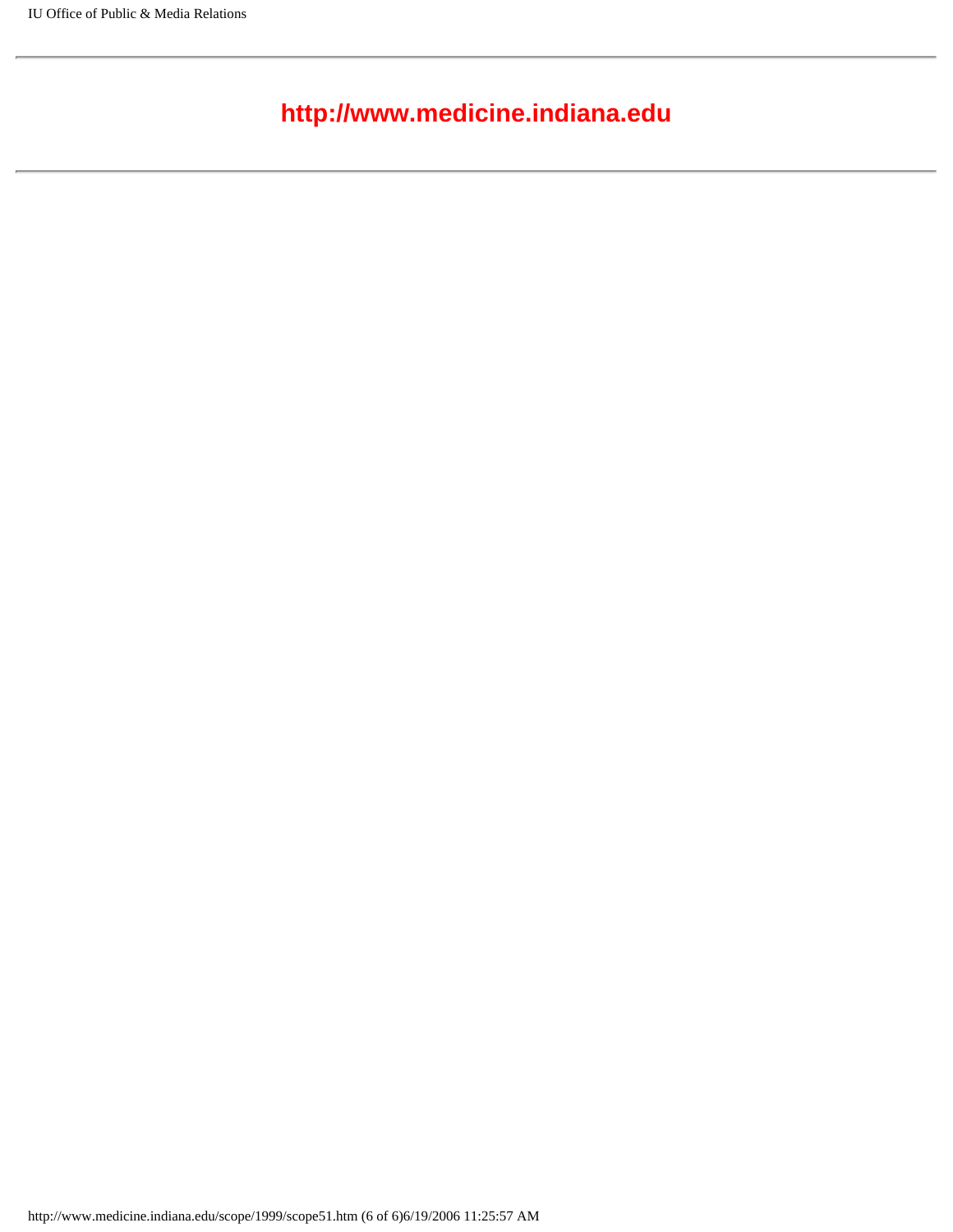

**October 18, 1999** Volume 3, Number 16 • Indianapolis, Indiana

## **IUSM home to new NIDDK core center**

IUSM now will be home to one of the nation's first Core Centers of Excellence in Molecular Hematology. The center is being established through a \$4.7 million grant from the National Institute of Diabetes and Digestive and Kidney Disease.

The grant will support basic research and the application of this research to clinical trials using gene therapies for childhood leukemias, adult and child cancers, and a variety of genetic blood diseases and metabolic disorders.

Two other core centers are being established at the same time at Boston Children's Hospital/Harvard University and the Fred Hutchison Cancer Research Center.

IUSM's new grant will support shared "high-tech" facilities, also called cores, to be used by many researchers as they work to uncover the underlying causes of blood and blood-related diseases and bring new treatments to the patient's bedside.

The five cores within the new IUSM Core Center of Excellence in Molecular Hematology Center are the Stem Cell Laboratory Core, the Vector Production Facility Core, the Mouse Core, the Cell Molecular Biology Core and the Gene Therapy Working Group Core.

"These cores are both mature versions of existing facilities supported by a previous NIDDK grant and extensions of those facilities to further support the development of gene transfer technology into human trials," says David A. Williams, MD, director of the new molecular hematology center.

Edward Srour, PhD, is co- director of the new center. In the Stem Cell Lab Core, directed by Rafat Abonour, MD, blood and bone marrow samples are processed and stem cells can be isolated and manipulated for human trials.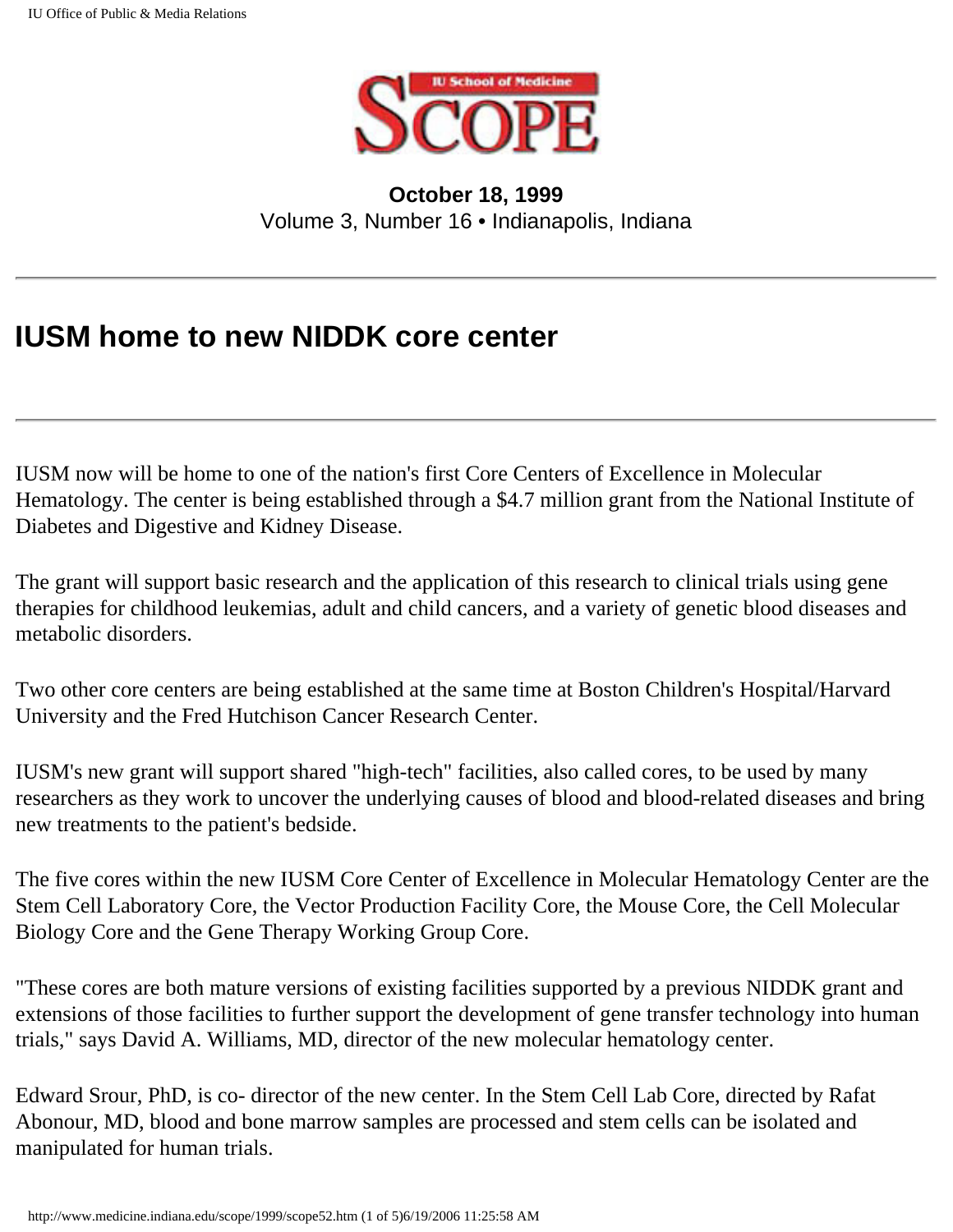The Vector Production Facility Core, directed by Kenneth Cornetta, MD, produces genetically engineered viruses that can be used as vehicles to deliver human gene therapy.

A special strain of mice, which are so immunodeficient that researchers can put human blood into them to study human blood diseases, is the most important aspect of the Mouse Core directed by Wade Clapp, MD.

The Cell and Molecular Biology Core, directed by Mark Kelley, PhD, analyzes samples from various clinical trials at a molecular level.

The unique Gene Therapy Working Group Core, directed by James Croop, MD, is comprised of physicians, scientists and others who meet weekly to review ongoing gene therapy trials and ideas, as well as pre-clinical studies leading to new gene therapy trials.

Initially the center is focusing on three gene therapy trials - two in cancer and one for a rare genetic disorder, chronic glanulomous disease.

In an ongoing cancer trial, Dr. Abonour is using fragments of fibronectin, a genetically engineered human protein, to enhance the transport of a retrovirus into normal bone marrow cells of patients with advanced germ cell malignancies who have failed conventional treatment.

A second gene therapy trial, targeting brain tumors in adults and children, recently got under way. In this trial, the blood stem cell is modified genetically in an attempt to make it resistant to the toxic effects of a specific chemotherapy agent previously shown useful in treating brain tumors.

Gene therapy for CGD, a rare genetic defect that leaves patients susceptible, often with fatal results, to a common fungus called aspergillus is in its early stages and its first patient has been enrolledt. Mary Dinauer, MD, PhD, previously developed a mouse that has the same defect and successfully cured the mouse with gene therapy. The Center for Molecular Hematology now supports gene therapy trials for to attempt to cure CGD in humans.

Two additional molecular hematology clinical trials are already planned. One directed by Dr. Croop seeks to correct a rare genetic blood disorder of children called Fanconi anemia.

The other upcoming trial, directed by Franklin Smith, MD, will continue his work on ex-vivo cord blood expansion for patients with leukemia and various cancers.

# **BRIEFS**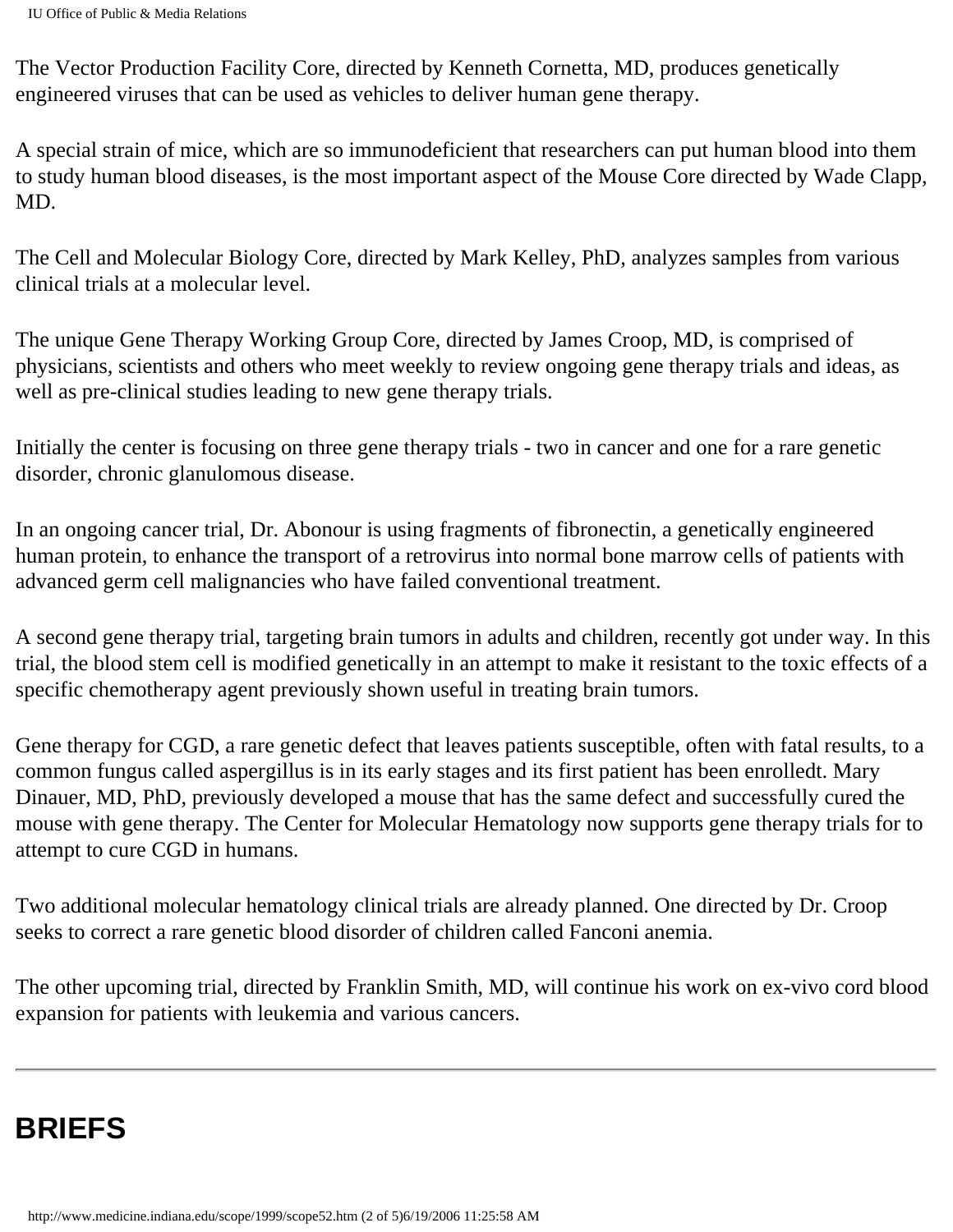### **Search committee**

Robert Holden, MD, dean of IUSM, has announced his intention to retire during the summer of 2000, before the start of the upcoming academic year.

Dr. Holden was appointed dean on Nov. 1, 1995. His desire to have a new dean in place to guide the school throughout the academic year has prompted him to retire before his fifth anniversary as dean is celebrated.

Gerald Bepko, chancellor of IUPUI, has appointed a search and screen committee and a separate advisory committee, both of which will play key roles in the process of selecting the next IUSM dean. Richard Schreiner, MD, is chair of the search and screen committee. Comments or questions concerning the search process should be addressed to Dr. Schreiner in care of the Office of the Search Committee, Fesler Hall 302. The telephone number at that office is 274-7810.

Since the school of medicine and its programs are supported by a diverse group of interests, Chancellor Bepko appointed more than the routine search committee to conduct the search.

# **Honors**

**David Posey,** MD, was chosen as the first Daniel X. Freedman Fellow (1999-2000) at the Institute of Psychiatric Research of the Department of Pyschiatry. He recently completed a fellowship in child and adolescent psychiatry.

**Virginia Caine,** MD, and **Ora Pescovitz,** MD, have been honored in this year's selection of "Influential Women in Indianapolis" by the Indianapolis Business Journal and The Indiana Lawyer.

**Christine Kirkendol,** MS IV, has been elected to serve as the vice speaker of the American Medical Association - Medical Student Section Assembly.

**Susanne Ragg,** MD, PhD, is the first winner of a National Childhood Cancer Foundation fellowship established by the family of William Kennedy. Dr. Ragg, who will do her work at Riley Hospital, will be introducing chemotherapy-resistant genes into bone marrow cells in order to study ways to limit the toxicity of intensive chemotherapy treatments.

**A. Michael Sadove,** MD, has been elected president of the Indiana Chapter of the American College of Surgeons at the group's annual meeting in August.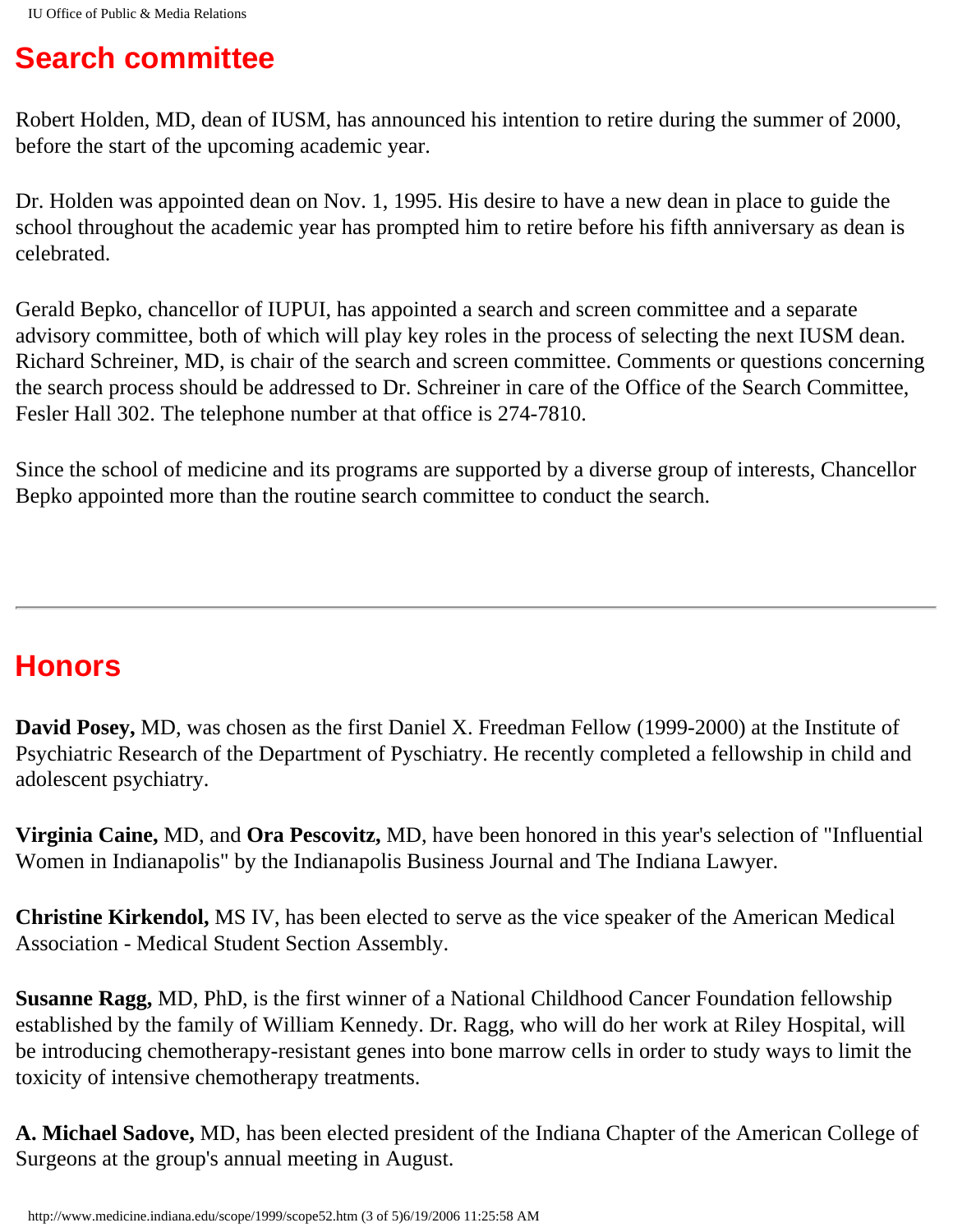### **Informatics clerkship offered**

Fourth-year medical students now have the opportunity to refine their research skills by taking a oneweek rotation in Medical Informatics.

Designed by the faculty of the Ruth Lilly Medical Library in collaboration with the Regenstrief Informatics fellows, the rotation emphasizes lifelong learning skills such as locating and critically appraising the best clinical evidence in the literature.

The MI clerkship rounds out a month-long rotation, which includes Anesthesiology and Ophthalmology.

Now, in its second year, the MI clerkship has received high marks from students; it was ranked No. 1 among all clinical rotations. More information may be found at http://www.medlib.iupui.edu/ informatics, or by contacting clerkship co-directors Fran Brahmi (fbrahmi@iupui.edu) and Sue London (slondon@iupui.edu).

#### **Come join the celebration for the IUCC Center**

IUSM faculty, staff and students are invited to join in the celebration for IU Cancer Center on its National Cancer Institute designation. Hors d'oeuvres and entertainment will be provided from 4:30 p.m. to 6:30 p.m. Wednesday, Oct. 27, in the Van Nuys Medical Science Building atrium.

#### **Submissions to Scope**

Scope wants your news items.

There are three easy ways to submit story ideas or information to SCOPE:

- $\bullet$  -- fax the information to 278-3502;
- $\bullet$  -- e-mail the information to mhardin@iupui.edu;
- -- or mail the information to Mary Hardin, LO 401, IUPUI.

The deadline for copy is 8:30 a.m. Mondays, the week prior to publication.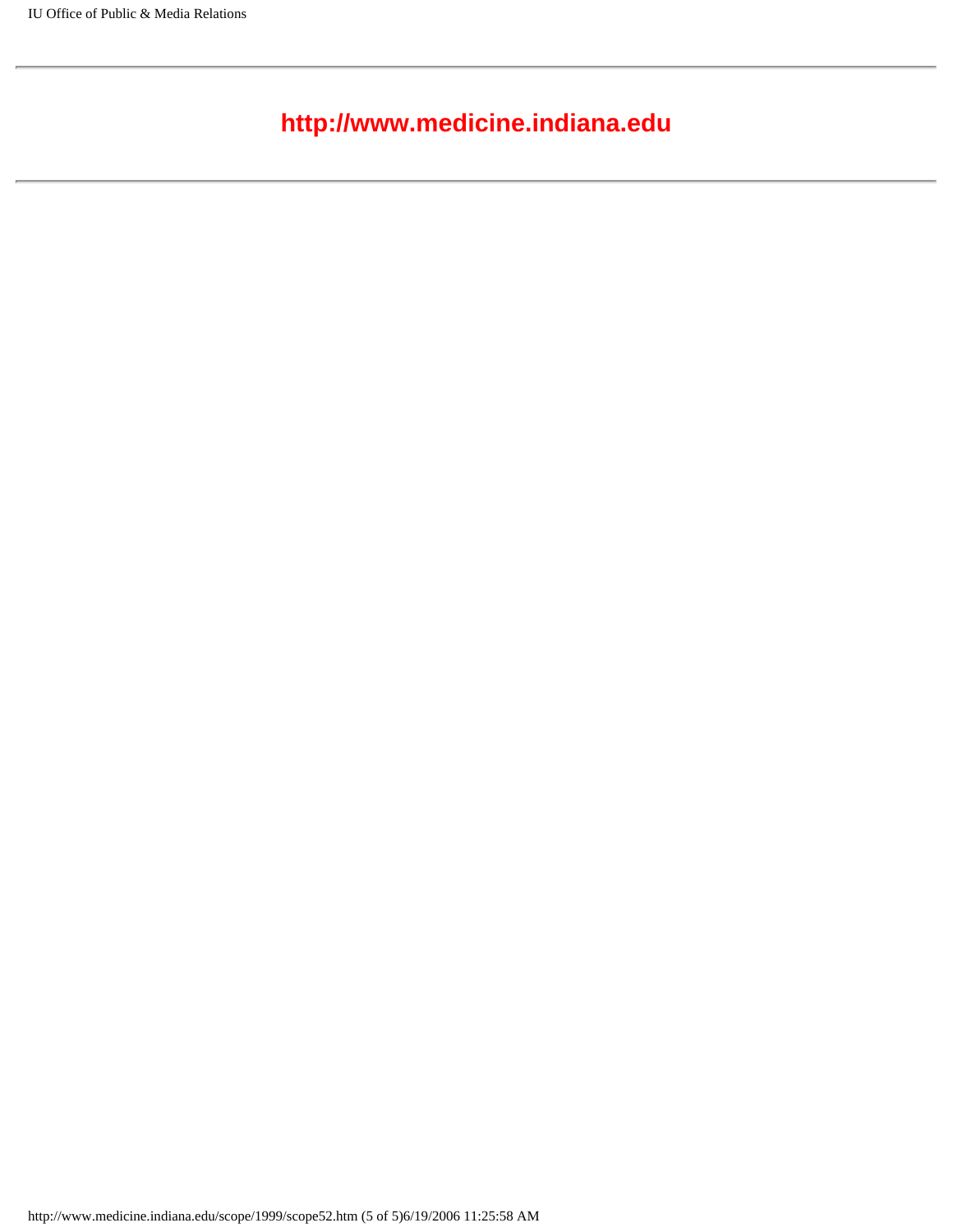

**November 1, 1999** Volume 3, Number 17 • Indianapolis, Indiana

### **Estrogen research puts focus on cataract therapy**

Researchers at Indiana University School of Medicine have shown that optic lens cells may be included among the growing list of parts of the body found to be sensitive to the hormone estrogen.

Lens cells have receptors for estrogen, adding further evidence to epidemiological research showing that estrogen may play a role in preventing cataracts in aging women, the IU research states.

The IU School of Medicine paper was published in the Aug. 3 issue of *Proceedings of the National Academy of Science.*

In the study, researchers removed the ovaries of rats before treating them with methylnitrosourea, a carcinogenic compound that causes breast cancer in laboratory animals, explained Robert M. Bigsby, PhD, associate professor of obstetrics and gynecology, and lead author of the PNAS paper.

The rats were divided into groups that received no estrogen, estradiol (the predominant natural estrogen in pre-menopausal women) or estrone (the predominant natural estrogen in post-menopausal women).

Within six to eight months, 74 percent of the rats receiving no estrogen developed a type of cataract similar to age-related cataracts seen in humans. Only 12 percent of the rats treated with estradiol and 25 percent of those treated with estrone developed cataracts.

"This experimental model gives credence to the epidemiological studies that estrogens are protective against cataracts," said Dr. Bigsby.

Seventy-five percent of people over the age of 75 exhibit some degree of cataracts. It is estimated that more than 50 percent of cases of blindness are caused by cataracts. Age-related cataracts affect more women than men, and one study of women with early onset of menopause showed a 2.9-fold risk of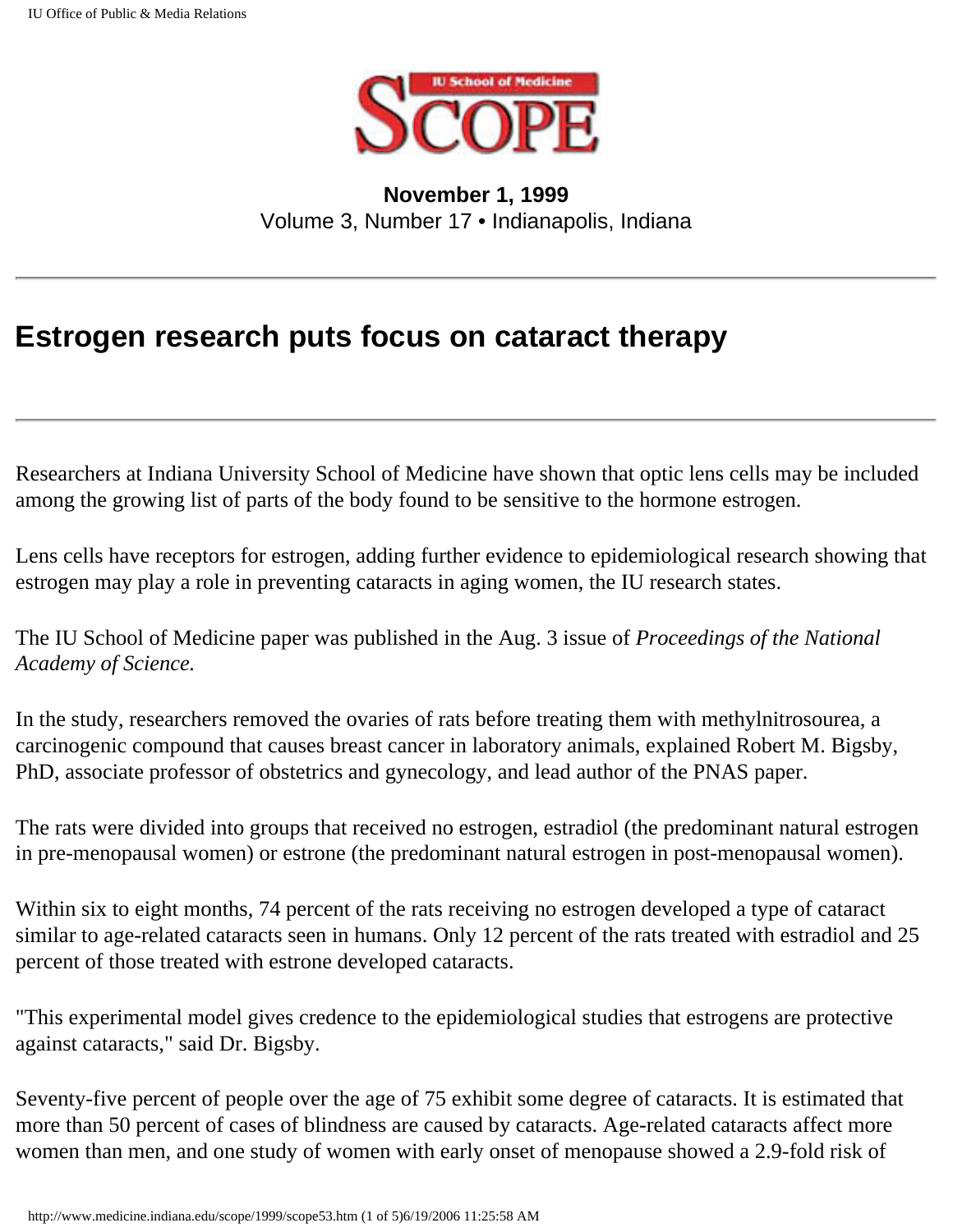IU Office of Public & Media Relations

developing cataracts.

"We now have an animal model system that will allow us to determine if the different types of estrogens used in post-menopausal hormone replacement therapy will also prove protective against the development of cataracts," Dr. Bigsby said.

Andrea Caperell-Grant assisted Dr. Bigsby with this research.

# **BRIEFS**

## **Chu resigns**

Joseph Chu, MD, MPH, has resigned as associate dean for student and curricular affairs.

Dr. Chu assumed the associate dean duties in 1998, and his responsibilities also included professorships in medical education, public health and obstetrics and gynecology. A native of Chicago, he received his medical degree from Georgetown University School of Medicine and master's in public health from the University of Washington School of Public Health.

Dr. Chu plans to return to Seattle.

### **On-line surgery**

Anatomy and physiology students at Center Grove High School and Speedway High School will observe gall bladder surgery live thanks to distance learning technology.

David Canal, MD, and Scott Engum, MD, will walk students through the procedure and interact throughpit the videoconference scheduled for Wednesday, Nov. 3.

Sponsors of the "On-line Surgery" program are IUSM, Radiant Communications, Video Images and the Corporation for Educational Communications. IUSM's Medical Educational Resources Program helped organize the program.

### **Two new chairmen named**

Douglas McKeag, MD, has been appointed chairman of the Department of Family Medicine at IUSM.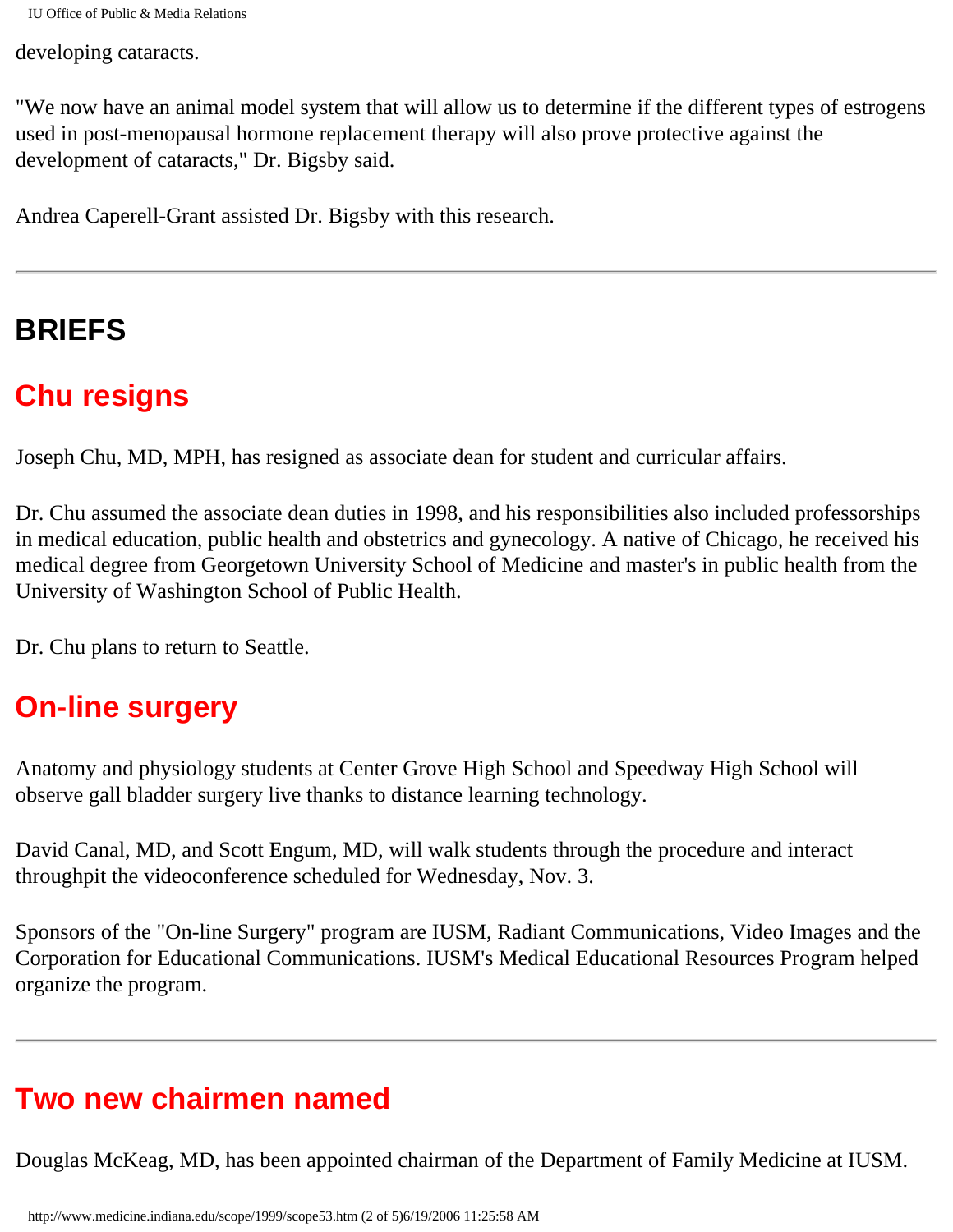IU Office of Public & Media Relations

He assumed his duties Oct. 1.

Dr. McKeag's primary area of interest is sports medicine, where he is nationally known as one of the architects of primary care sports medicine as a sub-specialty of family medicine. He has actively supported and advanced that area for the past 20 years and has published many articles on sports medicine research, including a recent article in the *Journal of the American Medical Association* on the long-term effects of head trauma in athletes. He also is the sports medicine editor for www.drkoop.com a Web site by former U.S. Surgeon General C. Everett Koop.

Dr. McKeag served as interim chairman of the Division of Family Medicine at the University of Pittsburgh. He was on faculty there beginning in 1995 and held many positions, including director of Primary Care Sports, vice chairman of the Department of Family Medicine and vice chairman of the Department of Orthopaedic Surgery, as well as the Arthur T. Rooney Jr. Endowed Chair of Sports Medicine. He also was on faculty at Michigan State University from 1977 to 1995.

Dr. McKeag received his master's degree in cardiovascular physiology and his medical degree from Michigan State University and received additional training at Presbyterian Hospital, Pacific Medical Center in San Francisco, Grand Rapids Area Medical Education Center and Michigan State University.

John Eble, MD, MBA, is the new chairman of the IUSM Department of Pathology and Laboratory Medicine. He officially assumed the department's top position, Oct. 1, and has served as acting chairman since 1998.

Dr. Eble is chief pathologist for Clarian Health Partners and has been the chief pathologist for Richard L. Roudebush Veterans Affairs Medical Center since 1982.

Dr. Eble, a professor of pathology and laboratory medicine and of experimental oncology, served as associate chairman of the department from 1995 to 1998.

Dr. Eble serves as editor-in-chief of the *Journal of Urologic Pathology and was guest editor of Seminars in Diagnostic Pathology in 1998. He sits on the editorial boards of Modern Pathology, Advances in Anatomic Pathology and the American Journal of Surgical Pathology. He edited the acclaimed textbook, Urology Surgical Pathology, which was published in 1997.* 

*Dr. Eble earned his medical degree from IUSM in 1976, and served his residency in pathology from 1977 to 1980 at IU. He also earned a master's in business administration from the IU Graduate School of Business.*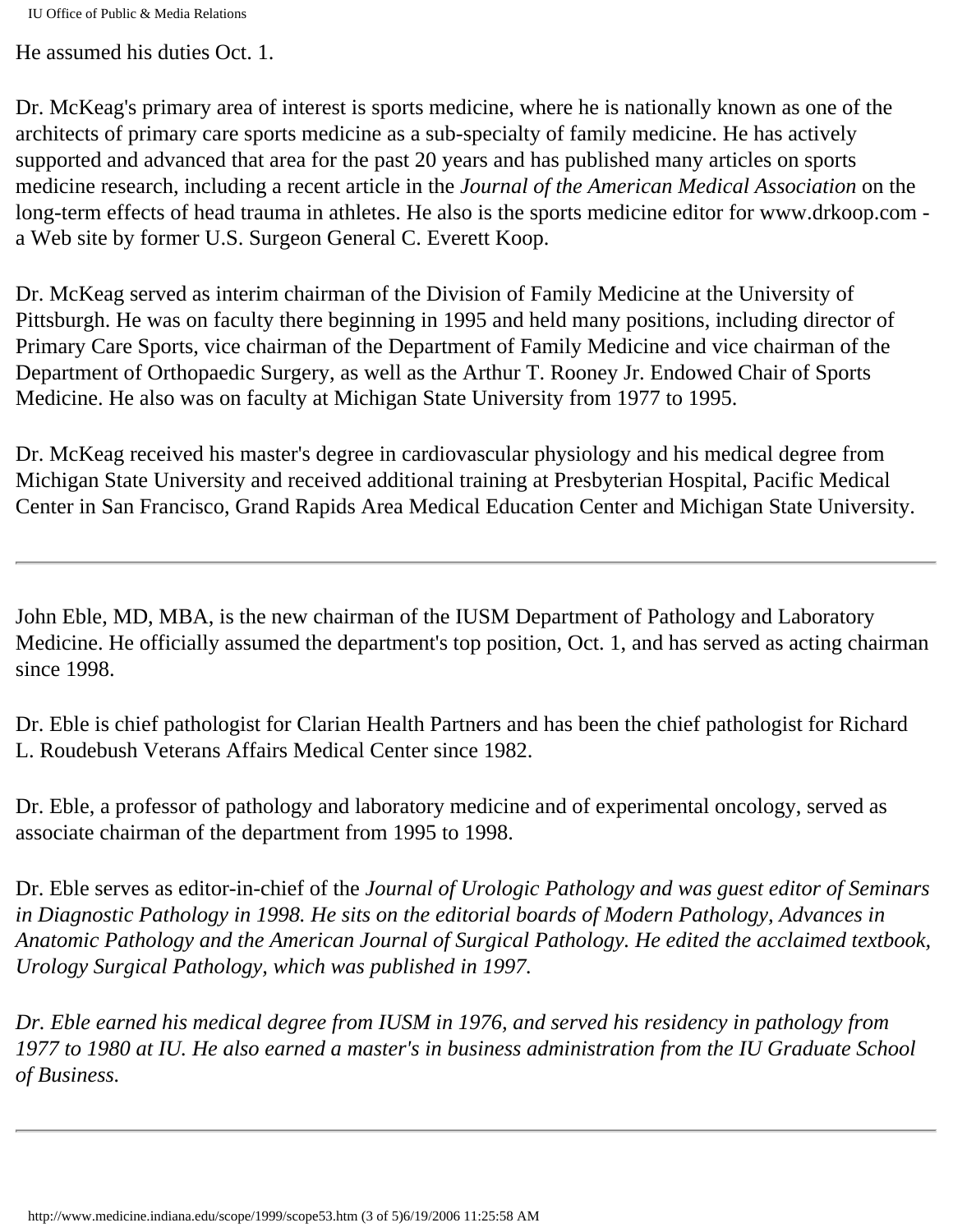## **November Combined Seminar Series announced**

*Three speakers are scheduled for the November Combined Seminar Series held Wedensdays from 4 p.m. to 5 p.m. in the IU Cancer Research Institute, room 101. The schedule includes:* 

*Nov. 3 -- Harry Malech, MD, National Institutes of Health " Development of Novel Stem Cell Therapies for Chronic Granulomatous Disease."* 

*Nov. 10 -- Simon Smith, PhD, Chandler Medical Center, University of Kentucky "BRCA Genes and Ovarian Cancer."* 

*Nov. 17 -- Chuxia Deng, PhD, Mammalian Genetics Section, Genetics of Development and Disease Branch, National Institutes of Diabetes, Digestive and Kidney Diseases, "BRCA 1 in Genetic Stability and Tumorigenesis."* 

*There will be no seminars on Nov. 5 or Nov. 24.* 

### **'Painless Parker'topic of next JSB lecture**

*Arden Christen, DDS, MSD, will be the speaker at the Monday, Nov. 8, meeting of the John Shaw Billings History of Medicine Society. The presentation will be at 4 p.m. in the Ruth Lilly Medical Library, room 301.* 

*Dr. Christen's talk is entitled "Painless Parker, 1872-1952: Crusading Dentist."* 

### **Submissions to Scope**

*Scope wants your news items.* 

*There are three easy ways to submit story ideas or information to SCOPE:* 

- *-- fax the information to 278-3502;*
- *-- e-mail the information to mhardin@iupui.edu;*
- *-- or mail the information to Mary Hardin, LO 401, IUPUI.*

*The deadline for copy is 8:30 a.m. Mondays, the week prior to publication.*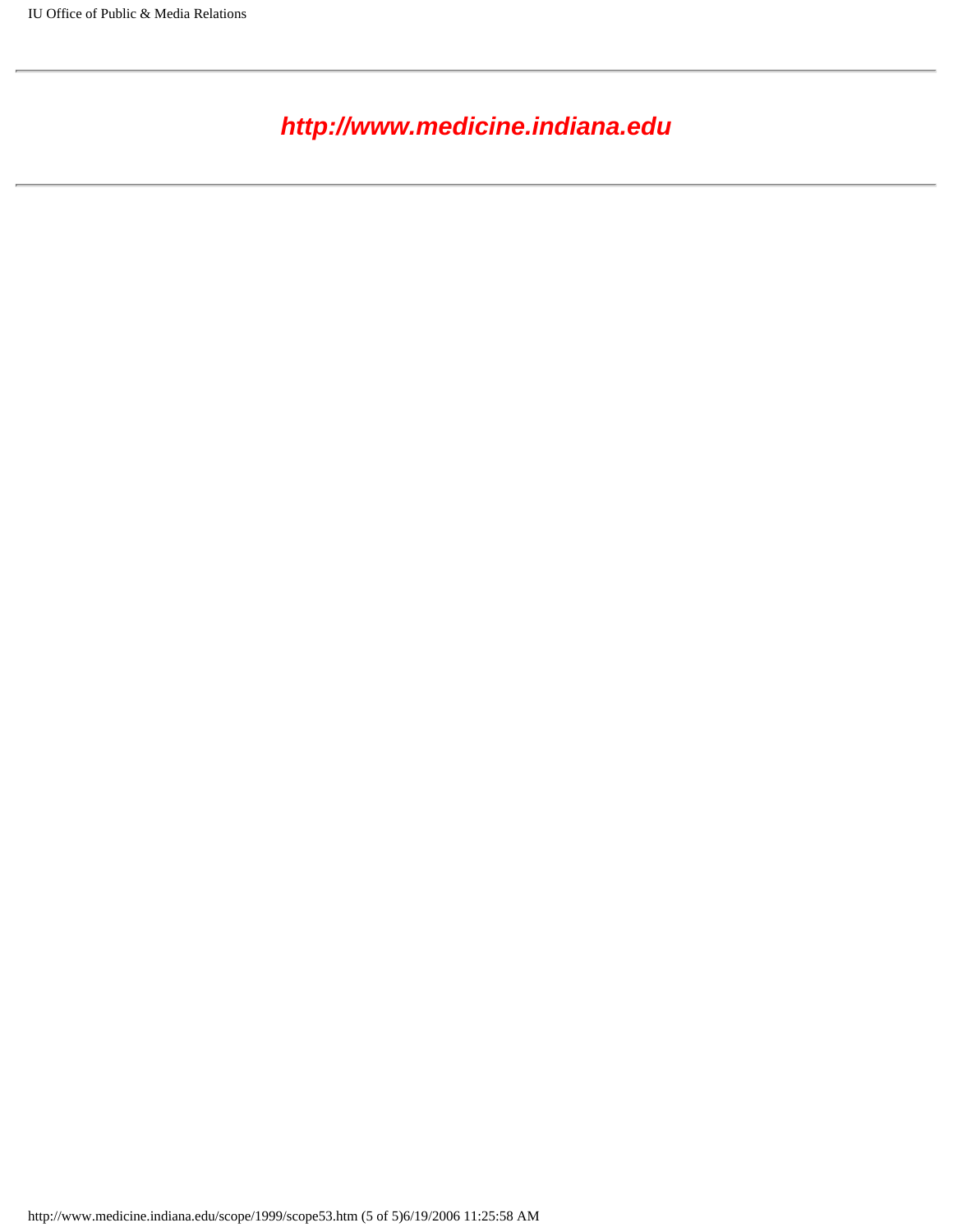

**November 15, 1999** Volume 3, Number 18 • Indianapolis, Indiana

## **Health fairs aid medical students, community**

Peggy Michelle Stein slumps under the weight of the firefighter's helmet and gear as a handful of curious youngsters swarm around her. "Man, this really is heavy! I wouldn't want to wear this stuff every day," she says with a grin, gently steering her entourage into the Westside Community Health Center.

Stein's outfit isn't the typical attire of a medical student, and she's not looking to put out fires. But the firefighting outfit and her enthusiasm were all she needed to spark the children's interest to enter the clinic. Stein and many of her colleagues at Indiana University School of Medicine set their sites on promoting health, wellness and safety at this and the North Arlington Community Health Center during National Primary Care Week in early October.

Blase Polite, a fourth-year student, originated the idea of conducting the health-screening fairs and set out to enlist the help of medical students at all levels. They answered the call: about 60 students were on hand at both fairs.

"These events were a chance for students to actually design a project from the ground and then take the lead to in directing patients' education," says Polite, who plans to specialize in hematology and oncology. "Several of us thought National Primary Care Week would be more meaningful if we got out in the community and practiced primary care."

The fairs offered the participating students a break from the routine of lectures, labs and late-night study sessions. "The life of a medical student can be pretty hectic, but sometimes you just have to step outside of the classroom and into the community," says Benjamin Bauer, also in his final year of medical school. "The fairs give us the opportunity to apply our education and, more important, serve the community."

The Westside and North Arlington centers were selected because they are in areas where the community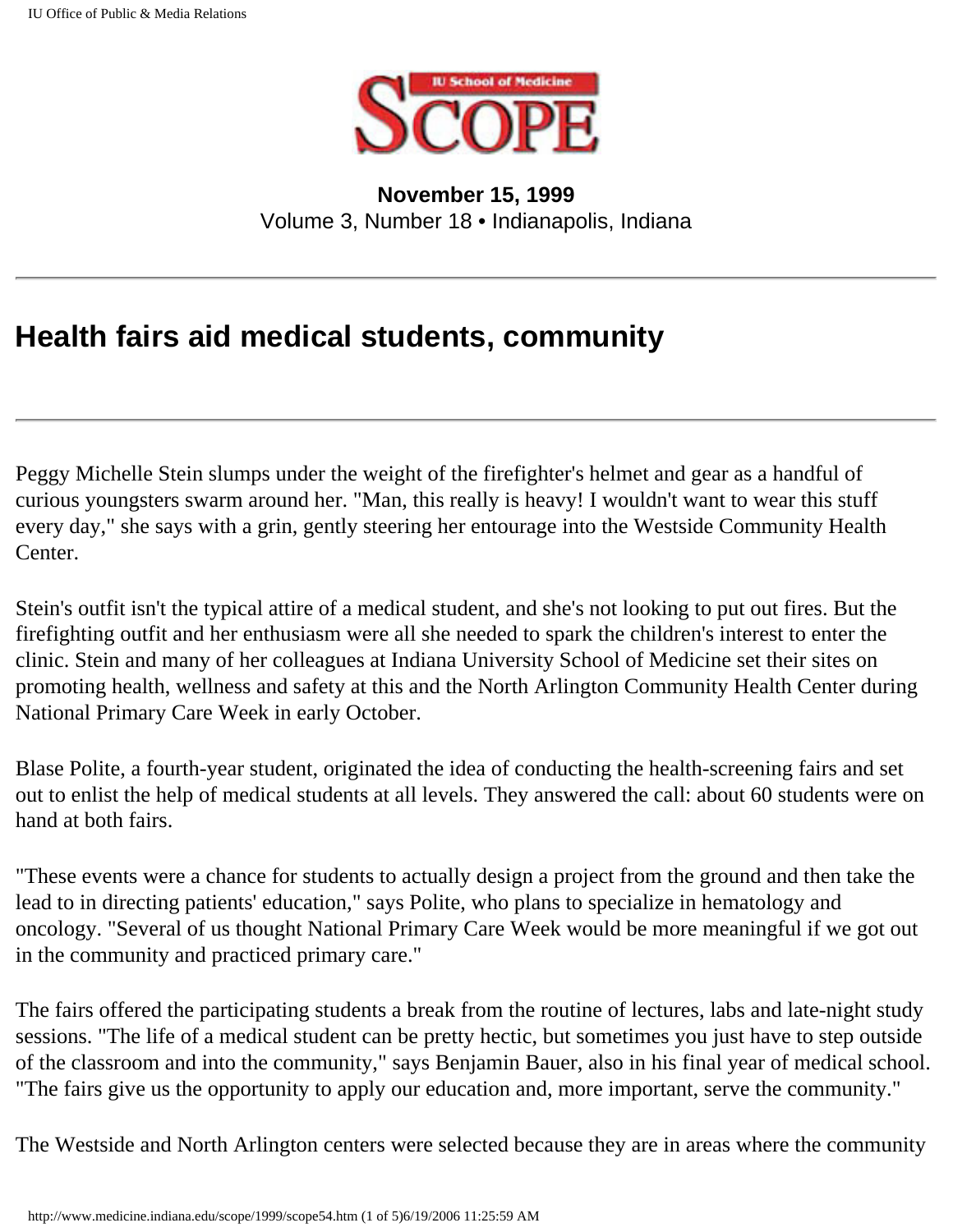IU Office of Public & Media Relations

is medically underserved, reports Wilma Griffin, student clerkship coordinator with IUSM's Department of Medicine. More than 125 adults and children took advantage of the services offered at both fairs.

The students assisted IUSM physicians with screenings for blood pressure, diabetes, cholesterol, colon cancer, and prostate exams for adults. Vision and hearing screenings, and dental examinations were offered to children. Free literature about dental hygiene, bicycle helmet safety, exercise and diet, osteoporosis and other health and safety brochures also were distributed.

To make the health fairs more comprehensive, the future physicians also invited students from the IU schools of Dentistry and Allied Health Sciences to participate.

Stein and Jackie Kramer, both co-chairs of the Pediatrics Student Interest Group, arranged to have an Indianapolis Fire Department truck and crew and the "Buckle Up Bug" a costumed critter on hand to greet youngsters arriving at the health centers. "We wanted to address issues that physicians often don't have time to talk about with kids and parents, such as fire safety and wearing seat belts," Stein says.

While they were giving a service to the community, students at the fair also were on the receiving end, claims Palmer MacKie, MD, MS, clinical assistant professor at IUSM's residency in internal medicine. "Standard medical practice is good for setting bones and removing appendices, but I think the students discovered that people and communities have different needs and different voices."

"The students learned to speak in ways both communities could relate to and embrace," Dr. Palmer adds. "As a result, students learned to be more flexible and responsive. There's great satisfaction in reaching out and interfacing with people."

For Polite and his colleagues, the prognosis for future fairs is favorable. "Many of those involved in the planning were second- and third-year students," he says. "It's my hope the lessons learned will make future health fairs even more successful. My hope is that it will become a yearly tradition."

# **Acting dean**

Herbert Cushing, MD, has been named acting associate dean of Medical Student Academic Affairs.

He succeeds Joseph Chu, MD, MPH, who resigned earlier this month.

Dr. Cushing is a clinical associate professor of medicine. He joined the IUSM faculty in July 1992.

He attended medical school at State University of New York/Upstate and completed a residency in internal medicine at the University of Virginia Hospital and served as a fellow in infectious diseases at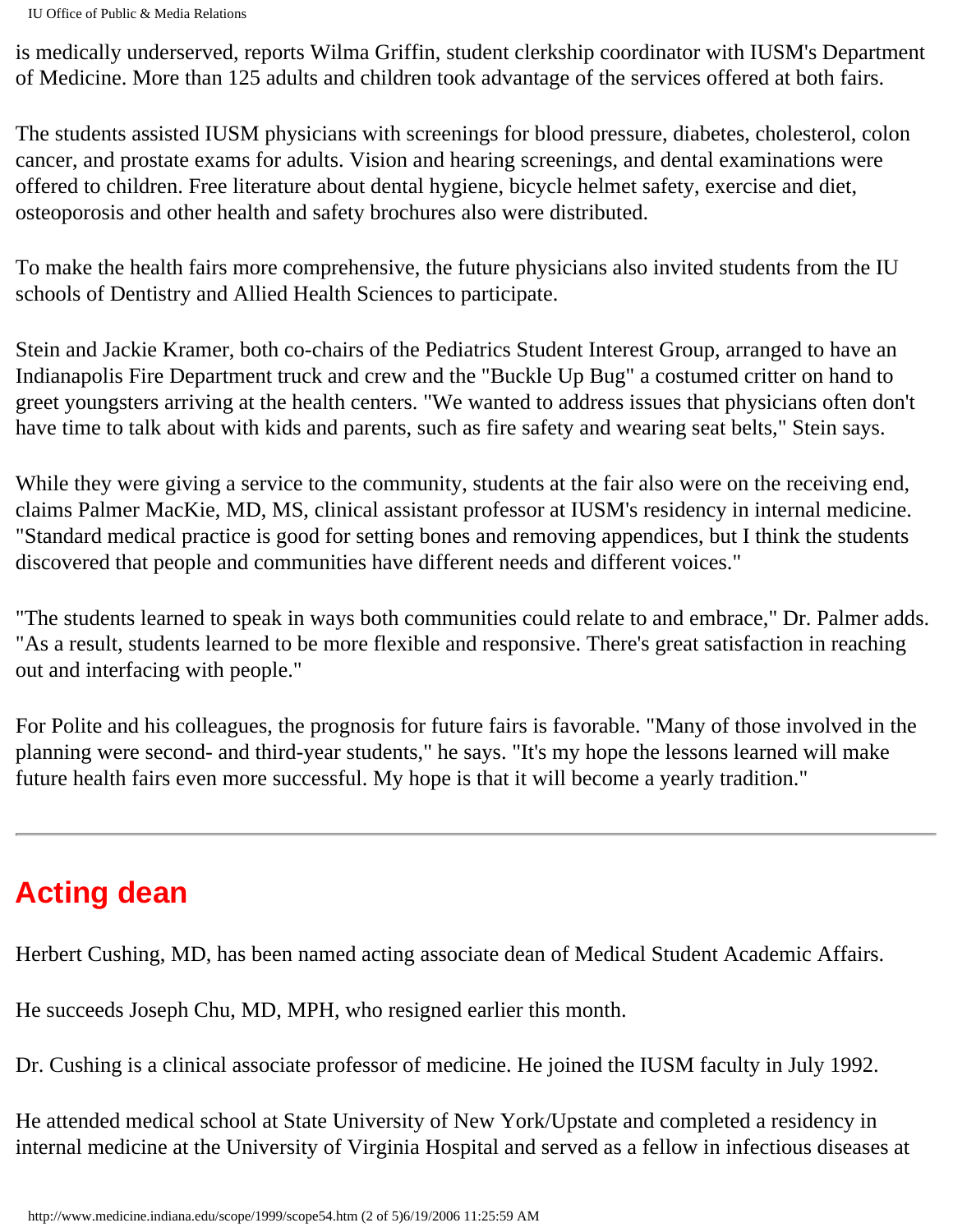the University of Washington.

Dr. Cushing was an acting instructor of medicine and infectious diseases at the University of Washington from 1989 until he joined the IUSM faculty.

#### **Ethics seminar**

"Blaming Patients: Victims or Culprits?" will be the topic of Richard Gunderman, MD, PhD, at the Nov. 17 Medical Ethics and Humanities Seminar.

The presentation, co-sponsored by the Department of Philosphy, will be from noon to 1 p.m. in the Medical Library, room 301. Lunch will be served. Seating is limited. For reservations, call 274-4740 or e-mail jizukac@iupui.edu.

## **Medical outreach of a different sort**

There's a Y2K situation that doesn't portend computer crashes and a countdown to doomsday. IUSM students recently helped launch the Yes To Kids program for Haughville kindergarten youngsters on Indianapolis' west side. Medical students joined the kindergarten Class of 2000 in sharing computer skills and conducting scientific experiments.

Patricia Keener, MD, says the goal of the program is to nurture healthy lifestyles and the wholesome development of youths so they can meet challenges as adults in the 21st century. It's part of an ongoing community-based outreach partnership sponsored by the IUSM Office of Medical Service-Learning.

# **Dermatology video gets award**

A video commissioned by IUSM Department of Dermatology and produced by Creative Services of the Medical Educational Resources Program/Continuing Medical Education has won high praise from The Communicator Awards, 1998 Video Competition.

*Examination of the Skin: Indiana University Skin Exam Series,* received an award of distinction in the competition. The series is four distinct programs used as teaching tools for IUSM physicians and students, and the IU School of Dentistry. The video project was created by Ginat Mirowski, DMD, MD, and supported by Antoinette Hood, MD. It is an expansion of a project originally completed by Holly Faust, MD.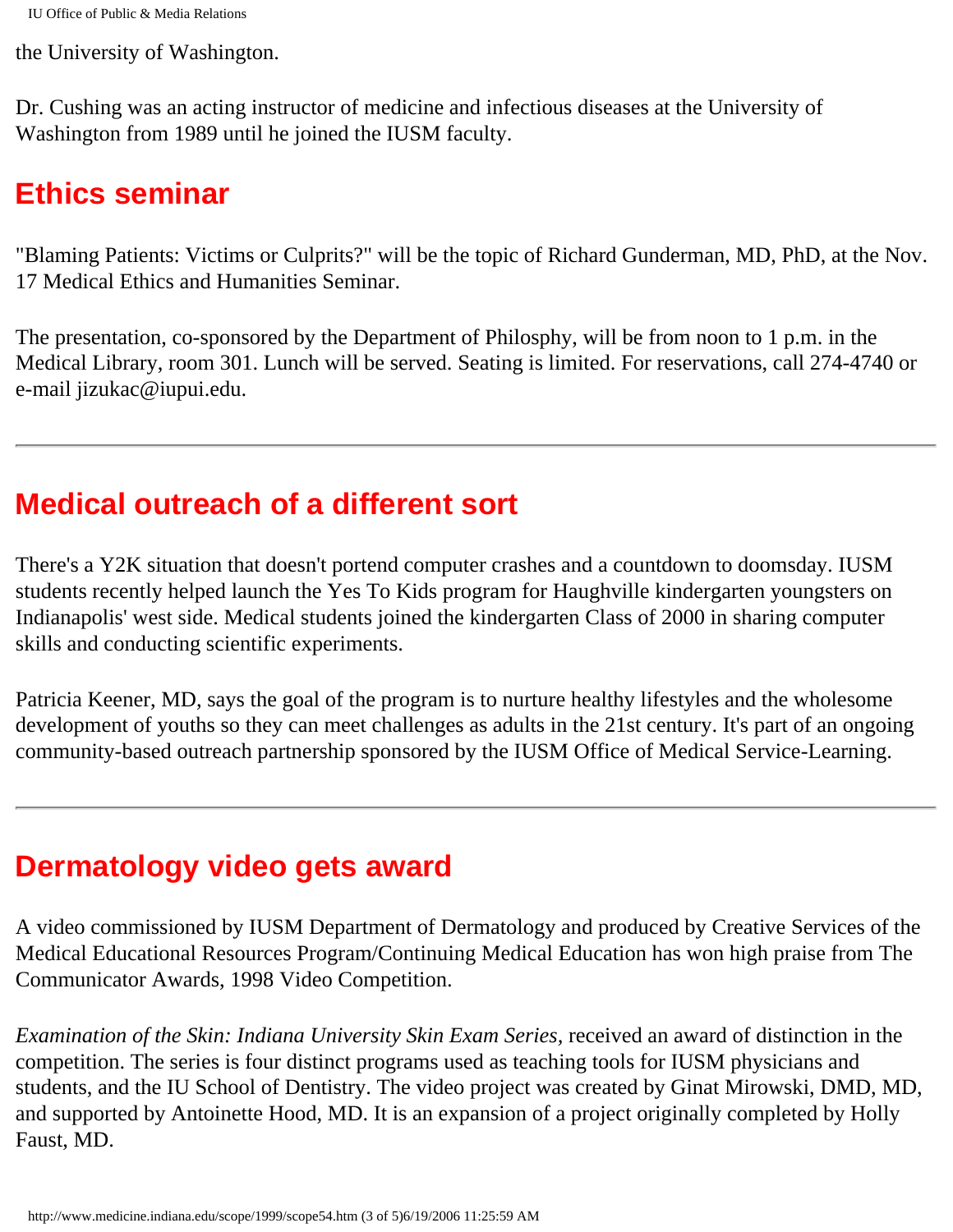The Communicator Awards is an international competition recognizing outstanding work in communications. There were more than 3,200 entries in the 1998 contest. The same video series also won a 1998 Bronze Telly Award.

#### **Free counseling services offered students/residents**

The Office of Counseling Services, a free support service for medical students and house staff, opened its doors in September.

Individual counseling, couples or family counseling, group counseling and emergency intervention are offered by Suzanne Kunkle, MS, NCC, a doctoral candidate in counseling psychology at Purdue University. Confidentiality is guaranteed.

The office also will assist, organize or present education programs on a range of topics, including alcohol and drug abuse, sexual assault, eating disorders and diversity.

For additional information or to schedule an appointment, call 274-4750.

#### **Grant to fund gene therapy**

The Herman B Wells Center for Pediatric Research at Riley Hospital for Children recently received a gift of \$400,000 to support gene therapy research. The money will be used to support the Gene Therapy Working Group and the clinical gene therapy protocols at IUSM.

The gift comes to the Wells Center from Takara Shuzo, Ltd., a biotechnology company based in Otsu, Japan, in recognition of the company's long-standing relationship with the center.

This gift is a continuation of the Takara Shuzo Company's philanthropy which began in 1996 with a \$500,000 gift to the Wells Center.

Funding for the Wells Center has increased dramatically since its creation in 1991. The department of pediatrics now ranks 11th in the funding rankings out off the 91 pediatric departments in the country that receive National Institutes of Health funding. In 1998, the department received \$8.3 million in NIH funding.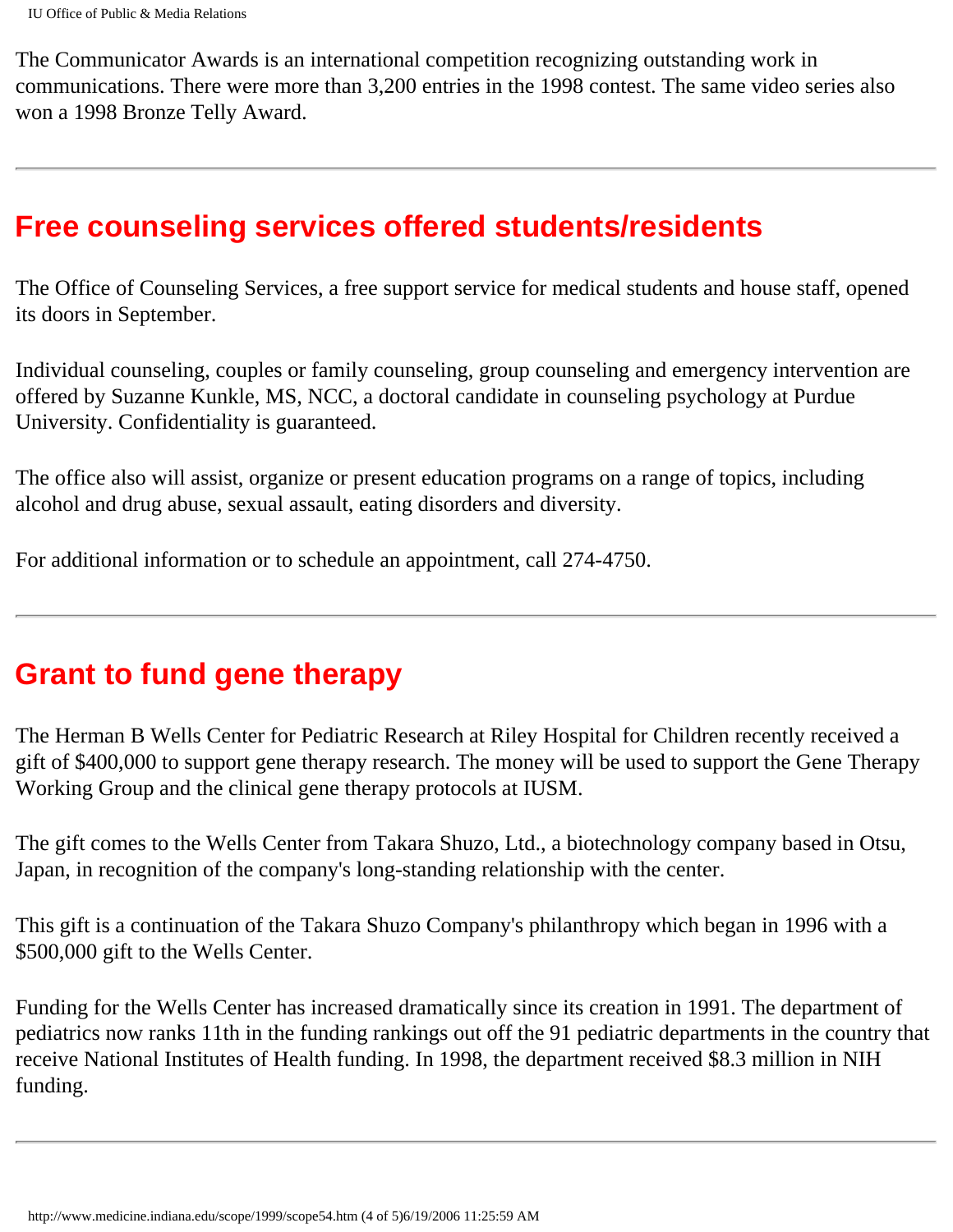# **Submissions to Scope**

Scope wants your news items.

There are three easy ways to submit story ideas or information to SCOPE:

- $\bullet$  -- fax the information to 278-3502;
- -- e-mail the information to mhardin@iupui.edu;
- -- or mail the information to Mary Hardin, LO 401, IUPUI.

The deadline for copy is 8:30 a.m. Mondays, the week prior to publication.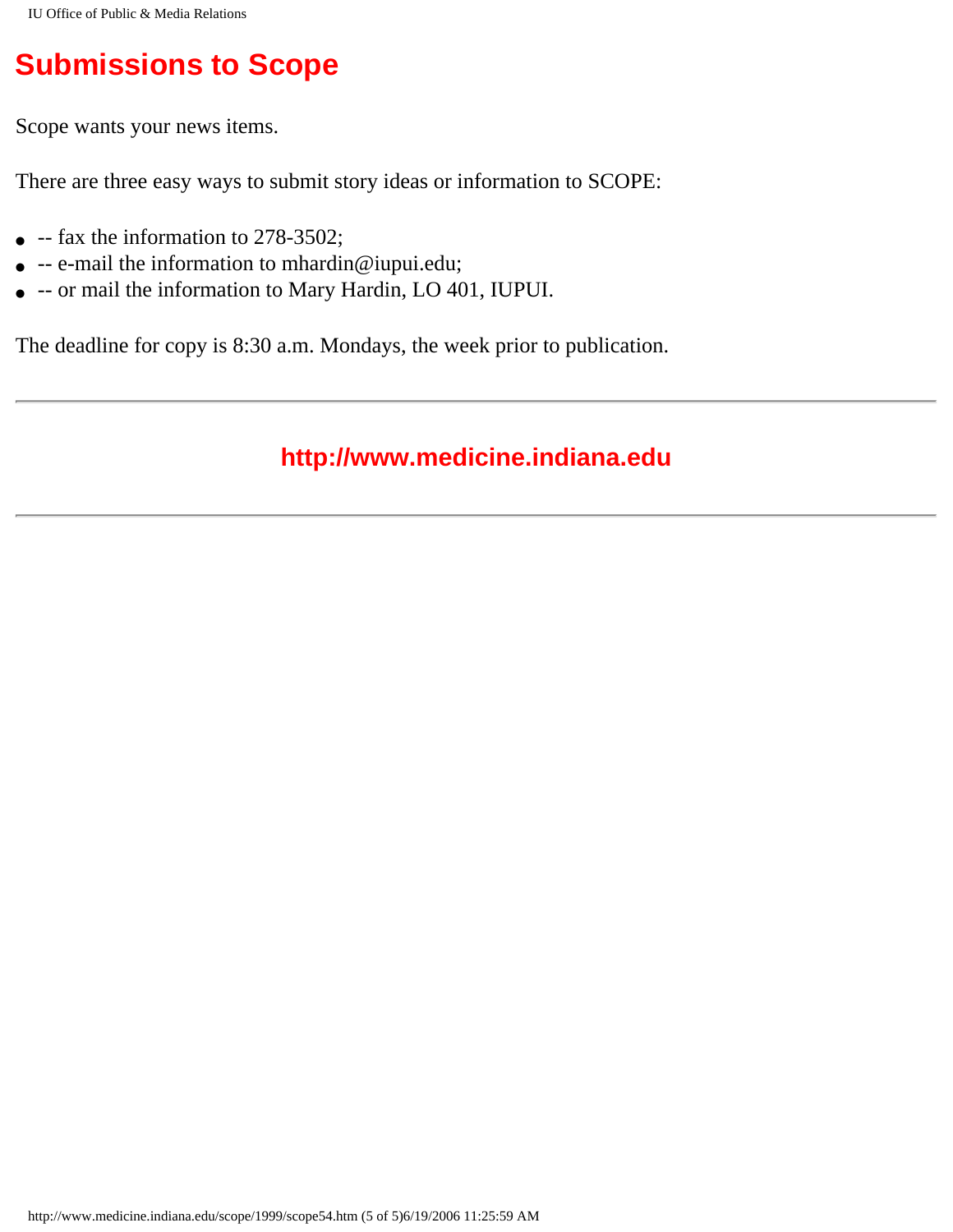

**November 29, 1999** Volume 3, Number 19 • Indianapolis, Indiana

### **Study to evaluate services for kids with special health needs**

Are Hoosier children with special medical needs receiving timely and quality care from the state? That is the key question researchers hope to answer in a study at Indiana University School of Medicine.

Nancy L. Swigonski, MD, MPH, is principal investigator of a \$1.18 million private and federally study that will examine the impact of Indiana's Children's Health Insurance Program on the outcomes of the children it serves.

"These are children who have or are at increased risk for a chronic physical, developmental, behavioral or emotional condition and who also require health and related services of a type or amount beyond that required by children generally," she says.

Between 12 percent to 16 percent of Hoosier children are said to have a variety of health care, social, emotional and psychological needs. Their conditions vary in severity and the amount of health care needed.

"Behavior problems, learning disabilities, asthma and premature birth are some of the more common conditions," says Dr. Swigonski, "but also included are children with Down's syndrome, cerebral palsy and childhood cancers."

Early next January, the State of Indiana will enroll children in the second phase of a CHIP program that covers children without health insurance whose families meet income eligibility requirements. For example, a family of four with an annual income less than \$33,400 may qualify for CHIP coverage

"Although this is a federally funded project, we will work close with the state CHIP and Medicaid offices to obtain and provide the most timely and useful information to promote the health and care of all children in Indiana," says Dr. Swigonski.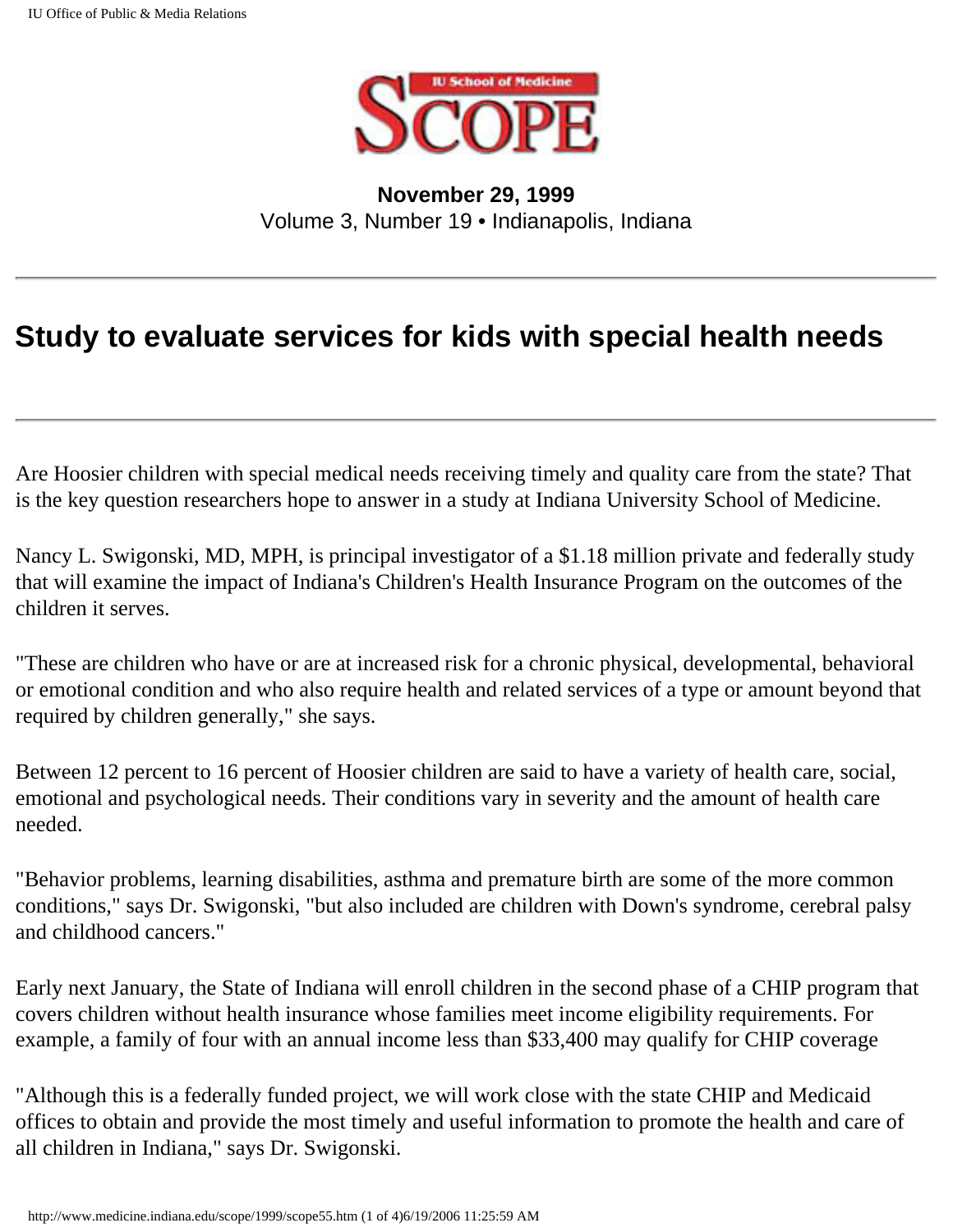Lisa E. Harris, MD, an investigator with the IUSM-based Regenstrief Institute, will look at patient satisfaction, and Debbie Freund, P.D, formerly of IU and now at Syracuse University, will evaluate health care costs. Donna Gore Olsen of The Indiana Parent Information Network will provide information and help in understanding the views of families of children with special health-care needs.

The study is funded by the U.S. Agency for Health Care Policy and Research, The David and Lucile Packard Foundation and the U.S. Health Resources and Services Administration.

### **IU now on Web page for clinical trial inquiries**

Clinical trials at IU now have a presence on CenterWatch, a clinical trials on-line listing service for potential study volunteers seeking information on clinical trials and for pharmaceutical companies seeking sites for trials. The Internet address is http://www.CenterWatch.com and the address for IU's profile is http://222.CenterWatch.com/pro450.htm.

The CenterWatch Web site receives more than 150,000 hits a month. It is a free service to potential study volunteers, who can use the site's search engine to more efficiently locate information of interest.

The site now includes an IU profile page for sponsors, created by the Outpatient Clinical Research Facility and the Clinical Trials Program. The profile provides pharmaceutical sponsors a glimpse of IU and a link to the CTP web page and is a "teaser" for sponsors to seek additional information about our medical center and the clinical research that is conducted here. The goal, of course, is to encourage selection of IUMC as a study center.

IU investigators can utilize the service to advertise clinical trials. For additional information on the process, contact Tony Antonopoulos at 278-2865 or Marta Sears 274-3974.

# **Targeting Gun Violence**

IUSM Department of Pediatrics and Riley Hospital for Children are taking aim to reduce firearm deaths and injuries in Indiana. A \$500,000 grant from The Joyce Foundation, a Chicago-based philanthropy, will create the Indiana Partnership to Prevent Firearm Violence.

The project seeks to bring together various departments and programs at IUSM and Riley Hospital, civic and government organizations from around the state, says Marilyn Bull, MD, who spearheaded formation of the partnership.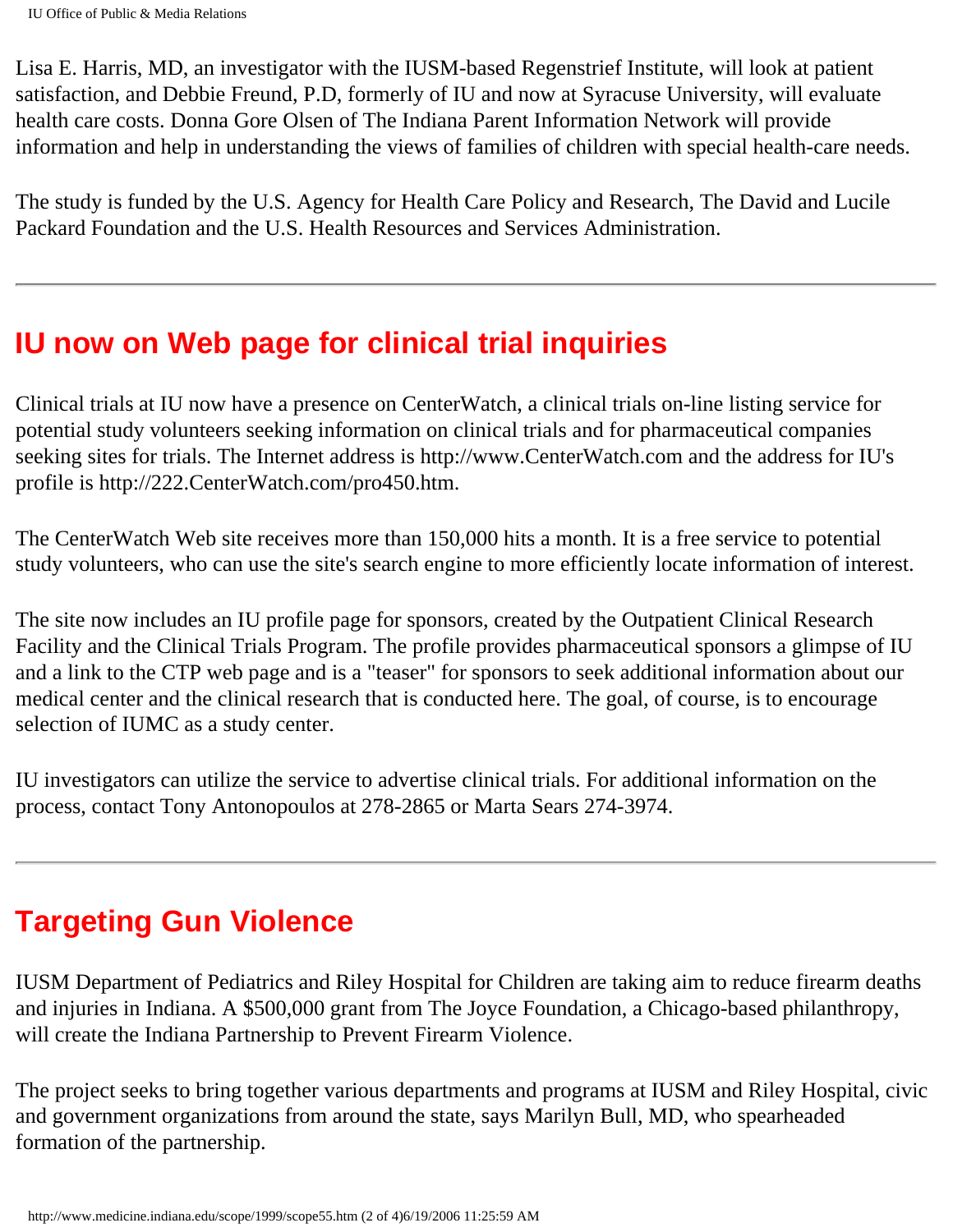Patricia Lao was appointed director of the partnership in October. In that role, she will oversee public education and advocacy training workshops and will help develop a statewide firearm injury surveillance database to track the health, psychological and sociological conditions of firearm victims and their families.

John May, MD, Midwest regional medical director of Prison Health Services Inc., a private firm providing medical care to Indiana prison inmates, is working with Dr. Bull on the project.

#### **December seminar speakers announced**

Four speakers are scheduled for the December Combined Seminar Series. The presentations are from 4 p. m. to 5 p.m. in the IU Cancer Research Institute auditorium.

**Dec. 1** -- Ahmad Safa, PhD, professor of pharmacology and toxicology, IUSM, "Drug Resistance in Cancer: A Puzzle with Many Pieces."

**Dec. 7** (Special date) -- Tim Huang, PhD, Department of Pathology & Anatomic Sciences and laboratory director of cytogenetics, Ellis Fischel Cancer Center University of Missouri Health Sciences Center, "Epigenetic Alterations in Cancer."

**Dec. 15** -- Thomas Hamilton, PhD, Department of Medical Oncology, Fox Chase Cancer Center, topic to be announced.

**Dec. 22** -- James Campbell, PhD, Stanford University, "Chemokine/Receptor Pairs in Tissue-Specific Lymphocyte Homing and T-Cell Development."

**Dec. 29** -- no seminar

# **Briefs**

# **Ficklin fete**

Fred Ficklin, EdD, is retiring as assistant dean of medical student academic affairs and associate professor of medical student academic affairs, effect Dec. 15. He has worked at IUSM since September 1976 and was employed at IU-Bloomington for 10 years before joining the medical school dean's office.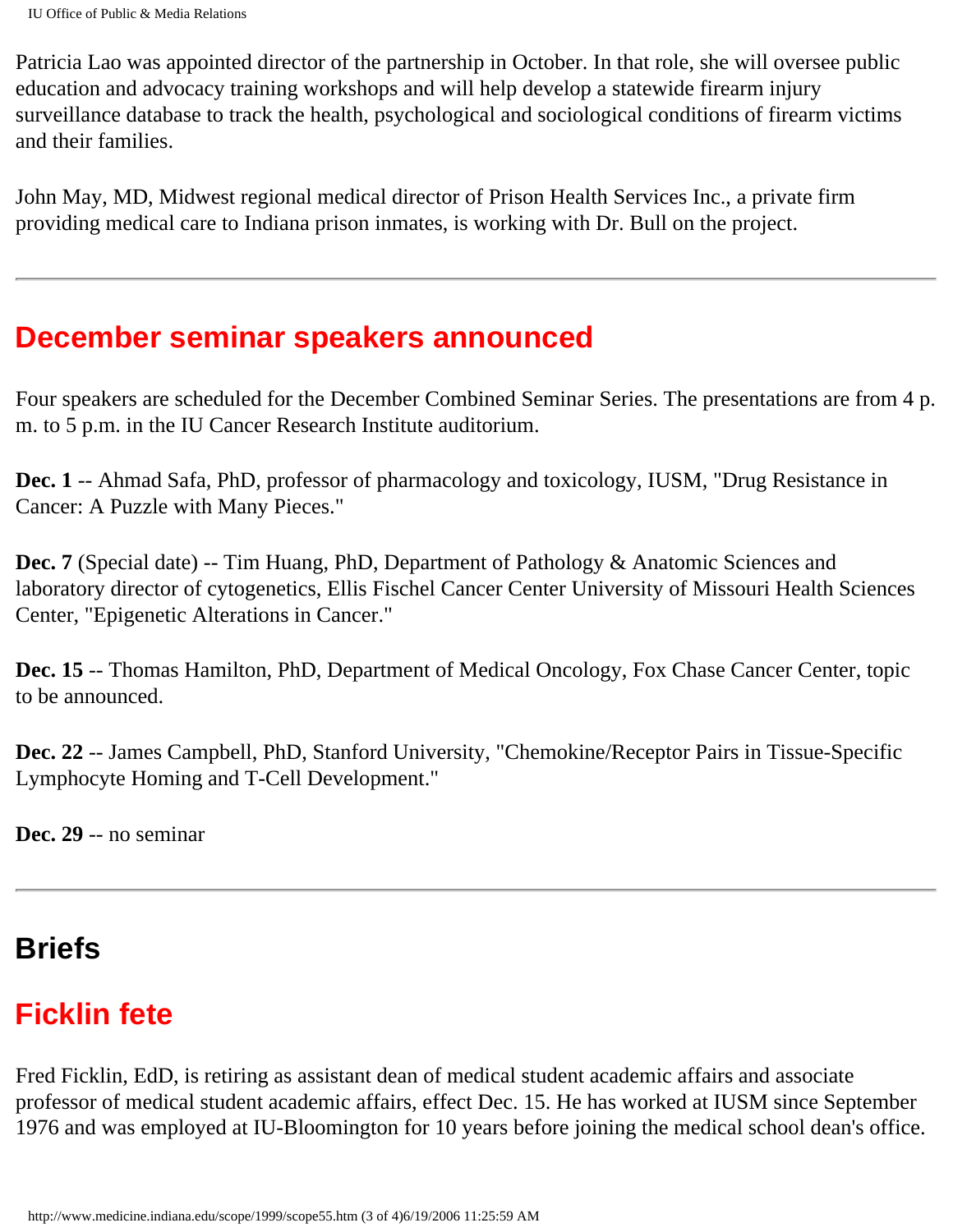A party in his honor will be from 3 p.m. to 5 p.m., Tuesday, Dec. 15, in the President's Room at University Place Hotel. Robert Holden, MD, will make a presentation at 3:30 p.m. Robert Holden, MD, will present dean's presentation.

RSVPs are requested by Wednesday, Dec. 8, to 274-8157.

### **Wigand to speak**

Tobacco industry whistleblower Jeffrey Wigand will speak from 7 p.m. to 9 p.m. Thursday, Dec. 2, at the Ruth Lilly Health Education Center.

Wigand is the top-ranking tobacco industry executive who gained national prominence when he came forward with a tale of industry-wide disregard for public health in an interview with 60 Minutes.

Attendance is free, but donations will be accepted to fund tobacco control programming for children. Seating is limited to 500 people. To make reservations, call 924-0904; fax your information to 924- 0233; or e-mail the center at hec@healtheducationcenter.org. Your name, address and phone number are needed for reservations.

### **Beat the holiday rush -- send your Scope stories today**

Only one more issue of Scope will be published in 1999. That issue will hit campus mailboxes Dec. 13. Items about December or January events should be submitted no later than noon Dec. 3.

There are three easy ways to submit story ideas or information to SCOPE:

- $\bullet$  -- fax the information to 278-3502;
- $\bullet$  -- e-mail the information to mhardin@iupui.edu;
- -- or mail the information to Mary Hardin, LO 401, IUPUI.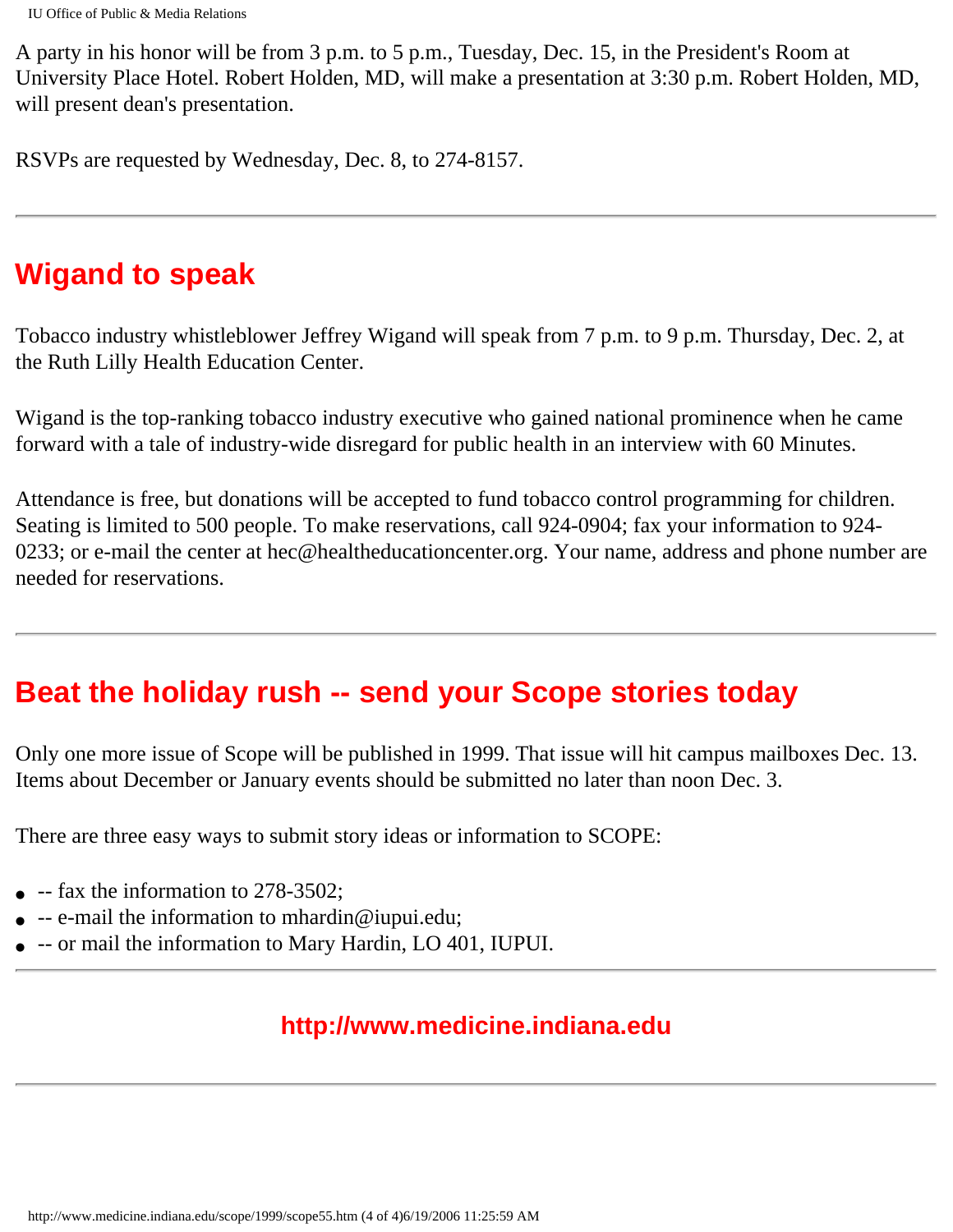

**December 13, 1999** Volume 3, Number 20 • Indianapolis, Indiana

# **Team says Y2K bug won't sting campus**

For all the hoopla surrounding Y2K and that pesky bug, it seems that the IUPUI campus is well prepared for whatever the event may bring.

Members of the team charged with de-bugging the Y2K bug say they anticipate no major problems with utilities, computers, elevators or the myriad of things that contain computer chips that could cause them to malfunction when the date rolls over to 1-1-00.

Vincent Sheehan, director, and Lena Woods, manager, of University Information Technology Services, say their office has been working for three years to make sure campus telephones, campus pagers, campus cable television, e-mail, computer servers and the campus computer mainframe will function properly when New Year's Day arrives.

Some precautions will be in place, they say. For instance, some departments are turning off their servers as a safety valve against hackers; a temporary filtering system will be in place that will prevent e-mail attachments from being received should viruses be attached. However, Web sites and e-mail will remain functional.

Jeffrey Plawecki, associate director of engineering and maintenance, is adamant that campus buildings are prepared. He foresees no problems unless they come from outside the campus; however, he says the City of Indianapolis, Indianapolis Power & Light Co. and utility companies in general are Y2K prepared.

The safety of people comes first and the safety of biological materials is the second priority, says Neil Langferman, director of facilities for IUSM. Four of the medical school buildings have backup power sources available for certain department equipment. As a precaution, an emergency power source will be installed in the basement of the VanNuys Medical Science Building. Should a power outage occur, each department would be allowed to bring one freezer to the site and plug it in. It is up to the individual departments to finalize those plans, he says.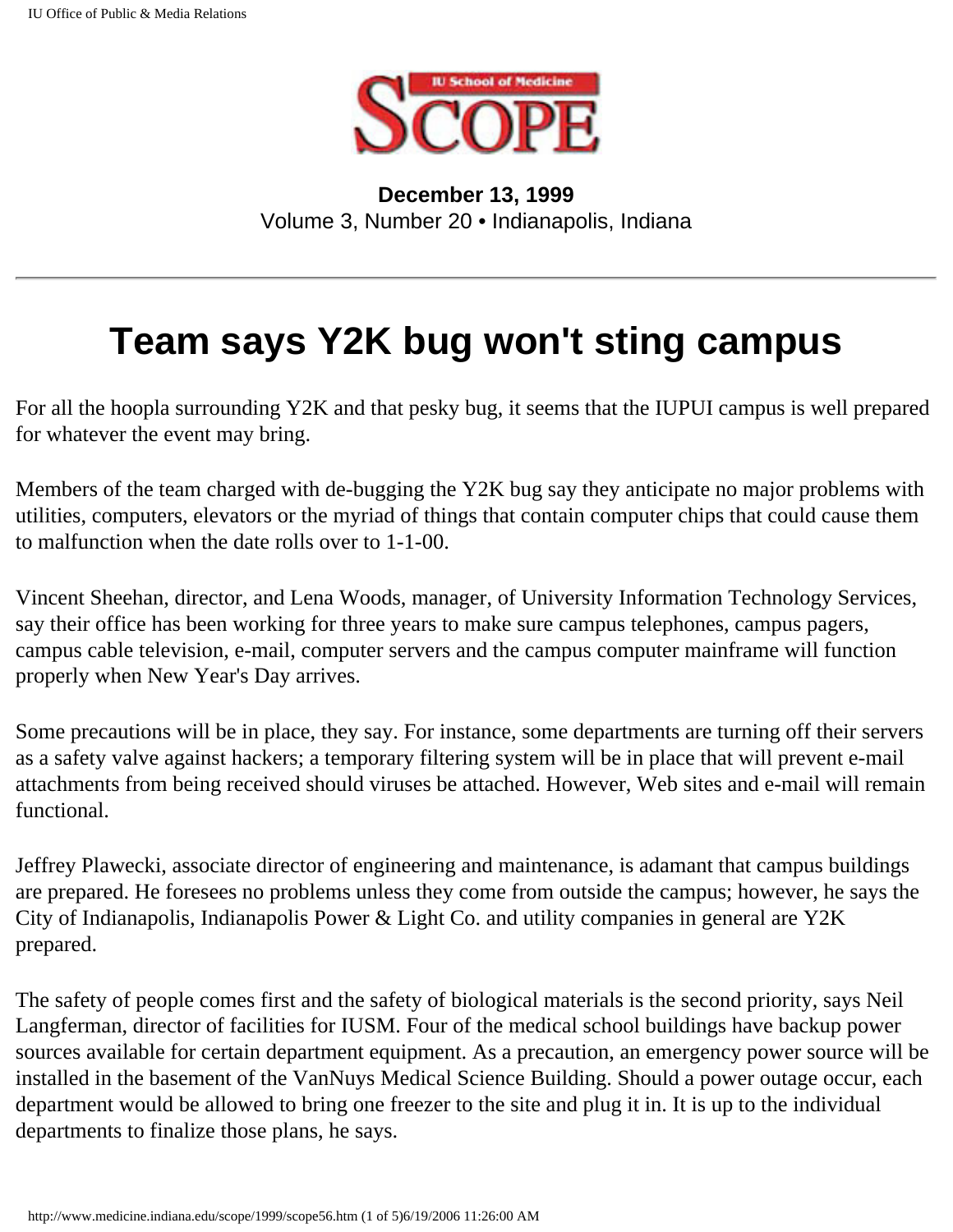Power is not expected to be a problem for the campus, both Langferman and Plawecki stressed. Service to campus research facilities is always high priority in the unlikely event of the need to reduce power. Clarian hospitals have the ability to produce their own power if necessary through their permanent onsite standby generators.

Michael Ney, director of administration and informatics at IUSM, says departments are responsible for developing contingency plans for research.

While IUSM has been busy preparing for the worse, south of Michigan Street Jude Wilkinson, JD, technical transfer specialist at the IU School of Dentistry, has kept busy anticipating any needs that might arise for their patients, faculty and biological research. Their faculty members were in agreement that portable generators should be brought on site should problems develop.

Campus police, on the other hand, aren't dealing with protecting cell lines but they have been busy with the communications and safety end of emergency preparedness. Capt. Bob True, who is in charge of special projects for IUPUI police, says eight telephone lines have been installed at the emergency operations center at the physical plant. All emergency radio equipment has been checked and emergency procedures have been updated, he says.

Additional officers will be on campus Dec. 31 and Jan. 1, although True says he does not anticipate the officers will be responding to extra calls if needed. He adds that the same phone numbers used throughout the year would be functioning. Individuals needing to reach campus police should call 274- 7911; calls to the fire department should be placed to 274-2311.

Now, should Mother Nature decide to throw a monkey wrench into the works, well that's another matter. That's why the people working on the potential Y2K problem say they see New Year's Day as an exercise for emergency preparedness. The entire venture, which has cost thousands of hours and dollars for IU and Purdue departments on campus, is viewed as a scheduled emergency drill.

"We have not approached this as a Y2K issue," says Sheehan. "We've approached this as a campus emergency preparedness issue."

Those involved with emergency preparedness will continue to meet on a routine basis to resolve potential problems.

# **Briefs**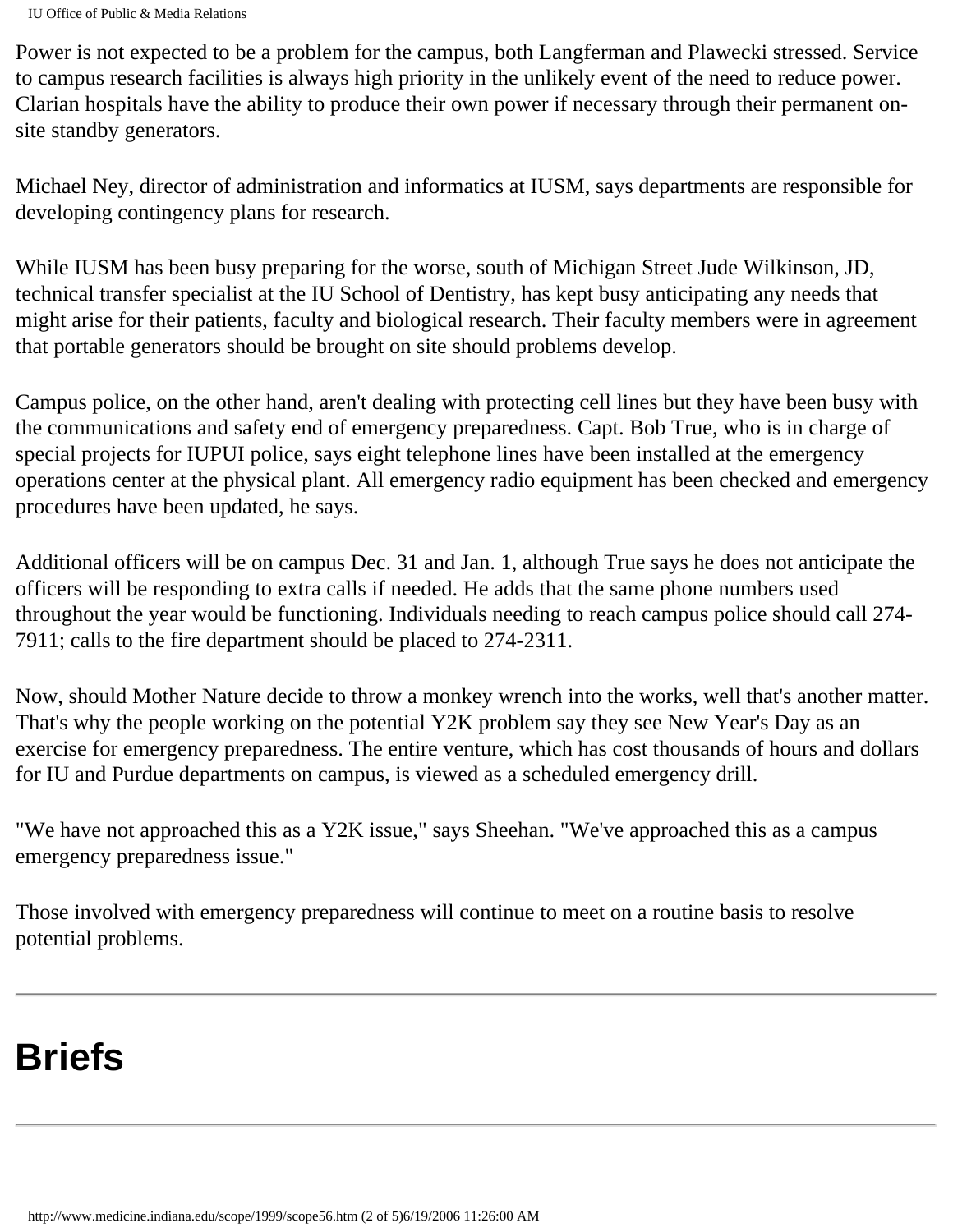# **Ficklin party**

The retirement party for Fred Ficklin, EdD, will be from 3 p.m. to 5 p.m., Tuesday, Dec. 14, in the President's Room at University Place Hotel. It was previously incorrectly reported in Scope that the party would be Dec. 15.

The retirement party for Fred Ficklin, EdD, will be from 3 p.m. to 5 p.m., Tuesday, Dec. 14, in the President's Room at University Place Hotel. It was previously incorrectly reported in Scope that the party would be Dec. 15.

# **Petsel party**

The retirement party for Fred Ficklin, EdD, will be from 3 p.m. to 5 p.m., Tuesday, Dec. 14, in the President's Room at University Place Hotel. It was previously incorrectly reported in Scope that the party would be Dec. 15.

# **Pager numbers**

Effective Jan. 1, IUSM radiology faculty, fellows and staff will have new PageNet pager numbers and will no longer be pageable on the four-digit campus number. The deparment began switching to the new pagers in October. A listing of the department's phone numbers, including the new pager numbers, can be found at http://www.indyrad.iupui.edu/phonelist.doc. For more information, email Susan Overs Wilson at sowilson@iupui.edu.

# **Leadership awards presented**

Three IUSM faculty members were recipients of the inaugural March of Dimes Health Leadership Awards.

The awards were initiated to educate the public about the role March of Dimes fills with health care programs, services and leaders of the community.

James A. Lemons, MD, director of the Section of Neonatal-Perinatal Medicine at Riley Hospital for Children and the Hugh McK. Landon Professor of Pediatrics at IUSM, was the recipient of the Health Leadership Physician Award for his activities in the community in maternal and child health.

The Health Leadership Public Health Education Award was presented to Marilyn Bull, MD, director of